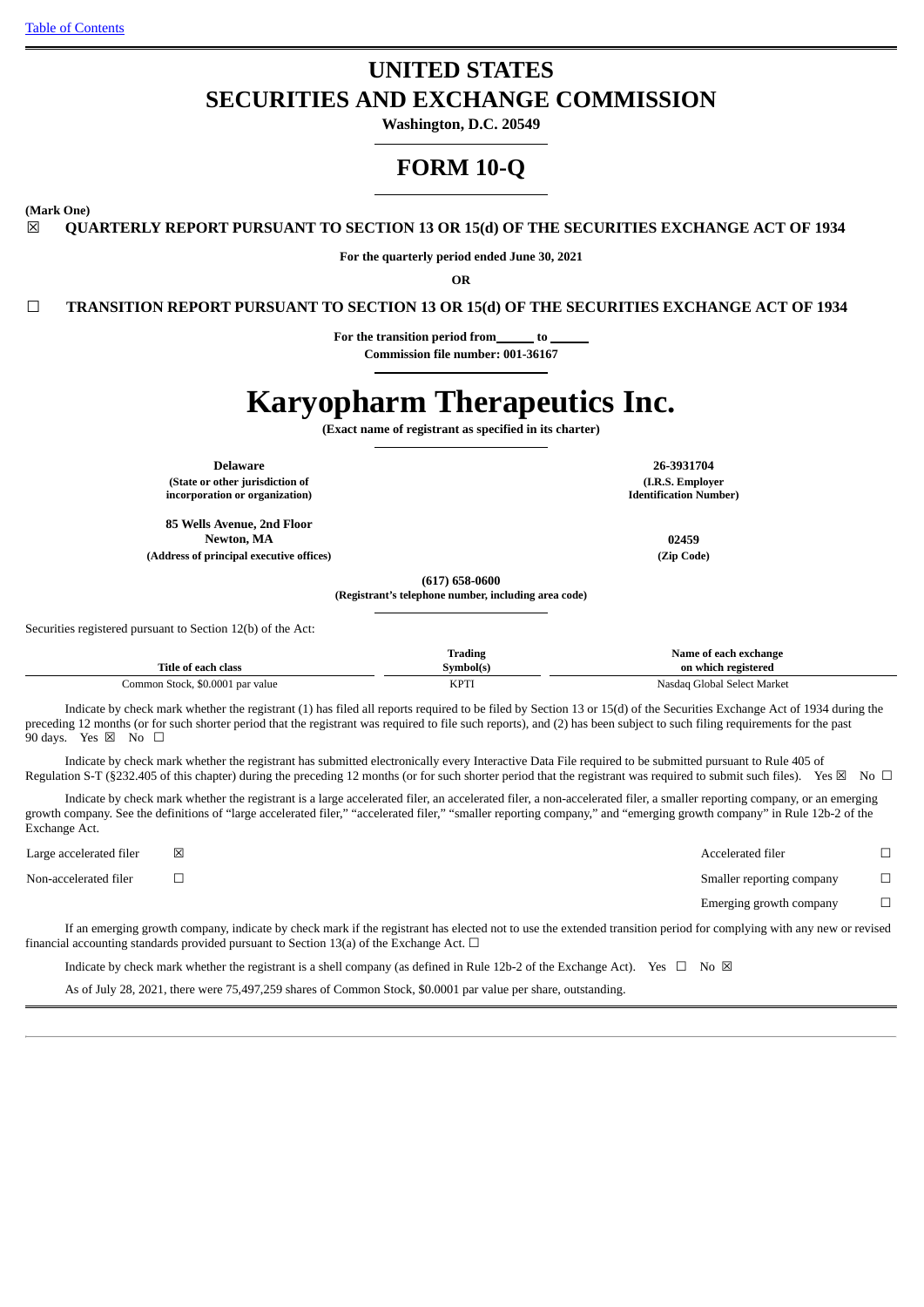## **TABLE OF CONTENTS**

<span id="page-1-0"></span>

|          | <b>PART I - FINANCIAL INFORMATION</b>                                                        | 3  |
|----------|----------------------------------------------------------------------------------------------|----|
| Item 1.  | <b>Condensed Consolidated Financial Statements (Unaudited)</b>                               | 3  |
|          | <b>Condensed Consolidated Balance Sheets</b>                                                 | 3  |
|          | <b>Condensed Consolidated Statements of Operations</b>                                       |    |
|          | <b>Condensed Consolidated Statements of Comprehensive Loss</b>                               | 5  |
|          | <b>Condensed Consolidated Statements of Cash Flows</b>                                       | 6  |
|          | <b>Condensed Consolidated Statements of Stockholders' Equity</b>                             | 7  |
|          | <b>Notes to Condensed Consolidated Financial Statements</b>                                  | 8  |
| Item 2.  | <b>Management's Discussion and Analysis of Financial Condition and Results of Operations</b> | 19 |
| Item 3.  | Quantitative and Qualitative Disclosures About Market Risk                                   | 27 |
| Item 4.  | <b>Controls and Procedures</b>                                                               | 27 |
|          | <b>PART II - OTHER INFORMATION</b>                                                           | 28 |
| Item 1.  | <b>Legal Proceedings</b>                                                                     | 28 |
| Item 1A. | <b>Risk Factors</b>                                                                          | 28 |
| Item 6.  | <b>Exhibits</b>                                                                              | 67 |
|          | <b>Signatures</b>                                                                            | 68 |
|          |                                                                                              |    |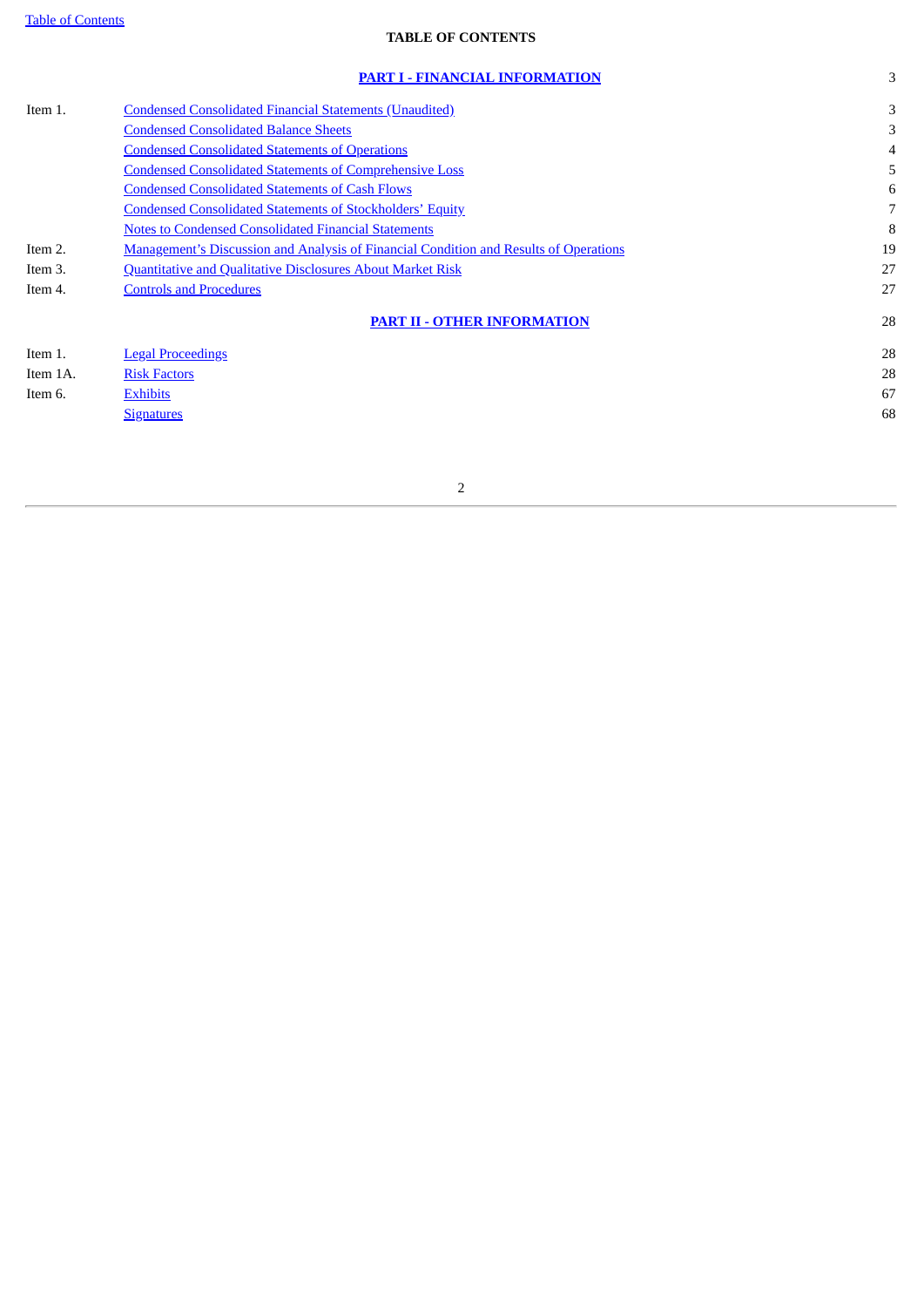## <span id="page-2-2"></span><span id="page-2-1"></span><span id="page-2-0"></span>**Item 1. Condensed Consolidated Financial Statements (Unaudited).**

## **KARYOPHARM THERAPEUTICS INC. CONDENSED CONSOLIDATED BALANCE SHEETS (unaudited) (in thousands, except per share amounts)**

|                                                                                                                                                         |                | <b>June 30,</b><br>2021 |              | December 31,<br>2020 |
|---------------------------------------------------------------------------------------------------------------------------------------------------------|----------------|-------------------------|--------------|----------------------|
| <b>Assets</b>                                                                                                                                           |                |                         |              |                      |
| Current assets:                                                                                                                                         |                |                         |              |                      |
| Cash and cash equivalents                                                                                                                               | $\mathfrak{S}$ | 141,309                 | \$           | 85,918               |
| Short-term investments                                                                                                                                  |                | 94,581                  |              | 163,322              |
| Accounts receivable                                                                                                                                     |                | 17,887                  |              | 12,881               |
| Inventory                                                                                                                                               |                | 3,905                   |              | 2,644                |
| Prepaid expenses and other current assets                                                                                                               |                | 15,058                  |              | 9,285                |
| Restricted cash                                                                                                                                         |                | 762                     |              | 2,481                |
| Total current assets                                                                                                                                    |                | 273,502                 |              | 276,531              |
| Property and equipment, net                                                                                                                             |                | 1,755                   |              | 2,219                |
| Operating lease right-of-use assets                                                                                                                     |                | 8,665                   |              | 9,363                |
| Long-term investments                                                                                                                                   |                | 2,006                   |              | 24,215               |
| Restricted cash                                                                                                                                         |                | 639                     |              | 722                  |
| <b>Total assets</b>                                                                                                                                     | \$             | 286,567                 | \$           | 313,050              |
| Liabilities and stockholders' (deficit) equity                                                                                                          |                |                         |              |                      |
| Current liabilities:                                                                                                                                    |                |                         |              |                      |
| Accounts payable                                                                                                                                        | \$             | 2,309                   | $\mathbb{S}$ | 4,450                |
| Accrued expenses                                                                                                                                        |                | 53,211                  |              | 52,930               |
| Deferred revenue                                                                                                                                        |                |                         |              | 297                  |
| Operating lease liabilities                                                                                                                             |                | 2,079                   |              | 1,917                |
| Other current liabilities                                                                                                                               |                | 524                     |              | 609                  |
| Total current liabilities                                                                                                                               |                | 58,123                  |              | 60,203               |
| Convertible senior notes                                                                                                                                |                | 168,899                 |              | 117,928              |
| Deferred royalty obligation                                                                                                                             |                | 132,478                 |              | 73,088               |
| Operating lease liabilities, net of current portion                                                                                                     |                | 10,199                  |              | 11,285               |
| <b>Total liabilities</b>                                                                                                                                |                | 369,699                 |              | 262,504              |
| Stockholders' (deficit) equity:                                                                                                                         |                |                         |              |                      |
| Preferred stock, \$0.0001 par value; 5,000 shares authorized; none issued and<br>outstanding                                                            |                |                         |              |                      |
| Common stock, \$0.0001 par value; 200,000 shares authorized; 75,334 and<br>73,923 shares issued and outstanding at June 30, 2021 and December 31, 2020, |                |                         |              |                      |
| respectively                                                                                                                                            |                | 8                       |              | 7                    |
| Additional paid-in capital                                                                                                                              |                | 1,082,220               |              | 1,119,632            |
| Accumulated other comprehensive income                                                                                                                  |                | 196                     |              | 518                  |
| Accumulated deficit                                                                                                                                     |                | (1, 165, 556)           |              | (1,069,611)          |
| Total stockholders' (deficit) equity                                                                                                                    |                | (83, 132)               |              | 50,546               |
| Total liabilities and stockholders' (deficit) equity                                                                                                    | \$             | 286,567                 | \$           | 313,050              |

See accompanying notes to condensed consolidated financial statements.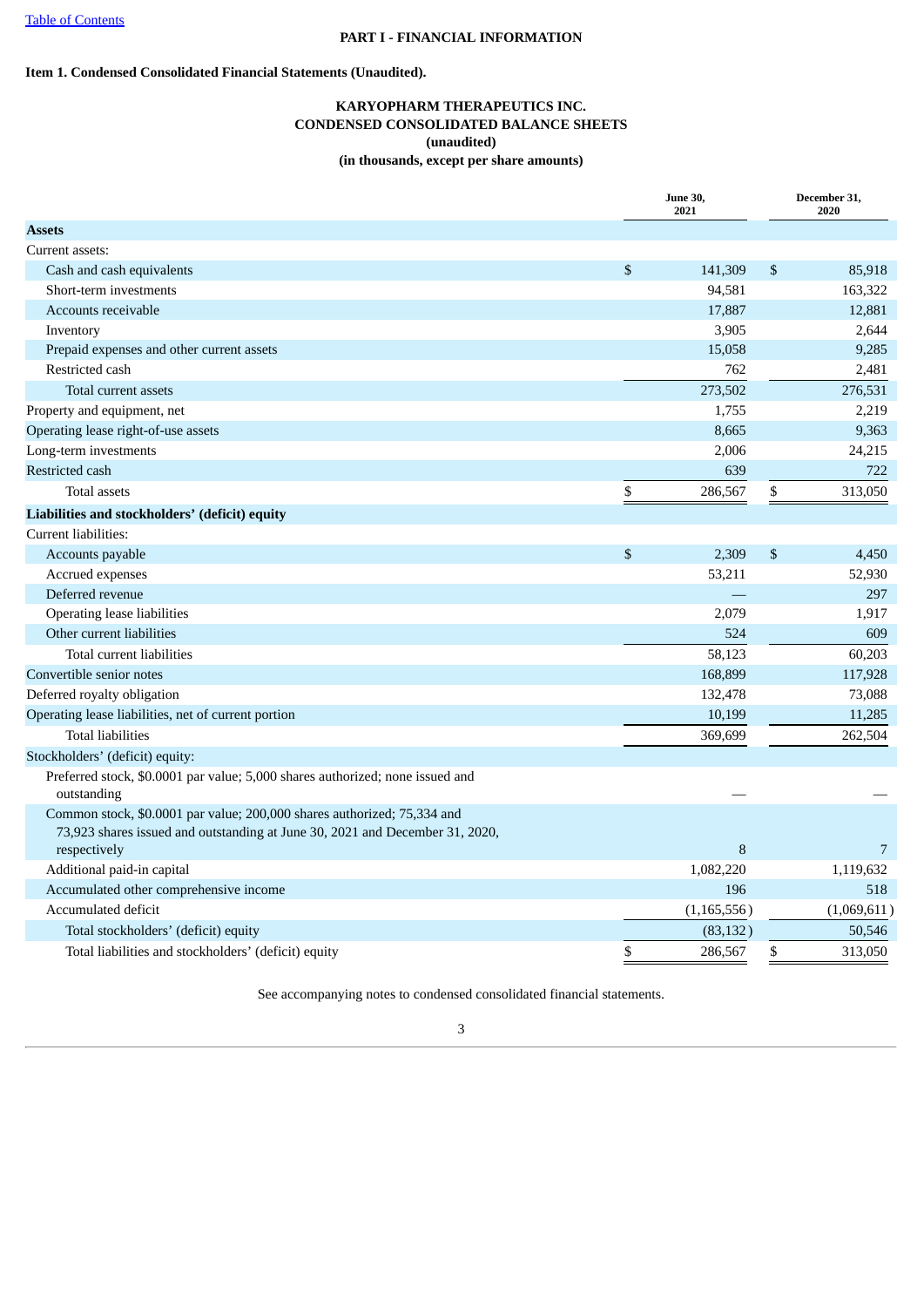## **KARYOPHARM THERAPEUTICS INC. CONDENSED CONSOLIDATED STATEMENTS OF OPERATIONS (unaudited) (in thousands, except per share amounts)**

<span id="page-3-0"></span>

|                                                                                                      | <b>Three Months Ended</b><br><b>June 30,</b> |    |           |    | <b>Six Months Ended</b><br><b>June 30,</b> |    |           |  |
|------------------------------------------------------------------------------------------------------|----------------------------------------------|----|-----------|----|--------------------------------------------|----|-----------|--|
|                                                                                                      | 2021                                         |    | 2020      |    | 2021                                       |    | 2020      |  |
| Revenues:                                                                                            |                                              |    |           |    |                                            |    |           |  |
| Product revenue, net                                                                                 | \$<br>20,179                                 | \$ | 18.601    | \$ | 41,910                                     | \$ | 34,662    |  |
| License and other revenue                                                                            | 2,422                                        |    | 14,913    |    | 3,951                                      |    | 16,990    |  |
| Total revenues                                                                                       | 22,601                                       |    | 33,514    |    | 45,861                                     |    | 51,652    |  |
| <b>Operating expenses:</b>                                                                           |                                              |    |           |    |                                            |    |           |  |
| Cost of sales                                                                                        | 1,138                                        |    | 396       |    | 2,071                                      |    | 1,215     |  |
| Research and development                                                                             | 33,981                                       |    | 42,594    |    | 71,031                                     |    | 76,591    |  |
| Selling, general and administrative                                                                  | 36,530                                       |    | 30,843    |    | 74,180                                     |    | 61,521    |  |
| Total operating expenses                                                                             | 71,649                                       |    | 73,833    |    | 147,282                                    |    | 139,327   |  |
| Loss from operations                                                                                 | (49,048)                                     |    | (40,319)  |    | (101, 421)                                 |    | (87, 675) |  |
| Other income (expense):                                                                              |                                              |    |           |    |                                            |    |           |  |
| Interest income                                                                                      | 165                                          |    | 849       |    | 429                                        |    | 1,824     |  |
| Interest expense                                                                                     | (5,001)                                      |    | (6,758)   |    | (10,096)                                   |    | (13,267)  |  |
| Other income (expense), net                                                                          | 436                                          |    | (61)      |    | 375                                        |    | (36)      |  |
| Total other expense, net                                                                             | (4,400)                                      |    | (5,970)   |    | (9,292)                                    |    | (11, 479) |  |
| Loss before income taxes                                                                             | (53, 448)                                    |    | (46, 289) |    | (110, 713)                                 |    | (99, 154) |  |
| Income tax provision                                                                                 | (134)                                        |    | (137)     |    | (283)                                      |    | (203)     |  |
| Net loss                                                                                             | \$<br>(53, 582)                              | \$ | (46, 426) | \$ | (110, 996)                                 | \$ | (99, 357) |  |
| Net loss per share-basic and diluted                                                                 | \$<br>(0.71)                                 | \$ | (0.63)    | \$ | (1.48)                                     | \$ | (1.41)    |  |
| Weighted-average number of common shares outstanding used in<br>net loss per share—basic and diluted | 75,189                                       |    | 73,237    |    | 74,863                                     |    | 70,475    |  |

See accompanying notes to condensed consolidated financial statements.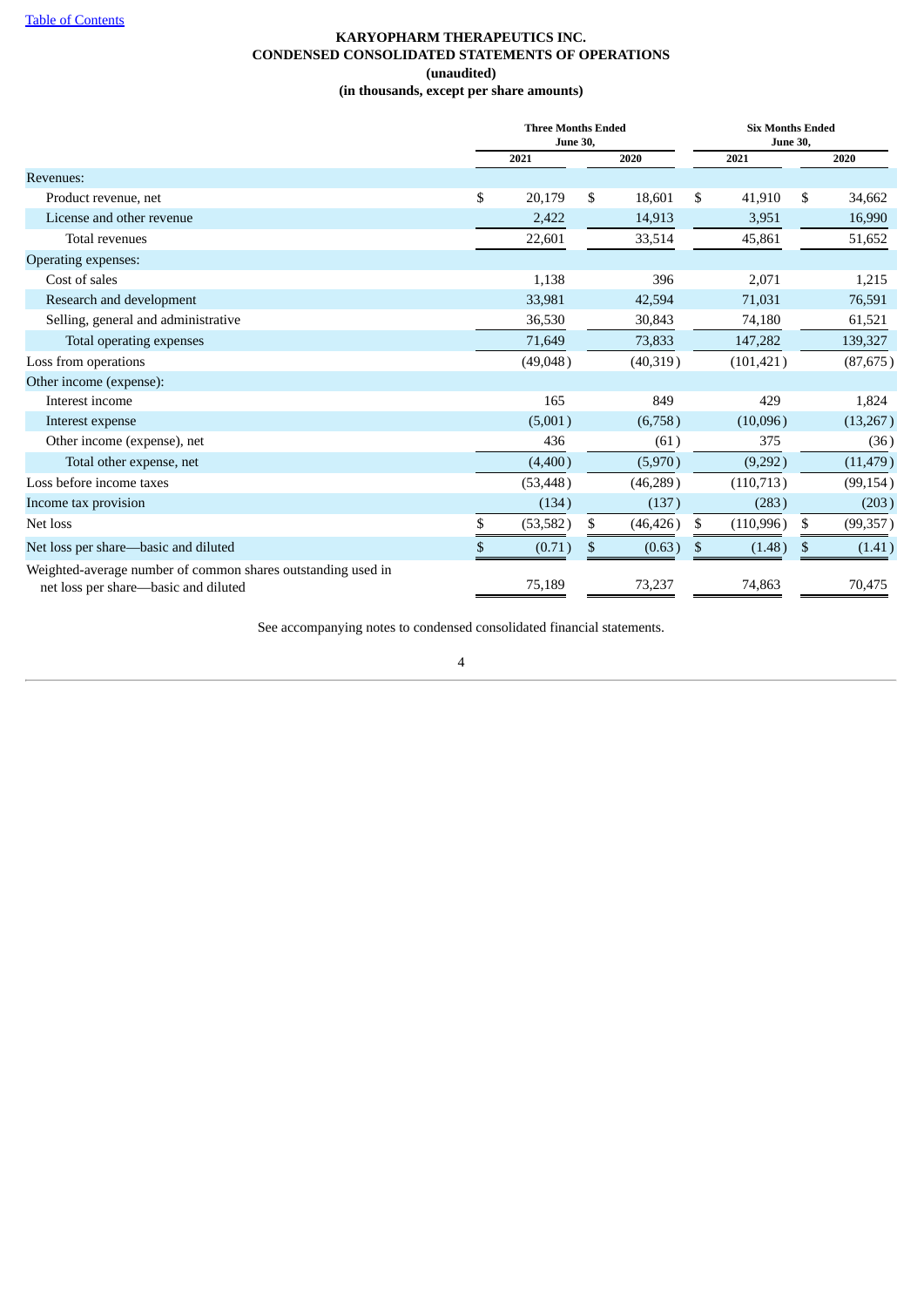## **KARYOPHARM THERAPEUTICS INC. CONDENSED CONSOLIDATED STATEMENTS OF COMPREHENSIVE LOSS (unaudited) (in thousands)**

<span id="page-4-0"></span>

| <b>Three Months Ended</b><br><b>June 30,</b> |  |           |  | <b>Six Months Ended</b><br><b>June 30,</b> |  |           |  |  |
|----------------------------------------------|--|-----------|--|--------------------------------------------|--|-----------|--|--|
| 2021                                         |  | 2020      |  | 2021                                       |  | 2020      |  |  |
| (53, 582)                                    |  | (46, 426) |  | (110, 996)                                 |  | (99, 357) |  |  |
|                                              |  |           |  |                                            |  |           |  |  |
| (41)                                         |  | 1,273     |  | (173)                                      |  | 959       |  |  |
| (64)                                         |  | 38        |  | (149)                                      |  | (31)      |  |  |
| (53,687)                                     |  | (45, 115) |  | (111,318)                                  |  | (98, 429) |  |  |
|                                              |  |           |  |                                            |  |           |  |  |

See accompanying notes to condensed consolidated financial statements.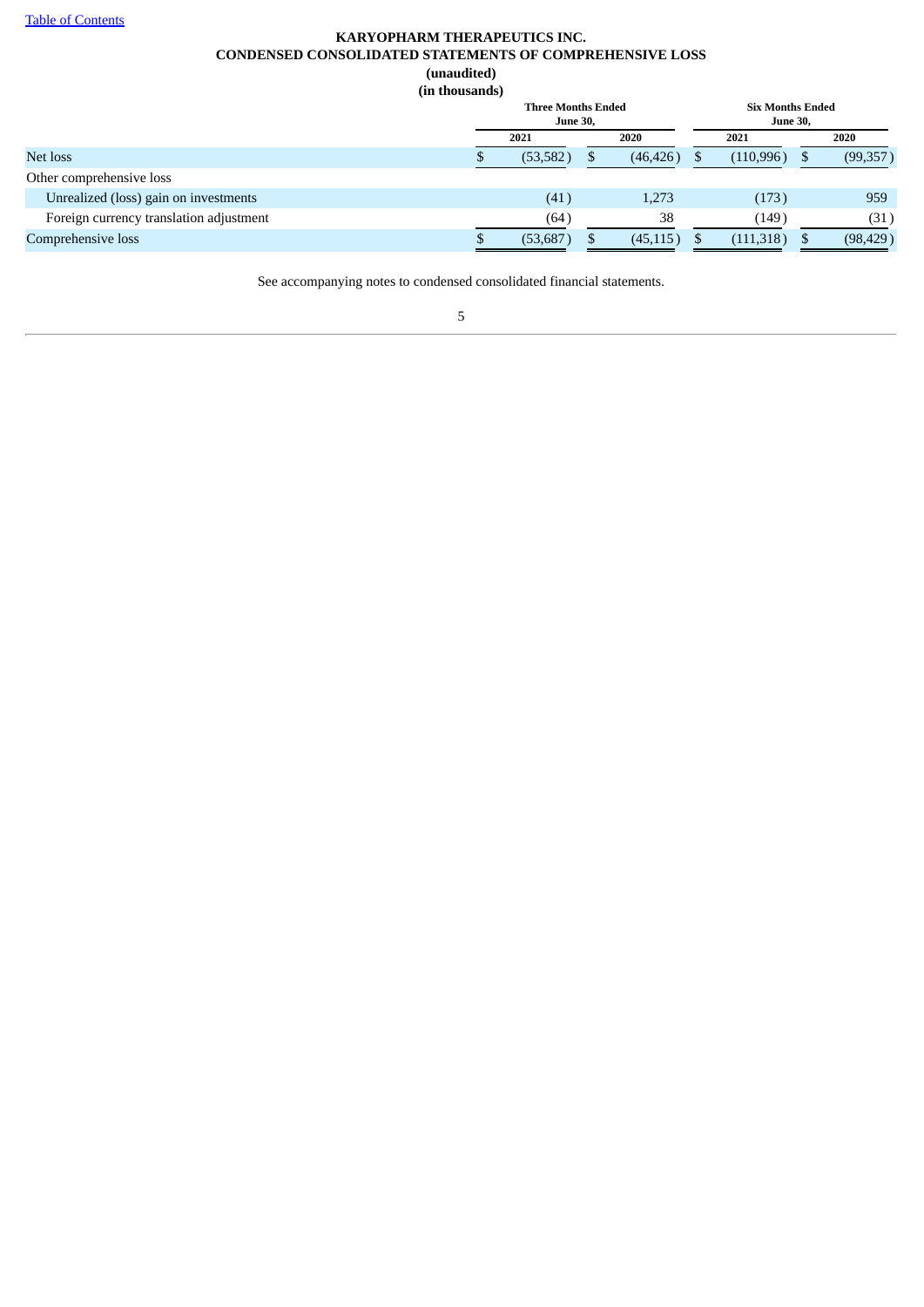## **KARYOPHARM THERAPEUTICS INC. CONDENSED CONSOLIDATED STATEMENTS OF CASH FLOWS (unaudited) (in thousands)**

<span id="page-5-0"></span>

|                                                                                                                           |    | <b>Six Months Ended</b> |              |            |
|---------------------------------------------------------------------------------------------------------------------------|----|-------------------------|--------------|------------|
|                                                                                                                           |    | <b>June 30,</b><br>2021 |              | 2020       |
| <b>Operating activities</b>                                                                                               |    |                         |              |            |
| Net loss                                                                                                                  | \$ | (110,996)               | \$           | (99, 357)  |
| Adjustments to reconcile net loss to net cash used in operating activities:                                               |    |                         |              |            |
| Depreciation and amortization                                                                                             |    | 464                     |              | 480        |
| Net amortization of premiums and discounts on investments                                                                 |    | 1,148                   |              | 89         |
| Amortization of debt discount and issuance costs                                                                          |    | 386                     |              | 3,919      |
| Stock-based compensation expense                                                                                          |    | 15,494                  |              | 11,580     |
| Realized and unrealized gains on marketable equity securities                                                             |    | (14)                    |              |            |
| Inventory obsolescence charge                                                                                             |    | 245                     |              |            |
| Change in fair value of embedded derivative liability                                                                     |    | (610)                   |              |            |
| Changes in operating assets and liabilities:                                                                              |    |                         |              |            |
| Accounts receivable                                                                                                       |    | (5,006)                 |              | (1,719)    |
| Inventory                                                                                                                 |    | (1,506)                 |              | (1,306)    |
| Prepaid expenses and other current assets                                                                                 |    | (5,773)                 |              | (682)      |
| Operating lease right-of-use assets                                                                                       |    | 698                     |              | 605        |
| Accounts payable                                                                                                          |    | (2, 141)                |              | 903        |
| Accrued expenses and other liabilities                                                                                    |    | 196                     |              | 5,228      |
| Deferred revenue                                                                                                          |    | (297)                   |              | (4,236)    |
| <b>Operating lease liabilities</b>                                                                                        |    | (924)                   |              | (792)      |
| Net cash used in operating activities                                                                                     |    | (108, 636)              |              | (85, 288)  |
| <b>Investing activities</b>                                                                                               |    |                         |              |            |
| Purchases of property and equipment                                                                                       |    |                         |              | (26)       |
| Proceeds from sales and maturities of investments                                                                         |    | 124,376                 |              | 99,286     |
| Purchases of investments                                                                                                  |    | (34, 732)               |              | (205, 773) |
| Net cash provided by (used in) investing activities                                                                       |    | 89,644                  |              | (106, 513) |
| <b>Financing activities</b>                                                                                               |    |                         |              |            |
| Proceeds from issuance of common stock, net of issuance costs                                                             |    | 9,903                   |              | 161,803    |
| Proceeds from the exercise of stock options and shares issued under employee                                              |    |                         |              |            |
| stock purchase plan                                                                                                       |    | 2,833                   |              | 5,072      |
| Proceeds from Amended Revenue Interest Agreement                                                                          |    | 60,000                  |              |            |
| Net cash provided by financing activities                                                                                 |    | 72,736                  |              | 166,875    |
| Effect of exchange rate on cash, cash equivalents and restricted cash                                                     |    | (155)                   |              | (32)       |
| Net increase (decrease) in cash, cash equivalents and restricted cash                                                     |    | 53,589                  |              | (24,958)   |
| Cash, cash equivalents and restricted cash at beginning of period                                                         |    | 89,121                  |              | 130,689    |
| Cash, cash equivalents and restricted cash at end of period                                                               | \$ | 142,710                 | \$           | 105,731    |
|                                                                                                                           |    |                         |              |            |
| Reconciliation of cash, cash equivalents and restricted cash reported within the<br>condensed consolidated balance sheets |    |                         |              |            |
| Cash and cash equivalents                                                                                                 | \$ | 141,309                 | \$           | 103,102    |
| Short-term restricted cash                                                                                                |    | 762                     |              | 1,915      |
| Long-term restricted cash                                                                                                 |    | 639                     |              | 714        |
|                                                                                                                           |    |                         |              |            |
| Total cash, cash equivalents and restricted cash                                                                          | \$ | 142,710                 | $\mathbb S$  | 105,731    |
| Supplemental disclosures:                                                                                                 |    |                         |              |            |
| Cash paid for interest on convertible debt                                                                                | \$ | 2,588                   | \$           | 2,588      |
| Cash paid for amounts included in the measurement of operating lease liabilities                                          | \$ | 1,630                   | \$           | 1,592      |
| Cash paid for interest on deferred royalty obligation                                                                     | \$ | 4,068                   | $\mathbb{S}$ | 2,400      |

See accompanying notes to condensed consolidated financial statements.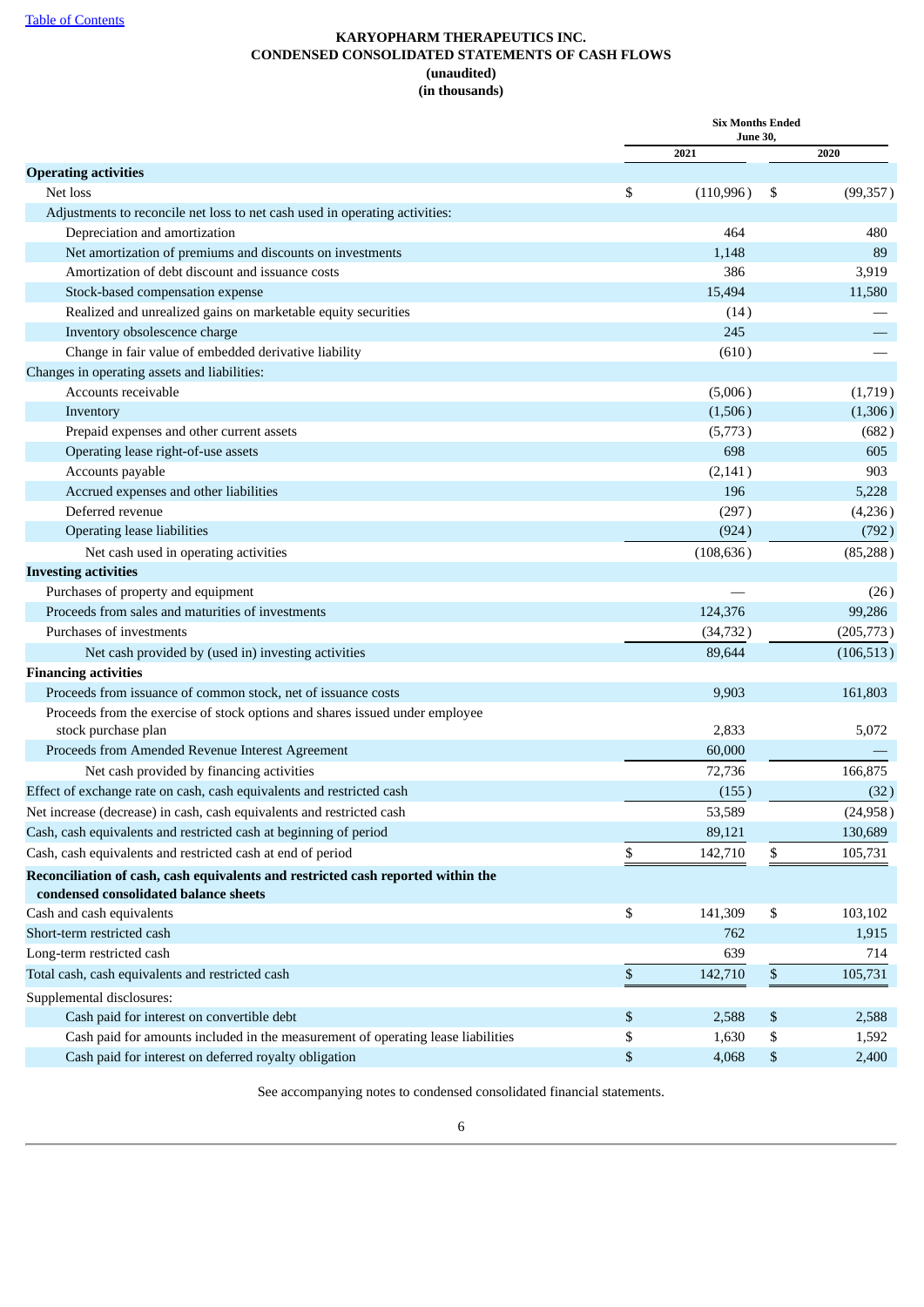## **KARYOPHARM THERAPEUTICS INC. CONDENSED CONSOLIDATED STATEMENTS OF STOCKHOLDERS' (DEFICIT) EQUITY (unaudited) (in thousands)**

<span id="page-6-0"></span>

|                                                                         |                          |                          | <b>Additional</b><br>Paid-In |                | <b>Accumulated</b><br>Other<br>Comprehensive | Accumulated              |                | Total<br>Stockholders' |
|-------------------------------------------------------------------------|--------------------------|--------------------------|------------------------------|----------------|----------------------------------------------|--------------------------|----------------|------------------------|
|                                                                         | <b>Common Shares</b>     |                          | Capital                      |                | <b>Income (Loss)</b>                         | Deficit                  |                | (Deficit) Equity       |
|                                                                         | <b>Shares</b>            | Amount                   |                              |                |                                              |                          |                |                        |
| Balance at March 31, 2021                                               | 75,062                   | \$<br>8                  | \$<br>1,072,025              | $\mathfrak{S}$ | 301                                          | \$<br>(1, 111, 974)      | $\mathfrak{s}$ | (39, 640)              |
| Vesting of restricted stock                                             | $\overline{2}$           |                          |                              |                |                                              |                          |                |                        |
| Exercise of stock options and shares issued                             |                          |                          |                              |                |                                              |                          |                |                        |
| under the employee stock purchase plan                                  | 270                      |                          | 2,060                        |                |                                              |                          |                | 2,060                  |
| Stock-based compensation expense                                        |                          |                          | 8,135                        |                |                                              |                          |                | 8,135                  |
| Unrealized loss on investments                                          |                          | $\overline{\phantom{0}}$ | <u>a an</u>                  |                | (41)                                         |                          |                | (41)                   |
| Foreign currency cumulative translation adjustment                      |                          |                          |                              |                | (64)                                         |                          |                | (64)                   |
| Net loss                                                                |                          |                          |                              |                |                                              | (53, 582)                |                | (53, 582)              |
| Balance at June 30, 2021                                                | 75,334                   | \$<br>8                  | \$<br>1,082,220              | \$             | 196                                          | \$<br>(1, 165, 556)      | -\$            | (83, 132)              |
|                                                                         |                          |                          |                              |                |                                              |                          |                |                        |
| <b>Balance at March 31, 2020</b>                                        | 73,095                   | 7                        | 1,092,829                    |                | (420)                                        | (926, 269)               |                | 166,147                |
| Exercise of stock options and shares issued                             |                          |                          |                              |                |                                              |                          |                |                        |
| under the employee stock purchase plan                                  | 271                      |                          | 2,339                        |                |                                              |                          |                | 2,339                  |
| Stock-based compensation expense                                        |                          |                          | 6,428                        |                |                                              |                          |                | 6,428                  |
| Unrealized gain on investments                                          |                          |                          |                              |                | 1,273                                        |                          |                | 1,273                  |
| Foreign currency translation adjustment                                 |                          |                          |                              |                | 38                                           |                          |                | 38                     |
| Net loss                                                                |                          |                          |                              |                | $\overline{\phantom{0}}$                     | (46, 426)                |                | (46, 426)              |
| Balance at June 30, 2020                                                | 73,366                   | \$<br>7                  | \$<br>1,101,596              | \$             | 891                                          | \$<br>(972, 695)         | -\$            | 129,799                |
|                                                                         |                          |                          |                              |                |                                              |                          |                |                        |
| <b>Balance at December 31, 2020</b>                                     | 73,923                   | \$<br>7                  | \$<br>1,119,632              | \$             | 518                                          | \$<br>(1,069,611)        | -\$            | 50,546                 |
| Vesting of restricted stock                                             | 411                      |                          |                              |                |                                              |                          |                |                        |
| Exercise of stock options and shares issued                             |                          |                          |                              |                |                                              |                          |                |                        |
| under the employee stock purchase plan                                  | 362                      |                          | 2,833                        |                |                                              |                          |                | 2,833                  |
| Stock-based compensation expense                                        |                          |                          | 15,494                       |                |                                              |                          |                | 15,494                 |
| Issuance of common stock, net of issuance<br>costs                      | 638                      | $\mathbf{1}$             | 9,902                        |                |                                              |                          |                | 9,903                  |
|                                                                         |                          |                          |                              |                |                                              |                          |                |                        |
| Cumulative effect adjustment for adoption of new<br>accounting guidance |                          |                          | (65, 641)                    |                |                                              | 15,051                   |                | (50, 590)              |
| Unrealized loss on investments                                          |                          |                          |                              |                | (173)                                        |                          |                | (173)                  |
| Foreign currency cumulative translation adjustment                      |                          |                          |                              |                | (149)                                        |                          |                | (149)                  |
| Net loss                                                                |                          |                          |                              |                |                                              | (110,996)                | \$             | (110, 996)             |
| Balance at June 30, 2021                                                | 75,334                   | \$<br>8                  | \$<br>1,082,220              | $\mathfrak{S}$ | 196                                          | \$<br>(1,165,556)        | \$             | (83, 132)              |
|                                                                         |                          |                          |                              |                |                                              |                          |                |                        |
| <b>Balance at December 31, 2019</b>                                     | 65,370                   | \$<br>7                  | \$<br>923,142                | \$             | (37)                                         | \$<br>(873,338)          | -\$            | 49,774                 |
| Vesting of restricted stock                                             | 189                      |                          |                              |                |                                              |                          |                |                        |
| Exercise of stock options and shares issued                             |                          |                          |                              |                |                                              |                          |                |                        |
| under the employee stock purchase plan                                  | 619                      |                          | 5,072                        |                |                                              |                          |                | 5,072                  |
| Issuance of common stock, net of issuance                               |                          |                          |                              |                |                                              |                          |                |                        |
| costs                                                                   | 7,188                    | -                        | 161,802                      |                |                                              |                          |                | 161,802                |
| Stock-based compensation expense                                        | $\overline{\phantom{0}}$ | $\hspace{0.05cm}$        | 11,580                       |                |                                              | $\overline{\phantom{m}}$ |                | 11,580                 |
| Unrealized gain on investments                                          |                          |                          |                              |                | 959                                          |                          |                | 959                    |
| Foreign currency translation adjustment                                 |                          | $\overline{\phantom{0}}$ |                              |                | (31)                                         |                          |                | (31)                   |
| Net loss                                                                |                          |                          |                              |                |                                              | (99, 357)                |                | (99, 357)              |
| <b>Balance at June 30, 2020</b>                                         | 73,366                   | \$<br>$\overline{7}$     | \$<br>1,101,596              | $\mathfrak{S}$ | 891                                          | \$<br>$(972, 695)$ \$    |                | 129,799                |
|                                                                         |                          |                          |                              |                |                                              |                          |                |                        |

See accompanying notes to condensed consolidated financial statements.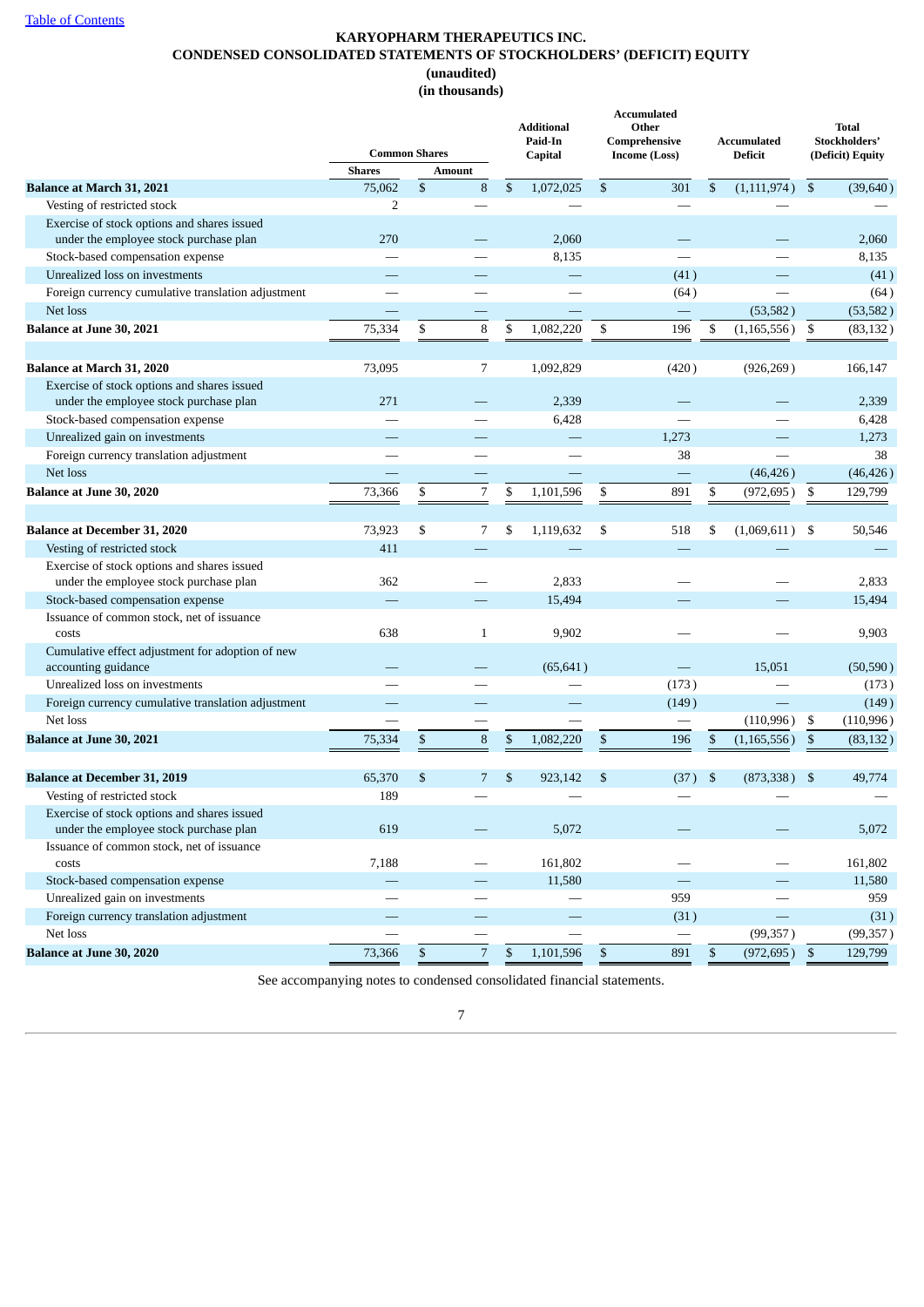## **KARYOPHARM THERAPEUTICS INC. NOTES TO CONDENSED CONSOLIDATED FINANCIAL STATEMENTS**

#### <span id="page-7-0"></span>**1. Nature of Business and Basis of Presentation**

#### *Nature of Business*

Karyopharm Therapeutics Inc., a Delaware corporation (collectively with its subsidiaries, the "Company," "we," "us," or "our"), is a commercialstage pharmaceutical company pioneering novel cancer therapies and dedicated to the discovery, development and commercialization of first-in-class drugs directed against nuclear export for the treatment of cancer and other diseases. We were incorporated in Delaware on December 22, 2008 and have a principal place of business in Newton, Massachusetts.

Our **S**elective **I**nhibitor of **N**uclear **E**xport ("SINE") compounds function by binding with and inhibiting the nuclear export protein exportin 1 ("XPO1"). Our initial focus has been on seeking the regulatory approval and commercialization of our lead SINE compound, selinexor, as an oral agent in cancer indications with significant unmet clinical need. XPOVIO® (selinexor) received its initial U.S. approval from the U.S. Food and Drug Administration in July 2019 and is currently approved and marketed for the following indications: (i) in combination with bortezomib and dexamethasone for the treatment of adult patients with multiple myeloma who have received at least one prior therapy; (ii) in combination with dexamethasone for the treatment of adult patients with relapsed or refractory multiple myeloma who have received at least four prior therapies and whose disease is refractory to at least two proteasome inhibitors, at least two immunomodulatory agents, and an anti-CD38 monoclonal antibody; and (iii) for the treatment of adult patients with relapsed or refractory diffuse large B-cell lymphoma ("DLBCL"), not otherwise specified, including DLBCL arising from follicular lymphoma, after at least two lines of systemic therapy. In addition, in March 2021 and May 2021, the European Commission and the United Kingdom's Medicines & Healthcare Products Regulatory Agency granted conditional approval, respectively, of NEXPOVIO® (selinexor), the brand name for selinexor in Europe, in combination with dexamethasone, to treat adult patients with multiple myeloma who have received at least four prior therapies and whose disease is refractory to at least two proteasome inhibitors, two immunomodulatory agents, and an anti-CD38 monoclonal antibody, and who have demonstrated disease progression on the last therapy.

#### *Basis of Presentation*

The accompanying unaudited condensed consolidated financial statements of the Company have been prepared in accordance with accounting principles generally accepted in the United States of America ("GAAP") for interim financial reporting and as required by Regulation S-X, Rule 10-01. Accordingly, they do not include all of the information and footnotes required by GAAP for complete financial statements. In the opinion of management, all adjustments (including those which are normal and recurring) considered necessary for a fair presentation of the interim financial information have been included. When preparing financial statements in conformity with GAAP, we must make estimates and assumptions that affect the reported amounts of assets, liabilities, revenues, expenses and related disclosures at the date of the financial statements. Actual results could differ from those estimates. Additionally, operating results for the three and six months ended June 30, 2021 are not necessarily indicative of the results that may be expected for any other interim period or for the fiscal year ending December 31, 2021. For further information, refer to the financial statements and footnotes included in our Annual Report on Form 10-K for the year ended December 31, 2020 as filed with the Securities and Exchange Commission ("SEC") on February 24, 2021 ("Annual Report").

#### *Basis of Consolidation*

The condensed consolidated financial statements at June 30, 2021 include the accounts of Karyopharm Therapeutics Inc. and its wholly-owned subsidiaries. All intercompany balances and transactions have been eliminated in consolidation.

The significant accounting policies used in preparation of these condensed consolidated financial statements on Form 10-Q are consistent with those discussed in Note 2, "*Summary of Significant Accounting Policies*," in our Annual Report.

#### **2. Recent Accounting Pronouncements and CARES Act Provisions**

#### *Recently Adopted Accounting Standards*

In August 2020, the Financial Accounting Standards Board issued Accounting Standards Update ("ASU") No. 2020-06, *Debt—Debt with Conversion* and Other Options (Subtopic 470-20) and Derivatives and Hedging-Contracts in Entity's Own Equity (Subtopic 815-40) ("ASU 2020-06"). ASU 2020-06 reduces complexity of accounting for convertible debt and other equity-linked instruments. The new standard is effective for companies that are SEC filers (excluding smaller reporting companies) for fiscal years beginning after December 15, 2021 and interim periods within that year. Companies can early adopt the standard at the start of a fiscal year beginning after December 15, 2020. The standard can either be adopted on a modified retrospective or a full retrospective basis.

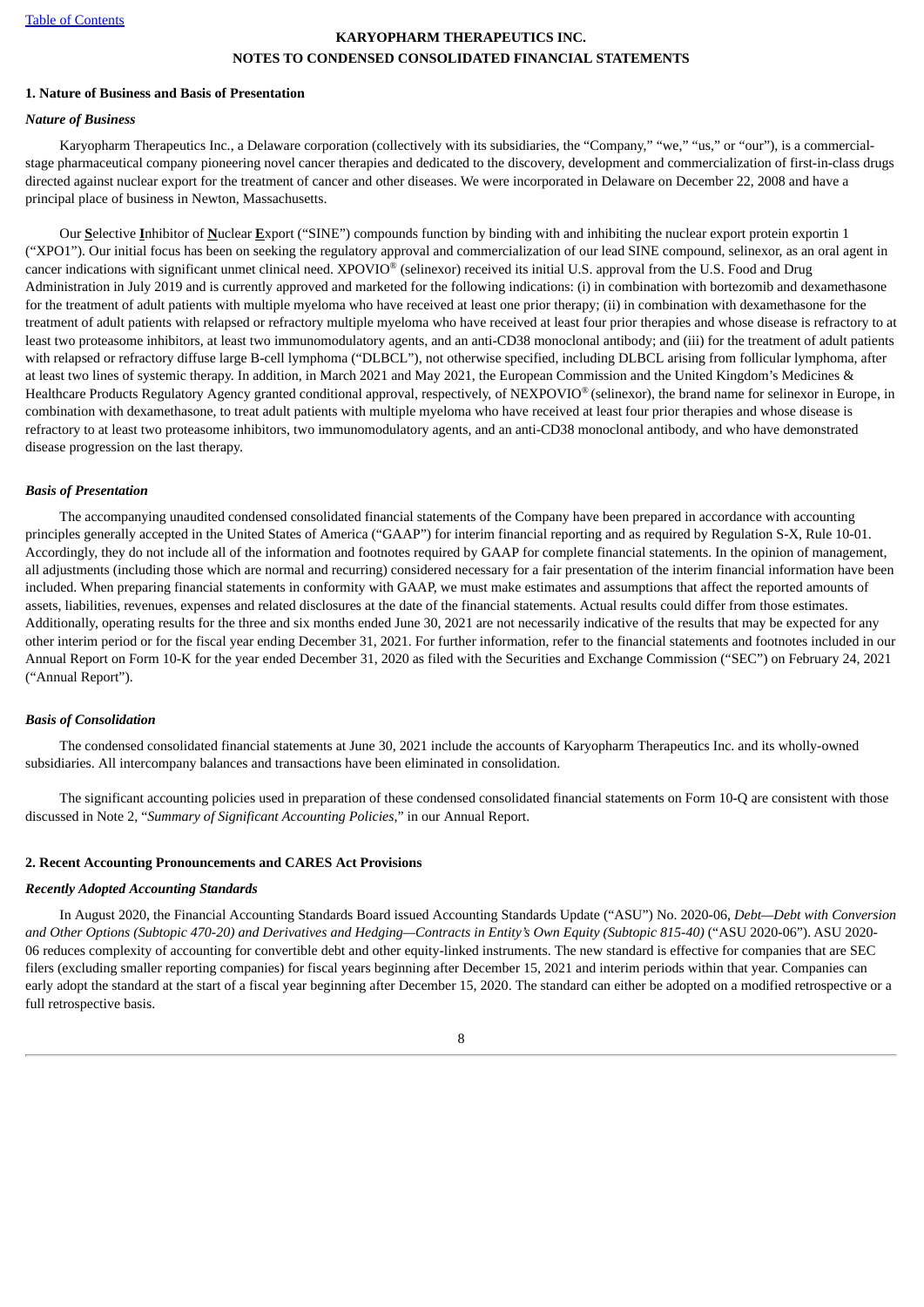We early adopted the standard on January 1, 2021 using the modified retrospective basis. Upon adoption of ASU 2020-06, the carrying value of our convertible debt increased by approximately \$50.6 million with a corresponding decrease to additional paid-in capital of \$65.6 million and accumulated deficit of \$15.0 million. Our deferred tax liability also decreased by approximately \$11.8 million with a corresponding increase in the income tax valuation allowance. While the adoption does not have a material impact to our condensed consolidated statements of operations or condensed consolidated statements of cash flows, non-cash interest expense associated with the amortization of the debt discount will be significantly reduced in periods subsequent to adoption.

#### *CARES Act*

In March 2020, the Coronavirus Aid, Relief, and Economic Security ("CARES") Act was signed into law and provided an estimated \$2.2 trillion to fight the COVID-19 pandemic and stimulate the U.S. economy. The business tax provisions of the CARES Act include temporary changes to income and non-income-based tax laws. Some of the key income tax provisions include (1) eliminating 80% of taxable income limitations by allowing corporate entities to fully utilize net operating loss ("NOL") carryforwards to offset taxable income in 2020, 2019 or 2018 and reinstating it for tax years after 2020; (2) allowing NOLs generated in 2020, 2019 or 2018 to be carried back five years; (3) increasing the net interest expense deduction limit to 50% of adjusted taxable income from 30% for the 2020 and 2019 tax years; (4) allowing taxpayers with alternative minimum tax credits to claim a refund for the entire amount of the credit instead of recovering the credit through refunds over a period of years, as required by the 2017 Tax Cut and Jobs Act; and (5) allowing entities to deduct more of their charitable cash contributions made during calendar year 2020 by increasing the taxable income limitation to 25% from 10%. Companies are required to account for these provisions in the period that includes the March 2020 enactment date (i.e., the first quarter for calendar yearend entities). We have assessed the impact of these provisions and they are not material to our condensed consolidated financial statements or related disclosures.

Measures not related to income-based taxes within the CARES Act include (1) allowing an employer to pay its share of Social Security payroll taxes that would otherwise be due from the date of enactment through December 31, 2020 over the following two years and (2) allowing eligible employers subject to closure due to the COVID-19 pandemic to receive a 50% credit on qualified wages against their employment taxes each quarter, with any excess credits eligible for refunds. These measures of the CARES Act also are not material to our condensed consolidated financial statements or related disclosures.

#### **3. Product Revenue**

To date, our only source of product revenue has been from the U.S. sales of XPOVIO. Net product revenue, including provisions primarily consisting of distribution fees and cash discounts, as well as reserves for chargebacks, rebates and returns, were as follows (in thousands):

|                                | <b>For the Three Months</b><br>Ended June 30, |         |     |           |               |           | <b>For the Six Months</b><br><b>Ended June 30,</b> |          |  |  |
|--------------------------------|-----------------------------------------------|---------|-----|-----------|---------------|-----------|----------------------------------------------------|----------|--|--|
|                                | 2021<br>2020                                  |         |     |           |               | 2021      | 2020                                               |          |  |  |
| Gross product revenue          |                                               | 25.574  | \$. | 22.242 \$ |               | 53.118 \$ |                                                    | 41,118   |  |  |
| Provisions for product revenue |                                               | (5,395) |     | (3,641)   |               | (11,208)  |                                                    | (6, 456) |  |  |
| Total product revenue, net     |                                               | 20,179  |     | 18.601    | <sup>\$</sup> | 41.910    |                                                    | 34,662   |  |  |

As of June 30, 2021 and December 31, 2020, net product revenue of \$16.3 million and \$12.9 million, respectively, were included in accounts receivable. To date, we have had no bad debt write-offs and we do not currently have credit issues with any customers. There were no credit losses associated with our accounts receivables as of June 30, 2021 and December 31, 2020.

#### **4. Inventory**

The following table presents our inventory of XPOVIO (in thousands):

|                 |    | <b>June 30,</b><br>2021 | December 31,<br>2020 |       |  |
|-----------------|----|-------------------------|----------------------|-------|--|
| Raw materials   | S  | 1,825                   |                      | 1,919 |  |
| Work in process |    | 1,857                   |                      | 646   |  |
| Finished goods  |    | 223                     |                      | 79    |  |
| Total inventory | \$ | 3,905                   |                      | 2,644 |  |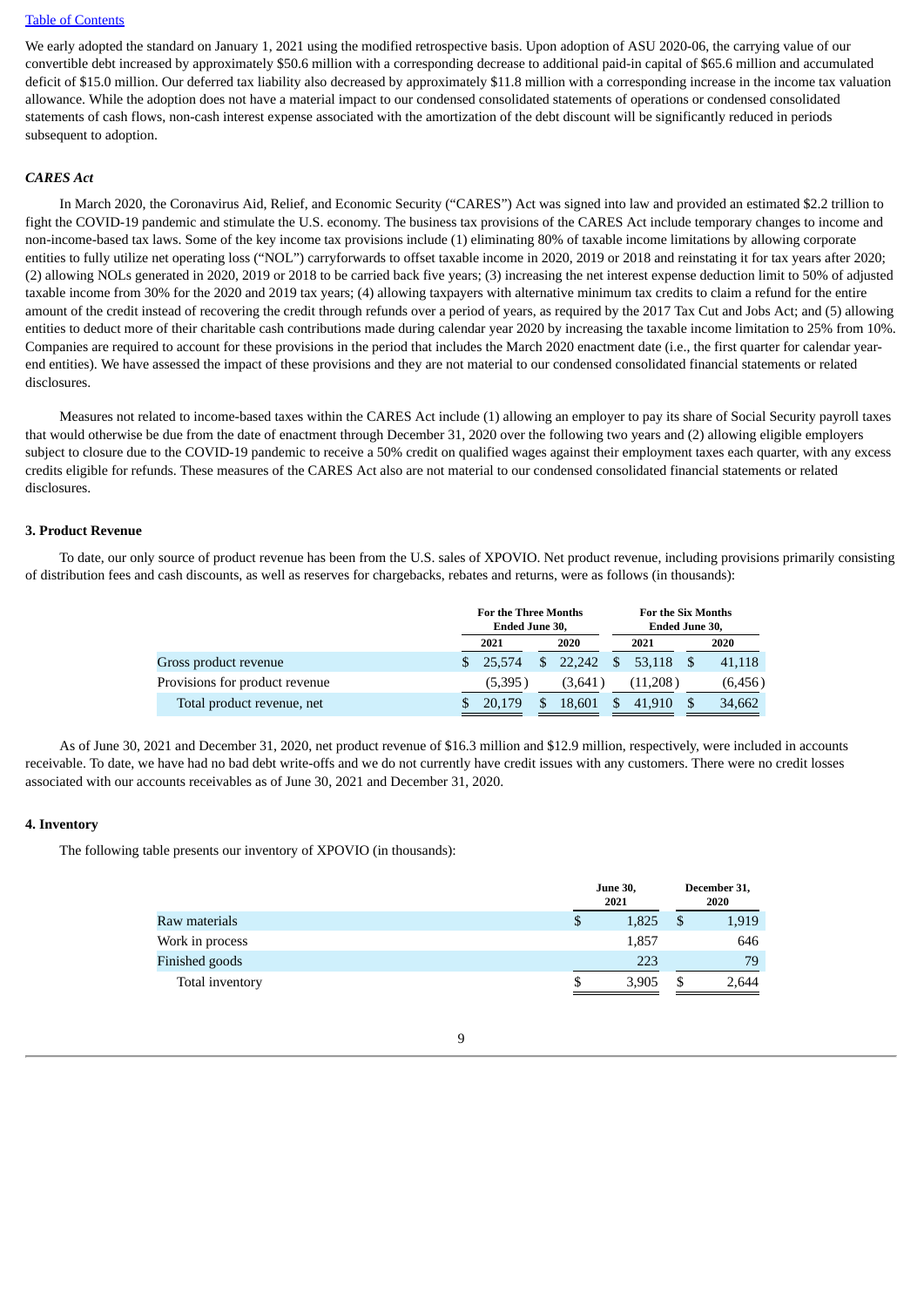As of June 30, 2021 and December 31, 2020, all of our inventory was related to XPOVIO, which was initially approved by the FDA in July 2019 and at which time we began to capitalize costs to manufacture XPOVIO. Prior to FDA approval of XPOVIO, all costs related to the manufacturing of XPOVIO and related material were charged to research and development expense in the period incurred.

Inventory is stated net of inventory reserves of \$0.6 million and \$0.3 million, as of June 30, 2021 and December 31, 2020, respectively.

For the three and six months ended June 30, 2021, we recorded an excess and obsolescence provision of \$0.1 million and \$0.2 million, respectively. We did not record an excess and obsolescence provision for both the three and six months ended June 30, 2020.

#### **5. License and Asset Purchase Agreements**

In prior periods, we entered into out-licensing and asset purchase agreements with Anivive Lifesciences, Inc. ("Anivive"), Biogen MA Inc. ("Biogen"), Antengene Therapeutics Limited ("Antengene"), and FORUS Therapeutics Inc. ("FORUS"), all of which are accounted for within the scope of Accounting Standards Codification 606, *Revenue from Contracts with Customers* ("ASC 606"). For further details on the terms and accounting treatment considerations for these contracts, please refer to Note 11, "*License and Asset Purchase Agreements*," to our consolidated financial statements contained in Item 8 of our Annual Report.

We recognized \$1.0 million and \$1.8 million in license revenue for the three and six months ended June 30, 2021, respectively, related to our license agreements with Anivive and Antengene. We recognized \$14.9 million and \$16.0 million in license revenue for the three and six months ended June 30, 2020, respectively, related to our license agreements with Antengene and Ono Pharmaceutical Co., Ltd.

#### **6. Fair Value of Financial Instruments**

Financial instruments, including cash, restricted cash, prepaid expenses and other current assets, accounts payable and accrued expenses, are presented at amounts that approximate fair value at June 30, 2021 and December 31, 2020.

We are required to disclose information on all assets and liabilities reported at fair value that enables an assessment of the inputs used in determining the reported fair values. The fair value hierarchy prioritizes valuation inputs based on the observable nature of those inputs. The fair value hierarchy applies only to the valuation inputs used in determining the reported fair value of the investments and is not a measure of the investment credit quality. The hierarchy defines three levels of valuation inputs:

Level 1 inputs - Quoted prices in active markets for identical assets or liabilities

Level 2 inputs - Inputs other than quoted prices included within Level 1 that are observable for the asset or liability, either directly or indirectly

Level 3 inputs - Unobservable inputs that reflect our own assumptions about the assumptions market participants would use in pricing the asset or liability

Our cash equivalents are comprised of money market funds, U.S. government and agency securities, commercial paper and corporate debt securities as presented in the tables below. We measure these investments at fair value. The fair value of cash equivalents is determined based on "Level 1" or "Level 2" inputs.

Items classified as Level 2 within the valuation hierarchy consist of corporate debt securities, commercial paper and U.S. government and agency securities. We estimate the fair values of these marketable securities by taking into consideration valuations obtained from third-party pricing sources. These pricing sources utilize industry standard valuation models, including both income and market-based approaches, for which all significant inputs are observable, either directly or indirectly, to estimate fair value. These inputs include market pricing based on real-time trade data for the same or similar securities, issuer credit spreads, benchmark yields, and other observable inputs. We validate the prices provided by our third-party pricing sources by understanding the models used, obtaining market values from other pricing sources and analyzing pricing data in certain instances.

In certain cases where there is limited activity or less transparency around inputs to valuation, the related assets or liabilities are classified as Level 3. The embedded derivative liability associated with our deferred royalty obligation, as discussed further in Note 11, "*Long-Term Obligations*", is measured at fair value using an option pricing Monte Carlo simulation model and is included as a component of the deferred royalty obligation. The embedded derivative liability is subject to remeasurement at the end of each reporting period, with changes in fair value recognized as a component of other income (expense), net. The assumptions used in the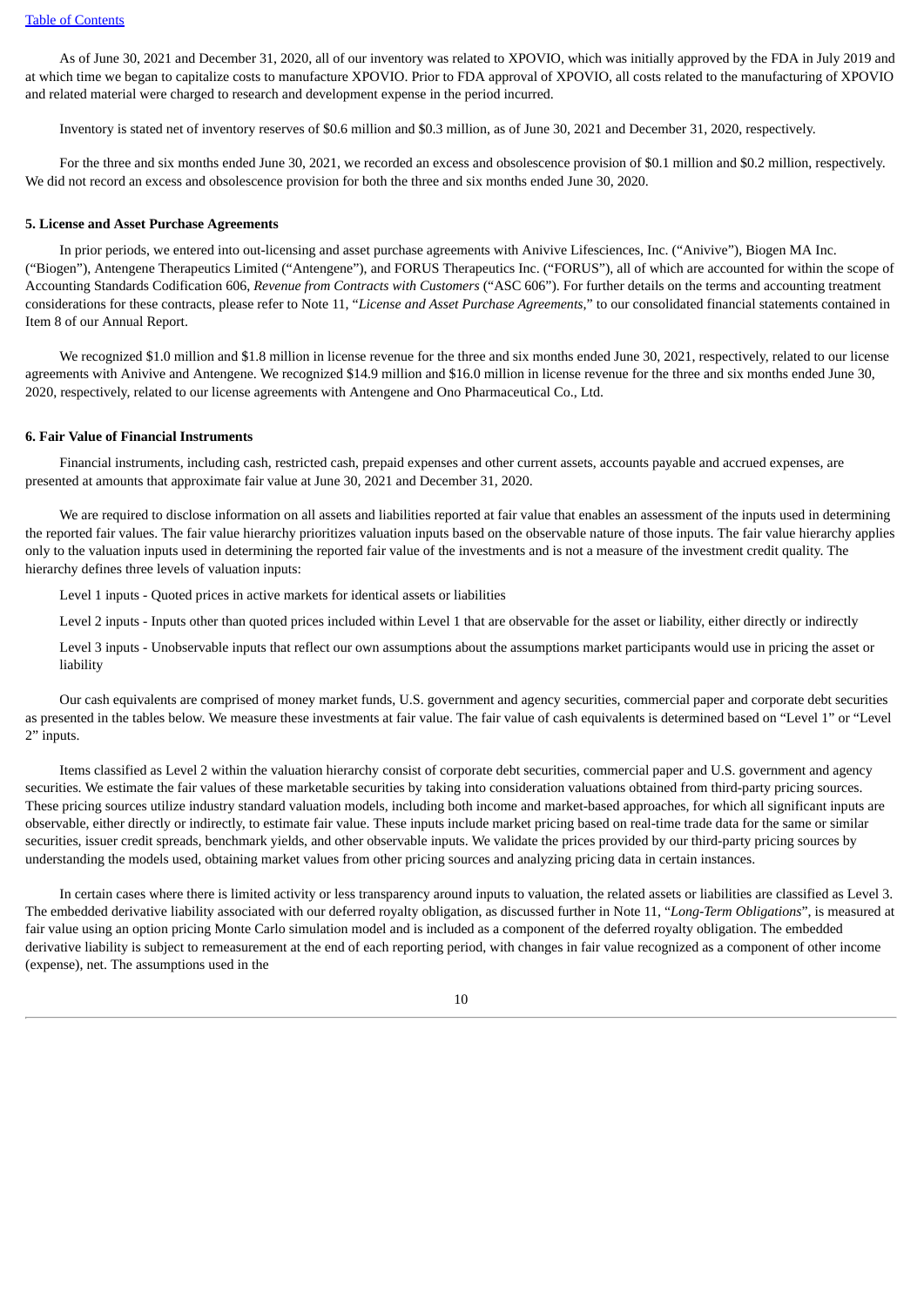option pricing Monte Carlo simulation model include: (1) our estimates of the probability and timing of related events; (2) the probability-weighted net sales of XPOVIO and any of our other future products, including worldwide net product sales, upfront payments, milestones and royalties; (3) our riskadjusted discount rate that includes a company specific risk premium; (4) our cost of debt; (5) volatility; and (6) the probability of a change in control occurring during the term of the instrument. Our embedded derivative liability, as well as the estimated fair value of the deferred royalty obligation, is described in Note 2, "*Summary of Significant Accounting Policies*," and Note 15, "*Long-Term Obligations*" to our consolidated financial statements contained in Item 8 of our Annual Report.

The following table presents information about our financial assets and liability that have been measured at fair value at June 30, 2021 and indicates the fair value hierarchy of the valuation inputs utilized to determine such fair value (in thousands):

| <b>Description</b><br><b>Financial assets</b>        | <b>Total</b>  |              | <b>Quoted</b><br><b>Prices</b><br>in Active<br><b>Markets</b> for<br><b>Identical Assets</b><br>(Level 1) |                | <b>Significant</b><br>Other<br><b>Observable</b><br>Inputs<br>(Level 2) | <b>Significant</b><br><b>Unobservable</b><br><b>Inputs</b><br>(Level 3) |
|------------------------------------------------------|---------------|--------------|-----------------------------------------------------------------------------------------------------------|----------------|-------------------------------------------------------------------------|-------------------------------------------------------------------------|
| Cash equivalents:                                    |               |              |                                                                                                           |                |                                                                         |                                                                         |
| Money market funds                                   | \$<br>97,268  | $\mathbb{S}$ | 97,268                                                                                                    | $\mathfrak{s}$ |                                                                         | \$                                                                      |
| Commercial paper                                     | 1,000         |              | 1,000                                                                                                     |                |                                                                         |                                                                         |
| Investments:                                         |               |              |                                                                                                           |                |                                                                         |                                                                         |
| Short-term:                                          |               |              |                                                                                                           |                |                                                                         |                                                                         |
| Corporate debt securities                            | 77,691        |              |                                                                                                           |                | 77,691                                                                  |                                                                         |
| Commercial paper                                     | 15,991        |              |                                                                                                           |                | 15,991                                                                  |                                                                         |
| U.S. government and agency securities                | 899           |              |                                                                                                           |                | 899                                                                     |                                                                         |
| Long-term:                                           |               |              |                                                                                                           |                |                                                                         |                                                                         |
| Corporate debt securities (one to two-year maturity) | 2,006         |              |                                                                                                           |                | 2,006                                                                   |                                                                         |
|                                                      | \$<br>194,855 | \$           | 98,268                                                                                                    | \$             | 96,587                                                                  | \$                                                                      |
| <b>Financial liability</b>                           |               |              |                                                                                                           |                |                                                                         |                                                                         |
| Embedded derivative liability                        | \$<br>2,140   |              |                                                                                                           | \$             |                                                                         | \$<br>2,140                                                             |

The following table presents information about our financial assets and liability that have been measured at fair value at December 31, 2020 and indicates the fair value hierarchy of the valuation inputs utilized to determine such fair value (in thousands):

| <b>Description</b>                                                  | <b>Total</b>  | <b>Quoted</b><br><b>Prices</b><br>in Active<br><b>Markets</b> for<br><b>Identical Assets</b><br>(Level 1) | <b>Significant</b><br>Other<br><b>Observable</b><br><b>Inputs</b><br>(Level 2) | <b>Significant</b><br><b>Unobservable</b><br><b>Inputs</b><br>(Level 3) |
|---------------------------------------------------------------------|---------------|-----------------------------------------------------------------------------------------------------------|--------------------------------------------------------------------------------|-------------------------------------------------------------------------|
| <b>Financial assets</b>                                             |               |                                                                                                           |                                                                                |                                                                         |
| Cash equivalents:                                                   |               |                                                                                                           |                                                                                |                                                                         |
| Money market funds                                                  | \$<br>3,586   | $\mathfrak{S}$<br>3,586                                                                                   | \$                                                                             | \$                                                                      |
| U.S. government and agency securities                               | 16,000        | 16,000                                                                                                    |                                                                                |                                                                         |
| Commercial paper                                                    | 8,999         |                                                                                                           | 8,999                                                                          |                                                                         |
| Corporate debt securities                                           | 2,755         |                                                                                                           | 2,755                                                                          |                                                                         |
| Investments:                                                        |               |                                                                                                           |                                                                                |                                                                         |
| Short-term:                                                         |               |                                                                                                           |                                                                                |                                                                         |
| Corporate debt securities                                           | 136,833       |                                                                                                           | 136,833                                                                        |                                                                         |
| Commercial paper                                                    | 23,487        |                                                                                                           | 23,487                                                                         |                                                                         |
| U.S. government and agency securities                               | 3,002         |                                                                                                           | 3,002                                                                          |                                                                         |
| Long-term:                                                          |               |                                                                                                           |                                                                                |                                                                         |
| Corporate debt securities (one to two-year maturity)                | 23,309        |                                                                                                           | 23,309                                                                         |                                                                         |
| U.S. government and agency securities (one<br>to two-year maturity) | 906           |                                                                                                           | 906                                                                            |                                                                         |
|                                                                     | \$<br>218,877 | \$<br>19,586                                                                                              | \$<br>199,291                                                                  | \$                                                                      |
| <b>Financial liability</b>                                          |               |                                                                                                           |                                                                                |                                                                         |
| Embedded derivative liability                                       | \$<br>1,800   |                                                                                                           | \$                                                                             | \$<br>1,800                                                             |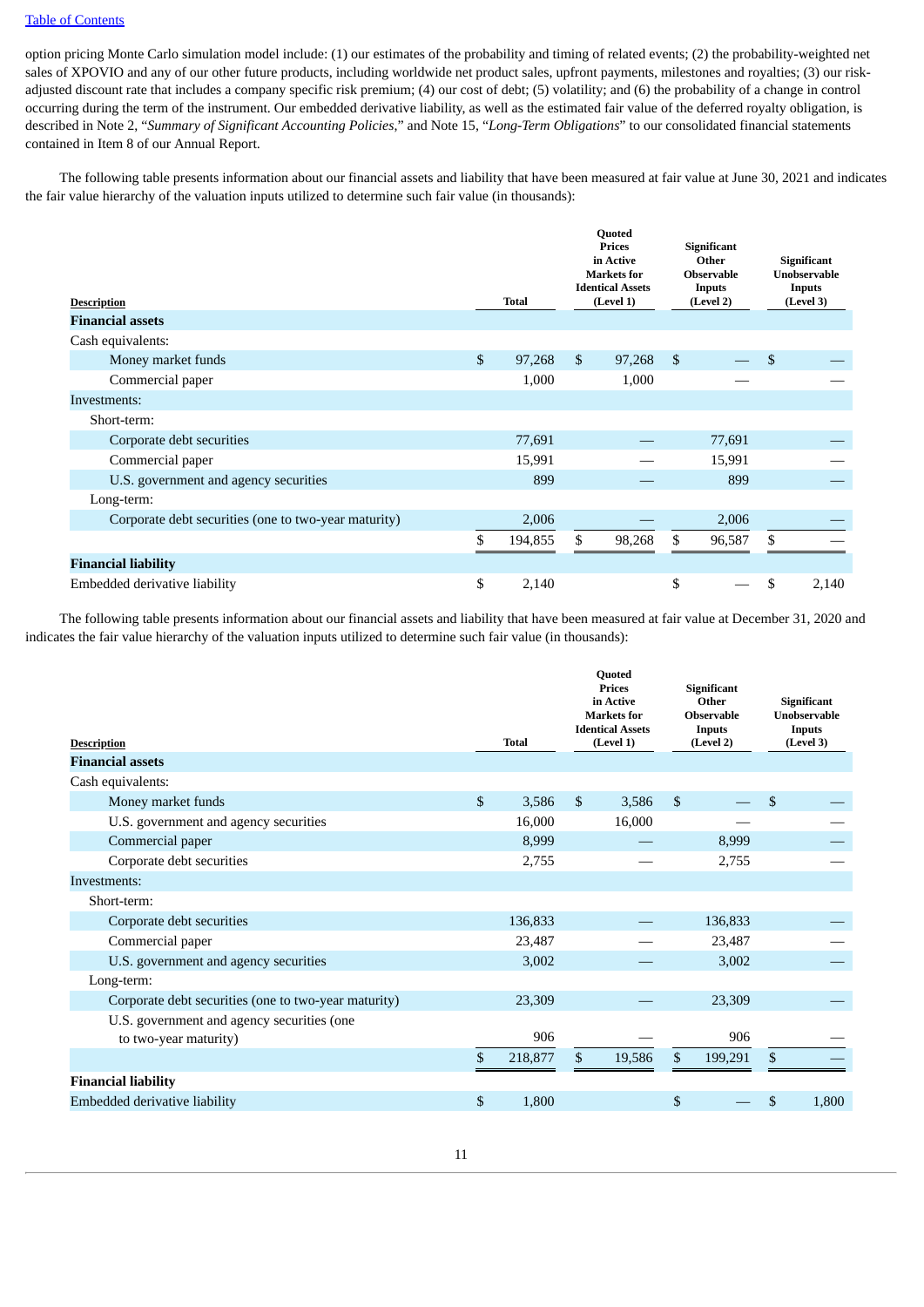The following table sets forth a summary of the changes in the estimated fair value of our embedded derivative liability during the six months ended June 30, 2021 (in thousands):

|                                                                     | Embedded<br><b>Derivative</b><br>Liability |       |
|---------------------------------------------------------------------|--------------------------------------------|-------|
| Balance as of December 31, 2020                                     |                                            | 1,800 |
| Change in fair value since issuance                                 |                                            | (610) |
| Addition of value as a result of Amended Revenue Interest Agreement |                                            | 950   |
| Balance as of June 30, 2021                                         |                                            | 2,140 |

## **7. Investments**

The following table summarizes our investments in debt securities, classified as available-for-sale, as of June 30, 2021 (in thousands):

| Short-term:                                          | Amortized<br>Cost |   | <b>Total</b><br>Unrealized<br>Gains |   | <b>Total</b><br>Unrealized<br>Loss |     | Aggregate<br><b>Fair Value</b> |
|------------------------------------------------------|-------------------|---|-------------------------------------|---|------------------------------------|-----|--------------------------------|
| Corporate debt securities                            | \$<br>77,586      | S | 111                                 | S | (6)                                | - 5 | 77,691                         |
| Commercial paper                                     | 15,993            |   |                                     |   | (3)                                |     | 15,991                         |
| U.S. government and agency securities                | 894               |   | 5                                   |   |                                    |     | 899                            |
| Long-term:                                           |                   |   |                                     |   |                                    |     |                                |
| Corporate debt securities (one to two-year maturity) | 2,006             |   |                                     |   |                                    |     | 2,006                          |
|                                                      | 96.479            | S | 117                                 | S | (9)                                | S   | 96,587                         |

The following table summarizes our investments in debt securities, classified as available-for-sale, as of December 31, 2020 (in thousands):

|                                            | <b>Total</b><br><b>Unrealized</b><br>Amortized<br>Gains<br>Cost |         | <b>Total</b><br>Unrealized<br>Loss |     | Aggregate<br><b>Fair Value</b> |      |      |         |
|--------------------------------------------|-----------------------------------------------------------------|---------|------------------------------------|-----|--------------------------------|------|------|---------|
| Short-term:                                |                                                                 |         |                                    |     |                                |      |      |         |
| Corporate debt securities                  | \$                                                              | 136.677 | S.                                 | 189 | \$                             | (33) | - \$ | 136,833 |
| Commercial paper                           |                                                                 | 23,485  |                                    | 3   |                                | (1)  |      | 23,487  |
| U.S. government and agency securities      |                                                                 | 3,002   |                                    |     |                                |      |      | 3,002   |
| Long-term:                                 |                                                                 |         |                                    |     |                                |      |      |         |
| Corporate debt securities (one to two-year |                                                                 |         |                                    |     |                                |      |      |         |
| maturity)                                  |                                                                 | 23,195  |                                    | 126 |                                | (12) |      | 23,309  |
| U.S. government and agency securities (one |                                                                 |         |                                    |     |                                |      |      |         |
| to two-year maturity)                      |                                                                 | 897     |                                    | 9   |                                |      |      | 906     |
|                                            |                                                                 | 187,256 | \$                                 | 327 | \$.                            | (46) | \$   | 187,537 |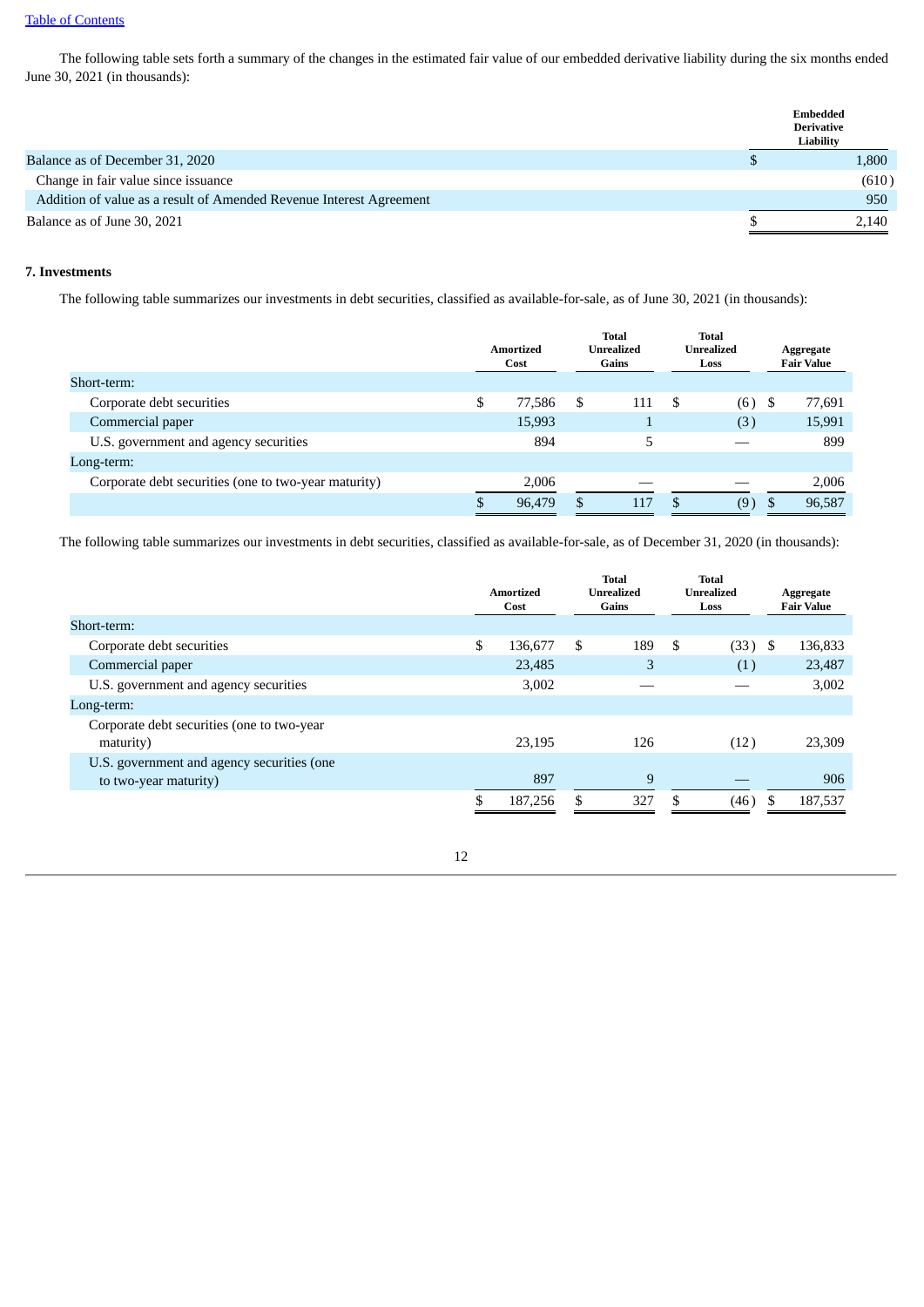We determine the appropriate classification of our investments in debt securities at the time of purchase. All of our securities are classified as available-for-sale and are reported as short-term investments or long-term investments based on maturity dates and whether such assets are reasonably expected to be realized in cash or sold or consumed during the normal cycle of business. Available-for-sale investments are recorded at fair value. Shortterm and long-term investments are composed of corporate debt securities, commercial paper, certificate of deposit and U.S. government and agency securities. We review investments whenever the fair value of an investment is less than the amortized cost and evidence indicates that an investment's carrying amount is not recoverable within a reasonable period of time. We evaluate whether the decline in fair value has resulted from credit losses or other factors. In making this assessment, we consider the extent to which fair value is less than amortized cost, any changes to the rating of the security by a rating agency, and adverse conditions specifically related to the security, among other factors. If this assessment indicates that a credit loss exists, the present value of cash flows expected to be collected from the security is compared to the amortized cost basis of the security. If the present value of cash flows expected to be collected is less than the amortized cost basis, a credit loss exists and an allowance for credit losses is recorded on our condensed consolidated balance sheet, limited by the amount that the fair value is less than the amortized cost basis. Any impairment that is not related to a credit loss is recognized in other comprehensive income.

Changes in the allowance for credit losses are recorded as a provision for (or reversal of) credit loss expense. Losses are charged against the allowance when we believe the uncollectability of an available-for-sale security is confirmed or when either of the criteria regarding intent or requirement to sell is met. The unrealized losses at June 30, 2021 and December 31, 2020 were attributable to changes in interest rates, and we do not believe any unrealized losses represent credit losses.

We held 20 and 37 commercial paper and corporate debt securities at June 30, 2021 and December 31, 2020, respectively, that were in an unrealized loss position. We do not intend to sell the investments before recovery of their amortized cost bases, which may be maturity. The following table summarizes these available-for-sale securities in an unrealized loss position for which an allowance for credit losses has not been recorded at June 30, 2021, aggregated by major security type and length of time in a continuous unrealized loss position (in thousands):

|                           | <b>Less than 12 Months</b>                       |  |                      | <b>12 Months or Longer</b>                       |  |                      |  | <b>Total</b>                                     |  |                             |  |
|---------------------------|--------------------------------------------------|--|----------------------|--------------------------------------------------|--|----------------------|--|--------------------------------------------------|--|-----------------------------|--|
|                           | Aggregate<br><b>Related</b><br><b>Fair Value</b> |  | Unrealized<br>Losses | Aggregate<br><b>Related</b><br><b>Fair Value</b> |  | Unrealized<br>Losses |  | Aggregate<br><b>Related</b><br><b>Fair Value</b> |  | <b>Unrealized</b><br>Losses |  |
| Corporate debt securities | 34,300                                           |  | (6)                  |                                                  |  |                      |  | 34,300                                           |  | (6)                         |  |
| Commercial paper          | 9,993                                            |  | (3)                  |                                                  |  |                      |  | 9.993                                            |  | (3)                         |  |
| <b>Total</b>              | 44,293                                           |  | (9)                  |                                                  |  |                      |  | 44,293                                           |  | (9)                         |  |

The following table summarizes our debt securities in an unrealized loss position for which an allowance for credit losses has not been recorded at December 31, 2020, aggregated by major security type and length of time in a continuous unrealized loss position (in thousands):

|                           | <b>Less than 12 Months</b>                |  |                             | <b>12 Months or Longer</b>                |  |                      |  | <b>Total</b>                                     |    |                             |  |
|---------------------------|-------------------------------------------|--|-----------------------------|-------------------------------------------|--|----------------------|--|--------------------------------------------------|----|-----------------------------|--|
|                           | Aggregate<br>Related<br><b>Fair Value</b> |  | Unrealized<br><b>Losses</b> | Aggregate<br>Related<br><b>Fair Value</b> |  | Unrealized<br>Losses |  | Aggregate<br><b>Related</b><br><b>Fair Value</b> |    | <b>Unrealized</b><br>Losses |  |
| Corporate debt securities | 85,984                                    |  | (45)                        | $-$                                       |  | –                    |  | 85,984                                           | ۰υ | (45)                        |  |
| Commercial paper          | 2.496                                     |  |                             | __                                        |  | __                   |  | 2.496                                            |    | (1)                         |  |
| Total                     | 88,480                                    |  | (46)                        |                                           |  |                      |  | 88,480                                           | ۰υ | (46)                        |  |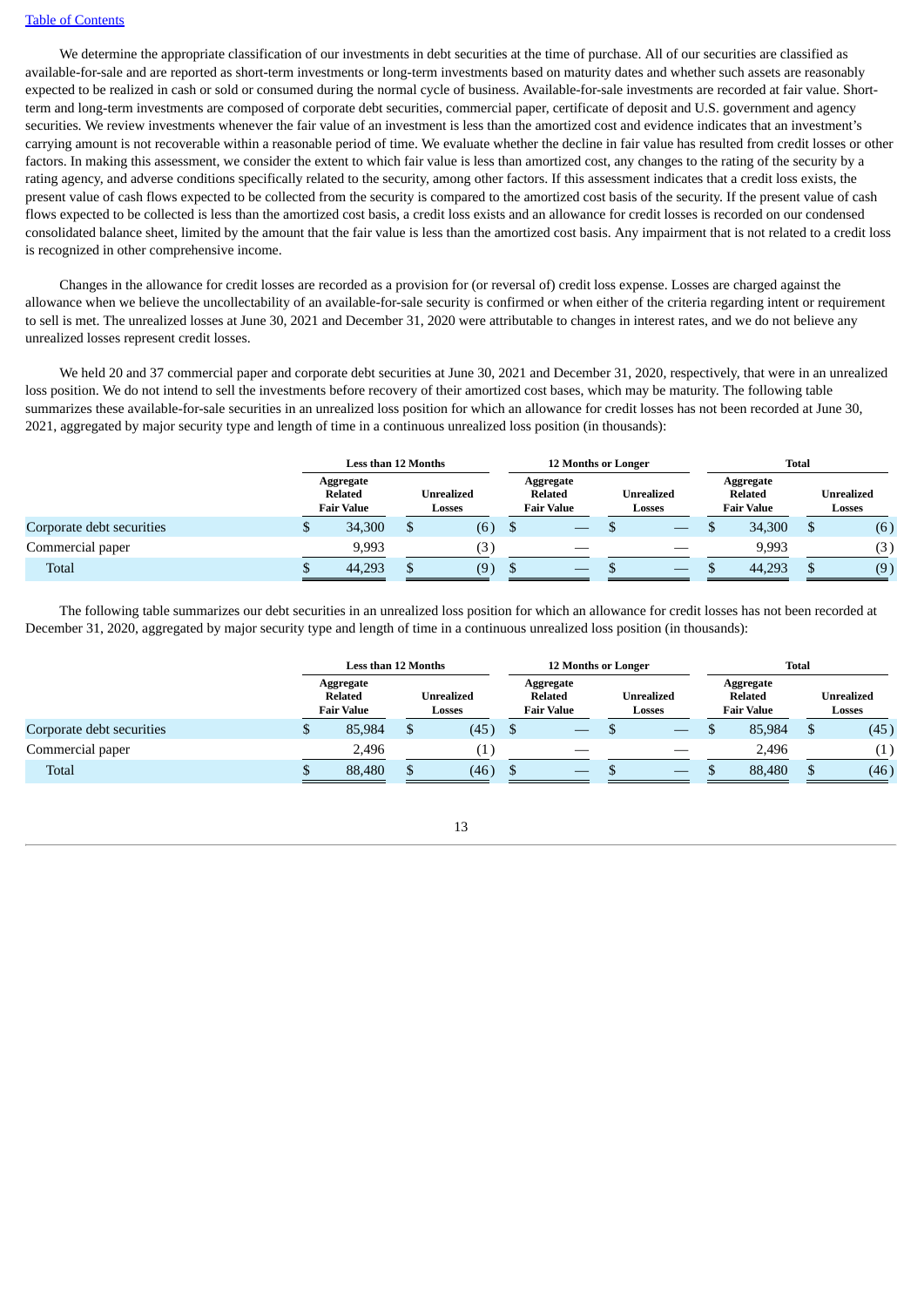## **8. Net Loss Per Share**

Basic and diluted net loss per common share is calculated by dividing net loss by the weighted-average number of common shares outstanding for the period, without consideration for common stock equivalents. Our potentially dilutive shares, including stock options, unvested restricted stock and restricted stock units, are considered to be common stock equivalents and are only included in the calculation of diluted net loss per share when their effect is dilutive.

The following potentially dilutive securities were excluded from the calculation of diluted net loss per share due to their anti-dilutive effect (in thousands):

|                                  |        | As of June 30, |
|----------------------------------|--------|----------------|
|                                  | 2021   | 2020           |
| <b>Outstanding stock options</b> | 12,804 | 11,215         |
| Unvested restricted stock units  | 2.723  | 1,693          |

We have the option to settle the conversion obligation for our 3.00% convertible senior notes due 2025 (the "Notes") in cash, shares or any combination of the two. Based on our net loss position, there was no impact on the calculation of dilutive loss per share during the three and six months ended June 30, 2021 and 2020.

#### **9. Stock-based Compensation Expense**

The following table summarizes stock-based compensation expense included in operating expenses (in thousands):

|                                        | <b>For the Three Months</b><br>Ended June 30, |       |  | <b>For the Six Months</b><br>Ended June 30, |    |        |   |        |
|----------------------------------------|-----------------------------------------------|-------|--|---------------------------------------------|----|--------|---|--------|
|                                        |                                               | 2021  |  | 2020                                        |    | 2021   |   | 2020   |
| Cost of sales                          | \$                                            | 36    |  | 28                                          | -S | 80     | S | 62     |
| Research and development               |                                               | 3.114 |  | 2.692                                       |    | 6.046  |   | 4.981  |
| Selling, general and administrative    |                                               | 4.985 |  | 3,708                                       |    | 9.368  |   | 6,537  |
| Total stock-based compensation expense |                                               | 8.135 |  | 6.428                                       |    | 15.494 |   | 11.580 |

## **10. Equity**

#### *Underwritten Offerings*

On March 6, 2020, we completed a follow-on offering under our shelf registration statement on Form S-3 pursuant to which we issued an aggregate of 7,187,500 shares of common stock, which included the full exercise of the underwriters' option to purchase additional shares, at a public offering price of \$24.00 per share. We received aggregate net proceeds of approximately \$161.8 million from the offering after deducting the underwriting discounts and commissions and other offering expenses.

#### *Open Market Sale Agreement*

On August 17, 2018, we entered into an Open Market Sale Agreement (the "Open Market Sale Agreement") with Jefferies LLC, as agent ("Jefferies"), pursuant to which we may issue and sell shares of our common stock having an aggregate offering price of up to \$75.0 million from time to time through Jefferies (the "Open Market Offering"). On May 5, 2020, we entered into Amendment No. 1 to the Open Market Sale Agreement, pursuant to which we increased the maximum aggregate offering price of shares of our common stock that we may issue and sell from time to time through Jefferies, by \$100.0 million, from \$75.0 million to up to \$175.0 million (the "Open Market Shares").

Under the Open Market Sale Agreement, Jefferies may sell the Open Market Shares by methods deemed to be an "at the market offering" as defined in Rule 415(a)(4) promulgated under the Securities Act of 1933, as amended (the "Securities Act"). We may sell the Open Market Shares in amounts and at times to be determined by us from time to time subject to the terms and conditions of the Open Market Sale Agreement, but we have no obligation to sell any of the Open Market Shares in an Open Market Offering.

We or Jefferies may suspend or terminate the offering of Open Market Shares upon notice to the other party and subject to other conditions. We have agreed to pay Jefferies commissions for its services in acting as agent in the sale of the Open Market Shares in the amount of up to 3.0% of gross proceeds from the sale of the Open Market Shares pursuant to the Open Market Sale Agreement. We have also agreed to provide Jefferies with customary indemnification and contribution rights.

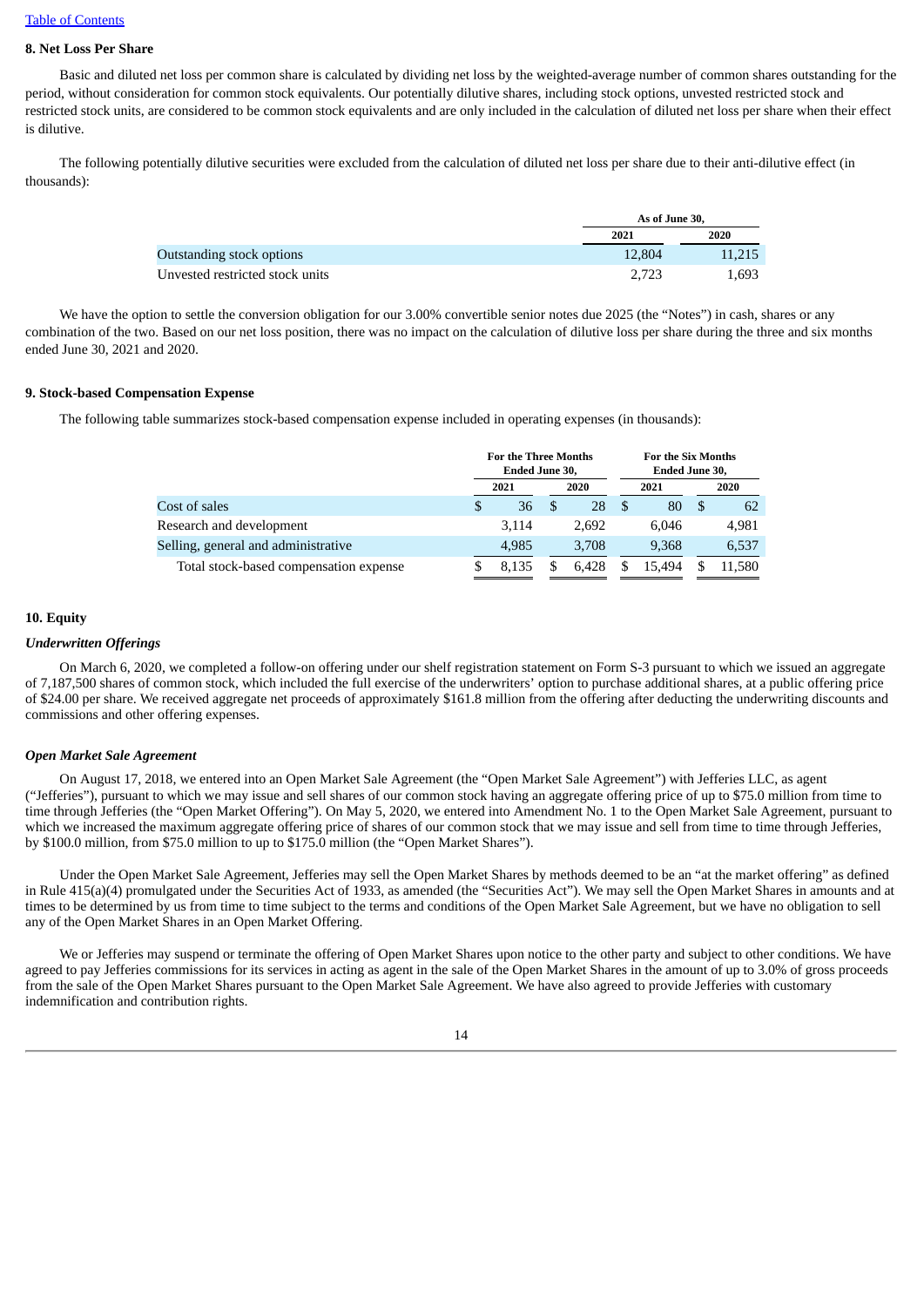We did not sell Open Market Shares under the Open Market Sale Agreement during the three months ended June 30, 2021. We sold an aggregate of 638,341 Open Market Shares under the Open Market Sale Agreement, for net proceeds of approximately \$9.9 million, during the six months ended June 30, 2021.

#### **11. Long-Term Obligations**

#### *3.00% Convertible Senior Notes due 2025*

On October 16, 2018, we completed an offering of \$150.0 million aggregate principal amount of the Notes. In addition, on October 26, 2018, we issued an additional \$22.5 million aggregate principal amount of the Notes pursuant to the full exercise of the option to purchase additional Notes granted to the initial purchasers in the offering. The Notes were sold in a private offering to qualified institutional buyers in reliance on Rule 144A under the Securities Act. In accordance with accounting guidance in effect at the time of the offering, for debt with conversion and other options, we separately accounted for the liability component ("Liability Component") and the embedded conversion option ("Equity Component") of the Notes by allocating the proceeds between the Liability Component and the Equity Component, due to our ability to settle the Notes in cash, shares of our common stock or a combination of cash and shares of our common stock, at our option. In connection with the issuance of the Notes, we incurred approximately \$5.6 million of debt issuance costs, which primarily consisted of underwriting, legal and other professional fees, and allocated these costs between the Liability Component and the Equity Component based on the allocation of the proceeds. Of the total debt issuance costs, \$2.2 million was allocated to the Equity Component and recorded as a reduction to additional paid-in capital and \$3.4 million was allocated to the Liability Component and recorded as a reduction of the Notes. The portion allocated to the Liability Component is amortized to interest expense using the effective interest method over seven years.

In 2021, upon adoption of ASU 2020-06, we reclassified the Equity Component as of January 1, 2021 and combined it with the Liability Component of the Notes, increasing the carrying value of our convertible debt by approximately \$50.6 million, with a corresponding decrease to additional paid-in capital of \$65.6 million and accumulated deficit of \$15.0 million. Our deferred tax liability related to the Notes also decreased by approximately \$11.8 million, with a corresponding increase in the income tax valuation allowance.

The Notes are senior unsecured obligations and bear interest at a rate of 3.00% per year payable semiannually in arrears on April 15 and October 15 of each year, beginning on April 15, 2019. Upon conversion, the Notes will be converted into cash, shares of our common stock, or a combination of cash and shares of our common stock, at our election. The Notes will be subject to redemption at our option, on or after October 15, 2022, in whole or in part, if the conditions described below are satisfied. The Notes will mature on October 15, 2025, unless earlier converted, redeemed or repurchased in accordance with their terms. Subject to satisfaction of certain conditions and during the periods described below, the Notes may be converted at an initial conversion rate of 63.0731 shares of common stock per \$1 principal amount of the Notes (equivalent to an initial conversion price of approximately \$15.85 per share of common stock).

Holders of the Notes may convert all or any portion of their Notes, in multiples of \$1 principal amount, at their option at any time prior to the close of business on the business day immediately preceding June 15, 2025 only under the following circumstances:

- (1) during any calendar quarter commencing after the calendar quarter ending on December 31, 2018 (and only during such calendar quarter), if the last reported sale price of our common stock for at least 20 trading days (whether or not consecutive) during the period of 30 consecutive trading days ending on, and including, the last trading day of the immediately preceding calendar quarter is greater than or equal to 130% of the conversion price for the Notes on each applicable trading day;
- (2) during the five business day period immediately after any five consecutive trading day period (the "Measurement Period") in which the trading price per \$1,000 principal amount of Notes for each trading day of the Measurement Period was less than 98% of the product of the last reported sale price of our common stock and the conversion rate on each such trading day;
- (3) if we call the Notes for redemption, until the close of business on the business day immediately preceding the redemption date; or
- (4) upon the occurrence of specified corporate events as described within the indenture governing the Notes.

As of June 30, 2021, none of the above circumstances had occurred and as such, the Notes could not have been converted.

We may not redeem the Notes prior to October 15, 2022. On or after October 15, 2022, we may redeem for cash all or part of the Notes at our option if the last reported sale price of our common stock equals or exceeds 130% of the conversion price then in effect for at least 20 trading days (whether or not consecutive) during any 30 consecutive trading day period ending within five trading days prior to the date on which we send any notice of redemption. The redemption price will be 100% of the principal amount of the Notes to be redeemed, plus accrued and unpaid interest, if any. In addition, calling any convertible note for redemption will constitute a make-whole fundamental change with respect to that convertible note, in which case the conversion rate applicable to the conversion of that convertible note, if it is converted in connection with the redemption, will be increased in certain circumstances.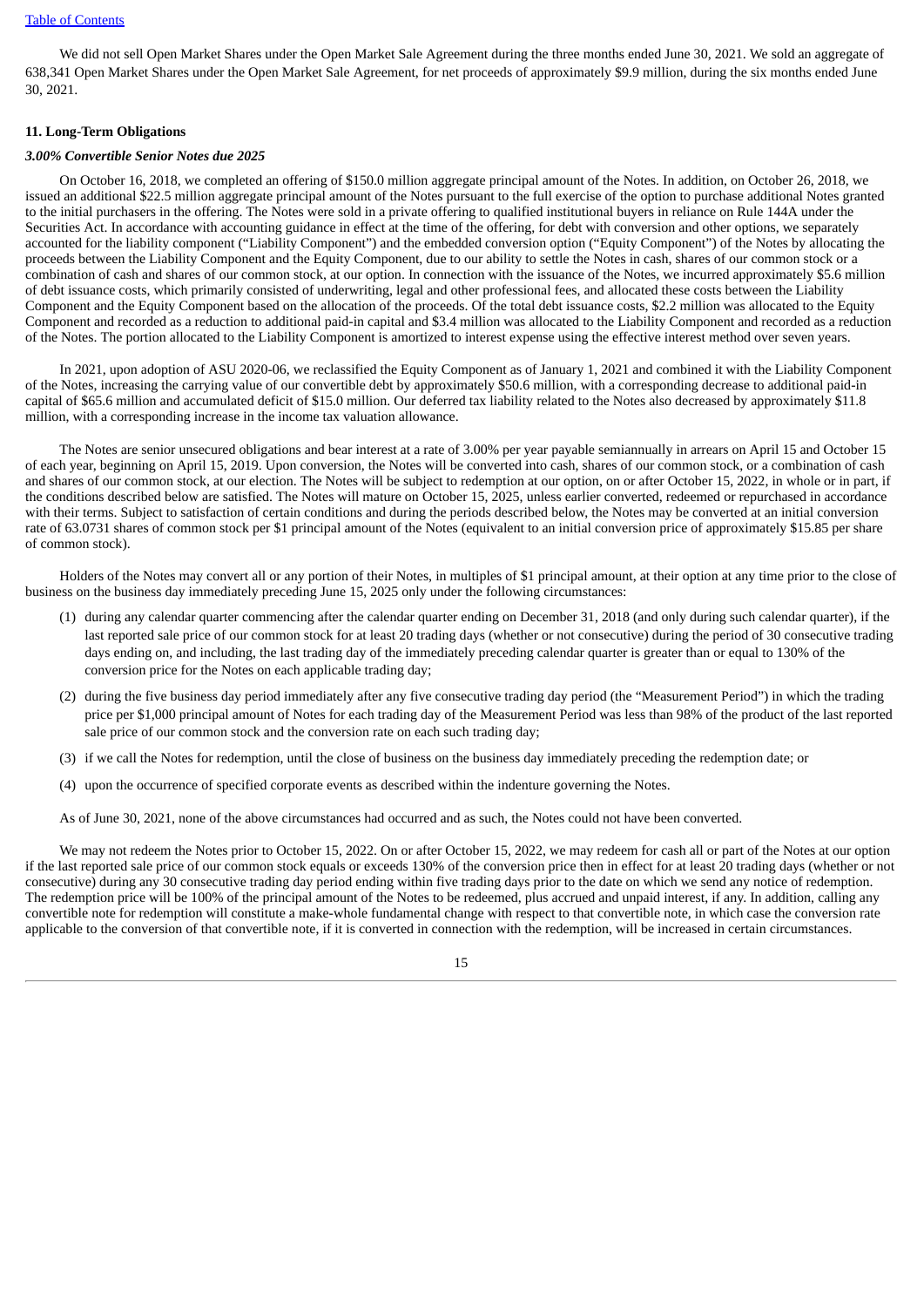The outstanding balance of the Notes consisted of the following (in thousands):

|                                             | <b>June 30,</b><br>2021 | December 31,<br>2020 |
|---------------------------------------------|-------------------------|----------------------|
| Liability component                         |                         |                      |
| Principal                                   | 172,500                 | \$<br>172,500        |
| Less: debt discount and issuance costs, net | (3,601)                 | (54, 572)            |
| Net carrying amount                         | 168,899                 | 117,928              |
| Equity component                            |                         | 65,641               |

We determined the expected life of the Notes was equal to its seven-year term. The effective interest rate on the Liability Component of the Notes was 11.85%. As of June 30, 2021, the "if-converted value" did not exceed the remaining principal amount of the Notes. The fair value of the Notes was determined based on data points other than quoted prices that are observable, either directly or indirectly, and has been classified as Level 2 within the fair value hierarchy. The fair value of the Notes, which differs from their carrying value, is influenced by market interest rates, our stock price and stock price volatility. The estimated fair value of the Notes as of June 30, 2021 and December 31, 2020 was approximately \$173.1 million and \$215.8 million, respectively.

The following table sets forth total interest expense recognized related to the Notes for the periods indicated (in thousands):

|                                     | <b>For the Three Months</b><br><b>Ended June 30.</b> |  |       | For the Six Months<br>Ended June 30, |       |  |       |
|-------------------------------------|------------------------------------------------------|--|-------|--------------------------------------|-------|--|-------|
|                                     | 2021                                                 |  | 2020  |                                      | 2021  |  | 2020  |
| Contractual interest expense        | \$<br>1.294                                          |  | 1,294 | \$                                   | 2,588 |  | 2,588 |
| Amortization of debt discount       |                                                      |  | 1.911 |                                      |       |  | 3,732 |
| Amortization of debt issuance costs | 195                                                  |  | 96    |                                      | 386   |  | 187   |
| Total interest expense              | 1.489                                                |  | 3,301 | S                                    | 2.974 |  | 6,507 |

Future minimum payments on the Notes as of June 30, 2021 were as follows (in thousands):

| <b>Years ended December 31,</b>   |    | <b>Future Minimum</b><br><b>Payments</b> |
|-----------------------------------|----|------------------------------------------|
| 2021                              | S  | 2,588                                    |
| 2022                              |    | 5,175                                    |
| 2023                              |    | 5,175                                    |
| 2024                              |    | 5,175                                    |
| 2025                              |    | 177,675                                  |
| Total minimum payments            | \$ | 195,788                                  |
| Less: interest and issuance costs |    | (26, 889)                                |
| Convertible senior notes          | S  | 168,899                                  |

#### *Deferred Royalty Obligation*

In September 2019, we entered into a Revenue Interest Financing Agreement ("the Revenue Interest Agreement") with HealthCare Royalty Partners III, L.P. and HealthCare Royalty Partners IV, L.P. ("HCR"). In June 2021, we, and certain of our subsidiaries, entered into an amendment of the Revenue Interest Agreement (the "Amended Revenue Interest Agreement") with, among others, HCR.

We received \$75.0 million, less certain transaction expenses, upon closing of the Revenue Interest Agreement (the "First Investment Amount") and \$60.0 million upon closing of the Amended Revenue Interest Agreement (the "Second Investment Amount" and together with the First Investment Amount, the "deferred royalty obligation"). The Amended Revenue Interest Agreement provides that we will also receive an additional \$20.0 million (the "Third Investment Amount") and an additional \$20.0 million (the "Fourth Investment Amount" and together with the First Investment Amount, the Second Investment Amount and the Third Investment Amount, the "Investment Amount") upon the achievement of certain prespecified development and commercial milestones.

In exchange for the above payments, HCR will receive payments from us at a tiered percentage (the "Applicable Tiered Percentage") of net revenues of selinexor and any of our other future products, including worldwide net product sales and upfront payments, milestones, and royalties. The Applicable Tiered Percentage is subject to reduction in the future if a target based on cumulative U.S. net sales of selinexor is met. Total payments to HCR are capped at 185% of the Investment Amount.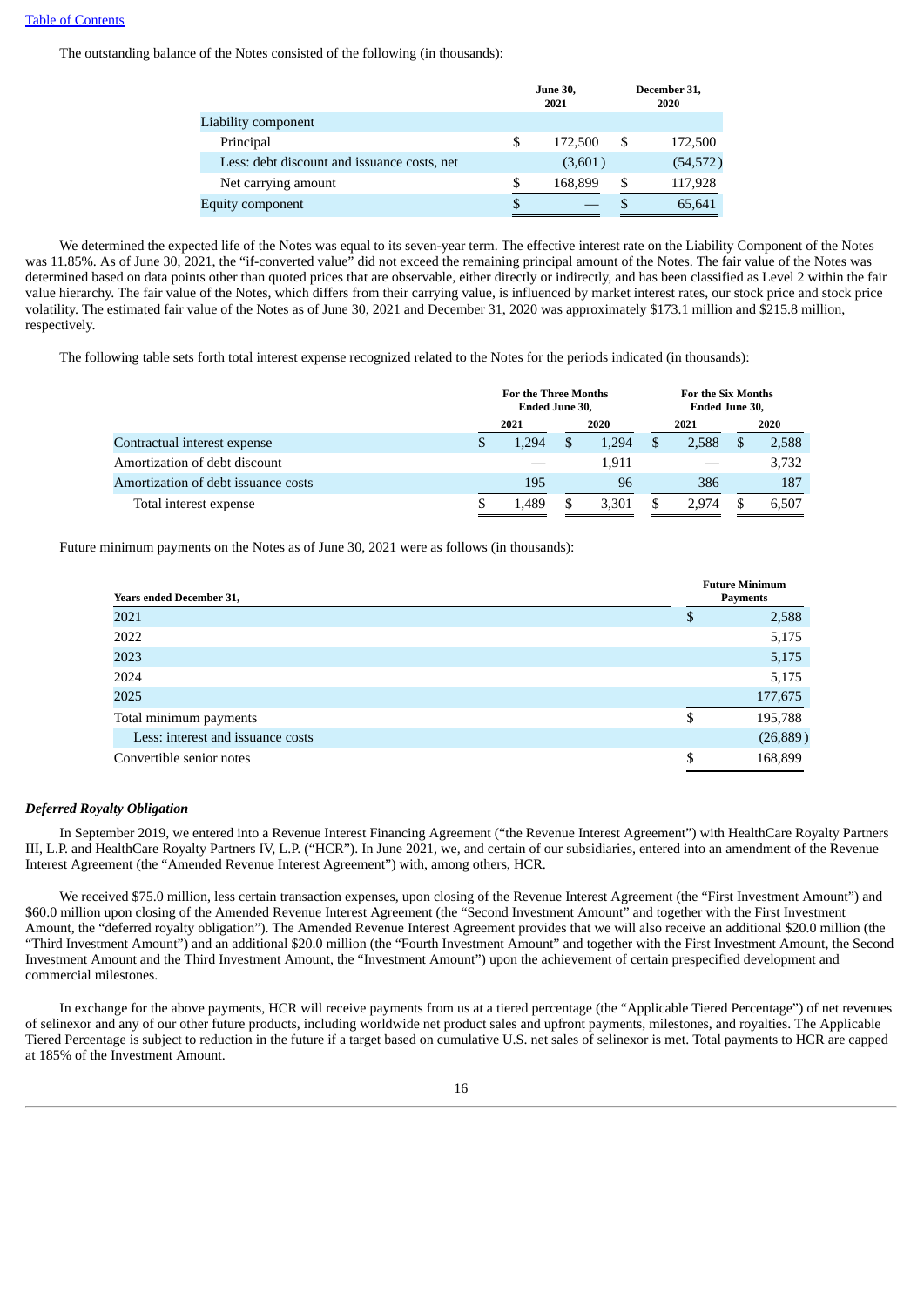If HCR has not received 65% of the First Investment Amount by December 31, 2022, 100% of the First Investment Amount and 65% of the Second Investment amount by December 31, 2024, or 100% of both the First Investment Amount and the Second Investment Amount by September 30, 2026, we must make a cash payment sufficient to gross up the payments to such minimum amounts. In the event that the Third Investment Amount is funded and HCR has not received 65% of the First Investment Amount by December 31, 2022, 100% of the First Investment Amount and 65% of each of the Second Investment Amount and the Third Investment Amount by December 31, 2024, or 100% of each of the First Investment Amount, Second Investment Amount and Third Investment Amount by September 30, 2026, we must make a cash payment sufficient to gross up the payments to such minimum amounts. Further, in the event that both the Third Investment Amount and Fourth Investment Amount are funded and HCR has not received 65% of the First Investment Amount by December 31, 2022, 100% of the First Investment Amount and 65% of each of the Second Investment Amount, Third Investment Amount and Fourth Investment Amount by December 31, 2024, or 100% of the Investment Amount by September 30, 2026, we must make a cash payment sufficient to gross up the payments to such minimum amounts.

As the repayment of the funded amount is contingent upon worldwide net product sales and upfront payments, milestones, and royalties, the repayment term may be shortened or extended depending on actual worldwide net product sales and upfront payments, milestones, and royalties. The repayment period commenced on October 1, 2019 for the First Investment Amount and on July 1, 2021 for the Second Investment Amount, and expires on the earlier of (i) the date in which HCR has received cash payments totaling an aggregate of 185% of the Investment Amount or (ii) the legal maturity date of October 1, 2031. If HCR has not received payments equal to 185% of the Investment Amount by the twelve-year anniversary of the initial closing date, we will be required to pay an amount equal to the Investment Amount plus a specific annual rate of return less payments previously received by HCR. In the event of a change of control, we are obligated to pay HCR an amount equal to 185% of the Investment Amount less payments previously received by HCR. In addition, upon the occurrence of an event of default, including, among others, our failure to pay any amounts due to HCR under the deferred royalty obligation, insolvency, our failure to pay indebtedness when due, the revocation of regulatory approval of XPOVIO in the U.S. or our breach of any covenant contained in the Amended Revenue Interest Agreement and our failure to cure the breach within the prescribed time frame, we are obligated to pay HCR an amount equal to 185% of the Investment Amount less payments previously received by HCR. In addition, upon an event of default, HCR may exercise all other rights and remedies available under the Amended Revenue Interest Agreement, including foreclosing on the collateral that was pledged to HCR, which consists of all of our present and future assets relating to XPOVIO. As of June 30, 2021, we have made \$10.1 million in payments to HCR.

We have evaluated the terms of the deferred royalty obligation and concluded that the features of both the First Investment Amount and Second Investment Amount are similar to those of a debt instrument. Accordingly, we have accounted for the transaction as long-term debt and presented it as a deferred royalty obligation on our condensed consolidated balance sheet. We have accounted for the Amended Revenue Interest Agreement as a debt modification under ASC 740-50, *Debt - Modifications and Extinguishments*.

We have further evaluated the terms of the debt and determined that the repayment of 185% of the Investment Amount, less any payments made to date, upon a change of control is an embedded derivative that requires bifurcation from the debt instrument and fair value recognition. We determined the fair value of the derivative using an option pricing Monte Carlo simulation model taking into account the probability of change of control occurring and potential repayment amounts and timing of such payments that would result under various scenarios, as further described in Note 6, "*Fair Value of Financial Instruments"* to our condensed consolidated financial statements. The aggregate fair value of the embedded derivative liability was \$2.1 million as of June 30, 2021 and \$1.8 million as of December 31, 2020. We recorded a \$0.6 million gain on the embedded derivative associated with the First Investment Amount in other (income) expense, net during the three and six months ended June 30, 2021 and did not incur a gain or loss on the embedded derivative during the three and six months ended June 30, 2020. We will remeasure the embedded derivative to fair value each reporting period until the time the features lapse and/or termination of the deferred royalty obligation.

The effective interest rate as of June 30, 2021 was approximately 19.0%. In connection with the First Investment Amount, we incurred debt issuance costs totaling \$1.4 million. Debt issuance costs have been netted against the debt and are being amortized over the estimated term of the debt using the effective interest method, adjusted on a prospective basis for changes in the underlying assumptions and inputs. The assumptions used in determining the expected repayment term of the debt and amortization period of the issuance costs requires that we make estimates that could impact the short and longterm classification of these costs, as well as the period over which these costs will be amortized.

The carrying value of the deferred royalty obligation at June 30, 2021 was \$130.3 million based on \$135.0 million of proceeds, net of the fair value of the bifurcated embedded derivative liability upon execution of the Revenue Interest Agreement and the Amended Revenue Interest Agreement, and debt issuance costs incurred. The carrying value of the deferred royalty obligation at December 31, 2020 was \$71.3 million based on \$75.0 million of proceeds, net of the fair value of the bifurcated embedded derivative liability upon execution of the Revenue Interest Financing Agreement, and debt issuance costs incurred. The carrying value of the deferred royalty obligation approximated fair value at June 30, 2021 and December 31, 2020 and was measured using Level 3 inputs. The estimated fair market value was calculated using an option pricing Monte Carlo simulation model with inputs consistent with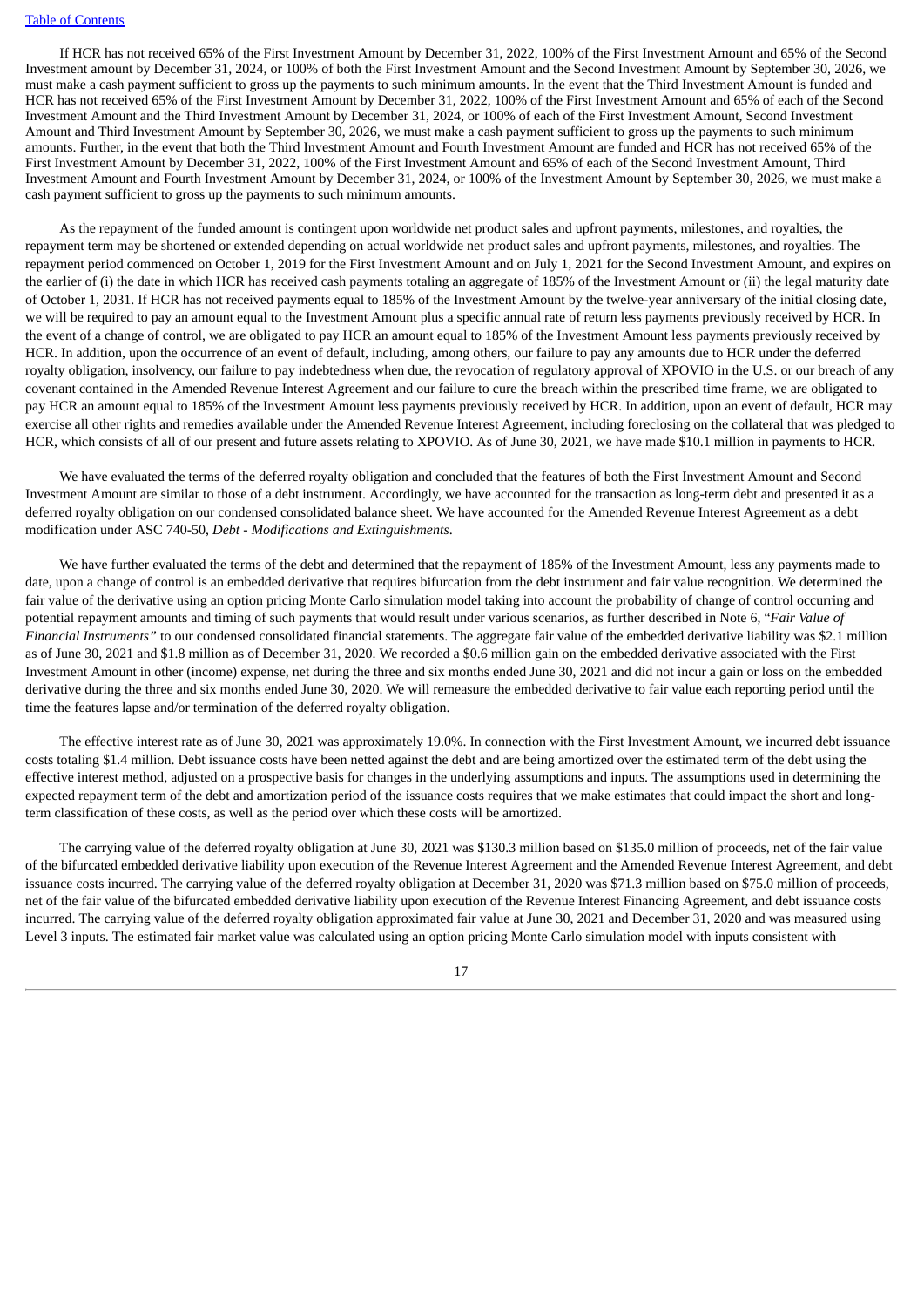those used in determining the embedded derivative values as described in Note 6, "*Fair Value of Financial Instruments"* to our condensed consolidated financial statements.

#### **12. Subsequent Events**

On November 24, 2020, we entered into an asset purchase agreement (the "Asset Purchase Agreement") with Neumedicines Inc. ("Neumedicines"). Pursuant to the Asset Purchase Agreement, we agreed to acquire certain assets from Neumedicines, including HemaMax™, a proprietary recombinant human interleukin 12 ("IL-12"). The acquisition of the acquired assets closed on July 22, 2021 (the "Closing"), at which time we paid \$6.0 million in cash and issued 150,000 unregistered shares of our common stock to Neumedicines for the acquired assets under the Asset Purchase Agreement. Further, we will owe Neumedicines up to \$65.0 million in royalty payments on net product sales of IL-12 products and an additional 75,000 shares of our common stock as well as other contingent cash payments upon the satisfaction of certain development milestones. Contemporaneously with the Closing, we entered into a license agreement with Libo Pharma Corp. ("Libo") under which we granted to Libo an exclusive license to manufacture, develop and commercialize IL-12 products in certain countries in Asia, Africa and Oceania.

On July 30, 2021, Antengene announced that the South Korean Ministry of Food and Drug Safety approved its New Drug Application for selinexor (i) in combination with dexamethasone for the treatment of adult patients with relapsed or refractory multiple myeloma who have received at least four prior therapies and whose disease is refractory to at least two proteasome inhibitors, at least two immunomodulatory agents, and an anti-CD38 monoclonal antibody and (ii) for the treatment of adult patients with relapsed or refractory DLBCL who have received at least two prior lines of treatment. Under the terms of our license agreement with Antengene, the regulatory approval of these two indications triggered \$10.0 million in regulatory milestone payments due from Antengene, which we expect to receive in the third quarter of 2021.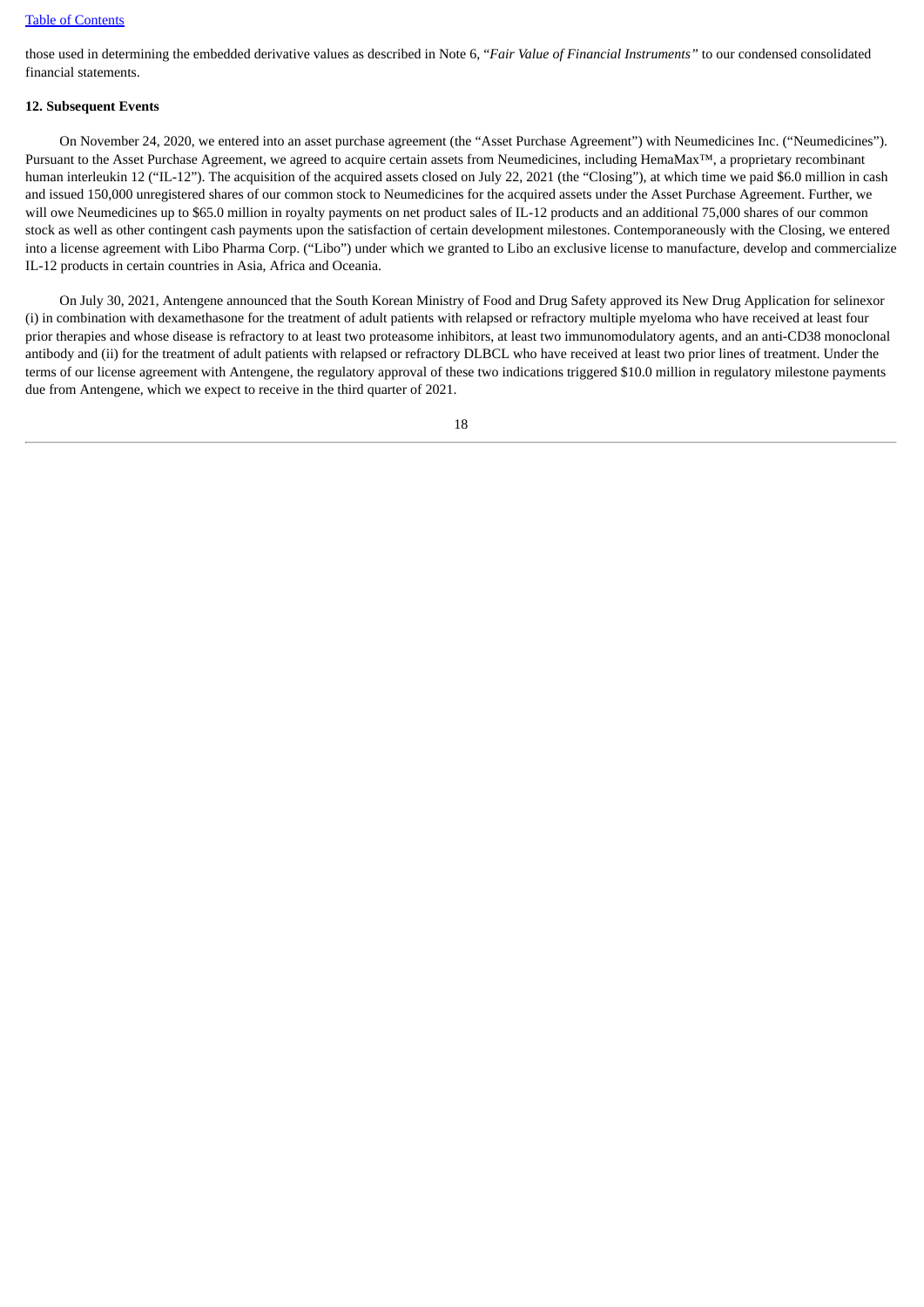#### <span id="page-18-0"></span>**Item 2. Management's Discussion and Analysis of Financial Condition and Results of Operations.**

You should read the following discussion and analysis of our financial condition and results of operations together with our financial statements and related notes appearing elsewhere in this quarterly report and the audited financial information and the notes thereto included in our Annual Report on Form 10-K for the vear ended December 31, 2020, as filed with the Securities and Exchange Commission ("SEC") on February 24, 2021 ("Annual *Report*"*).*

#### **FORWARD-LOOKING STATEMENTS**

This Quarterly Report on Form 10-Q, including the following discussion, contains forward-looking statements that involve substantial risks and uncertainties. All statements, other than statements of historical facts, contained in this Quarterly Report on Form 10-Q, including statements regarding possible achievement of discovery and development milestones, including regulatory submissions and approvals, our future discovery and development efforts, our commercialization efforts, our collaborations and partnering agreements with third parties, our strategy, our future operations, financial position and revenues, projected costs, prospects, plans and objectives of management, are forward looking statements. The words "anticipate," "believe," "estimate," "expect," "intend," "may," "plan," "predict," "project," "target," "potential," "will," "would," "could," "should," "continue" and similar expressions are intended to identify forward-looking statements, although not all forward-looking statements contain these identifying words. You also can identify these forward-looking statements by the fact that they do not relate strictly to historical or current facts. Forward-looking statements are not guarantees of future performance and our actual results could differ materially from the plans, intentions, expectations or results discussed in the forwardlooking statements. There are a number of important risks and uncertainties that could cause actual results or events to differ materially from those indicated by forward-looking statements. These risks and uncertainties include, but are not limited to, those described in Part II, Item 1A - Risk Factors of this Quarterly Report on Form 10-Q. As a result of these and other factors, we may not actually achieve the plans, intentions, expectations or results disclosed in our forward-looking statements, and you should not place undue reliance on our forward-looking statements. Our forward-looking statements do not reflect the potential impact of any future acquisitions, mergers, dispositions, joint ventures or investments we may make. We do not assume any obligation to update any forward-looking statements, whether as a result of new information, future events or otherwise, except as required by law.

#### **OVERVIEW**

We are a commercial-stage pharmaceutical company pioneering novel cancer therapies and dedicated to the discovery, development and commercialization of first-in-class drugs directed against nuclear transport for the treatment of cancer and other diseases. Our scientific expertise is based upon an understanding of the regulation of intracellular communication between the nucleus and the cytoplasm. We have discovered and are developing and commercializing novel, small molecule **S**elective **I**nhibitor of **N**uclear **E**xport ("SINE") compounds that inhibit the nuclear export protein exportin 1 ("XPO1"). These SINE compounds, representing a new class of drug candidates with a novel mechanism of action that have the potential to treat a variety of diseases with high unmet medical need, were the first oral XPO1 inhibitors to receive marketing approval. Our lead asset, XPOVIO® (selinexor), received its initial U.S. approval from the U.S. Food and Drug Administration ("FDA") in July 2019 and is currently approved and marketed for the following indications:

- In combination with bortezomib and dexamethasone for the treatment of adult patients with multiple myeloma who have received at least one prior therapy. Approval in this indication was supported by data from the BOSTON (**Bo**rtezomib, **S**elinexor and Dexame**t**has**on**e) study (the "BOSTON Study").
- In combination with dexamethasone for the treatment of adult patients with relapsed or refractory multiple myeloma who have received at least four prior therapies and whose disease is refractory to at least two proteasome inhibitors ("Pls"), at least two immunomodulatory agents ("IMiDs"), and an anti-CD38 monoclonal antibody. We refer to myeloma that is refractory to these five agents as penta-refractory. Approval in this indication was supported by data from the STORM (**S**elinexor **T**reatment of **R**efractory **M**yeloma) study (the "STORM Study").
- For the treatment of adult patients with relapsed or refractory diffuse large B-cell lymphoma ("DLBCL"), not otherwise specified, including DLBCL arising from follicular lymphoma, after at least two lines of systemic therapy. This indication was approved under accelerated approval based on response rate and was supported by data from the SADAL (**S**elinexor **A**gainst **D**iffuse **A**ggressive **L**ymphoma) study (the "SADAL Study"). Continued approval for this indication may be contingent upon verification and description of clinical benefit in confirmatory trial(s).

The commercialization of XPOVIO, for both the multiple myeloma and DLBCL indications, is currently supported by sales representatives and nurse liaisons, and a market access team as well as KaryForward™, an extensive patient and healthcare provider support program. Our commercial efforts are also supplemented by patient support initiatives coordinated by our dedicated network of participating specialty pharmacy providers. We plan to continue to educate physicians, other healthcare providers and patients about XPOVIO's clinical profile and unique mechanism of action as we expand XPOVIO into the second-line plus multiple myeloma market and continue to penetrate the third-line DLBCL market.

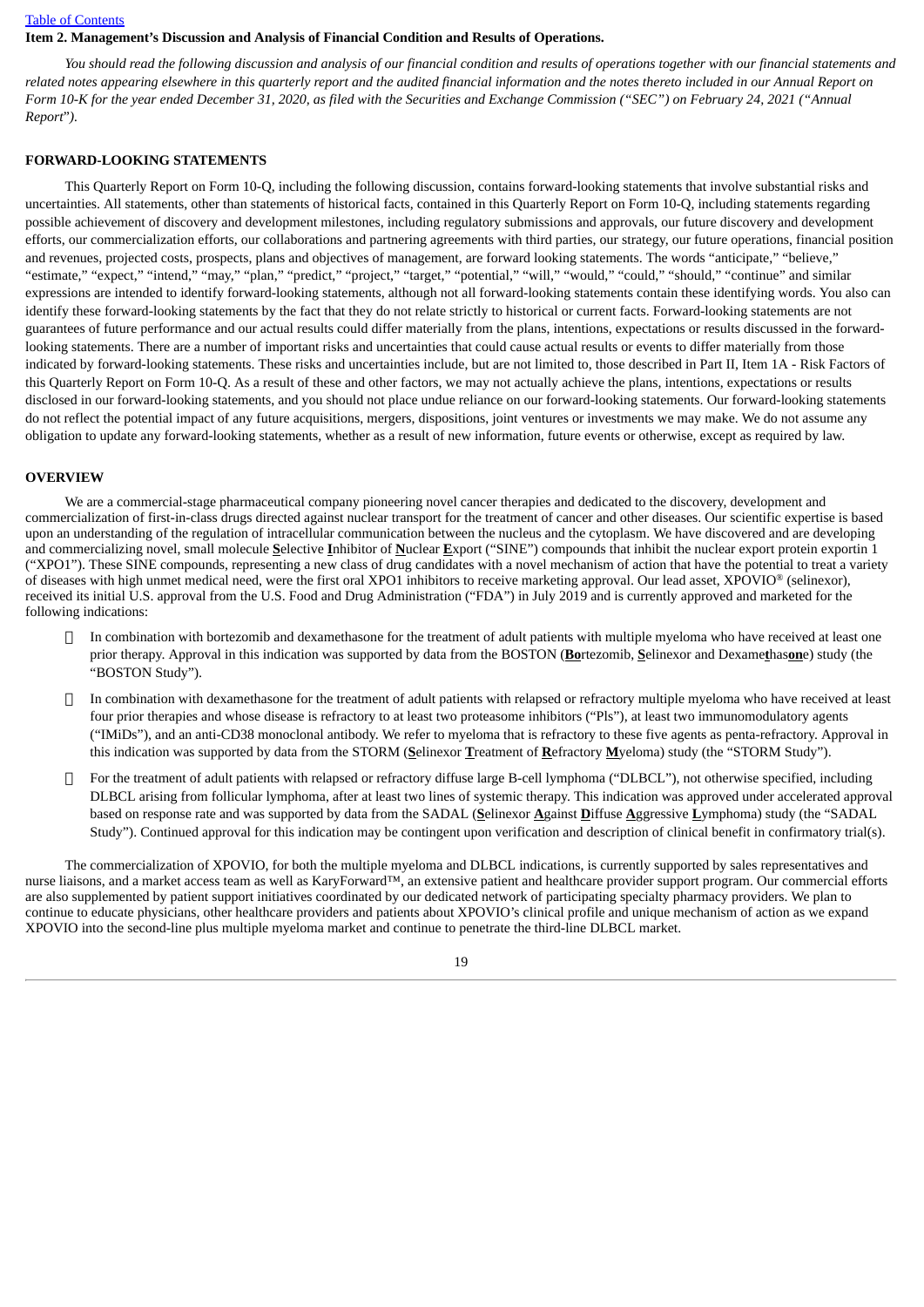XPOVIO also received its first regulatory approval outside the U.S. with an approval in Israel received in February 2021 by our partner Promedico Ltd., a member of the Neopharm Group, for the treatment of patients with multiple myeloma and DLBCL. In addition, in March 2021 and May 2021, the European Commission and the United Kingdom's Medicines & Healthcare Products Regulatory Agency granted conditional approval, respectively, of NEXPOVIO®(selinexor), the brand name for selinexor in Europe and the United Kingdom, based on the results of the Phase 2b STORM Study, which evaluated selinexor in combination with dexamethasone for the treatment of multiple myeloma in adult patients who have received at least four prior therapies and whose disease is refractory to at least two PIs, two IMiDs and an anti-CD38 monoclonal antibody, and who have demonstrated disease progression on the last therapy. Based on our submission through the centralized procedure, the European Commission's marketing authorization is valid in all 27 European Union member countries as well as the European Economic Area countries of Iceland, Liechtenstein and Norway. In addition, in April 2021, the European Medicines Agency validated our Type II variation marketing authorization application based on the data from the Phase 3 BOSTON Study, which evaluated once-weekly selinexor in combination with once-weekly Velcade®(bortezomib) and low-dose dexamethasone compared to standard twice-weekly Velcade® plus low-dose dexamethasone in patients with multiple myeloma who have received one to three prior lines of therapy. We expect that the review of our application will be completed in the first half of 2022. Most recently, on July 30, 2021 our partner, Antengene Therapeutics Limited ("Antengene"), announced that the South Korean Ministry of Food and Drug Safety approved its New Drug Application for selinexor for the treatment of patients with multiple myeloma and DLBCL.

Our focus is on marketing XPOVIO in its currently approved indications as well as seeking the regulatory approval and potential commercialization of selinexor as an oral agent in additional cancer indications with significant unmet medical need. We plan to continue to conduct clinical trials and to seek additional approvals for the use of selinexor as a single agent or in combination with other oncology therapies to expand the patient populations that are eligible for treatment with selinexor. Thus, we are advancing our clinical development program for selinexor in the areas of multiple hematological malignancies and solid tumors, among others, including our SIENDO study evaluating once weekly selinexor versus placebo as maintenance therapy in patients with endometrial cancer after first- or second-line chemotherapy. Additionally, we have initiated and expect to initiate a number of key clinical trials in 2021, including a Phase 3 study evaluating selinexor in combination with pomalidomide in patients with relapsed or refractory multiple myeloma as well as new or expanded Phase 1 and 2 studies evaluating (i) selinexor in patients with a variety of hematologic and solid tumor indications, including myelofibrosis, metastatic melanoma and colorectal cancer and (ii) eltanexor in patients with myelodysplastic syndrome. A number of these studies will be investigating the treatment of selinexor in combination with other standard of care anti-cancer drugs.

On May 3, 2021, Richard Paulson succeeded Michael G. Kauffman as Chief Executive Officer and Sharon Shacham as President. Both Mr. Paulson and Dr. Kauffman continue to be members of the Board of Directors. In addition, Dr. Kauffman has also taken on a new role in the Company as Senior Clinical Advisor. Dr. Shacham continues in her role as Chief Scientific Officer, overseeing research, development and regulatory affairs.

On November 24, 2020, we entered in an asset purchase agreement (the "Asset Purchase Agreement") with Neumedicines Inc. ("Neumedicines"). Pursuant to the Asset Purchase Agreement, we agreed to acquire certain assets from Neumedicines, including HemaMax™, a proprietary recombinant human interleukin 12 ("IL-12"). The acquisition of the acquired assets closed on July 22, 2021 (the "Closing"), at which time we paid \$6.0 million in cash and issued 150,000 unregistered shares of our common stock to Neumedicines for the acquired assets under the Asset Purchase Agreement. Further, we will owe Neumedicines up to \$65.0 million in royalty payments on net product sales of IL-12 products and an additional 75,000 shares of our common stock as well as other contingent cash payments upon the satisfaction of certain development milestones. Contemporaneously with the Closing, we entered into a license agreement with Libo Pharma Corp. ("Libo") under which we granted to Libo an exclusive license to manufacture, develop and commercialize IL-12 products in certain countries in Asia, Africa and Oceania.

In June 2021, we, and certain of our subsidiaries, entered into an amendment of the September 2019 Revenue Interest Financing Agreement ("Revenue Interest Agreement" and as amended, the "Amended Revenue Interest Agreement") with, among others, HealthCare Royalty Partners III, L.P. and HealthCare Royalty Partners IV, L.P. ("HCR"). We received \$60.0 million, less certain transaction expenses, upon closing of the Amended Revenue Interest Agreement on June 23, 2021. For additional information on the Amended Revenue Interest Agreement, see Note 11 to the condensed consolidated financial statements included under Part I, Item I of this Quarterly Report on Form 10-Q.

As of June 30, 2021, we had an accumulated deficit of \$1.2 billion. We had net losses of \$111.0 million and \$99.4 million for the six months ended June 30, 2021 and 2020, respectively. We anticipate that our expenses will continue to increase as compared to prior periods as we continue to commercialize XPOVIO in the U.S. and engage in activities to prepare for the potential commercialization of additional indications for selinexor and the potential approval of our other product candidates, including the impact of increased headcount, to support our clinical and commercialization activities and expanded infrastructure.

#### **Uncertainty Relating to the COVID-19 Pandemic**

The COVID-19 pandemic has and will continue to affect economies and businesses around the world. We continue to closely monitor the impact of the COVID-19 pandemic on all aspects of our business, including the impact on our employees, patients and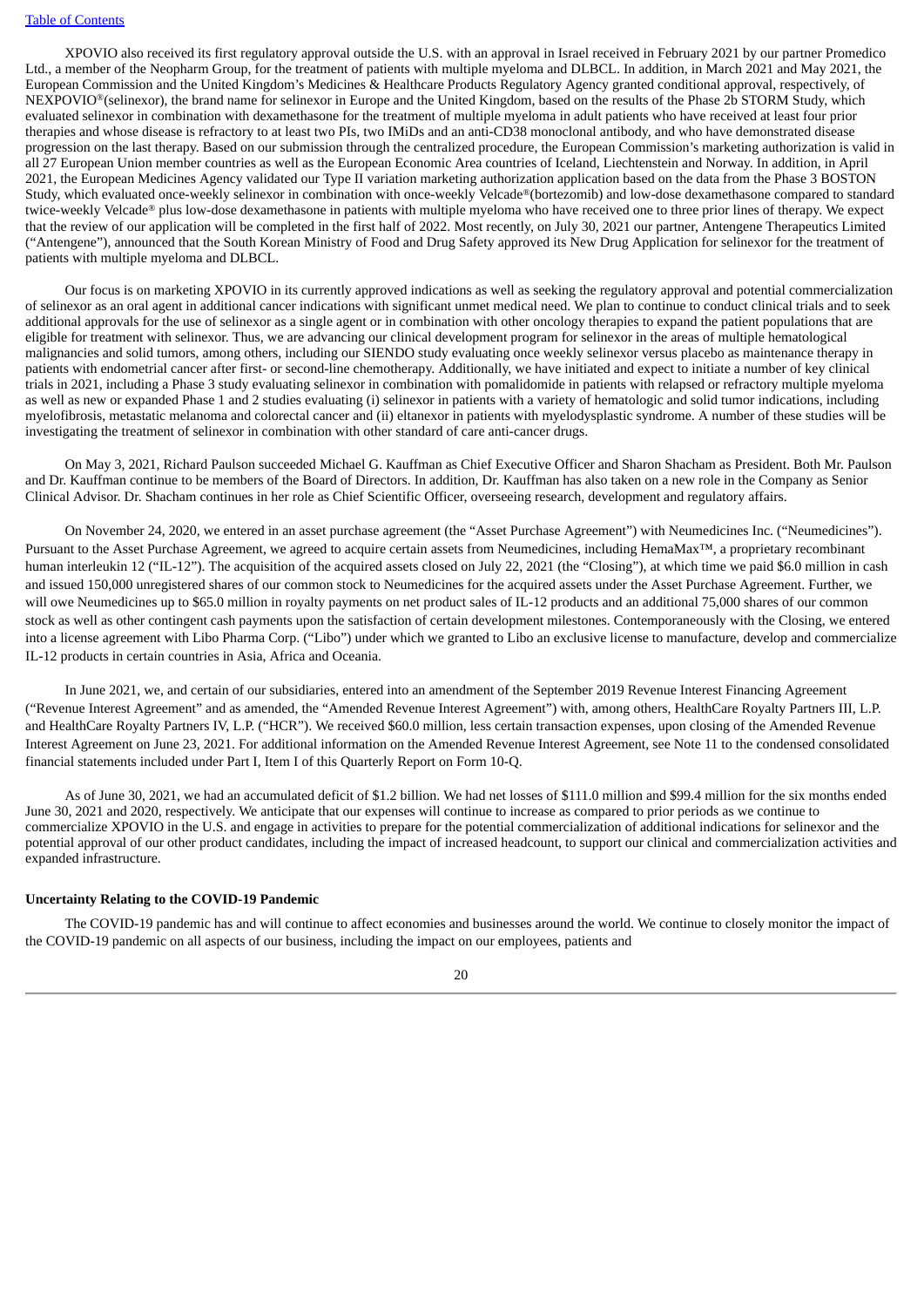business operations. We have and may continue to experience disruptions in the future that could impact our results of operations, including product revenue, and financial condition. Although we do not currently expect that the ongoing COVID-19 pandemic will have a material impact on our business plans or results of operations, we are unable to predict the impact that the COVID-19 pandemic will have on our operating results and financial condition due to numerous uncertainties. These uncertainties include the availability and effectiveness of vaccines and therapeutics, the spread of more contagious variants of the virus, the duration and scope of the pandemic, governmental, business or other actions, travel restrictions and social distancing, business closures or business disruptions, or changes to our operations, among others. We will continue to monitor the COVID-19 situation closely and intend to follow health and safety guidelines as they evolve. Further, the impacts of a potential worsening of global economic conditions and the continued disruptions to, and volatility in, the credit and financial markets, as well as other unanticipated consequences remain unknown. The situation surrounding the COVID-19 pandemic remains fluid and continues to rapidly evolve, and we are actively managing our response and assessing potential impacts to our operating results and financial condition, as well as adverse developments in our business. For further information regarding the impact of the COVID-19 pandemic on us, see Item 1A - Risk Factors included in this Quarterly Report on Form 10-Q.

#### **CRITICAL ACCOUNTING POLICIES AND SIGNIFICANT JUDGMENTS AND ESTIMATES**

We believe that several accounting policies are important to understanding our historical and future performance. We refer to these policies as "critical" because these specific areas generally require us to make judgments and estimates about matters that are uncertain at the time we make the estimate, and different estimates - which also would have been reasonable - could have been used, which would have resulted in different financial results.

There were no changes to the critical accounting policies we identified in our Annual Report. It is important that the discussion of our operating results that follows be read in conjunction with the critical accounting policies disclosed in our Annual Report.

#### **RESULTS OF OPERATIONS**

#### **Comparison of the Three Months Ended June 30, 2021 and June 30, 2020**

|                                     | Three Months Ended June 30, |           |     |                |     |           |          |
|-------------------------------------|-----------------------------|-----------|-----|----------------|-----|-----------|----------|
|                                     |                             | 2021      |     | 2020           |     | \$ Change | % Change |
|                                     |                             |           |     | (in thousands) |     |           |          |
| Product revenue, net                | \$                          | 20,179    | \$. | 18,601         | \$. | 1,578     | 8%       |
| License and other revenue           |                             | 2,422     |     | 14,913         |     | (12, 491) | (84)%    |
| Operating expenses:                 |                             |           |     |                |     |           |          |
| Cost of sales                       |                             | 1,138     |     | 396            |     | 742       | 187%     |
| Research and development            |                             | 33,981    |     | 42,594         |     | (8,613)   | $(20)\%$ |
| Selling, general and administrative |                             | 36,530    |     | 30,843         |     | 5,687     | 18%      |
| Loss from operations                |                             | (49,048)  |     | (40,319)       |     | (8,729)   | 22%      |
| Other expense, net                  |                             | (4,400)   |     | (5,970)        |     | 1,570     | $(26)\%$ |
| Loss before income taxes            |                             | (53, 448) |     | (46, 289)      |     | (7, 159)  | 15%      |
| Income tax provision                |                             | (134)     |     | (137)          |     | 3         | $(2)\%$  |
| Net loss                            |                             | (53, 582) |     | (46, 426)      | \$. | (7, 156)  | 15%      |

*Product revenue, net.* We recognized \$20.2 million and \$18.6 million of net product revenue in the three months ended June 30, 2021 and 2020, respectively, from U.S. commercial sales of XPOVIO. We expect net product revenue to increase in the second half of 2021 as compared to the first half of 2021 as we continue to educate healthcare professionals on the expanded XPOVIO indication based on the BOSTON Study, which was approved in December 2020.

*License and other revenue.* We recognized \$2.4 million and \$14.9 million of license and other revenue for the three months ended June 30, 2021 and 2020, respectively. During the three months ended June 30, 2021, we recognized \$1.0 million pursuant to our license agreement with Anivive Lifesciences, Inc. and \$1.4 million of revenue associated with named patient programs. During the three months ended June 30, 2020, we recognized \$12.7 million pursuant to our license agreement with Antengene and \$2.2 million upon reacquisition of the exclusive development and commercial rights from Ono Pharmaceutical Co., Ltd. ("Ono"). We expect license and other revenue will increase in the second half of 2021 as compared to the first half of 2021, due primarily to \$10.0 million in milestone payments expected to be received from Antengene following the July 2021 approval of selinexor for the treatment of patients with multiple myeloma and DLBCL in South Korea.

*Cost of sales.* During the three months ended June 30, 2021 and 2020, we recorded \$1.1 million and \$0.4 million, respectively, of cost of sales, including \$0.1 million related to royalties in each of the three months ended June 30, 2021 and 2020. The cost of sales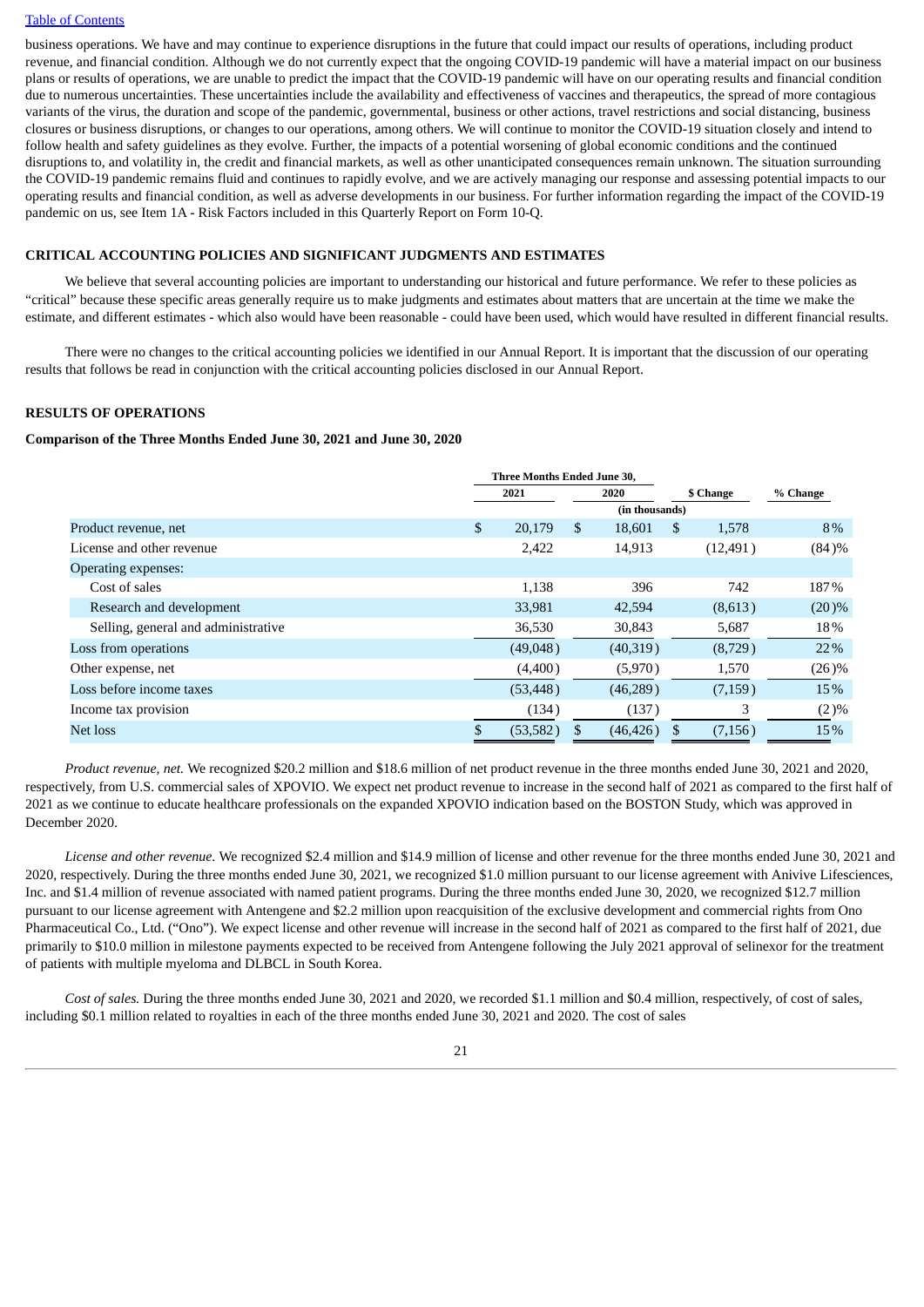during the three months ended June 30, 2021 and 2020 only reflects a portion of the costs related to the manufacturing of XPOVIO and related materials, since, prior to FDA approval, these costs were expensed. The manufacturing costs of XPOVIO on-hand upon FDA approval amounted to approximately \$2.8 million. At June 30, 2021, we had \$2.1 million of this previously expensed XPOVIO and related material on-hand. We expect to utilize zero cost inventory with respect to XPOVIO for an extended period of time. We expect cost of sales to remain relatively consistent in the second half of 2021 compared to the first half of 2021.

*Research and development expense.* Research and development expense decreased approximately \$8.6 million to \$34.0 million for the three months ended June 30, 2021 from approximately \$42.6 million for the three months ended June 30, 2020. The decrease was primarily related to:

- a decrease of \$5.3 million in clinical trial costs, primarily related to the COVID-19 trial activity in the second quarter of 2020 that did not occur in 2021;
- $\Box$  a decrease of \$2.9 million in travel, consulting and professional costs; and
- $\Box$  a decrease of \$0.7 million in facility and information technology infrastructure costs; partially offset by
- an increase of \$0.3 million in personnel costs, primarily related to an increase in headcount.

We expect our research and development expense to increase overall in the second half of 2021 compared to the first half of 2021, with variability from quarter to quarter, as we continue clinical development of selinexor in our lead indications with a focus on regulatory submissions for selinexor. In addition, in connection with the Closing of the Asset Purchase Agreement with Neumedicines, on July 22, 2021, we paid \$6.0 million in cash and issued 150,000 unregistered shares of our common stock, to Neumedicines.

*Selling, general and administrative expense.* Selling, general and administrative expense increased approximately \$5.7 million to \$36.5 million for the three months ended June 30, 2021 from approximately \$30.8 million for the three months ended June 30, 2020. The increase was primarily related to:

- an increase of \$3.1 million in commercial-related activities;
- an increase of \$1.9 million in personnel costs, primarily related to an increase in headcount; and
- an increase of \$1.1 million in travel, consulting and professional costs; partially offset by
- $\Box$  a decrease of \$0.4 million in facility and information technology infrastructure costs.

We expect our selling, general and administrative expenses to remain relatively consistent in the second half of 2021 compared to the first half of 2021 as we continue to support our operating and commercial activities related to sales and marketing of XPOVIO.

*Other Expense, net.* Other expense, net decreased from \$6.0 million for the three months ended June 30, 2020 to \$4.4 million for the three months ended June 30, 2021. The net decrease of approximately \$1.6 million was primarily due to a decrease in interest expense of \$1.8 million, a \$0.6 million realized gain resulting from the mark-to-market adjustment on our embedded derivative liability related to our deferred royalty obligation, offset by a decrease in interest income of \$0.7 million and \$0.1 million in foreign currency fluctuation. Interest expense related to our Revenue Interest Agreement remained consistent quarter over quarter, and interest expense related to our 3.00% senior convertible notes due 2025 (the "Notes") decreased \$1.8 million, as a result of the adoption of ASU No. 2020-06, Debt-Debt with Conversion and Other Options and Derivatives and Hedging-Contracts in Entity's Own *Equity* ("ASU 2020-06"), on January 1, 2021. Post adoption of ASU 2020-06, we are no longer amortizing the debt discount to non-cash interest expense, and therefore, interest expense in the three months ended June 30, 2021, related to the Notes, decreased as compared to the three months ended June 30, 2020. We expect other expense, net to increase in the second half of 2021 compared to the first half of 2021 due to the increased royalty rates under the Amended Revenue Interest Agreement.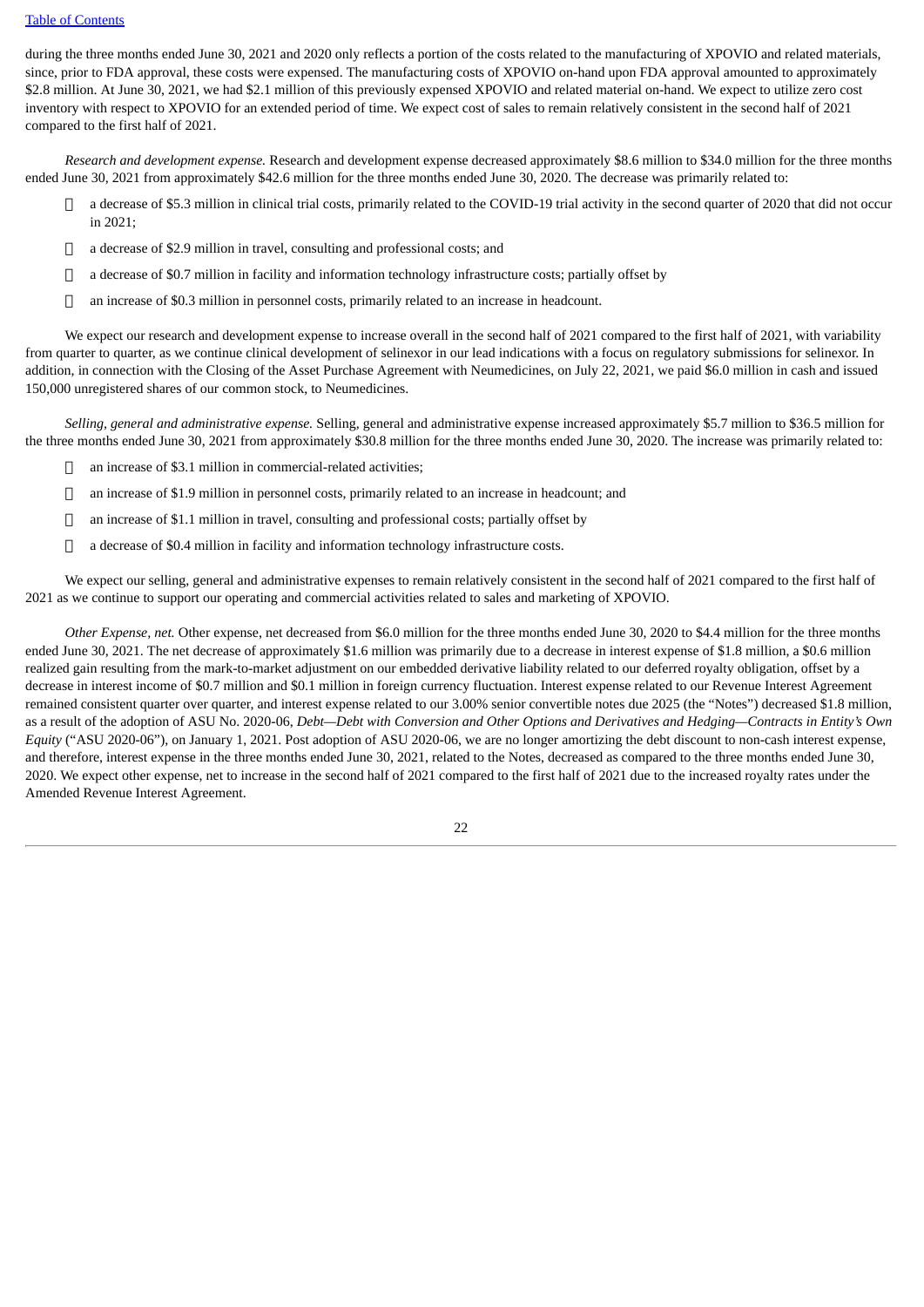#### **Comparison of the Six Months Ended June 30, 2021 and June 30, 2020**

|                                     | <b>Six Months Ended June 30,</b> |            |               |                |              |           |          |  |
|-------------------------------------|----------------------------------|------------|---------------|----------------|--------------|-----------|----------|--|
|                                     |                                  | 2021       | 2020          |                | \$ Change    |           | % Change |  |
|                                     |                                  |            |               | (in thousands) |              |           |          |  |
| Product revenue, net                | \$                               | 41,910     | <sup>\$</sup> | 34,662         | <sup>S</sup> | 7,248     | 21%      |  |
| License and other revenue           |                                  | 3,951      |               | 16,990         |              | (13,039)  | (77)%    |  |
| Operating expenses:                 |                                  |            |               |                |              |           |          |  |
| Cost of sales                       |                                  | 2,071      |               | 1.215          |              | 856       | 70%      |  |
| Research and development            |                                  | 71,031     |               | 76,591         |              | (5,560)   | (7)%     |  |
| Selling, general and administrative |                                  | 74,180     |               | 61,521         |              | 12,659    | 21%      |  |
| Loss from operations                |                                  | (101, 421) |               | (87,675)       |              | (13,746)  | 16%      |  |
| Other expense, net                  |                                  | (9,292)    |               | (11, 479)      |              | 2,187     | (19)%    |  |
| Loss before income taxes            |                                  | (110, 713) |               | (99, 154)      |              | (11,559)  | 12%      |  |
| Income tax provision                |                                  | (283)      |               | (203)          |              | (80)      | 39%      |  |
| Net loss                            |                                  | (110, 996) |               | (99, 357)      | S.           | (11, 639) | 12%      |  |

*Product revenue, net.* We recognized \$41.9 million and \$34.7 million of net product revenue in the six months ended June 30, 2021 and 2020, respectively, from U.S. commercial sales of XPOVIO.

*License and other revenue.* We recognized \$4.0 million and \$17.0 million of license and other revenue for the six months ended June 30, 2021 and 2020, respectively. During the six months ended June 30, 2021, we recognized \$1.5 million pursuant to our license agreement with Anivive Lifesciences, Inc., \$0.3 million pursuant to the license agreement with Antengene, and \$2.2 million of revenue associated with named patient programs. During the six months ended June 30, 2020, we recognized \$13.8 million pursuant to the license agreement with Antengene, \$2.2 million upon reacquisition of the exclusive development and commercial rights from Ono, and \$1.0 million related to clinical supply provided to various partners, as well as grant revenue pursuant to a government grant arrangement.

*Cost of sales.* During the six months ended June 30, 2021 and 2020, we recorded \$2.1 million and \$1.2 million, respectively, of cost of sales, including \$0.2 million and \$0.9 million, respectively, related to royalties.

*Research and development expense.* Research and development expense decreased approximately \$5.6 million to \$71.0 million for the six months ended June 30, 2021 from approximately \$76.6 million for the six months ended June 30, 2020. The decrease was primarily related to:

- a decrease of \$4.5 million in travel, consulting and professional costs;
- a decrease of \$4.1 million in clinical trial costs; and
- a decrease of \$0.4 million in facility and information technology infrastructure costs; partially offset by
- $\Box$  an increase of \$3.4 million in personnel costs, primarily related to an increase in headcount.

*Selling, general and administrative expense.* Selling, general and administrative expense increased approximately \$12.7 million to \$74.2 million for the six months ended June 30, 2021 from approximately \$61.5 million for the six months ended June 30, 2020. The increase was primarily related to:

- an increase of \$7.5 million in personnel costs, primarily related to an increase in headcount;
- an increase of \$4.9 million in commercial-related activities; and
- an increase of \$0.7 million in travel, consulting and professional costs; partially offset by
- $\Box$  a decrease of \$0.4 million in facility and information technology infrastructure costs.

*Other Expense, net.* Other expense, net decreased from \$11.5 million for the six months ended June 30, 2020 to \$9.3 million for the six months ended June 30, 2021. The net decrease of approximately \$2.2 million was primarily due to a decrease in interest expense of \$3.2 million, a \$0.6 million realized gain resulting from the mark-to-market adjustment on our embedded derivative liability related to our deferred royalty obligation, offset by a decrease in interest income of \$1.4 million and \$0.2 million in foreign currency translation fluctuation. Interest expense related to our Revenue Interest Agreement increased \$0.3 million and interest expense related to the Notes decreased \$3.5 million, as a result of the adoption of ASU 2020-06 on January 1, 2021. Post adoption of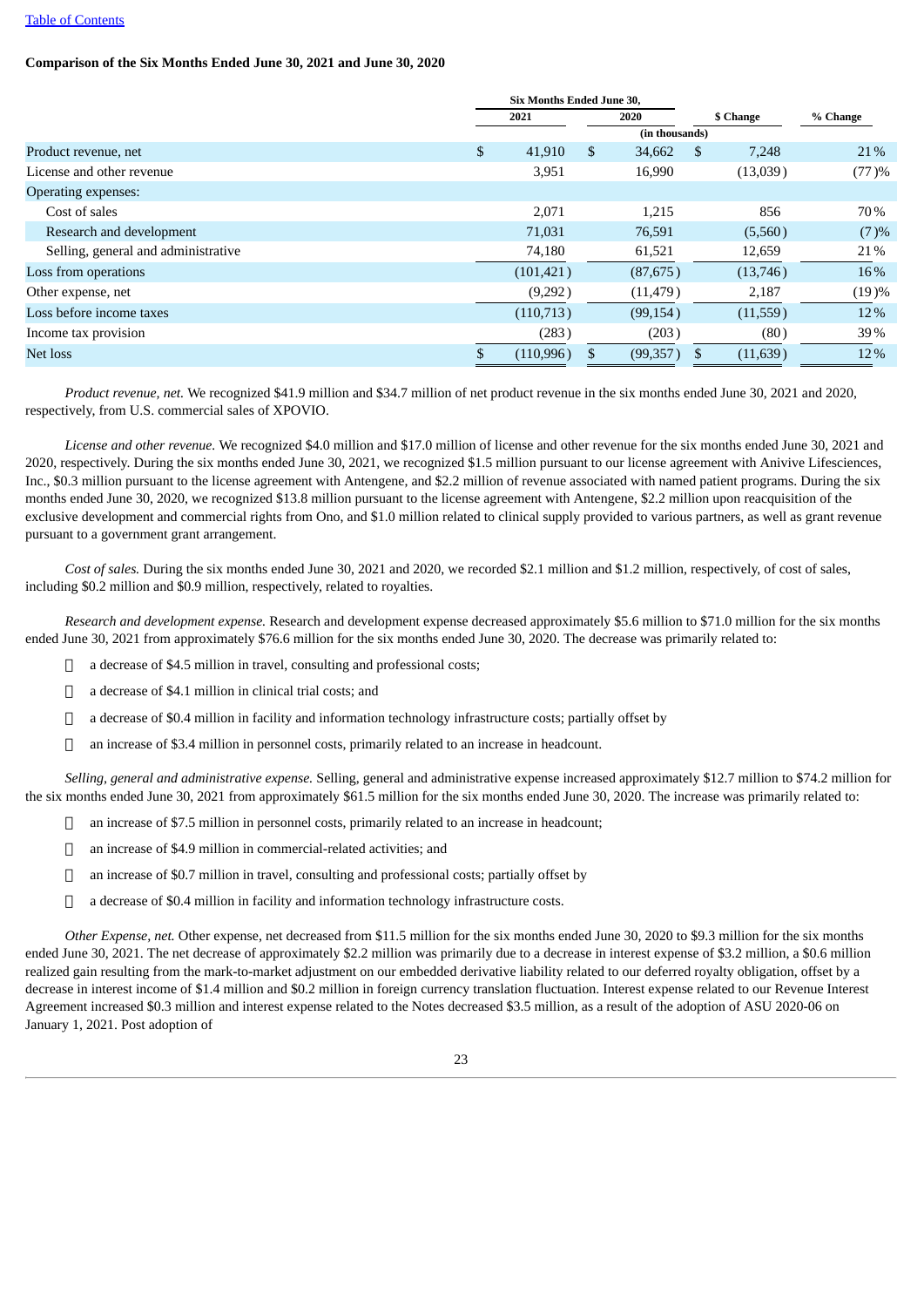ASU 2020-06, we are no longer amortizing the debt discount to non-cash interest expense, and therefore, interest expense in the six months ended June 30, 2021, related to the Notes, decreased as compared to the six months ended June 30, 2020.

#### **LIQUIDITY AND CAPITAL RESOURCES**

#### **Sources of Liquidity**

During the third quarter of 2019, we began generating revenues from product sales, as XPOVIO first became commercially available in the U.S. in July 2019. To date, we have financed our operations through a combination of product revenue sales, private placements of our preferred stock, proceeds from our initial public offering and follow-on offerings of common stock, proceeds from the issuance of convertible debt, proceeds pursuant to the deferred royalty obligation and related amendment, and cash generated from our business development activities.

As of June 30, 2021, our principal source of liquidity was \$237.9 million of cash, cash equivalents and investments. We have had recurring losses and incurred a loss of \$111.0 million for the six months ended June 30, 2021. Net cash used in operations for the six months ended June 30, 2021 was \$108.6 million. We expect that our cash, cash equivalents and investments at June 30, 2021 will be sufficient to fund our current operating plans and capital expenditure requirements for at least twelve months from the date of issuance of the financial statements contained in this Quarterly Report on Form 10-Q.

On June 23, 2021, we and certain of our subsidiaries entered into an amendment to the Revenue Interest Agreement. Pursuant to the Revenue Interest Agreement, HCR paid us \$75.0 million, less certain transaction expenses, on September 27, 2019 and pursuant to the Amended Revenue Interest Agreement, HCR paid us \$60.0 million, less certain transaction expenses, on June 23, 2021. The Amended Revenue Interest Agreement also provides that we will be entitled to receive two additional payments of \$20.0 million each upon the achievement of certain prespecified development and commercial milestones and subject to certain conditions. For additional information on the Amended Revenue Interest Agreement, see Note 11 to the condensed consolidated financial statements included under Part I, Item I of this Quarterly Report on Form 10-Q.

On May 5, 2020, we entered into Amendment No. 1 to the Open Market Sale Agreement, dated August 17, 2018 (the "Open Market Sale Agreement") with Jefferies LLC, as agent ("Jefferies") pursuant to which we increased the maximum aggregate offering price of shares of our common stock that we may issue and sell from time to time through Jefferies, by \$100.0 million from \$75.0 million to up to \$175.0 million. We did not sell shares under the Open Market Sale Agreement during the three months ended June 30, 2021. We sold an aggregate of 638,341 shares under the Open Market Sale Agreement, for net proceeds of approximately \$9.9 million, during the six months ended June 30, 2021.

On March 6, 2020, we completed a follow-on offering under our shelf registration statement on Form S-3 pursuant to which we issued an aggregate of 7,187,500 shares of common stock, which included the full exercise of the underwriters' option to purchase additional shares, at a public offering price of \$24.00 per share. We received aggregate net proceeds of approximately \$161.8 million from the offering after deducting the underwriting discounts and commissions and other offering expenses.

#### **Cash Flows**

The following table provides information regarding our cash flows (in thousands):

|                                                                          |     | <b>Six Months Ended</b><br><b>June 30,</b> |    |            |  |  |  |
|--------------------------------------------------------------------------|-----|--------------------------------------------|----|------------|--|--|--|
|                                                                          |     | 2021                                       |    | 2020       |  |  |  |
| Net cash used in operating activities                                    | \$  | $(108, 636)$ \$                            |    | (85, 288)  |  |  |  |
| Net cash provided by (used in) investing activities                      |     | 89,644                                     |    | (106, 513) |  |  |  |
| Net cash provided by financing activities                                |     | 72,736                                     |    | 166,875    |  |  |  |
| Effect of exchange rate changes                                          |     | (155)                                      |    | (32)       |  |  |  |
| Net increase (decrease) in cash, cash equivalents and<br>restricted cash | \$. | 53,589                                     | \$ | (24, 958)  |  |  |  |

*Operating activities.* The net cash used in operating activities in both periods resulted primarily from our net losses adjusted for non-cash charges and changes in the components of working capital. The increase in cash used in operating activities during the six months ended June 30, 2021, compared to the six months ended June 30, 2020, was primarily driven by our increased loss from operations during that period.

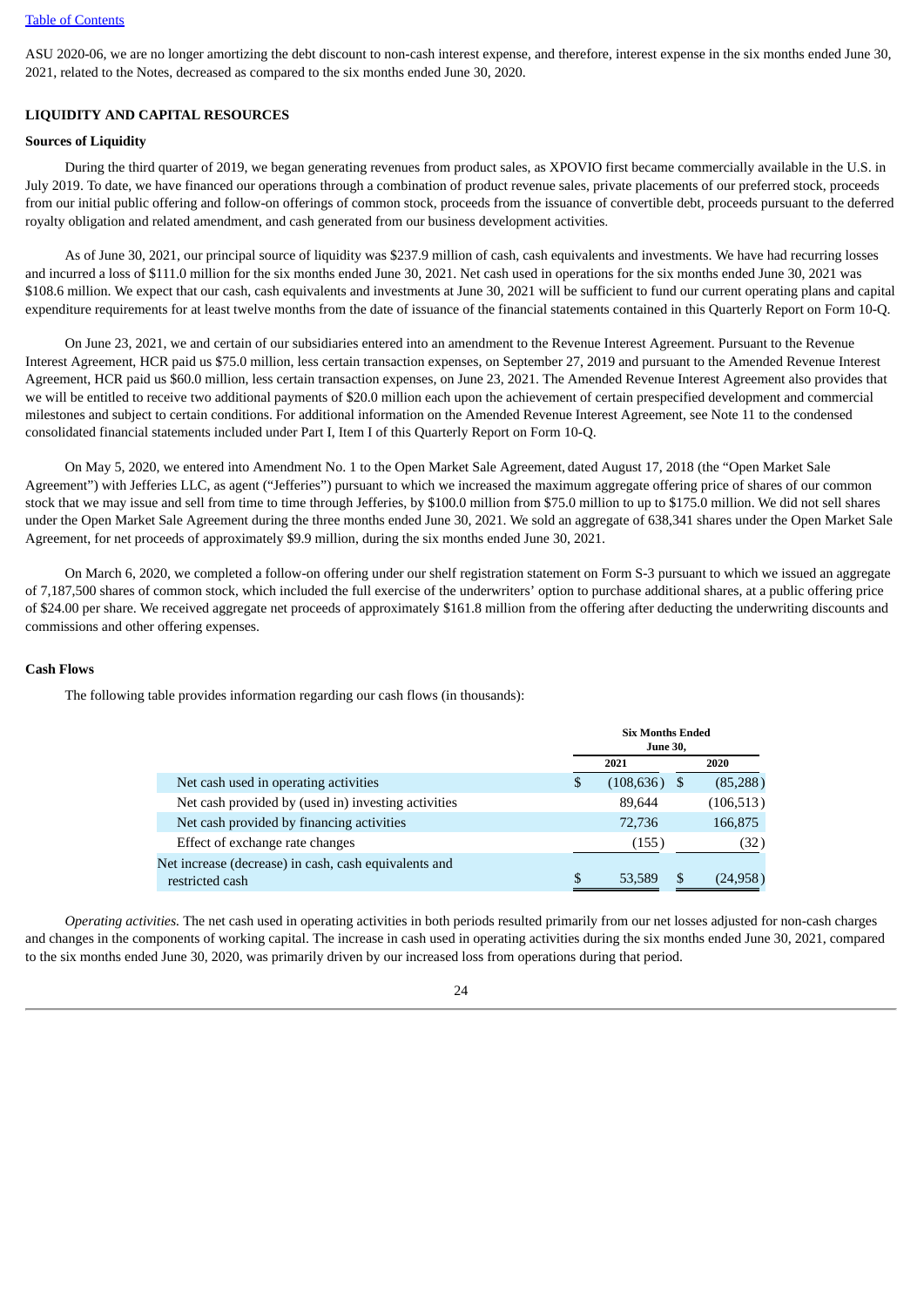*Investing activities.* The net cash provided by (used in) investing activities during the six months ended June 30, 2021, compared to the six months ended June 30, 2020, primarily reflects a \$171.0 million decrease in the purchases of investments, coupled with a \$25.1 million increase in proceeds from the sales and maturities of investments.

*Financing activities.* The net cash provided by financing activities for the six months ended June 30, 2021 compared to the six months ended June 30, 2020, reflects a decrease of \$94.1 million. The decrease was primarily due to our \$60.0 million cash inflow from the Amended Revenue Interest Agreement, coupled with \$9.9 million in net cash proceeds from the sale of shares of our common stock under our Open Market Sale Agreement in the first six months of 2021, compared to net cash proceeds of \$161.8 million from the sale of shares of our common stock from the follow-on offering under our shelf registration statement on Form S-3 during the first six months of 2020. There was also a decrease in proceeds from the exercise of stock options in the first six months of 2021 compared to the first six months of 2020, of \$2.2 million.

#### **Commitments, Contingencies and Contractual Obligations**

#### *Operating Leases*

We are party to an operating lease of 98,502 square feet of office and research space in Newton, Massachusetts with a term through September 30, 2025 (the "Newton, MA Lease"). Pursuant to the Newton, MA Lease, we have provided a security deposit in the form of a cash-collateralized letter of credit in the amount of \$0.6 million. The amount is classified within long-term restricted cash. We expect lease costs under this commitment to total \$3.3 million in 2021 and increase annually; we expect total lease costs of approximately \$17.2 million.

In addition, we are party to certain short-term leases having a term of twelve months or less at the commencement date. We recognize short-term lease expense on a straight-line basis and do not record a related right-of use asset or lease liability for such leases. These costs were insignificant for the quarters ended June 30, 2021 and December 31, 2020.

#### *Contractual Obligations*

We have contractual obligations under our Notes and under our Revenue Interest Agreement as disclosed in Note 11 to the condensed consolidated financial statements included under Part I, Item 1 of this Quarterly Report on Form 10-Q.

#### **Funding Requirements**

We expect our expenses to continue to increase in connection with our ongoing activities, particularly as we continue the clinical trials of, and as we seek marketing approval for, our product candidates. We also anticipate that we will continue to incur substantial expenses as we commercialize XPOVIO, both within the U.S. and on a global basis, and engage in activities to prepare for the potential approval and commercialization of additional indications for selinexor as well as our other product candidates, if approved, to the extent that such expenses are not the responsibility of any current or future partner. For a description of these expenses, please refer the risk factor entitled "We have incurred significant losses since inception, expect to continue to incur *significant losses, and may never achieve or maintain profitability*." in Part II, Item 1A - Risk Factors of this Quarterly Report on Form 10-Q.

Accordingly, we will need to obtain substantial additional funding in connection with our continuing operations. If we are unable to raise capital when needed or on attractive terms, we would be forced to delay, reduce or eliminate our research and development programs or commercialization efforts. Our future capital requirements will depend on many factors, including:

- $\Box$  the scope, progress, results and costs of current and planned drug discovery, preclinical development, laboratory testing and clinical trials for selinexor and our other product candidates;
- the amount and timing of revenue generated from commercial sales of XPOVIO;
- $\Box$  the costs, timing and outcome of regulatory review of our product candidates;
- $\Box$  the costs of our current or future commercialization activities, including product sales, marketing, manufacturing and distribution, for any of our product candidates for which we receive marketing approval, to the extent that such sales, marketing, manufacturing and distribution are not the responsibility of any collaborator that we may have at such time;
- $\Box$  our ability to establish and maintain collaborations on favorable terms, if at all:
- the success of any collaborations that we may enter into with third parties;
- $\Box$  the extent to which we acquire or in-license other products or technologies;

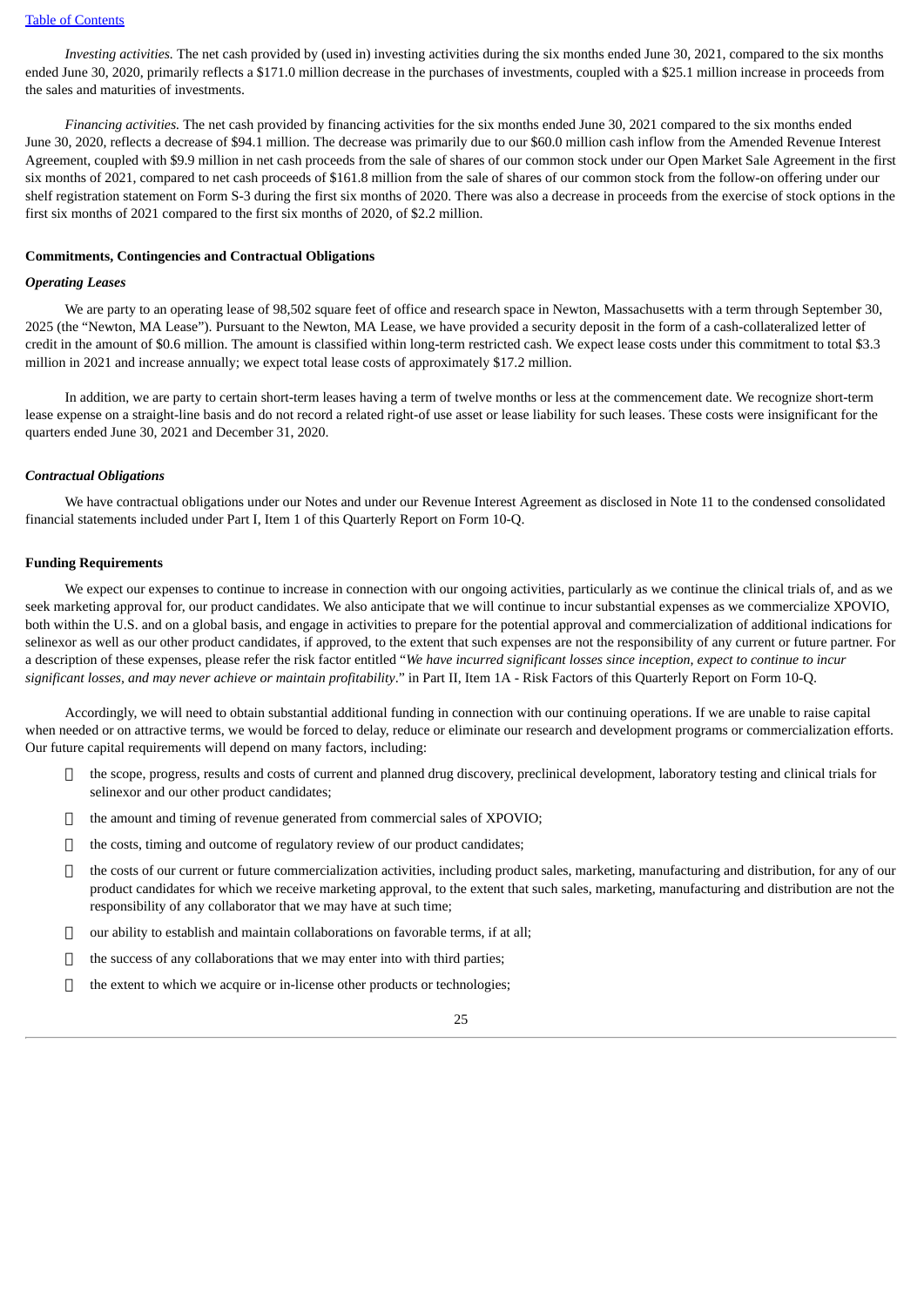- $\Box$  the costs associated with legal activities, including litigation, arising in the course of business activities and our ability to prevail in any such legal disputes; and
- the costs of preparing, filing and prosecuting patent applications, maintaining and enforcing our intellectual property rights and defending intellectual property-related claims.

Identifying potential product candidates and conducting preclinical studies and clinical trials is a time-consuming, expensive and uncertain process that takes years to complete. In addition, our product candidates for which we receive marketing approval may not achieve commercial success. Our ability to become and remain profitable depends on our ability to generate revenue. While we began to generate revenue from the sales of XPOVIO in July 2019, there can be no assurance as to the amount or timing of any such revenue, and we may not achieve profitability for several years, if at all. Accordingly, we will need to continue to rely on additional financing to achieve our business objectives. Adequate additional financing may not be available to us on acceptable terms, or at all. We may seek additional capital due to favorable market conditions or strategic considerations, even if we believe we have sufficient funds for our current or future operating plans.

#### **OFF-BALANCE SHEET ARRANGEMENTS**

We did not have during the periods presented, and we do not currently have, any off-balance sheet arrangements, as defined under SEC rules.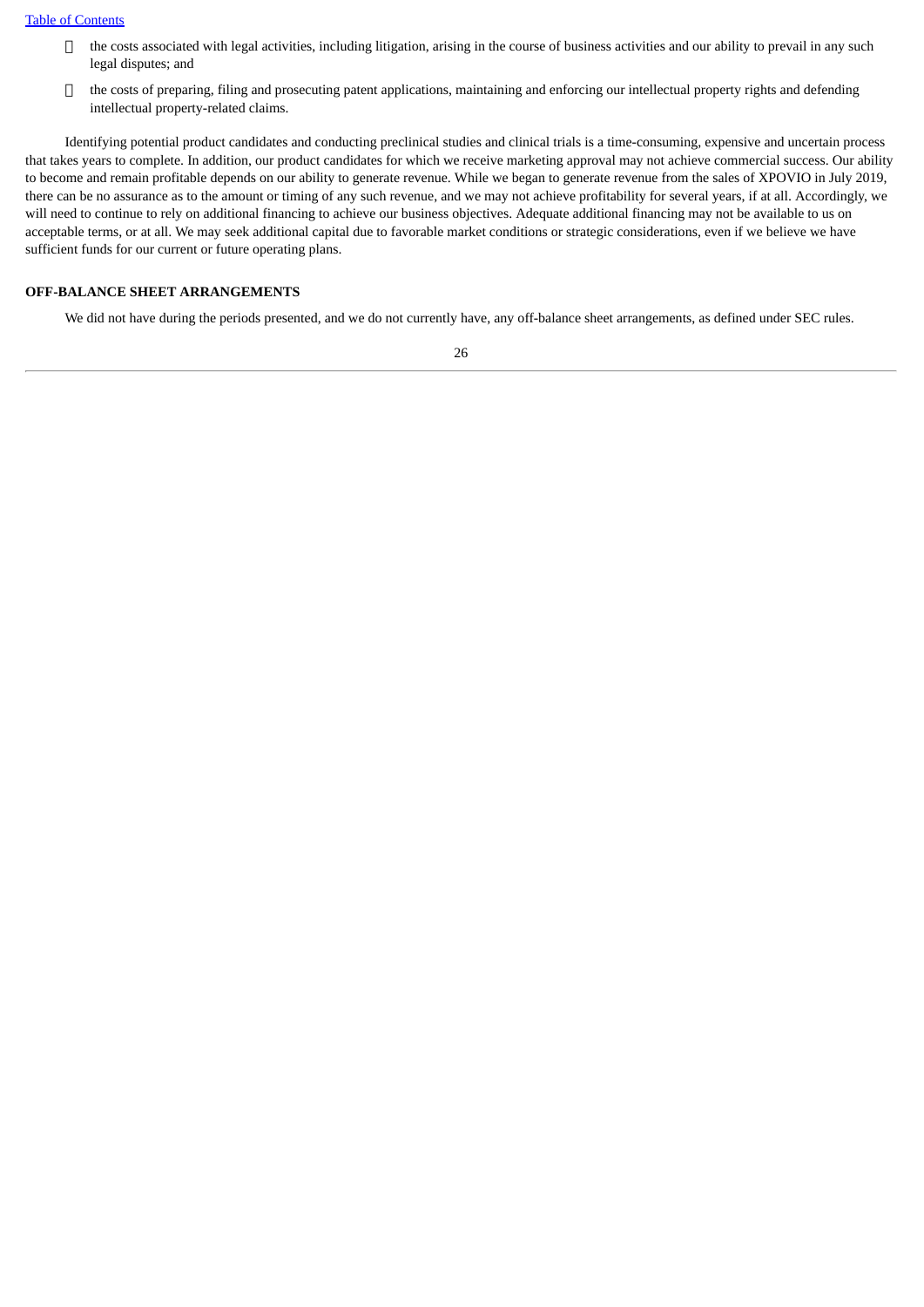#### <span id="page-26-0"></span>**Item 3. Quantitative and Qualitative Disclosures About Market Risk.**

We are exposed to market risk related to changes in interest rates. We had cash, cash equivalents and investments of \$237.9 million as of June 30, 2021. Our primary exposure to market risk is interest rate sensitivity, which is affected by changes in the general level of U.S. interest rates, particularly because the majority of our investments are in short-term securities. Due to the short-term duration of our investment portfolio and the low risk profile of our investments, an immediate 100 basis point shift in interest rates would not have a material effect on the fair market value of our investment portfolio.

We do not believe our cash, cash equivalents, restricted cash and investments have significant risk of default or illiquidity. While we believe our cash, cash equivalents and investments do not contain excessive risk, we cannot provide absolute assurance that in the future our investments will not be subject to adverse changes in securities at one or more financial institutions that are in excess of federally insured limits. Given the potential instability of financial institutions, we cannot provide assurance that we will not experience losses on these deposits and investments.

We are also exposed to market risk related to changes in foreign currency exchange rates. We contract with contract research organizations and contract manufacturing organizations that are located in Canada and Europe, which are denominated in foreign currencies. We also contract with a number of clinical trial sites outside of the U.S., and our budgets for those studies are frequently denominated in foreign currencies. We are subject to fluctuations in foreign currency rates in connection with these agreements. We do not currently hedge our foreign currency exchange rate risk.

#### <span id="page-26-1"></span>**Item 4. Controls and Procedures.**

#### **Evaluation of Disclosure Controls and Procedures**

Our management, with the participation of our President and Chief Executive Officer (principal executive officer) and Executive Vice President, Chief Financial Officer and Treasurer (principal financial officer), evaluated the effectiveness of our disclosure controls and procedures as of June 30, 2021. The term "disclosure controls and procedures," as defined in Rules 13a-15(e) and 15d-15(e) under the Securities Exchange Act of 1934, as amended (the "Exchange Act"), means controls and other procedures of a company that are designed to ensure that information required to be disclosed by a company in the reports that it files or submits under the Exchange Act is recorded, processed, summarized and reported, within the time periods specified in the SEC's rules and forms. Disclosure controls and procedures include, without limitation, controls and procedures designed to ensure that information required to be disclosed by a company in the reports that it files or submits under the Exchange Act is accumulated and communicated to our management, including our principal executive and principal financial officers, as appropriate to allow timely decisions regarding required disclosure. Management recognizes that any controls and procedures, no matter how well designed and operated, can provide only reasonable assurance of achieving their objectives and management necessarily applies our judgment in evaluating the cost-benefit relationship of possible controls and procedures. Based on the evaluation of our disclosure controls and procedures as of June 30, 2021, our President and Chief Executive Officer and our Executive Vice President, Chief Financial Officer and Treasurer concluded that, as of such date, our disclosure controls and procedures were effective at the reasonable assurance level.

#### **Changes in Internal Control Over Financial Reporting**

There were no changes in our internal control over financial reporting identified in connection with the evaluation required by Rule 13a-15(d) and 15d-15(d) of the Exchange Act that occurred during the fiscal quarter ended June 30, 2021 that have materially affected, or are reasonably likely to materially affect, our internal control over financial reporting.

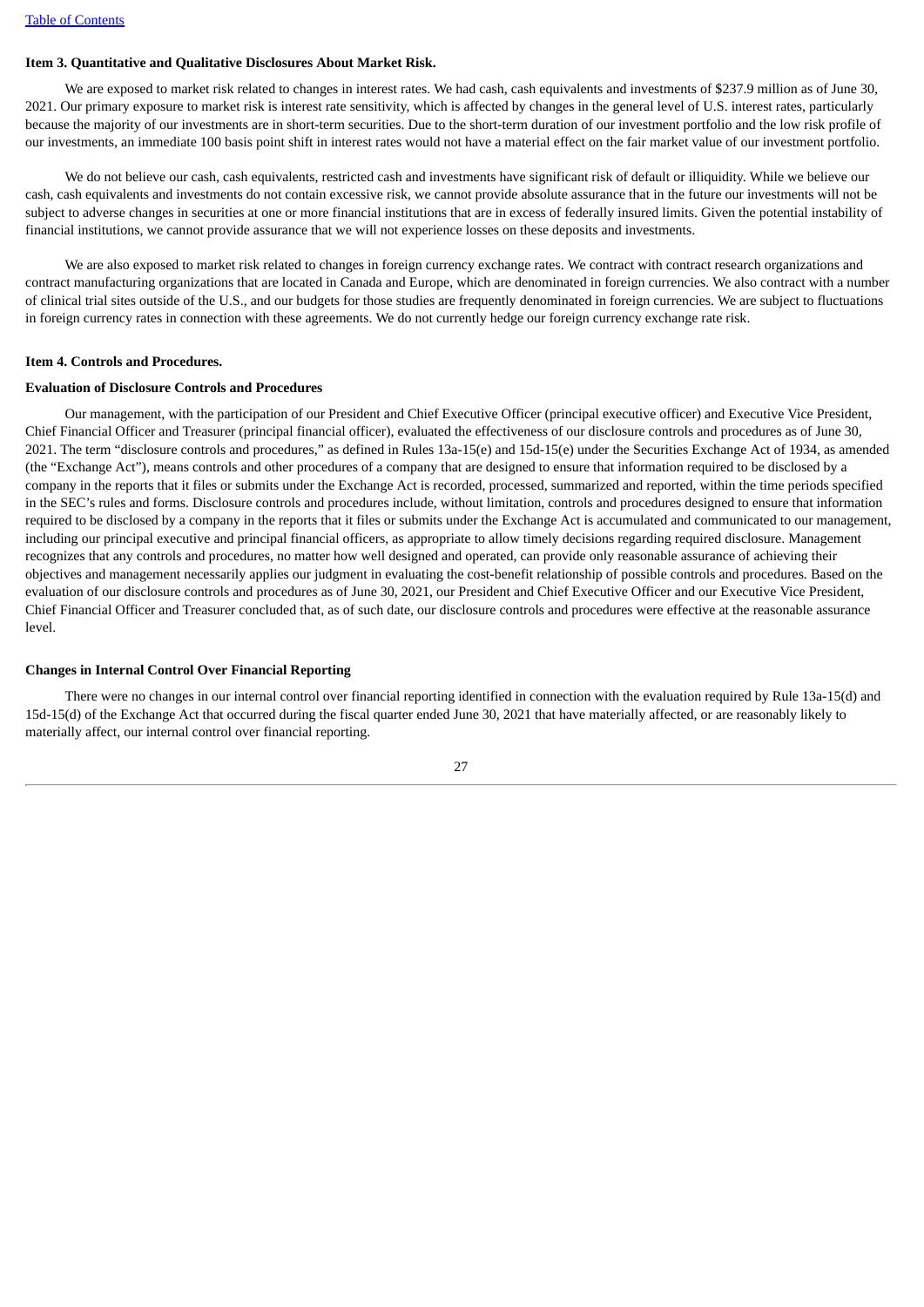#### **PART II - OTHER INFORMATION**

#### <span id="page-27-1"></span><span id="page-27-0"></span>**Item 1. Legal Proceedings.**

From time to time we may face legal claims or actions in the normal course of business. We were named as a defendant in a securities class action litigation filed on July 23, 2019 in the U.S. District Court for the District of Massachusetts. The complaint was filed by the Allegheny County Employees' Retirement System, against us and certain of our current and former executive officers and directors as well as the underwriters of our public offerings of common stock conducted in April 2017 and May 2018. This complaint was voluntarily dismissed on March 12, 2020. A second complaint was filed by Heather Mehdi on September 17, 2019, in the same court and against the same defendants with the exception of the underwriters. In April 2020, the court appointed a lead plaintiff, Myo Thant ("Plaintiff"), who filed an amended complaint on June 29, 2020. The amended complaint alleges violations of federal securities laws based on our disclosures related to the results from the Phase 2 SOPRA study and Part 2 of the Phase 2b STORM study, and seeks unspecified compensatory damages, including interest; reasonable costs and expenses, including attorneys' and expert fees; and such equitable/injunctive relief or other relief as the court may deem just and proper. We reviewed the allegations and believe they are without merit. We moved to dismiss the complaint on July 31, 2020 and concluded related briefing in September 2020. Before the court ruled on this motion to dismiss, Plaintiff filed a second amended complaint. We moved to dismiss the second amended complaint on November 2, 2020. On December 14, 2020, we were named as a defendant in a shareholder derivative suit based on allegations substantially similar to those in the class action litigation. The suit was filed in the U.S. District Court for the District of Massachusetts, by Plaintiff Vladimir Gusinsky Revocable Trust, against us and certain of our current and former executive officers and directors. On January 12, 2021, the shareholder derivative suit was stayed pending the outcome of further proceedings in the securities class action.

On July 21, 2021, the court issued a decision dismissing the securities class action complaint, and an order of dismissal was issued on the same date. We cannot predict whether Plaintiff will appeal or seek other relief from the court's decision or the dismissal order. The shareholder derivative suit remains stayed.

#### <span id="page-27-2"></span>**Item 1A. Risk Factors.**

Careful consideration should be aiven to the followina risk factors, in addition to the other information set forth in this Quarterly Report on Form 10-Q and in other documents that we file with the U.S. Securities and Exchange Commission ("SEC") in evaluating us and our business. Investing in our common stock involves a high degree of risk. If any of the following risks and uncertainties actually occurs, our business, prospects, financial condition and results of operations could be materially and adversely affected. The risks described below are not intended to be exhaustive and are not the only risks we face. New risk factors can emerge from time to time, and it is not possible to predict the impact that any factor or combination of factors may have on *our business, prospects, financial condition and results of operations.*

#### **Risks Related to Commercialization and Product Development**

Our business is substantially dependent on the commercial success of XPOVIO. If we are unable to successfully commercialize our current and future indications of XPOVIO or other products or product candidates on a timely basis, including our ability to achieve widespread market acceptance by physicians, patients, third-party payors and others in the medical community, our business, financial condition and future profitability will be *materially harmed.*

Our business and our ability to generate product revenue from the sales of drugs that treat cancer and other diseases in humans depend heavily on our ability to successfully commercialize our lead drug, XPOVIO ® (selinexor) on a global basis, in currently approved and future indications and the level of market adoption for, and the continued use of, our products and product candidates, if approved. XPOVIO is currently approved and marketed in the U.S. in multiple hematologic malignancy indications, including in combination with Velcade® (bortezomib) and dexamethasone for the treatment of patients with multiple myeloma after at least one prior therapy, in combination with dexamethasone for the treatment of patients with heavily pretreated multiple myeloma and as a monotherapy for the treatment of patients with relapsed or refractory diffuse large B-cell lymphoma ("DLBCL"). Efforts to drive adoption within the medical community and third-party payors based on the benefits of our products and product candidates require significant resources and may not be successful. The success of XPOVIO and any current or future product candidates, whether alone or in collaboration with thirdparties, including achieving and maintaining an adequate level of market adoption, depends on several factors, including:

 our ability to successfully launch and achieve broad adoption of our approved products, such as the expanded XPOVIO indication based on the results from our Phase 3 BOSTON study or in any future indications for which XPOVIO may be approved, or any product candidates for which we obtain marketing approval;

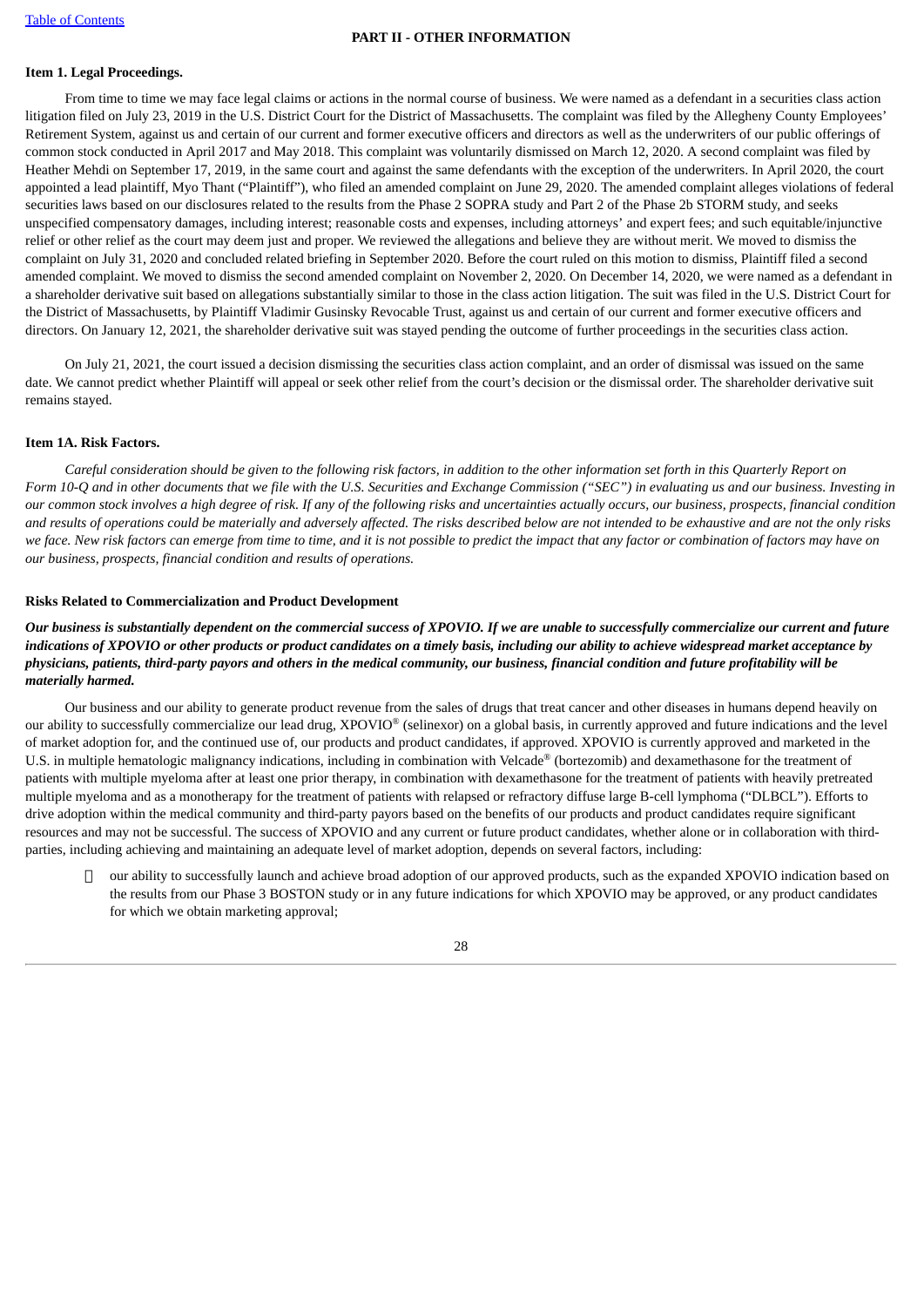- $\Box$  actual or perceived advantages or disadvantages of our products or product candidates as compared to alternative treatments, including their respective safety, tolerability and efficacy profiles, the potential convenience and ease of administration or cost effectiveness;
- $\Box$  the competitive landscape for our products, including the timing of new competing products entering the market, such as BLENREP (belantamab mafodotin) and Monjuvi® (tafasitamab-cxix), which were both approved in 2020 and several new competing products expected to be approved in 2021, and the level and speed at which these products achieve market acceptance;
- $\Box$  the consistency of any new data we collect and analyses we conduct with prior results, whether they support a favorable safety, efficacy and effectiveness profile of XPOVIO and any potential impact on our U.S. Food and Drug Administration ("FDA") accelerated approval and/or FDA package insert for XPOVIO;
- $\Box$  our ability to comply with FDA and comparable foreign regulatory authorities and post-marketing requirements and commitments, including through successfully conducting, on a timely basis, additional studies that confirm clinical efficacy, effectiveness and safety of XPOVIO and acceptance of the same by the FDA, such as requirements in connection with the FDA's June 2020 approval of XPOVIO based on the results of the SADAL study to treat patients with DLBCL, which was approved under the FDA's Accelerated Approval Program;
- $\Box$  acceptance of current and future indications of XPOVIO and, if approved, our other product candidates, by patients, the medical community and third-party payors;
- obtaining and maintaining coverage, adequate pricing and reimbursement by third-party payors, including government payors, for XPOVIO and our product candidates, if approved;
- the willingness of patients to pay out-of-pocket in the absence of third-party coverage or as co-pay amounts under third-party coverage;
- $\Box$  our ability to enforce intellectual property rights in and to our products to prohibit a third-party from marketing a competing product and our ability to avoid third-party patent interference or intellectual property infringement claims;
- $\Box$  current and future restrictions or limitations on our approved or future indications and patient populations or other adverse regulatory actions;
- $\Box$  the performance of our manufacturers, license partners, distributors, providers and other business partners, over which we have limited control;
- $\Box$  any significant misestimations of the size of the market and market potential for any of our products or product candidates;
- $\Box$  establishing and maintaining commercial manufacturing capabilities or making arrangements with third-party manufacturers;
- $\Box$  the willingness of the target patient population to try new therapies and of physicians to prescribe these therapies, based, in part, on their perception of our clinical trial data and/or the actual or perceived safety, tolerability and effectiveness profile;
- the effectiveness of our sales, marketing, manufacturing and distribution strategies and operations;
- $\Box$  maintaining an acceptable safety and tolerability profile of our approved products, including the prevalence and severity of any side effects;
- $\Box$  the ability to offer our products for sale at competitive prices;
- $\Box$  adverse publicity about our products or favorable publicity about competitive products;
- $\Box$  our ability to maintain compliance with existing and new health care laws and regulations, including government pricing, price reporting and other disclosure requirements related to such laws and regulations and the potential impact of such requirements on physician prescribing practices and payor coverage; and
- $\Box$  the impact of the novel coronavirus disease ("COVID-19") pandemic on the above factors, including the limitation of our sales professionals to meet in person with healthcare professionals as the result of travel restrictions or limitations on access for non-patients.

If we do not achieve one or more of these factors in a timely manner, or at all, we could experience significant delays or an inability to successfully commercialize XPOVIO or our product candidates, if approved, which would materially harm our business.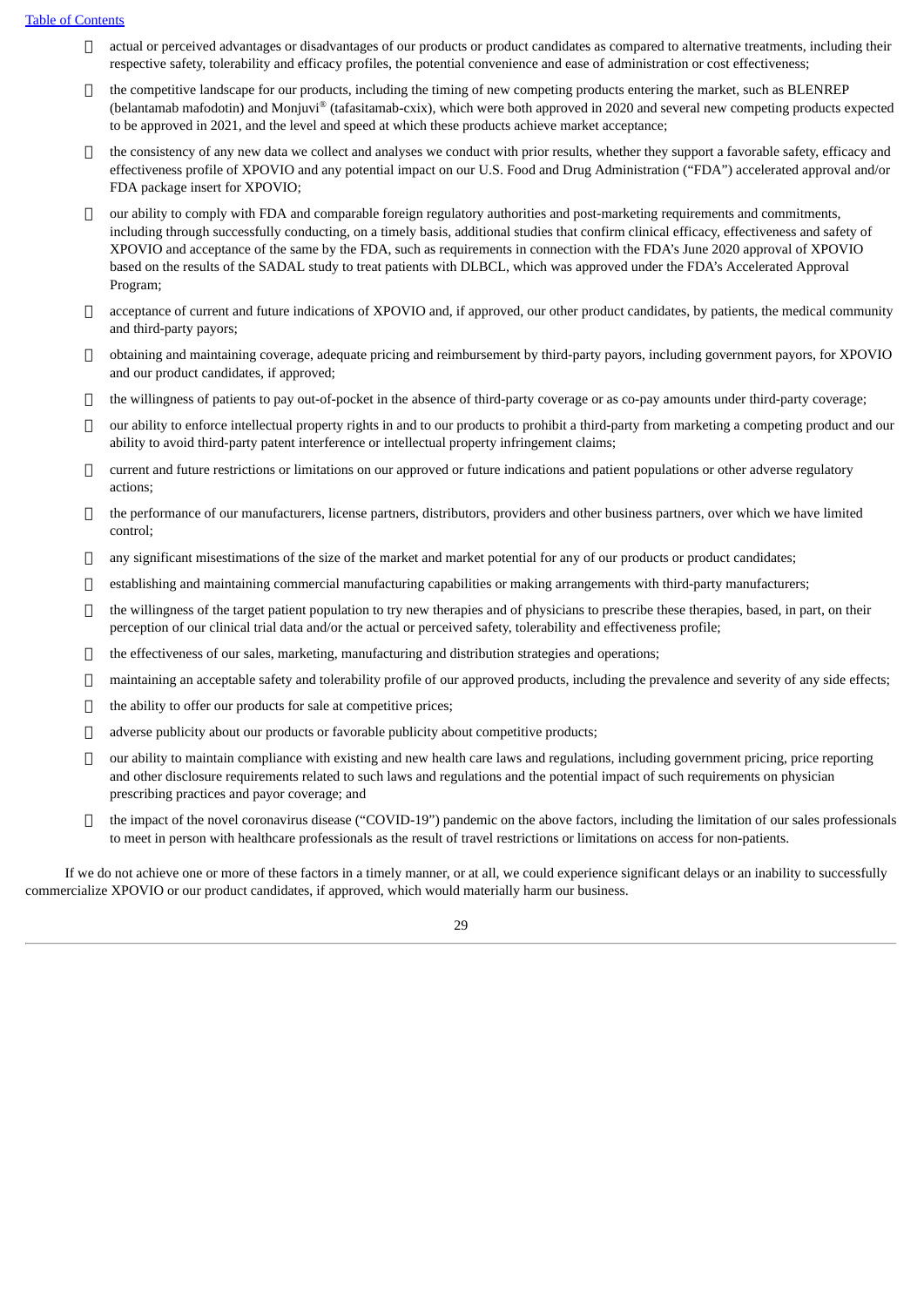#### We face substantial competition, which may result in others discovering, developing or commercializing drugs before or more successfully than we do.

The discovery, development and commercialization of new drugs is highly competitive, particularly in the cancer field. We face competition with respect to XPOVIO and will face competition with respect to any product candidates that we may seek to discover and develop or commercialize in the future, from major pharmaceutical companies, specialty pharmaceutical companies, biotechnology companies, academic institutions and governmental agencies as well as public and private research institutions worldwide, many of which have significantly greater financial resources and expertise in research and development, manufacturing, preclinical studies, conducting clinical trials, obtaining regulatory approvals and marketing approved products than we do. There are a number of major pharmaceutical, specialty pharmaceutical and biotechnology companies that currently market and sell drugs and/or are pursuing the development of drugs for the treatment of cancer and the other disease indications for which we are developing our product candidates. For example, BLENREP and Monjuvi® were approved by the FDA in August and July 2020, respectively. In addition, several new mechanism of actions may be introduced into the multiple myeloma market, including Car-T therapies, which may have a significant impact on the multiple myeloma landscape and our product revenues. See Item 1 under the heading *Business—Competition* in our Annual Report on Form 10-K for the year ended December 31, 2020 as filed with the SEC on February 24, 2021 ("Annual Report") for more information on competition.

We are initially focused on developing and commercializing our current products and product candidates for the treatment of cancer and there are a variety of available therapies marketed for cancer. In many cases, cancer drugs are administered in combination to enhance efficacy. Some of these drugs are branded and subject to patent protection, and others are available on a generic basis. Many of these approved drugs are well-established therapies and are widely accepted by physicians, patients and third-party payors. Insurers and other third-party payors may also encourage the use of generic drugs. Our products are priced at a significant premium over competitive generic drugs, which may make it difficult for us to achieve our business strategy of using our products in combination with existing therapies or replacing existing therapies with our products.

Further, our commercial opportunity could be reduced or eliminated if our competitors develop and commercialize drugs that are or are perceived to be more effective, safer, more tolerable, more convenient and/or less costly than any of our currently approved products or product candidates or that would render our products obsolete or non-competitive. Our competitors may also obtain marketing approval from the FDA or other regulatory authorities for their products more rapidly than we may obtain approval for ours, which could result in our competitors establishing a stronger market position before we are able to enter the market or preventing us from entering into a particular indication at all.

Mergers and acquisitions in the pharmaceutical and biotechnology industries may result in even more resources being concentrated among a smaller number of our competitors. Smaller and other early-stage companies may also prove to be significant competitors, particularly through collaborative arrangements with large and established companies. These third parties compete with us in recruiting and retaining qualified scientific and management personnel, establishing clinical trial sites and patient registration for clinical trials, as well as in acquiring technologies complementary to, or that may be necessary for, our programs.

If we are not able to compete effectively against current or potential competitors, our business will not grow and our financial condition and operations will suffer.

## Clinical development is a lengthy and expensive process, with uncertain timelines and outcomes. If clinical trials of our product candidates fail to demonstrate safety and efficacy to the satisfaction of regulatory authorities or do not otherwise produce positive results, we may incur additional costs or experience delays in completing, or ultimately be unable to complete, the development and commercialization of such product candidates.

Our long-term success depends in a large part on our ability to continue to successfully develop new indications of XPOVIO, our other product candidates or any new product candidates we may develop or acquire. Clinical testing is expensive, time consuming, difficult to design and implement, inherently uncertain as to outcome and can fail at any stage of testing. Furthermore, the failure of any product candidates to demonstrate safety and efficacy in any clinical trial could negatively impact the perception of XPOVIO or our other product candidates and/or cause the FDA or other regulatory authorities to require additional testing before any of our product candidates are approved.

We may experience numerous unforeseen events during, or as a result of, clinical trials that could delay or prevent our ability to receive marketing approval of our product candidates, including, but not limited to, the following:

 $\Box$  delays or failure to reach agreement with regulatory authorities on a trial design or the receipt of feedback requiring us to modify the design of our clinical trials, perform additional or unanticipated clinical trials to obtain approval or alter our regulatory strategy;

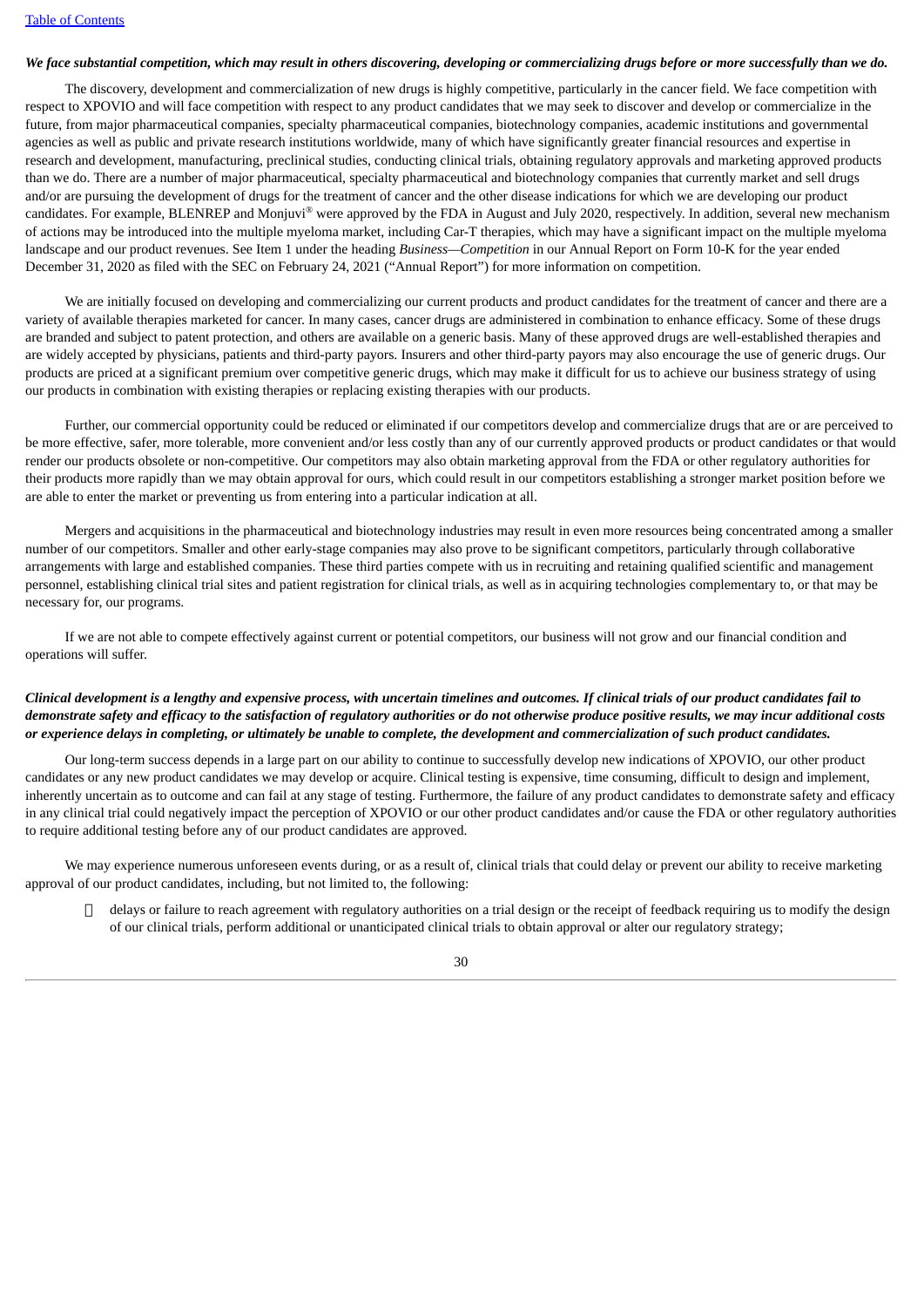- $\Box$  clinical trials of our product candidates may produce negative or inconclusive results or other patient safety concerns, including undesirable side effects or other unexpected characteristics, and we may decide, or regulatory authorities may require us, to conduct additional clinical trials, suspend ongoing clinical trials or abandon drug development programs, including as a result of a finding that the participants are being exposed to unacceptable health risks;
- $\Box$  enrollment in our clinical trials may be slower than we anticipate, including as a result of competition with other ongoing clinical trials for the same indications as our product candidates;
- $\Box$  regulators may revise the requirements for approving our product candidates, even after providing a positive opinion on or otherwise reviewing and providing comments to a clinical trial protocol, or such requirements may not be as we anticipate;
- $\Box$  delays or failure in obtaining the necessary authorization from regulatory authorities or institutional review boards ("IRBs") to permit us or our investigators to commence a clinical trial, conduct a clinical trial at a prospective trial site, or the suspension or termination of a clinical trial once commenced;
- delays or failure to reach agreement on acceptable terms with prospective clinical trial sites or contract research organizations ("CROs");
- $\Box$  the number of patients required for clinical trials of our product candidates may be larger than we anticipate or participants may drop out of these clinical trials at a higher rate than we anticipate;
- our third-party contractors, including manufacturers or CROs, may fail to comply with regulatory requirements, perform effectively, or meet their contractual obligations to us in a timely manner, or at all;
- $\Box$  we or our investigators might be found to be non-compliant with regulatory requirements;
- the cost of clinical trials of our product candidates may be greater than we anticipate;
- $\Box$  the supply or quality of our product candidates or other materials necessary to conduct clinical trials may be insufficient or inadequate;
- $\Box$  any partners or collaborators that help us conduct clinical trials may face any of the above issues, and may conduct clinical trials in ways they view as advantageous to them but that are suboptimal for us; and
- negative impacts resulting from the ongoing COVID-19 pandemic, including impacts to healthcare systems and our trial sites' ability to conduct trials.

The COVID-19 pandemic may continue to have an impact on our clinical trials. At this time, however, we cannot fully forecast the scope of the impact that the COVID-19 pandemic may have on our ability to, among other things, initiate trial sites, enroll and assess patients, supply study drug and report trial results. In addition, we have and may continue to experience delays in the regulatory process as a result of the COVID-19 pandemic, which may impact our approval timelines, such as delays we encountered related to our reduced access to clinical trial sites in order to complete remonitoring activities associated with our Marketing Authorization Application ("MAA") for selinexor in multiple myeloma based on the results on the STORM study. Further, in response to the COVID-19 pandemic, the FDA issued guidance on March 18, 2020, and updated it on July 2, 2020 and January 27, 2021, to address the conduct of clinical trials during the pandemic. The guidance sets out a number of considerations for sponsors of clinical trials impacted by the pandemic, including the requirement to include in the clinical study report (or as a separate document) contingency measures implemented to manage the study, and any disruption of the study as a result of COVID-19; a list of all study participants affected by COVID-19-related study disruptions by a unique subject identifier and by investigational site, and a description of how the individual's participation was altered; and analyses and corresponding discussions that address the impact of implemented contingency measures (e.g., participant discontinuation from investigational product and/or study, alternative procedures used to collect critical safety and/or efficacy data) on the safety and efficacy results reported for the study.

If we are required to conduct additional clinical trials or other testing of our product candidates beyond those that we currently contemplate, if we are unable to successfully complete clinical trials of our product candidates or other testing, on a timely basis or at all, and/or if the results of these trials or tests are not positive or are only modestly positive or if there are safety concerns, we may:

- not obtain marketing approval at all for the indication or product candidate;
- □ be delayed in obtaining marketing approval;
- $\Box$  obtain marketing approval in some countries and not in others;
- obtain approval for indications or patient populations that are not as broad as intended or desired;

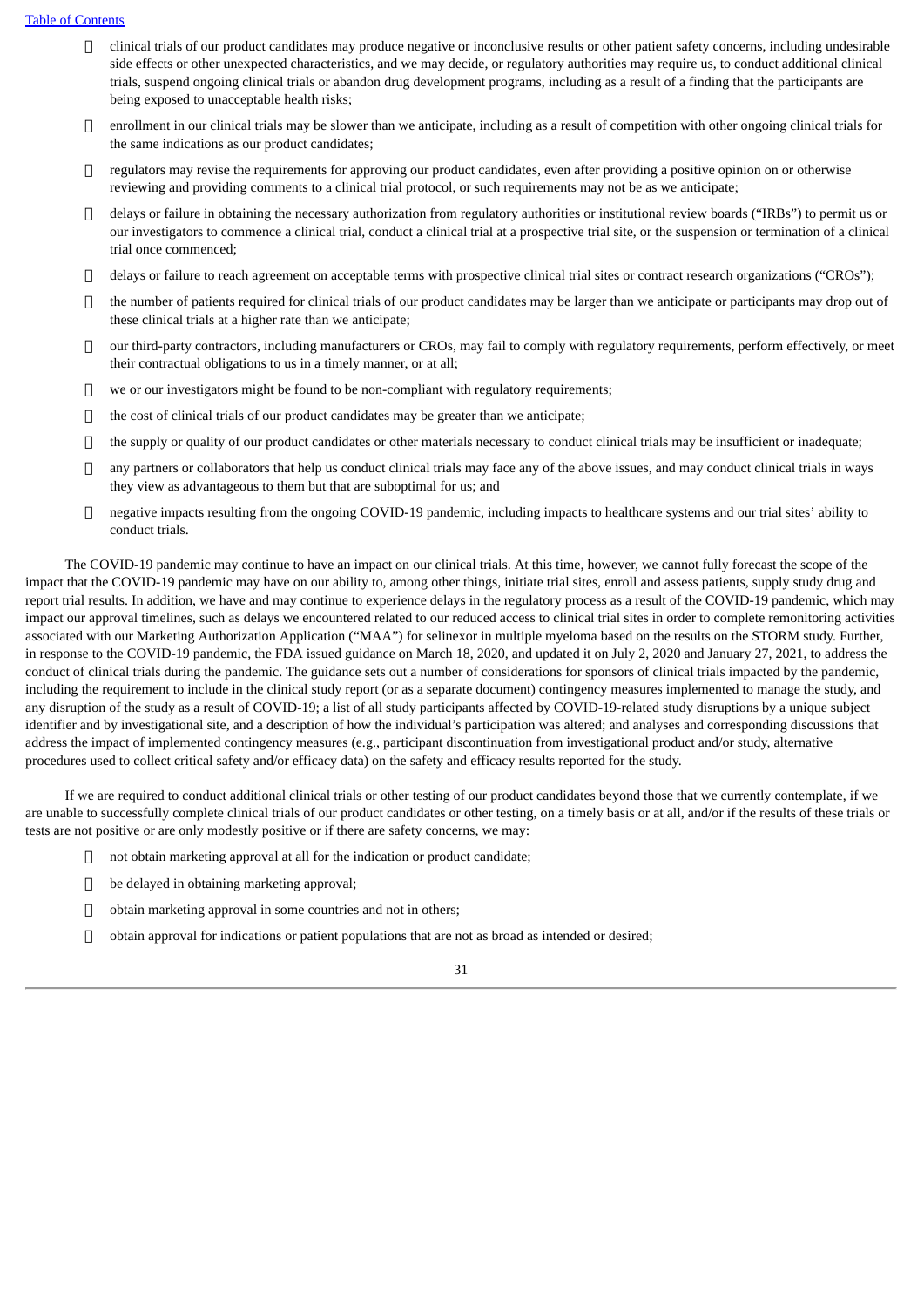- $\Box$  obtain approval with labeling that includes significant use or distribution restrictions or safety warnings, including boxed warnings;
- $\Box$  be subject to additional post-marketing testing requirements;
- not receive royalty or milestone revenue under our collaboration agreements for several years, or at all; or
- $\Box$  have the product removed from the market after obtaining marketing approval.

Further, we do not know whether clinical trials will begin as planned, will need to be restructured or will be completed on schedule, or at all, particularly as a result of the COVID-19 pandemic. Significant clinical trial delays also could shorten any periods during which we may have the exclusive right to commercialize our products, allow our competitors to bring products to market before we do or impair our ability to successfully commercialize our products, which would harm our business and results of operations. In addition, many of the factors that cause, or lead to, clinical trial delays may ultimately lead to the denial of regulatory approval of our product candidates.

## Even if we or our collaborators complete the necessary preclinical studies and clinical trials for our product candidates, the marketing approval process is expensive, time-consuming and uncertain and we or they may not receive approvals for the commercialization of some or all of our or their product *candidates in a timely manner, or at all.*

Our long-term success and ability to sustain and grow revenue depends on our and our collaborators' ability to continue to successfully develop our product candidates and obtain regulatory approval to market our or their products both in and outside of the U.S. The FDA and comparable foreign regulatory authorities, whose laws and regulations may differ from country to country, impose substantial requirements on the development of product candidates to become eligible for marketing approval and have substantial discretion in the process and may refuse to accept any application or may decide that the data are insufficient for approval and require additional preclinical studies, clinical trials or other studies and testing. In addition, the FDA and foreign regulatory authorities retain broad discretion in evaluating the results of our clinical trials and in determining whether the results demonstrate that selinexor or any of our other product candidates is safe and effective. If we are required to conduct additional clinical trials of selinexor or our other product candidates prior to approval of additional indications in earlier lines of therapy or in combination with other drugs, including additional earlier phase clinical trials that may be required prior to commencing any later phase clinical trials, or additional clinical trials following completion of our current and planned later phase clinical trials, we may need substantial additional funds, and there is no assurance that the results of any such additional clinical trials will be sufficient for approval.

The process of obtaining marketing approvals, both in the U.S. and abroad, is lengthy, expensive and uncertain. We have limited experience in conducting and managing the clinical trials necessary to obtain marketing approvals. The approval of our and our collaborators' current or future product candidates for commercial sale could be delayed, limited or denied or we or they may be required to conduct additional studies for a number of reasons, including, but not limited to, the following:

- $\Box$  regulatory authorities may determine that our or our collaborators' product candidates do not demonstrate safety and efficacy in accordance with regulatory agency standards based on a number of considerations, including adverse events ("AEs") that are reported during clinical trials;
- $\Box$  regulatory authorities could analyze and/or interpret data from clinical trials and preclinical testing in different ways than we or our collaborators interpret them and determine that our data is insufficient for approval;
- $\Box$  regulatory authorities may require more information, including additional preclinical or clinical data or trials, to support approval;
- $\Box$  regulatory authorities could determine that our manufacturing processes are not properly designed, are not conducted in accordance with federal or other laws or otherwise not properly managed and we may be unable to obtain regulatory approval for a commercially viable manufacturing process for our product candidates in a timely manner, or at all;
- $\Box$  the supply or quality of our or our collaborators' product candidates for our clinical trials may be insufficient, inadequate or delayed;
- $\Box$  the size of the patient population required to establish the efficacy of our or our collaborators' product candidates to the satisfaction of regulatory agencies may be larger than we or they anticipated;
- $\Box$  the failure of clinical investigational sites and the records kept at such sites, including the clinical trial data, to be in compliance with the FDA's current good clinical practices regulations ("GCP") or comparable regulations outside of the U.S., including the failure to pass inspections of clinical trial sites, such as a March 2019 European Medicines Agency ("EMA") GCP inspection at our corporate headquarters and two clinical sites that participated in Part 2 of the STORM study, which resulted in certain findings that, although ultimately addressed, caused a delay in the approval process;

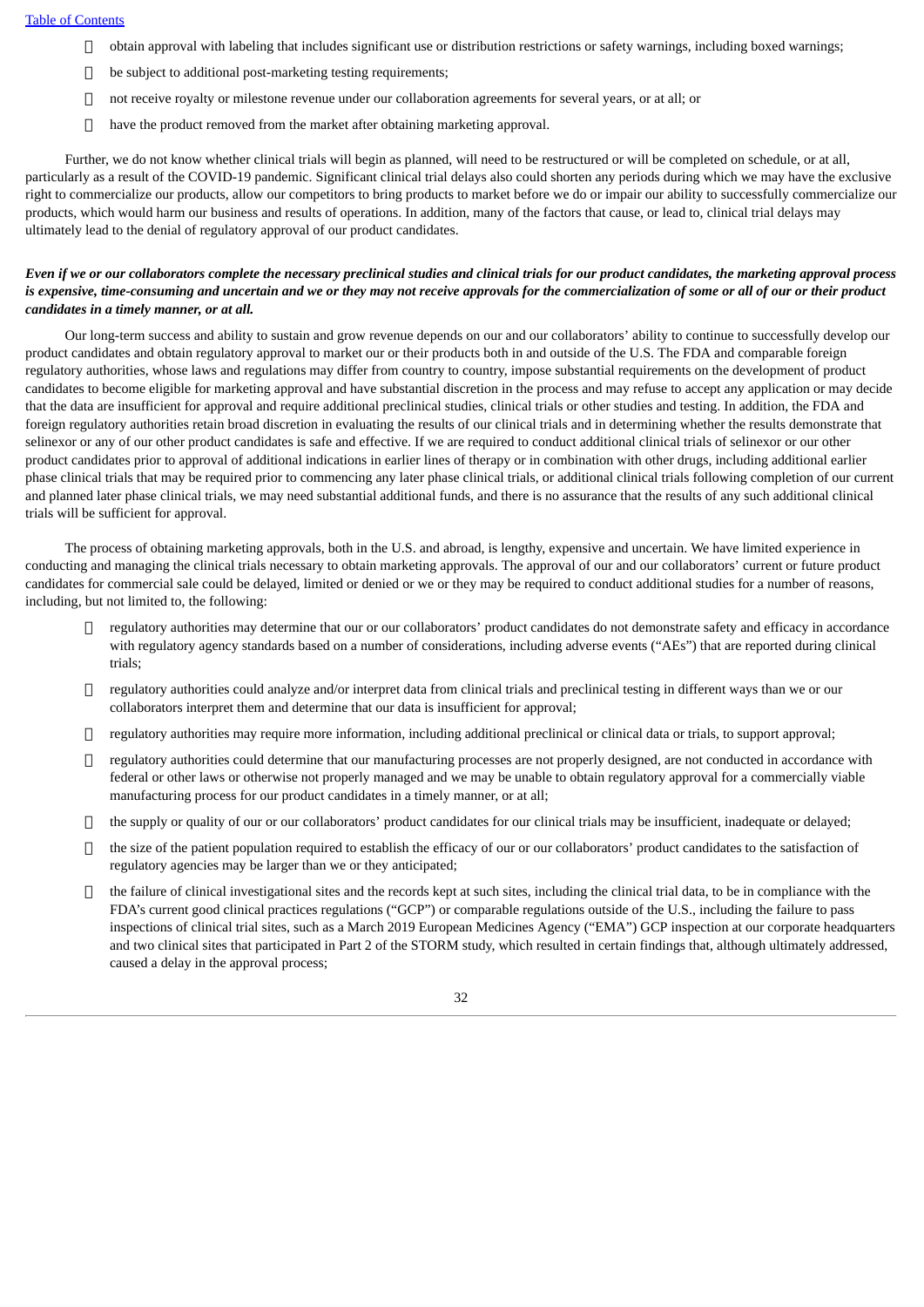- $\Box$  regulatory authorities may change their approval policies or adopt new regulations;
- $\Box$  regulatory authorities may not be able to undertake reviews or approval processes in a timely manner, including delays as a result of the ongoing COVID-19 pandemic, such as with the EMA review of the MAA for selinexor in multiple myeloma based on the results of the STORM study and the resulting impact to the timing of our submission of an MAA for selinexor in multiple myeloma supported by the results of the BOSTON study or any future MAA;
- the results of our earlier clinical trials may not be representative of our future, larger trials;
- $\Box$  regulatory authorities may not agree with our or our collaborators' regulatory approval strategies or components of our or their regulatory filings, such as the design or implementation of the relevant clinical trials; or
- $\Box$  a product may not be approved for the indications that we or our collaborators' request or may be limited or subject to restrictions or postapproval commitments that render the approved drug not commercially viable.

Finally, disruptions at the FDA and other agencies may prolong the time necessary for new drugs to be reviewed and/or approved by necessary government agencies, which would adversely affect our business. For example, over the last several years, the U.S. government has shut down several times and certain regulatory agencies, such as the FDA, have had to furlough critical employees and stop critical activities. If a prolonged government shutdown occurs, it could significantly impact the ability of the FDA to timely review and process our regulatory submissions, which could have a material adverse effect on our business.

Any failure, delay or setback in obtaining regulatory approval for our or our collaborators' product candidates could materially adversely affect our or our collaborators' ability to generate revenue from a particular product candidate, which could result in significant harm to our financial position and adversely impact our stock price.

## Serious adverse or unacceptable side effects related to XPOVIO or future products or product candidates may delay or prevent their regulatory approval, cause us or our collaborators to suspend or discontinue clinical trials, limit the commercial value of our approved indications or result in *significant negative financial consequences following any marketing approval.*

We currently have four product candidates in clinical development for the treatment of human diseases: selinexor, eltanexor, verdinexor and KPT-9274. Their risk of failure is high. If our current or future indications of XPOVIO or any of our product candidates are associated with undesirable side effects or have characteristics that are unexpected in clinical trials or following approval and/or commercialization, we may need to abandon or limit their development or limit marketing to certain uses or subpopulations in which the undesirable side effects or other characteristics are less prevalent, less severe or more acceptable from a risk-benefit perspective.

AEs in our clinical trials to date have been generally predictable and typically manageable, including through prophylactic care or dose reductions, although some patients have experienced more serious AEs. The most common drug-related AEs in our clinical trials for XPOVIO were fatigue, nausea, anorexia, diarrhea, peripheral neuropathy, upper respiratory tract infection, vomiting, cytopenias, hyponatremia, weight loss, decreased appetite, cataract, dizziness, syncope, depressed level of consciousness, and mental status changes. These side effects were generally mild or moderate in severity. The most common AEs that were Grade 3 or Grade 4, meaning they were more than mild or moderate in severity, included thrombocytopenia, lymphopenia, hypophosphatemia, anemia, hyponatremia and neutropenia. To date, the most common AEs in the multiple myeloma patient population have been managed with supportive care and dose modifications. However, a number of patients have withdrawn from our clinical trials as a result of AEs and some patients across our clinical trials have experienced serious AEs deemed by us and the clinical investigator to be related to selinexor. Serious AEs generally refer to AEs that result in death, are life threatening, require hospitalization or prolonging of hospitalization, or cause a significant and permanent disruption of normal life functions, congenital anomalies or birth defects, or require intervention to prevent such an outcome.

The occurrence of AEs in either our clinical trials or following regulatory approval could result in a more restrictive label for any product candidates approved for marketing or could result in the delay or denial of approval to market any product candidates by the FDA or comparable foreign regulatory authorities, which could prevent us from generating sufficient revenue from product sales or ultimately achieving profitability. Treatment-related side effects could also affect patient recruitment or the ability of enrolled patients to complete the trial, result in potential product liability claims or cause patients and/or healthcare providers to elect alternative courses of treatment. In addition, these side effects may not be appropriately recognized or managed by the treating medical staff. We engage in training programs for medical personnel using selinexor to help them understand and manage the side effect profiles for our clinical trials and following commercialization of any of our product candidates. Inadequate training in recognizing or managing the potential side effects of XPOVIO or our product candidates, if approved, could result in increased treatment-related side effects and cause patients to discontinue treatment. Any of these occurrences may harm our business, financial condition and prospects significantly.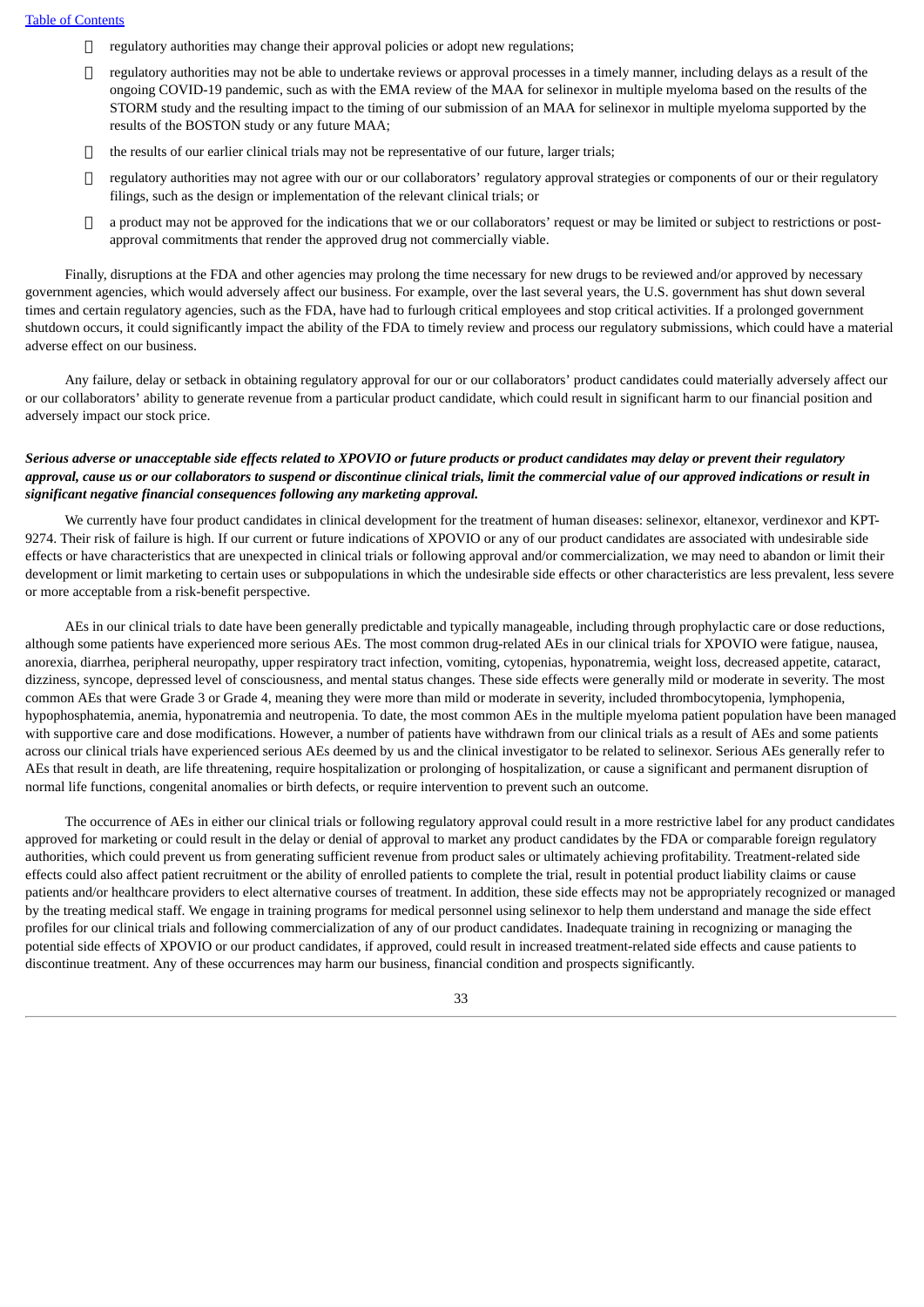Results of our trials could reveal an unacceptably high severity and prevalence of side effects. In such an event, our trials could be suspended or terminated and the FDA or comparable foreign regulatory authorities could order us or our collaborators to cease further development of or deny approval of our product candidates for any or all targeted indications. Many compounds that initially showed promise in early-stage trials for treating cancer or other diseases have later been found to cause side effects that prevented further development of the compound. If such an event occurs after any of our or our collaborators' product candidates are approved and/or commercialized, a number of potentially significant negative consequences may result, including:

- $\Box$  regulatory authorities may withdraw the approval of such drug;
- $\Box$  regulatory authorities may require additional warnings on the label or impose distribution or use restrictions;
- $\Box$  patients and/or healthcare providers may elect to utilize other treatment options that have or are perceived to have more tolerable side effects;
- $\Box$  regulatory authorities may require one or more post-marketing studies;
- $\Box$  we may be required to create a medication guide outlining the risks of such side effects for distribution to patients;
- $\Box$  we could be sued and held liable for harm caused to patients; and
- $\Box$  our reputation may suffer.

Further, we, our collaborators and our clinical trial investigators, currently determine if serious adverse or unacceptable side effects are drug-related. The FDA or foreign regulatory authorities may disagree with our, our collaborators' or our clinical trial investigators' interpretation of data from clinical trials and the conclusion by us, our collaborators or our clinical trial investigators that a serious adverse effect or unacceptable side effect was not drugrelated. The FDA or foreign regulatory authorities may require more information related to the safety of our products or product candidates, including additional preclinical or clinical data to support approval, which may cause us to incur additional expenses, delay or prevent the approval of one of our product candidates, and/or delay or cause us to change our commercialization plans, or we may decide to abandon the development of the product candidate altogether.

Any of these events could prevent us or our collaborators from achieving or maintaining market acceptance of the affected product candidate, if approved, or could substantially increase costs and expenses of development or commercialization, which could delay or prevent us from generating sufficient revenue from the sale of our products and harm our business and results of operations.

## The COVID-19 pandemic has adversely disrupted, and is expected to continue to adversely disrupt, our operations, including our clinical trial activities *and commercial operations, which could have an adverse effect on our business and financial results.*

As a result of the COVID-19 pandemic that has affected many segments of the global economy, we have experienced, and we expect to continue to experience, disruptions that could adversely impact our business, clinical trial activities and commercial operations, including:

- negative impact to revenue for XPOVIO, which may continue as the COVID-19 pandemic persists, including as a result of decreased new patient starts due to the inability of our sales force and our patients to meet with healthcare professionals;
- delays or difficulties in enrolling patients in our clinical trials, including our SIENDO and STOMP trials;
- $\Box$  delays or difficulties in initiating new clinical studies, including clinical site initiation and difficulties in recruiting clinical site investigators and clinical site staff;
- $\Box$  reduction or diversion of healthcare resources away from the conduct of clinical trials, including the diversion of hospitals serving as our clinical trial sites and hospital staff supporting the conduct of our clinical trials;
- $\Box$  interruption of key clinical trial activities, such as clinical trial site data monitoring, due to limitations on travel imposed or recommended by government officials or entities, employers and others or interruption of clinical trial patient visits and study procedures (particularly any procedures that may be deemed non-essential), which may impact the integrity of clinical trial data and clinical study endpoints;
- $\Box$  interruption or delays in the operations of the FDA and comparable foreign regulatory agencies, including the EMA, which may impact regulatory review and approval timelines, such as the EMA review of our MAA for selinexor in multiple myeloma based on the results of the BOSTON study or any future MAA;
- $\Box$  negative impacts on any or all aspects of our operations due to business disruptions related to COVID-19 at our third-party vendors who we rely upon in the conduct of our business; and

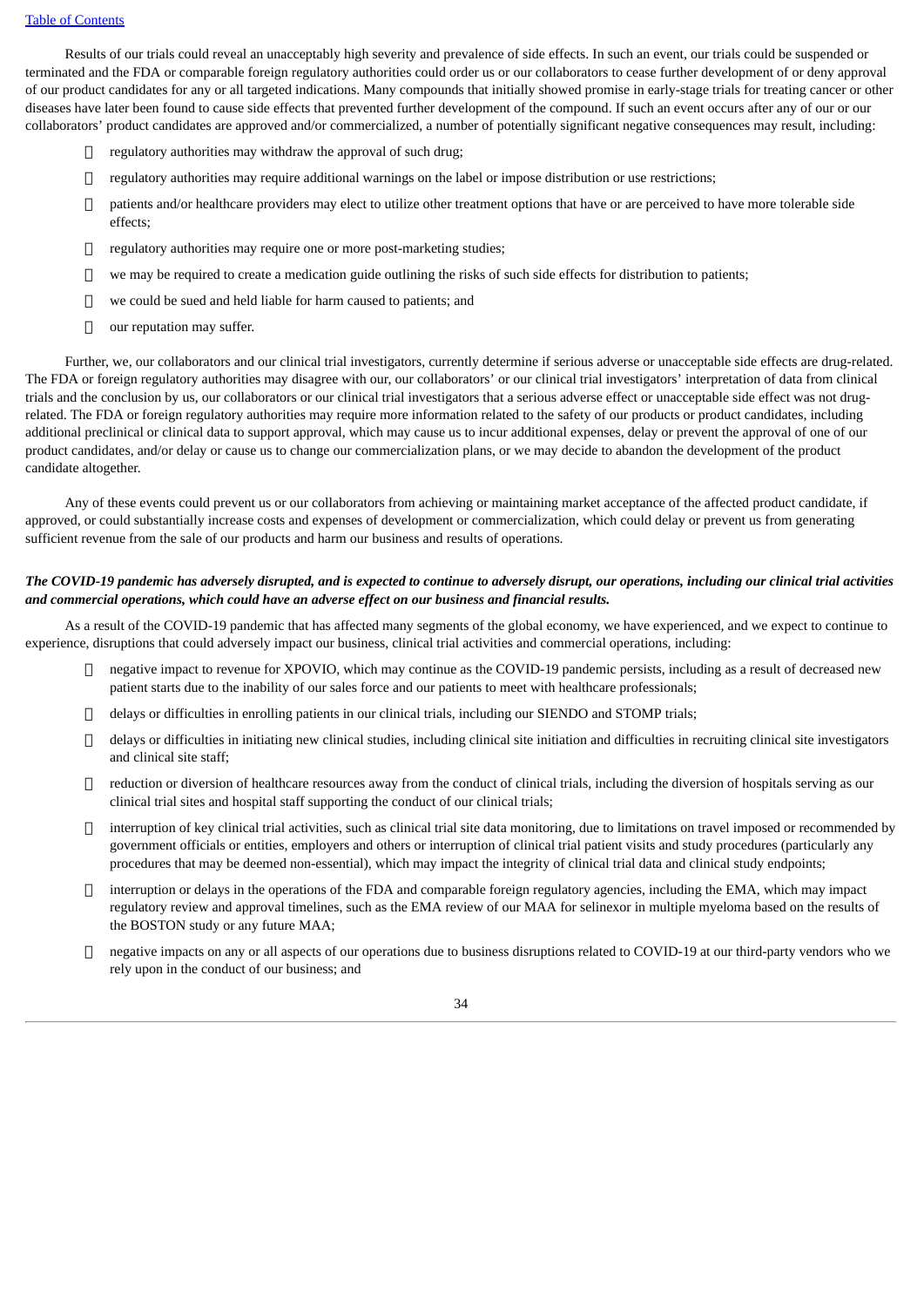limitations on employee resources that would otherwise be focused on the conduct of our business, including because of sickness of employees or their families, the desire of employees to avoid contact with large groups of people, and an increased reliance on working from home.

The full extent of the impact of the disruptions to our business, including commercial sales and clinical trials, as a result of the pandemic will depend on the availability and effectiveness of vaccines and therapeutics and future developments, which are highly uncertain and cannot be predicted with confidence, such as the duration and severity of the pandemic, and the effectiveness of actions taken in the U.S. and other countries to contain and treat the disease. Due to the ongoing uncertainty regarding the severity and duration of the COVID-19 pandemic, we cannot predict whether our response to date or the actions we may take in the future will be effective in mitigating the effects of the COVID-19 pandemic on our business, results of operations or financial condition. Accordingly, we are unable at this time to predict the future impact of the COVID-19 pandemic on our operations, liquidity, and financial results.

#### The results of previous clinical trials may not be predictive of future trial results and interim or top-line data may be subject to change or qualification *based on the complete analyses of data.*

Clinical failure can occur at any stage of the clinical development process and, therefore, the outcome of preclinical studies and early-stage clinical trials may not be predictive of the success of later stage clinical trials. For example, certain data from our Phase 1 and Phase 2 clinical trials of selinexor are based on unaudited data provided by our clinical trial investigators. Finalization and cleaning of this data may change the conclusions drawn from this unaudited data provided by our clinical trial investigators indicating less promising results than we currently anticipate. Further, there can be significant variability in safety and/or efficacy results between different trials of the same product candidate due to numerous factors, including changes in trial protocols, differences in size and type of the patient populations, adherence to the dosing regimen and other trial protocols and the dropout rate among clinical trial participants. We do not know whether any Phase 2, Phase 3 or other clinical trials we may conduct will demonstrate consistent or adequate efficacy and safety data sufficient to obtain regulatory approval to market our product candidates, if approved. Moreover, preclinical and clinical data are often susceptible to varying interpretations and analyses, and many companies have suffered significant setbacks in late-stage clinical trials after achieving positive results in earlier development, and we could face similar setbacks.

We may publicly disclose preliminary, interim or top-line data from our clinical trials. These interim updates are based on a preliminary analysis of then-available data, and the results and related findings and conclusions are subject to change as further patient data become available and following a more comprehensive review of the data related to the particular study or trial. For example, in November 2020, we announced that our ongoing Phase 3 SIENDO study passed its planned interim futility analysis without the need to modify the study protocol or add additional patients. For this study or any other that we report preliminary, interim or top-line data, we make assumptions, estimations, calculations and conclusions as part of our analyses of data, and we may not have received or had the opportunity to fully and carefully evaluate all data. Consequently, the preliminary, interim or top-line data results that we report may differ from future results of the same studies, or different conclusions or considerations may qualify such results, once additional data have been received and fully evaluated. Preliminary, interim or top-line data also remain subject to audit and verification procedures that may result in the final data being materially different from the preliminary data we previously published. As a result, these early data points should be viewed with caution until the final data are available.

Further, even if our product candidates achieve their primary endpoints in Phase 3 clinical trials or other registration trials, the FDA or foreign regulatory authorities may disagree with our trial design or our interpretation of data from preclinical studies and clinical trials. If the FDA, or other regulatory authorities, disagree about the overall benefit-risk assessment and data analyses, we may decide not to pursue regulatory approval or we may not obtain approval for our product candidates, which could harm our business, financial condition, results of operations and prospects.

We expect that in any later phase clinical trial where patients are randomized to receive either selinexor on the one hand, or standard of care, supportive care or placebo on the other hand, the primary endpoint will be either progression-free survival, meaning the length of time on treatment until objective tumor progression, or overall survival, while the primary endpoint in any later phase clinical trial that is not similarly randomized may be different. In some instances, the FDA and other regulatory bodies have accepted overall response rate as a surrogate for a clinical benefit and have granted regulatory approvals based on this or other surrogate endpoints, such as in our SADAL study and our STORM study. These clinical trials were not randomized against control arms and the primary endpoints of these trials were overall response rate. If selinexor does not demonstrate sufficient overall response rates for any other indication for which a clinical trial has overall response rate as a primary endpoint, or if the FDA or foreign regulatory authorities do not deem overall response rate a sufficient endpoint, or deem a positive overall response rate to be insufficient, selinexor will likely not be approved for that indication based on the applicable study.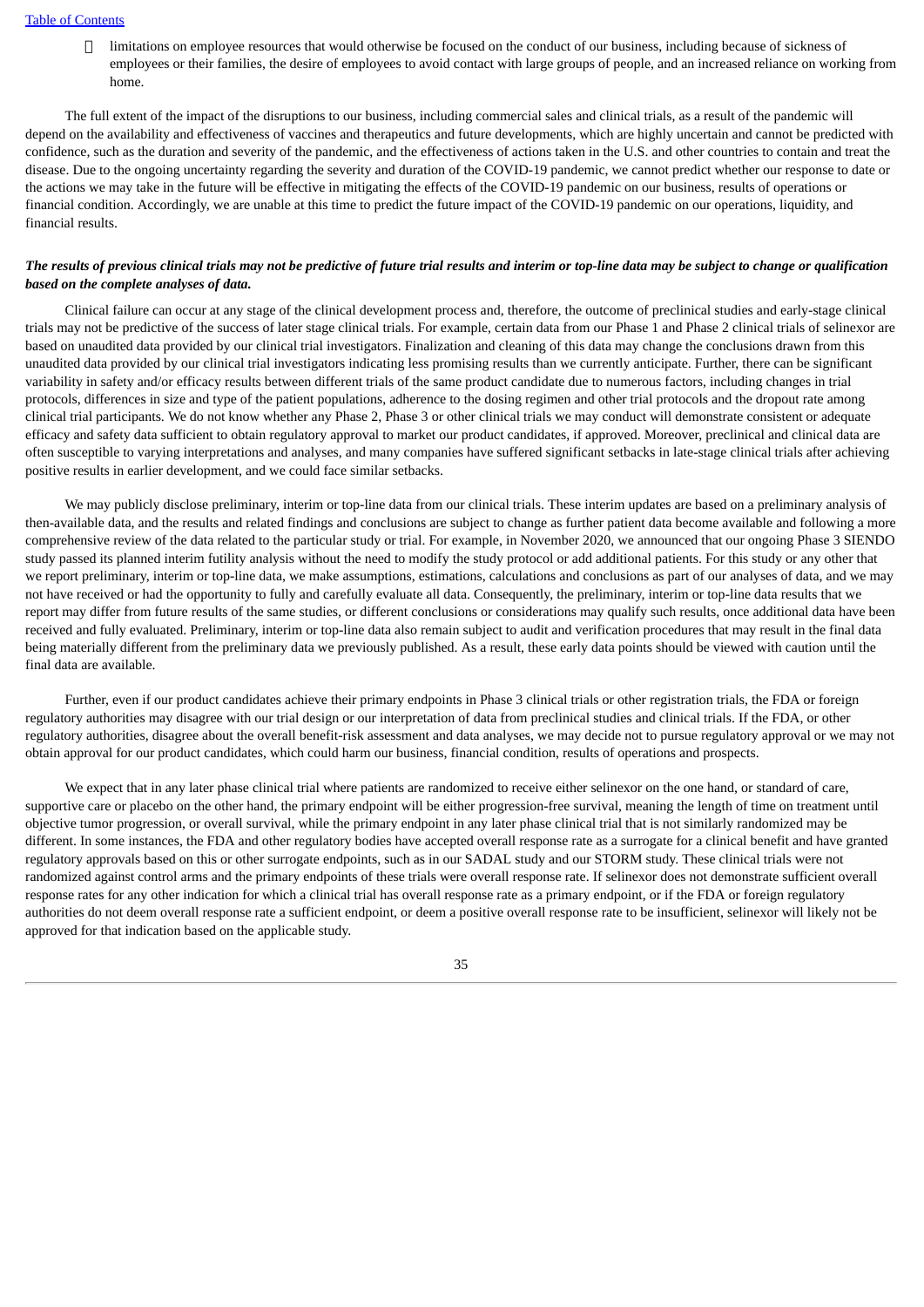Further, others, including regulatory agencies, may not accept or agree with our assumptions, estimates, calculations, conclusions or analyses or may interpret or weigh the importance of data differently, which could impact the value of the particular program, the approvability or commercialization of the particular product candidate or product and our company in general. In addition, the information we choose to publicly disclose regarding a particular study or clinical trial is typically selected from a more extensive amount of available information. Furthermore, we may report interim analyses of only certain endpoints rather than all endpoints. Investors may not agree with what we determine is the material or otherwise appropriate information to include in our disclosure, and any information we determine not to disclose may ultimately be deemed significant with respect to future decisions, conclusions, views, activities or otherwise regarding a particular product, product candidate or our business.

### We may not be successful in our efforts to identify or discover additional potential product candidates or our decisions to prioritize the development of *certain product candidates over others may later prove wrong.*

Part of our strategy involves identifying and developing product candidates to build a pipeline of product candidates. Our drug discovery efforts may not be successful in identifying compounds that are useful in treating cancer or other diseases. Our research programs may initially show promise in identifying potential product candidates, yet fail to yield product candidates for clinical development for a number of reasons, including:

- $\Box$  the research methodology used may not be successful in identifying potential product candidates;
- $\Box$  potential product candidates may, on further study, be shown to have harmful side effects or other characteristics that indicate that they are unlikely to be drugs that will receive marketing approval and/or achieve market acceptance; or
- □ potential product candidates may not be effective in treating their targeted diseases.

We are currently advancing multiple clinical development studies of selinexor and our other product candidates, which may create a strain on our limited human and financial resources. As a result, we may not be able to provide sufficient resources to any single product candidate to permit the successful development and commercialization of such product candidate, which could result in material harm to our business. Further, because we have limited financial and managerial resources, we focus on research programs and product candidates that we identify for specific indications. As a result, we may forego or delay pursuit of opportunities with other product candidates or for other indications that later prove to have greater commercial potential. Our resource allocation decisions may cause us to fail to capitalize on viable commercial products or profitable market opportunities. Our spending on current and future research and development programs and product candidates for specific indications may not yield any additional commercially-viable products. If we do not accurately evaluate the commercial potential or target market for a particular product candidate, we may relinquish valuable rights to that product candidate through collaboration, licensing or other royalty arrangements in cases in which it would have been more advantageous for us to retain sole development and commercialization rights to such product candidate.

#### If we are unable to maintain or expand our sales, marketing and distribution capabilities, we may not be successful in commercializing XPOVIO or *any of our products or product candidates, if approved, that we may acquire or develop.*

We have built a commercial infrastructure in the U.S. for XPOVIO, our first commercial product, in hematological malignancies and our company did not previously have any prior experience in the sales, marketing or distribution of pharmaceutical drugs. If XPOVIO or any of our other product candidates is approved for additional indications beyond hematological malignancies, such as solid tumors, we will need to substantially evolve our sales, marketing and distribution capabilities and we may not be able to do so successfully or on a timely basis. In the future, we may choose to expand our sales, marketing and distribution infrastructure to market or co-promote one or more of our product candidates, if and when they are approved, or enter into additional collaborations with respect to the sale, marketing and distribution of our product candidates. We intend to work with existing and potential partners to establish the commercial infrastructure to support a potential launch of selinexor outside of the U.S.

There are risks involved with establishing and maintaining our own sales, marketing and distribution capabilities. For example, recruiting and training a sales force is expensive and time-consuming and could delay any commercial launch of a product candidate. Further, we may underestimate the size of the sales force required for a successful product launch and we may need to expand our sales force earlier and at a higher cost than we anticipated. If the commercial launch of any of our product candidates is delayed or does not occur for any reason, including if we do not receive marketing approval in the timeframe we expect, we may have prematurely or unnecessarily incurred commercialization expenses. This may be costly, and our investment would be lost if we cannot retain or reposition our sales and marketing personnel.

Factors that may inhibit our efforts to successfully commercialize XPOVIO or any product candidates, if approved, on our own include:

 $\Box$  our inability to recruit, train and retain adequate numbers of effective sales, market access, market analytics, operations and marketing personnel;

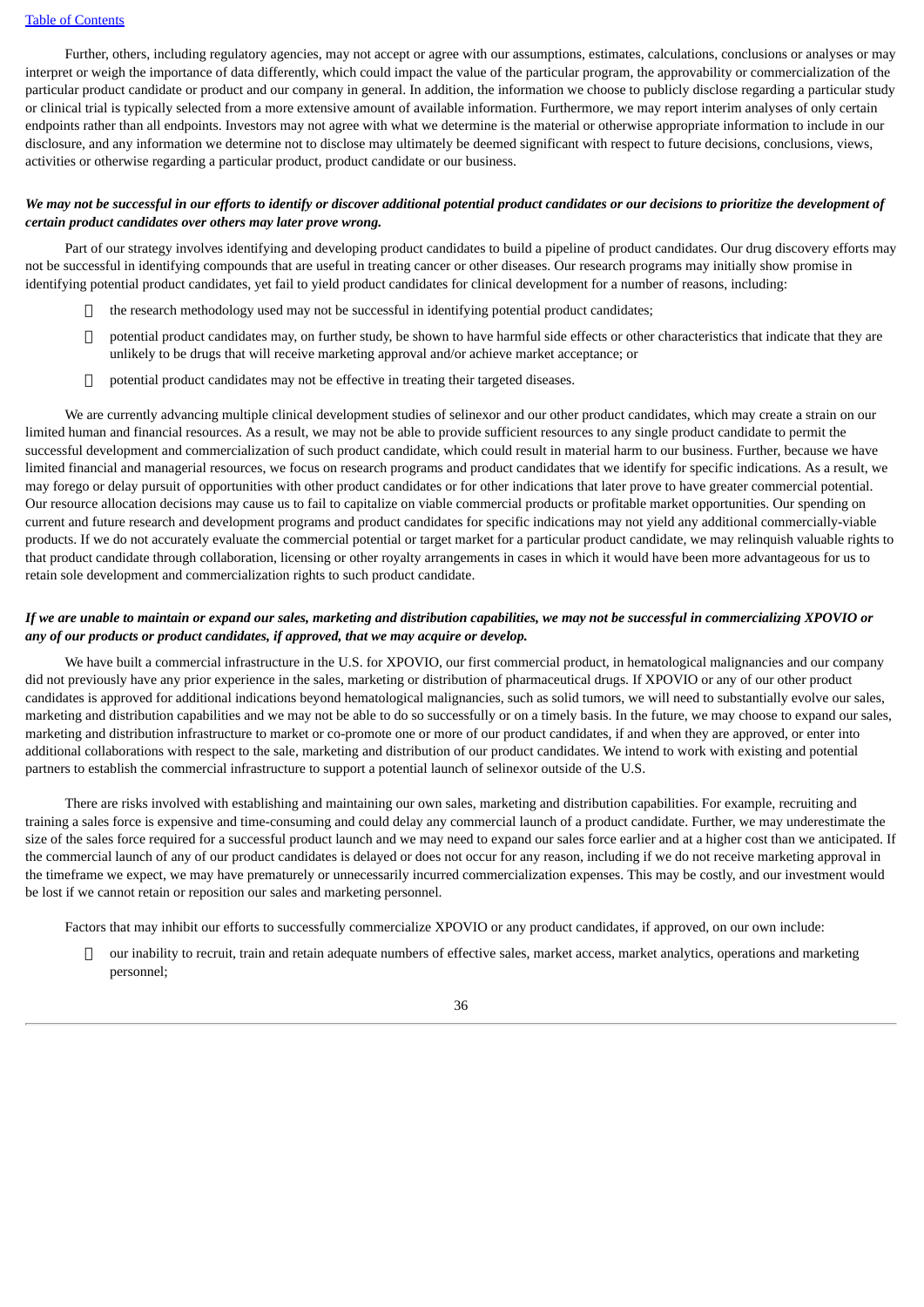- $\Box$  the inability of sales personnel to obtain access to physicians or persuade adequate numbers of physicians to prescribe current or future products;
- $\Box$  the lack of complementary drugs, which may put us at a competitive disadvantage relative to companies with more extensive drug lines;
- $\Box$  unforeseen costs and expenses associated with creating an independent sales, marketing and distribution organization;
- $\Box$  our inability to obtain sufficient coverage and reimbursement from third-party payors and governmental agencies; and
- existing or new competitors taking share from XPOVIO or any other future product or preventing XPOVIO or any other future product from gaining share in its approved indications.

## Even if we or our collaborators are able to effectively commercialize XPOVIO or any approved product candidate that we may develop or acquire, the products may not receive coverage or may become subject to unfavorable pricing regulations, third-party reimbursement practices or healthcare reform *initiatives, all of which would harm our business.*

The legislation and regulations that govern marketing approvals, pricing and reimbursement for new drug products vary widely from country to country. As a result, we might obtain marketing approval for a drug in a particular country, but then be subject to price regulations that delay our commercial launch of the product, possibly for lengthy time periods, and negatively impact the revenues we or our collaborators are able to generate from product sales in that country. In the U.S., approval and reimbursement decisions are not linked directly, but there is increasing scrutiny from the Congress, regulatory authorities, payers, patients and pathway organizations of the pricing of pharmaceutical products. Adverse pricing limitations may also hinder our ability to recoup our investment in one or more product candidates, even if our product candidates obtain marketing approval.

Our ability to successfully commercialize XPOVIO or any of our product candidates that we may develop or acquire will depend, in part, on the extent to which reimbursement for these products is available from government health administration authorities, private health insurers and other organizations. Government authorities and third-party payors, such as private health insurers and health maintenance organizations, decide which medications they will pay for and establish reimbursement levels. Obtaining and maintaining adequate reimbursement for XPOVIO and any of our product candidates, if approved, may be difficult. Moreover, the process for determining whether a third-party payor will provide coverage for a product may be separate from the process for setting the price of a product or for establishing the reimbursement rate that such a payor will pay for the product. Further, one payor's determination to provide coverage for a product does not assure that other payors will also provide coverage and reimbursement for our products by third-party payors. Even with payer coverage, patients may be unwilling or unable to pay the copay required and may choose not to take XPOVIO.

A primary trend in the healthcare industry in the U.S. and elsewhere is cost containment. Government authorities and third-party payors have attempted to control costs by limiting coverage and the amount of reimbursement for particular medications. Increasingly, third-party payors are requiring that drug companies provide them with predetermined discounts from list prices and are challenging the prices charged for medical products. Third-party payors may also seek, with respect to an approved product, additional clinical evidence that goes beyond the data required to obtain marketing approval. They may require such evidence to demonstrate clinical benefits and value in specific patient populations or they may call for costly pharmaceutical studies to justify coverage and reimbursement or the level of reimbursement relative to other therapies before covering our products. Accordingly, we cannot be sure that reimbursement will be or will continue to be available for XPOVIO and any product that we commercialize and, if reimbursement is available, we cannot be sure as to the level of reimbursement and whether it will be adequate. Coverage and reimbursement may impact the demand for or the price of XPOVIO or any product candidate for which we obtain marketing approval. If reimbursement is not available or is available only at limited levels, we may not be able to successfully commercialize XPOVIO or any other approved products.

There may be significant delays in obtaining reimbursement for newly-approved drugs, and coverage may be more limited than the indications for which the drug is approved by the FDA or comparable foreign regulatory authorities. Moreover, eligibility for reimbursement does not imply that any drug will be paid for in all cases or at a rate that covers our costs, including research, development, manufacture, sale and distribution. Interim reimbursement levels for new drugs, if applicable, may also not be sufficient to cover our costs and may not be made permanent. Reimbursement rates may vary according to the use of the drug and the clinical setting in which it is used, may be based on reimbursement levels already set for lower cost drugs and may be incorporated into existing payments for other services. Net prices for drugs may be reduced by mandatory discounts or rebates required by government healthcare programs or private payors and by any future relaxation of laws that presently restrict imports of drugs from countries where they may be sold at lower prices than in the U.S. Third-party payors often rely upon Medicare coverage policy and payment limitations in setting their own reimbursement policies. Our inability to promptly obtain coverage and profitable payment rates from both government-funded and private payors for any approved drugs that we develop could have a material adverse effect on our operating results, our ability to raise capital needed to commercialize our products and our overall financial condition.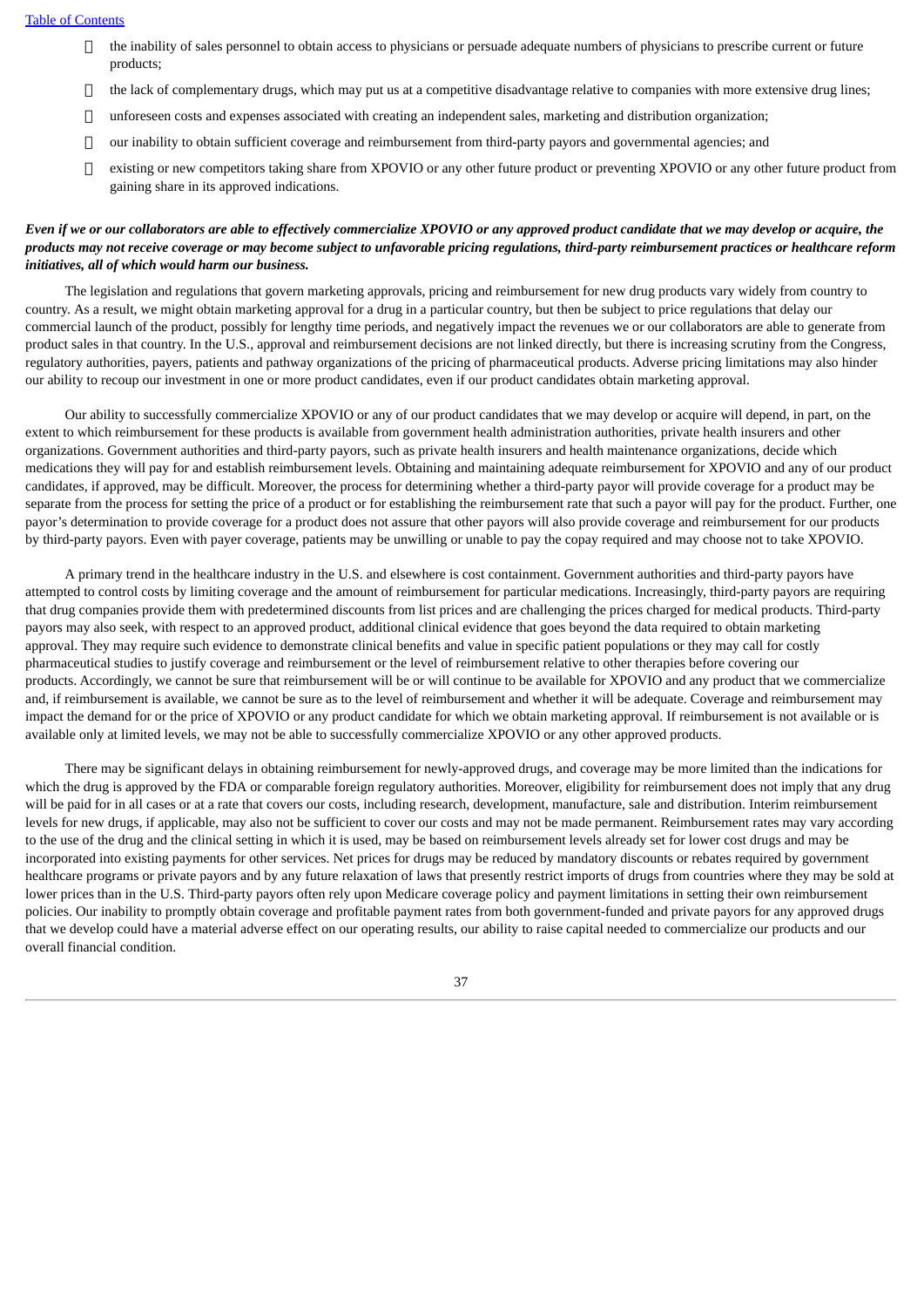## Product liability lawsuits against us could divert our resources, cause us to incur substantial liabilities and limit commercialization of XPOVIO or any *other products that we may develop or acquire.*

We face an inherent risk of product liability exposure related to our commercialization of XPOVIO and the testing of our product candidates in human clinical trials as the administration of our products to humans may expose us to liability claims, whether or not our products are actually at fault for causing any harm or injury. As XPOVIO is used over longer periods of time by a wider group of patients taking numerous other medicines or by patients with additional underlying conditions, the likelihood of adverse drug reactions or unintended side effects, including death, may increase. For example, we may be sued if any drug we develop allegedly causes injury or is found to be otherwise unsuitable during clinical testing, manufacturing, marketing or sale. Any such product liability claims may include allegations of defects in manufacturing, defects in design, a failure to warn of dangers inherent in the product, negligence, strict liability or a breach of warranties. Claims could also be asserted under state consumer protection acts. If we cannot successfully defend ourselves against claims that our products or product candidates caused injuries, we will incur substantial liabilities or be required to limit commercialization of our products. Regardless of merit or eventual outcome, liability claims may result in:

- decreased demand for XPOVIO and any other products that we may develop or acquire;
- $\Box$  injury to our reputation and significant negative media attention;
- withdrawal of clinical trial participants;
- $\Box$  initiation of investigations by regulators;
- product recalls, withdrawals or labeling, marketing or promotional restrictions;
- $\Box$  significant costs to defend the related litigation:
- $\Box$  substantial monetary awards to trial participants or patients;
- loss of revenue;
- □ reduced resources of our management to pursue our business strategy; and
- $\Box$  the inability to successfully commercialize XPOVIO and any other products that we may develop or acquire.

We currently hold clinical trial and general product liability insurance coverage, but that coverage may not be adequate to cover any and all liabilities that we may incur. Insurance coverage is increasingly expensive. We may not be able to maintain insurance coverage at a reasonable cost or in an amount adequate to satisfy any liability that may arise.

## The business that we conduct outside of the U.S. may be adversely affected by international risks and uncertainties.

Although our operations are primarily based in the U.S., we conduct business outside of the U.S. and expect to continue to do so in the future. For instance, many of the sites at which our clinical trials are being conducted are located outside of the U.S. In addition, we and our collaborators are seeking and continue to plan to seek approvals to sell our and their products in foreign countries. Any business that we or our collaborators conduct outside of the U.S. will be subject to additional risks that may materially adversely affect our or their ability to conduct business in international markets, including:

- $\Box$  potentially reduced protection of our intellectual property rights;
- $\Box$  the potential for so-called parallel importing, which is what happens when a local seller, faced with high or higher local prices, opts to import goods from a foreign market (with low or lower prices) rather than buying them locally;
- □ unexpected changes in tariffs, trade barriers or regulatory requirements;
- economic weakness, including inflation, volatility in currency exchange rates or political instability in particular foreign economies and markets, including as a result of the current economic situation stemming from the COVID-19 pandemic;
- $\Box$  workforce uncertainty in countries where labor unrest is more common than in the U.S.;
- production shortages resulting from any events affecting a product candidate and/or finished drug product supply or manufacturing capabilities abroad;
- $\Box$  business interruptions resulting from pandemics (including the COVID-19 pandemic), geo-political actions, including war and terrorism, or natural disasters, including earthquakes, hurricanes, typhoons, floods and fires; and
- $\Box$  failure to comply with Office of Foreign Asset Control rules and regulations and the Foreign Corrupt Practices Act ("FCPA").

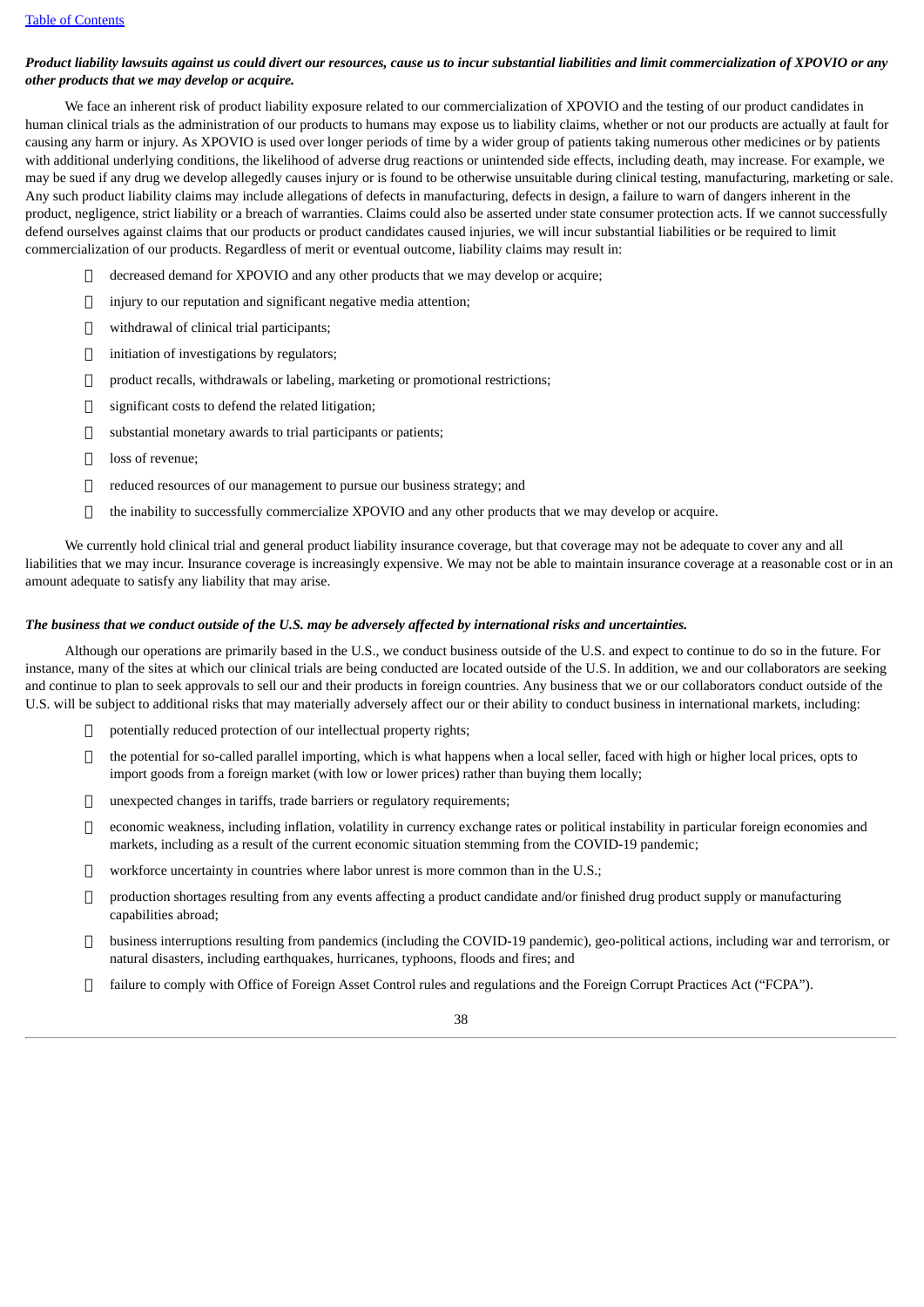## **Risks Related to Regulatory Matters**

We may seek approval from the FDA or comparable foreian reaulatory authorities to use accelerated development pathways for our product candidates. If we are not able to use such pathways, we may be required to conduct additional clinical trials beyond those that we contemplate, which would increase the expense of obtaining, and delay the receipt of, necessary marketing approvals, if we receive them at all. In addition, even if an accelerated approval pathway is available to us, it may not lead to expedited approval of our product candidates, or approval at all.

Under the Federal Food, Drug and Cosmetic Act ("FDCA") and implementing regulations, the FDA may grant accelerated approval to a product candidate to treat a serious or life-threatening condition that provides meaningful therapeutic benefit over available therapies, upon a determination that the product has an effect on a surrogate endpoint or intermediate clinical endpoint that is reasonably likely to predict clinical benefit. The FDA considers a clinical benefit to be a positive therapeutic effect that is clinically meaningful in the context of a given disease, such as irreversible morbidity or mortality. For the purposes of accelerated approval, a surrogate endpoint is a marker, such as a laboratory measurement, radiographic image, physical sign, or other measure that is thought to predict clinical benefit, but is not itself a measure of clinical benefit. An intermediate clinical endpoint is a clinical endpoint that can be measured earlier than an effect on irreversible morbidity or mortality that is reasonably likely to predict an effect on irreversible morbidity or mortality or other clinical benefit measurement of a therapeutic effect that is considered reasonably likely to predict the clinical benefit of a drug. The accelerated approval pathway may be used in cases in which the advantage of a new drug over available therapy may not be a direct therapeutic advantage, but is a clinically important improvement from a patient and public health perspective. Prior to seeking such accelerated approval, we will continue to seek feedback from the FDA or comparable foreign regulatory agencies and otherwise evaluate our ability to seek and receive such accelerated approval.

There can be no assurance that the FDA or foreign regulation agencies will agree with our surrogate endpoints or intermediate clinical endpoints in any of our clinical trials, or that we will decide to pursue or submit any additional New Drug Applications ("NDA") for accelerated approval or any other form of expedited development, review or approval. Similarly, there can be no assurance that, after feedback from the FDA or comparable foreign regulatory agencies, we will continue to pursue or apply for accelerated approval or any other form of expedited development, review or approval. Furthermore, for any submission of an application for accelerated approval or application under another expedited regulatory designation, there can be no assurance that such submission or application will be accepted for filing or that any expedited development, review or approval will be granted on a timely basis, or at all.

A failure to obtain accelerated approval or any other form of expedited development, review or approval for our product candidates, or withdrawal of a product candidate, would result in a longer time period until commercialization of such product candidate, could increase the cost of development of such product candidate and could harm our competitive position in the marketplace.

## Under accelerated or conditional approval regulations of the FDA or comparable foreign regulatory authorities, we must comply with post-approval development and regulatory requirements to maintain our approval of XPOVIO or any future approved products and, if we fail to do so, the FDA or comparable foreign regulatory authorities could withdraw its approval of XPOVIO or any future approved products for the indication that received *accelerated or conditional approval, which would lead to substantially lower revenues.*

For drugs approved under the FDA's Accelerated Approval Program, the FDA typically requires post-marketing confirmatory trials to evaluate the anticipated effect on irreversible morbidity or mortality or other clinical benefit. These confirmatory trials must be completed with due diligence. For example, in June 2020, the FDA approved XPOVIO to treat DLBCL under the FDA's accelerated approval regulations and as a condition of the accelerated approval for this indication we are required to (i) complete and submit a final report with full datasets from a randomized, double-blind, placebo-controlled Phase 3 trial that verifies and describes the clinical benefit of selinexor in patients with relapsed or refractory DLBCL and (ii) provide the interim and final analyses of a randomized Phase 2 clinical trial of selinexor to characterize the safety and efficacy of at least two different dosing regimens of selinexor monotherapy in patients with relapsed or refractory DLBCL after at least two prior lines of systemic therapy. We intend to satisfy the Phase 3 trial requirement though our XPORT-DLBCL-030 study and we may not be able to successfully and timely complete this study or any other post-marketing confirmatory study as required to maintain approval or achieve full approval, including as a result of adverse impacts from the ongoing COVID-19 pandemic. If the required post-approval studies fail to verify the clinical benefits of XPOVIO or confirm that the surrogate marker used for accelerated approval of XPOVIO to treat DLBCL showed an adequate correlation with clinical outcomes, if a sufficient number of participants cannot be enrolled, or if we fail to perform the required post-approval studies with due diligence or on a timely basis, the FDA has the authority to withdraw approval of the drug following a hearing conducted under the FDA's regulations, which would have a material adverse impact on our business. We cannot be certain of the results of the confirmatory clinical studies for the DLBCL indication or any other future conditional approval we receive or what action the FDA may take if the results of those studies are not as expected based on clinical data that FDA has already reviewed.

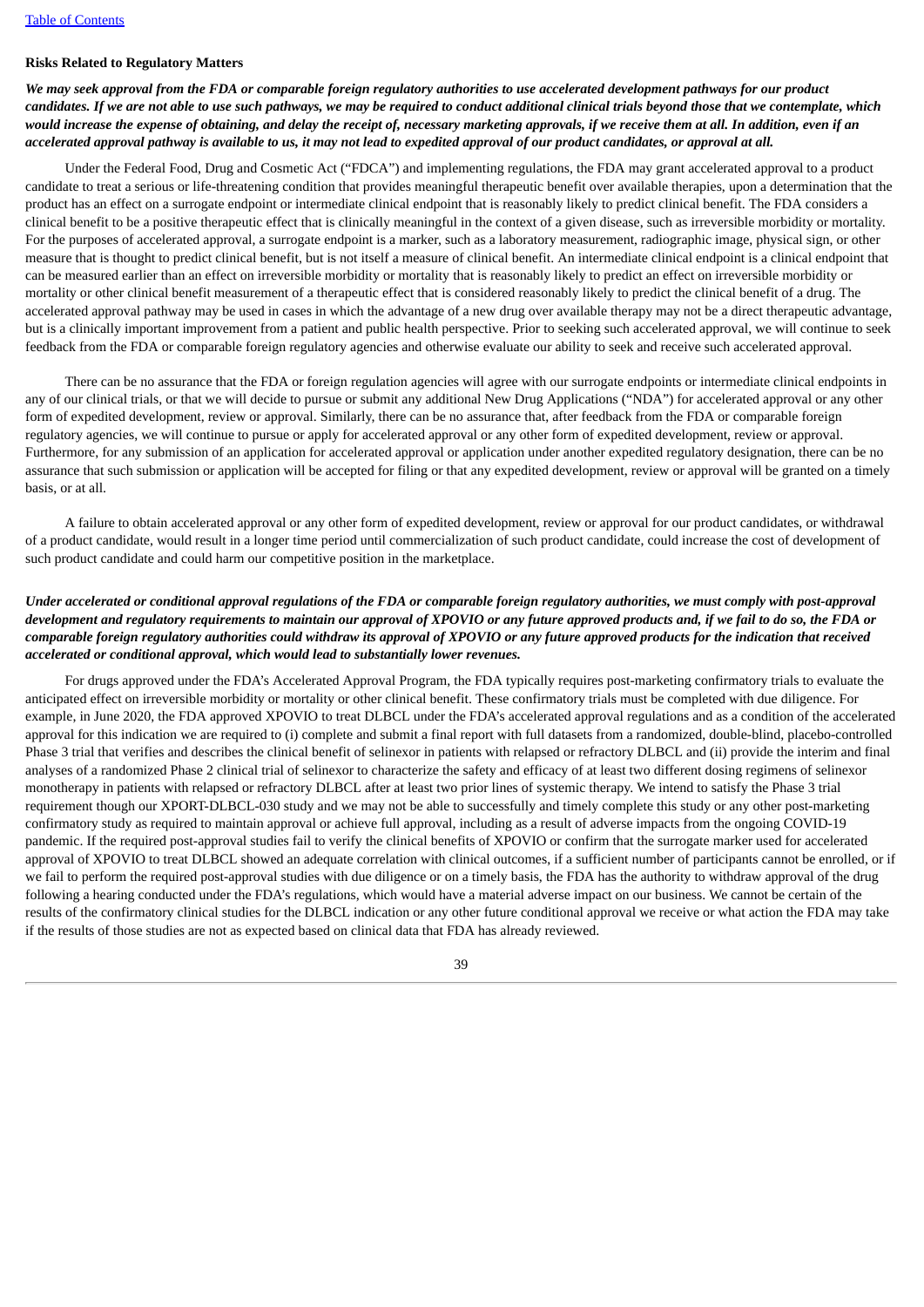Similar risks to those described above are also applicable to any application that we have submitted or may submit to the EMA to support conditional approval of selinexor to treat heavily pretreated multiple myeloma, relapsed or refractory DLBCL, or any other cancer indication. For medicinal products where the benefit of immediate availability outweighs the risk of less comprehensive data than normally required, based on the scope and criteria defined in legislation and guidelines, it is possible to obtain a conditional marketing authorization in the European Union (the "EU") with a 12 month validity period and annual renewal pursuant to Regulation No 507/2006. These are granted only if the EMA's Committee for Medicinal Products for Human Use finds that all four requirements are met: (i) the benefit-risk balance of the product is positive; (ii) it is likely that the applicant will be able to provide comprehensive data; (iii) unmet medical needs will be fulfilled; and (iv) the benefit to public health of the medicinal product's immediate availability on the market outweighs the risks due to need for further data. Once a conditional marketing authorization has been granted, the marketing authorization holder must fulfil specific obligations within defined timelines. These obligations could include completing ongoing or new studies or collecting additional data to confirm the medicine's benefit-risk balance remains positive.

In March 2021, we received conditional marketing authorization from the European Commission for NEXPOVIO to treat adult patients with multiple myeloma who have received at least four prior therapies and whose disease is refractory to at least two proteasome inhibitors, two immunomodulatory agents, and an anti-CD38 monoclonal antibody, and who have demonstrated disease progression on the last therapy. This marketing authorization, or any others we obtain from the European Commission in the future, is valid for a period for one year and could be renewed/prolonged if the conditions set out in the conditional marketing authorization are met. If we are not able to fulfill these specific obligations set out in the conditional marketing authorization requirements (which include the presentation of additional clinical data on the safety and efficacy for NEXPOVIO), the marketing authorization for the EU may not be prolonged and we will no longer be able to market NEXPOVIO in the EU.

## XPOVIO and any of our product candidates for which we or our collaborators obtain marketing approval in the future could be subject to postmarketing restrictions or withdrawal from the market, and we and our collaborators may be subject to substantial penalties if we, or they, fail to comply with regulatory requirements or if we, or they, experience unanticipated problems with our products following approval.

XPOVIO and any of our product candidates for which we or our collaborators obtain marketing approval in the future, as well as the manufacturing processes, post-approval studies and measures, labeling, advertising and promotional activities for such drug, among other things, will be subject to continual requirements of and review by the FDA and other regulatory authorities. These requirements include submissions of safety and other postmarketing information and reports, registration and listing requirements, requirements relating to manufacturing, quality control, quality assurance and corresponding maintenance of records and documents, and requirements regarding the distribution of samples to physicians and recordkeeping. For example, as a condition of the XPOVIO approval for the multiple myeloma and DLBCL indications, we are required to complete certain post-marketing commitments. Even if marketing approval of a product candidate is granted, the approval may be subject to limitations on the indicated uses for which the drug may be marketed or to the conditions of approval, including the requirement to implement a Risk Evaluation and Mitigation Strategy, which could include requirements for a restricted distribution system.

The FDA may also impose requirements for costly post-marketing studies or clinical trials and surveillance to monitor the safety or efficacy of a drug. The FDA and other agencies, including the Department of Justice (the "DOJ") closely regulate and monitor the post-approval marketing and promotion of drugs to ensure that they are manufactured, marketed and distributed only for the approved indications and in accordance with the provisions of the approved labeling. The FDA imposes stringent restrictions on manufacturers' communications regarding off-label use, and if we or our collaborators do not market any of our product candidates for which we, or they, receive marketing approval for only their approved indications, we, or they, may be subject to warnings or enforcement action for off-label marketing. Violation of the FDCA and other statutes, including the False Claims Act (the "FCA"), relating to the promotion and advertising of prescription drugs may lead to investigations or allegations of violations of federal and state health care fraud and abuse laws and state consumer protection laws. In addition, later discovery of previously unknown AEs or other problems with our products or their manufacturers or manufacturing processes, data integrity issues with regulatory filings, or failure to comply with regulatory requirements, may yield various results, including:

- $\Box$  litigation involving patients taking our drug;
- restrictions on our manufacturers or manufacturing processes;
- restrictions on the labeling or marketing of our products;
- restrictions on the distribution or use of our products;
- requirements to conduct post-marketing studies or clinical trials;
- **D** warning letters or untitled letters;
- withdrawal, recall or seizure of our products from the market;

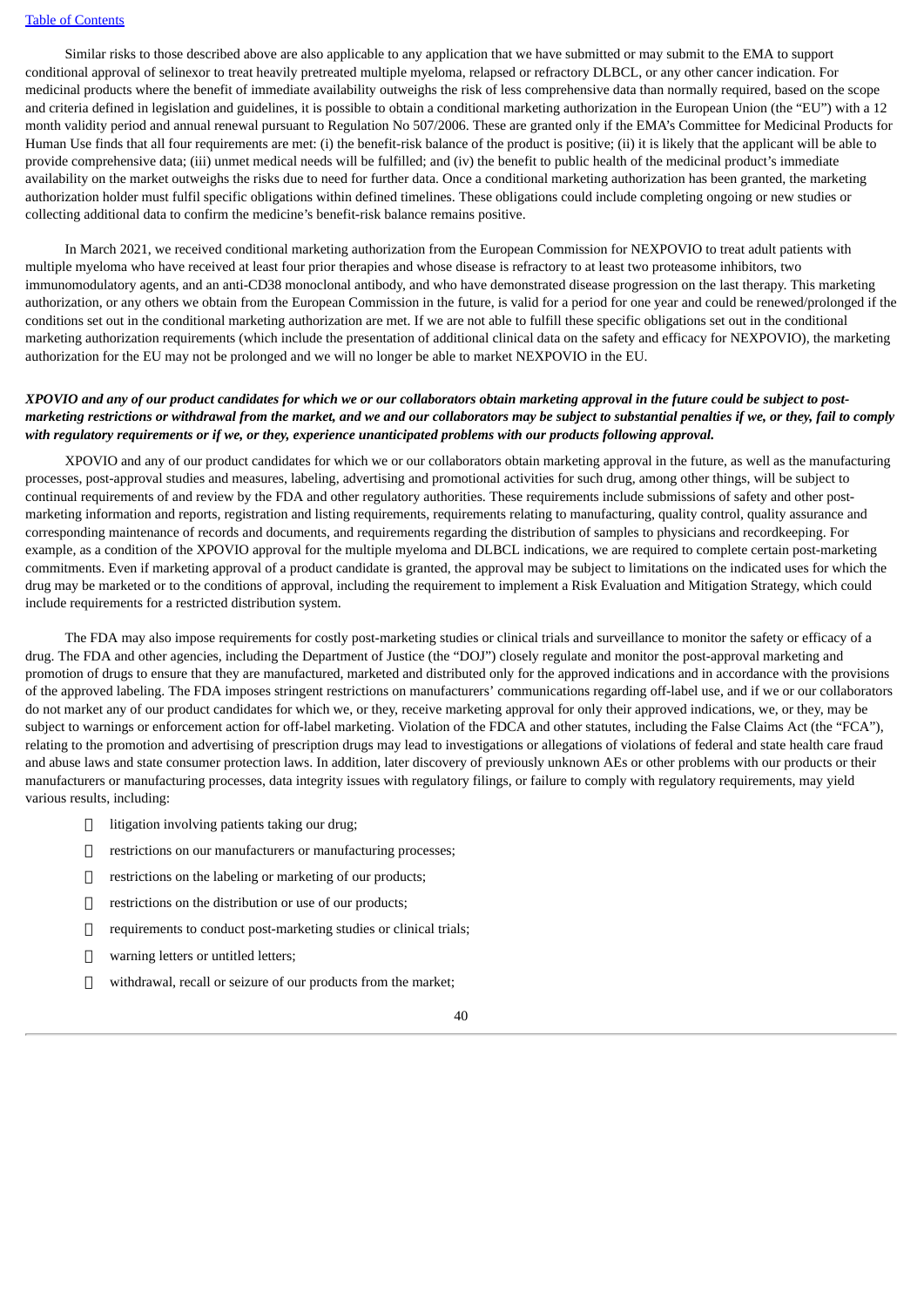- $\Box$  refusal to approve pending applications or supplements to approved applications that we submit;
- fines, restitution or disgorgement of profits or revenues;
- $\Box$  suspension or withdrawal of marketing approvals;
- $\Box$  damage to relationships with our current or potential collaborators;
- $\Box$  unfavorable press coverage and damage to our reputation;
- □ refusal to permit the import or export of our products; or
- $\Box$  injunctions or the imposition of civil or criminal penalties.

Similar restrictions apply to the approval of our products in the EU. The holder of the marketing authorization is required to comply with a range of requirements applicable to the manufacturing, marketing, promotion and sale of medicinal products. These include:

- $\Box$  compliance with the EU's stringent pharmacovigilance or safety reporting rules, which can impose post-authorization studies and additional monitoring obligations.
- the manufacturing of authorized medicinal products, for which a separate manufacturer's license is mandatory, must also be conducted in strict compliance with the applicable EU laws, regulations and guidance, including Directive 2001/83/EC, Directive 2003/94/EC, Regulation (EC) No 726/2004 and the European Commission Guidelines for Good Manufacturing Practice. These requirements include compliance with EU current Good Manufacturing Practice ("cGMP") standards when manufacturing medicinal products and active pharmaceutical ingredients, including the manufacture of active pharmaceutical ingredients outside of the EU with the intention to import the active pharmaceutical ingredients into the EU.
- $\Box$  the marketing and promotion of authorized drugs, including industry-sponsored continuing medical education and advertising directed toward the prescribers of drugs and/or the general public, are strictly regulated in the EU notably under Directive 2001/83EC, as amended, and are also subject to EU Member State laws. Direct-to-consumer advertising of prescription medicines is prohibited across the EU.

If we or our collaborators do not comply with these and other applicable requirements, we or they may face enforcement actions by the European regulatory authorities that adversely affect our or their ability to market products in Europe and would have a material impact on our business.

## Our or our collaborators' failure to obtain marketing approval in foreign jurisdictions would prevent our or their product candidates from being marketed abroad, and any approval we are granted for product candidates in the U.S. does not assure approval of product candidates in foreign *jurisdictions.*

In order to market and sell our products in the EU and many other jurisdictions, we and our current or future collaborators must obtain separate marketing approvals and comply with numerous and varying regulatory requirements. The approval procedure varies among countries and can involve additional testing. The time required to obtain approval outside of the U.S. may differ substantially from that required to obtain FDA approval. The marketing approval process outside of the U.S. generally includes at least all of the risks associated with obtaining FDA approval. In addition, in many countries outside of the U.S., it is required that the drug be approved for reimbursement before the drug can be approved for sale in that country. We and our collaborators may not obtain approvals from regulatory authorities outside of the U.S. on a timely basis, if at all. Approval by the FDA does not ensure approval by regulatory authorities in other countries or jurisdictions, and approval by one regulatory authority outside of the U.S. does not ensure approval by regulatory authorities in other countries or jurisdictions or by the FDA. However, a failure or delay in obtaining regulatory approval in one country may have a negative effect on the regulatory process in other countries. We or our collaborators may not be able to file for marketing approvals and may not receive necessary approvals to commercialize our or their products in any market.

In June 2016, the electorate in the United Kingdom ("UK") voted in favor of leaving the EU, commonly referred to as "Brexit". Following protracted negotiations, the UK left the EU on January 31, 2020 and the EU rules and regulations ceased to apply to the UK starting on January 1, 2021. In December 2020, the UK government and the EU agreed on a long-term trade agreement to govern economic relations going forward. Since the existing regulatory framework for pharmaceutical products in the UK is derived from EU directives and regulations, Brexit could materially impact the future regulatory regime for pharmaceutical products in the UK, which remains uncertain. We and our collaborators are continuing to analyze how Brexit and the recently concluded trade agreement will affect the future regulatory regime for pharmaceutical products in the UK. Any delay in obtaining, or an inability to obtain, any marketing approvals, as a result of Brexit or otherwise, would prevent us or our collaborators from commercializing our product

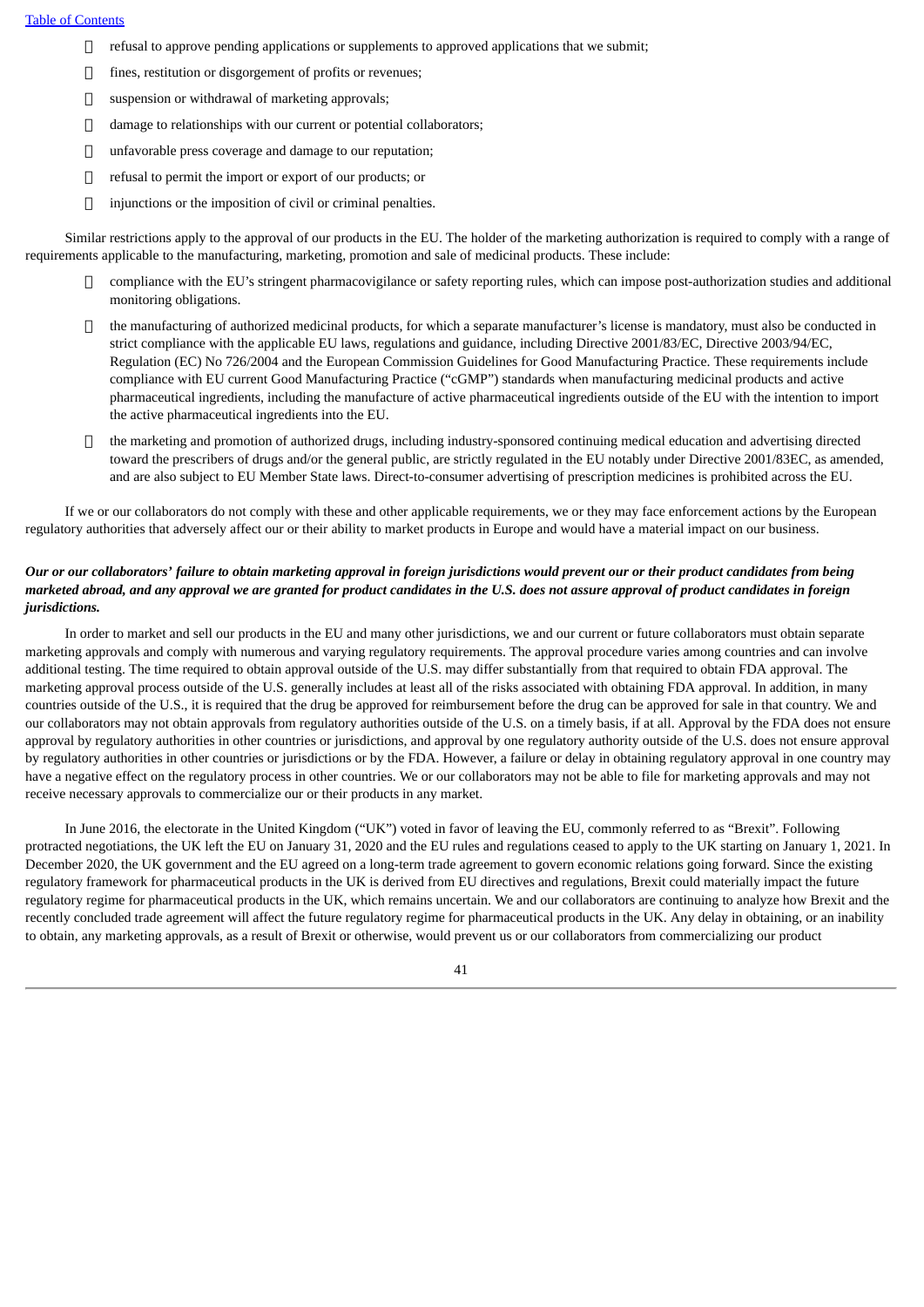candidates in the UK and/or the EU and restrict our ability to generate revenue and achieve and sustain profitability. If any of these outcomes occur, we or our collaborators may be forced to restrict or delay efforts to seek regulatory approval in the UK and/or EU for our product candidates, which could significantly and materially harm our business.

Further, we expect that we or our collaborators will be subject to additional risks in commercializing any of our product candidates that receive marketing approval outside the U.S., including tariffs, trade barriers and regulatory requirements; economic weakness, including inflation, or political instability in particular foreign economies and markets; compliance with tax, employment, immigration and labor laws for employees living or traveling abroad; foreign currency fluctuations, which could result in increased operating expenses and reduced revenue, and other obligations incident to doing business in another country; and workforce uncertainty in countries where labor unrest is more common than in the U.S.

## We may seek certain designations for our product candidates, including Breakthrough Therapy, Fast Track and Priority Review designations, but we might not receive such designations, and even if we do, such designations may not lead to a faster development or regulatory review or approval *process.*

We may seek certain designations for one or more of our product candidates that could expedite review and approval by the FDA. A Breakthrough Therapy product is defined as a product that is intended, alone or in combination with one or more other products, to treat a serious condition, and preliminary clinical evidence indicates that the product may demonstrate substantial improvement over existing therapies on one or more clinically significant endpoints, such as substantial treatment effects observed early in clinical development. For products that have been designated as breakthrough therapies, interaction and communication between the FDA and the sponsor of the trial can help to identify the most efficient path for clinical development while minimizing the number of patients placed in ineffective control regimens.

The FDA may also designate a product for Fast Track review if it is intended, whether alone or in combination with one or more other products, for the treatment of a serious or life-threatening disease or condition, and it demonstrates the potential to address unmet medical needs for such a disease or condition. For Fast Track products, sponsors may have greater interactions with the FDA and the FDA may initiate review of sections of a Fast Track product's application before the application is complete. This rolling review may be available if the FDA determines, after preliminary evaluation of clinical data submitted by the sponsor, that a Fast Track product may be effective.

We may also seek a priority review designation for one or more of our product candidates. If the FDA determines that a product candidate offers major advances in treatment or provides a treatment where no adequate therapy exists, the FDA may designate the product candidate for priority review. A priority review designation means that the goal for the FDA to review an application is six months, rather than the standard review period of ten months.

These designations are within the discretion of the FDA. Accordingly, even if we believe that one of our product candidates meets the criteria for these designations, the FDA may disagree and instead determine not to make such designation. Further, even if we receive a designation, the receipt of such designation for a product candidate may not result in a faster development or regulatory review or approval process compared to products considered for approval under conventional FDA procedures and does not assure ultimate approval by the FDA. For example, in connection with our NDA for XPOVIO, in March 2019, the FDA extended the Prescription Drug User Fee Act action date by three months following our submission of additional, existing clinical information as an amendment to the NDA, which resulted in a nine-month review cycle despite the priority review designation. In addition, even if one or more of our product candidates qualifies for these designations, the FDA may later decide that the product candidates no longer meet the conditions for qualification or decide that the time period for FDA review or approval will not be shortened.

#### *We may not be able to obtain orphan drug exclusivity for our product candidates.*

Regulatory authorities in some jurisdictions, including the U.S. and Europe, may designate drugs and biologics for relatively small patient populations as orphan drugs. Under the Orphan Drug Act, the FDA may designate a product as an orphan drug if it is a drug or biologic intended to treat a rare disease or condition, which is generally defined as a patient population of fewer than 200,000 individuals annually in the U.S.

Generally, if a product with an orphan drug designation subsequently receives the first marketing approval for the indication for which it has such designation, the product is entitled to a period of marketing exclusivity, which precludes the EMA or the FDA from approving another marketing application for the same product for that time period. The applicable period is seven years in the U.S. and ten years in Europe. The European exclusivity period can be reduced to six years if a product no longer meets the criteria for orphan drug designation or if the product is sufficiently profitable so that market exclusivity is no longer justified. Orphan drug exclusivity may be lost if the FDA or EMA determines that the request for designation was materially defective or if the manufacturer is unable to assure sufficient quantity of the product to meet the needs of patients with the rare disease or condition.

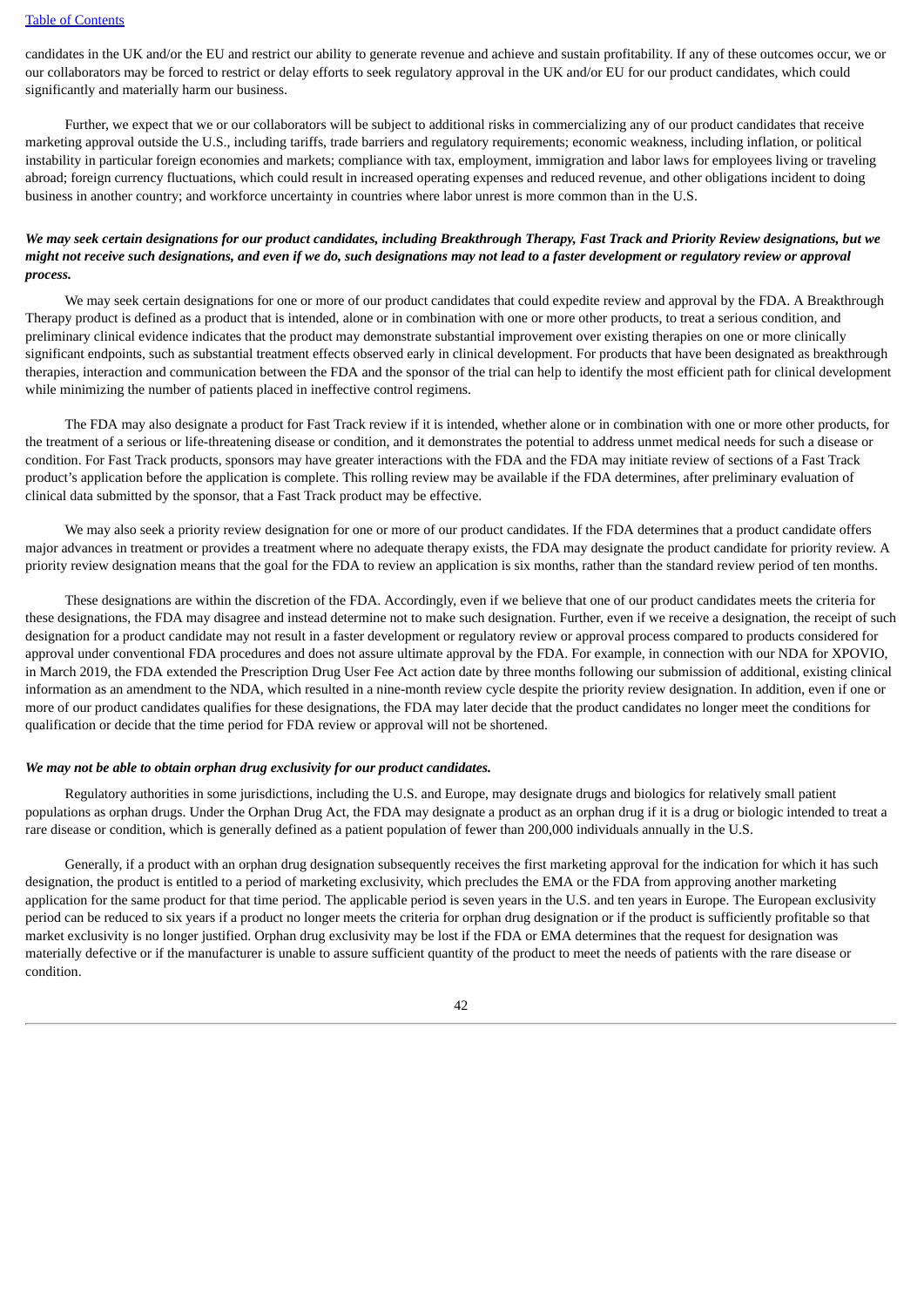Even if we obtain orphan drug exclusivity from the FDA for a product, as we have for XPOVIO as a treatment for patients with heavily pretreated multiple myeloma and DLBCL and selinexor in acute myeloid leukemia, that exclusivity may not effectively protect the product from competition because different products can be approved for the same condition. Even after an orphan drug is approved, the FDA can subsequently approve a different product for the same condition if the FDA concludes that the later product is clinically superior in that it is shown to be safer, more effective or makes a major contribution to patient care.

#### Even if we or any of our collaborators obtain marketing approvals for our product candidates, the terms of approvals and ongoing regulation of our products may limit how we, or they, manufacture and market our products, which could materially impair our ability to generate revenue.

Once marketing approval has been granted, an approved product and its manufacturer and marketer are subject to ongoing review and extensive regulation. We and our collaborators must therefore comply with requirements concerning advertising and promotion for XPOVIO or for any of our or their approved products. Promotional communications with respect to prescription drugs are subject to a variety of legal and regulatory restrictions and must be consistent with the information in the drug's approved labeling. Thus, we and our collaborators may not be able to promote any product we develop for indications or uses for which they are not approved.

In addition, manufacturers of approved products and those manufacturers' facilities are required to comply with extensive FDA requirements, including ensuring that quality control and manufacturing procedures conform to cGMPs, which include requirements relating to quality control and quality assurance as well as the corresponding maintenance of records and documentation and reporting requirements. We, our contract manufacturers, our collaborators and their contract manufacturers could be subject to periodic unannounced inspections by the FDA or foreign regulatory authorities to monitor and ensure compliance with cGMPs or other regulations.

Accordingly, in connection with our currently approved products and assuming we or our current or future collaborators receive marketing approval for one or more of our product candidates, we, and our collaborators, and our and their contract manufacturers will continue to expend time, money and effort in all areas of regulatory compliance, including manufacturing, production, product surveillance and quality control. If we and our collaborators are not able to comply with post-approval regulatory requirements, regulatory authorities could withdraw the marketing approvals of our products, and our or our collaborators' ability to market any future products could be limited, which could adversely affect our ability to achieve or sustain profitability. Further, the cost of compliance with post-approval regulations may have a negative effect on our operating results and financial condition.

## Current and future legislation may increase the difficulty and cost for us and any collaborators to obtain marketing approval and commercialize our or *their product candidates and affect the prices we, or they, may obtain.*

In the U.S. and some foreign jurisdictions, there have been a number of legislative and regulatory changes and proposed changes regarding the healthcare system that could, among other things, prevent or delay marketing approval of our or our collaborators' product candidates, restrict or regulate post-approval activities and affect our ability, or the ability of any collaborators, to profitably sell or commercialize XPOVIO or any product candidate for which we, or they, obtain marketing approval. We expect that current laws, as well as other healthcare reform measures that may be adopted in the future, may result in more rigorous coverage criteria and in additional downward pressure on the price that we, or any collaborators, may receive for any approved products. If reimbursement of our products is unavailable or limited in scope, our business could be materially harmed.

In March 2010, President Obama signed into law the Patient Protection and Affordable Care Act, as amended by the Health Care and Education Affordability Reconciliation Act (collectively the "ACA"). In addition, other legislative changes have been proposed and adopted since the ACA was enacted. In August 2011, the Budget Control Act of 2011, among other things, created measures for spending reductions by Congress. A Joint Select Committee on Deficit Reduction, tasked with recommending a targeted deficit reduction of at least \$1.2 trillion for the years 2013 through 2021, was unable to reach required goals, thereby triggering the legislation's automatic reduction to several government programs. These changes included aggregate reductions to Medicare payments to providers of up to 2% per fiscal year, which went into effect in April 2013 and will remain in effect through 2030 under the Coronavirus Aid, Relief, and Economic Security Act (the "CARES Act"). The American Taxpayer Relief Act of 2012, among other things, reduced Medicare payments to several providers and increased the statute of limitations period for the government to recover overpayments to providers from three to five years. These laws may result in additional reductions in Medicare and other healthcare funding and otherwise affect the prices we may obtain for any of our products or product candidates for which we may obtain regulatory approval or the frequency with which any such product is prescribed or used.

Since enactment of the ACA, there have been, and continue to be, numerous legal challenges and Congressional actions to repeal and replace provisions of the law. For example, with enactment of the Tax Cuts and Jobs Act of 2017, which was signed by President Trump on December 22, 2017, Congress repealed the "individual mandate." The repeal of this provision, which requires

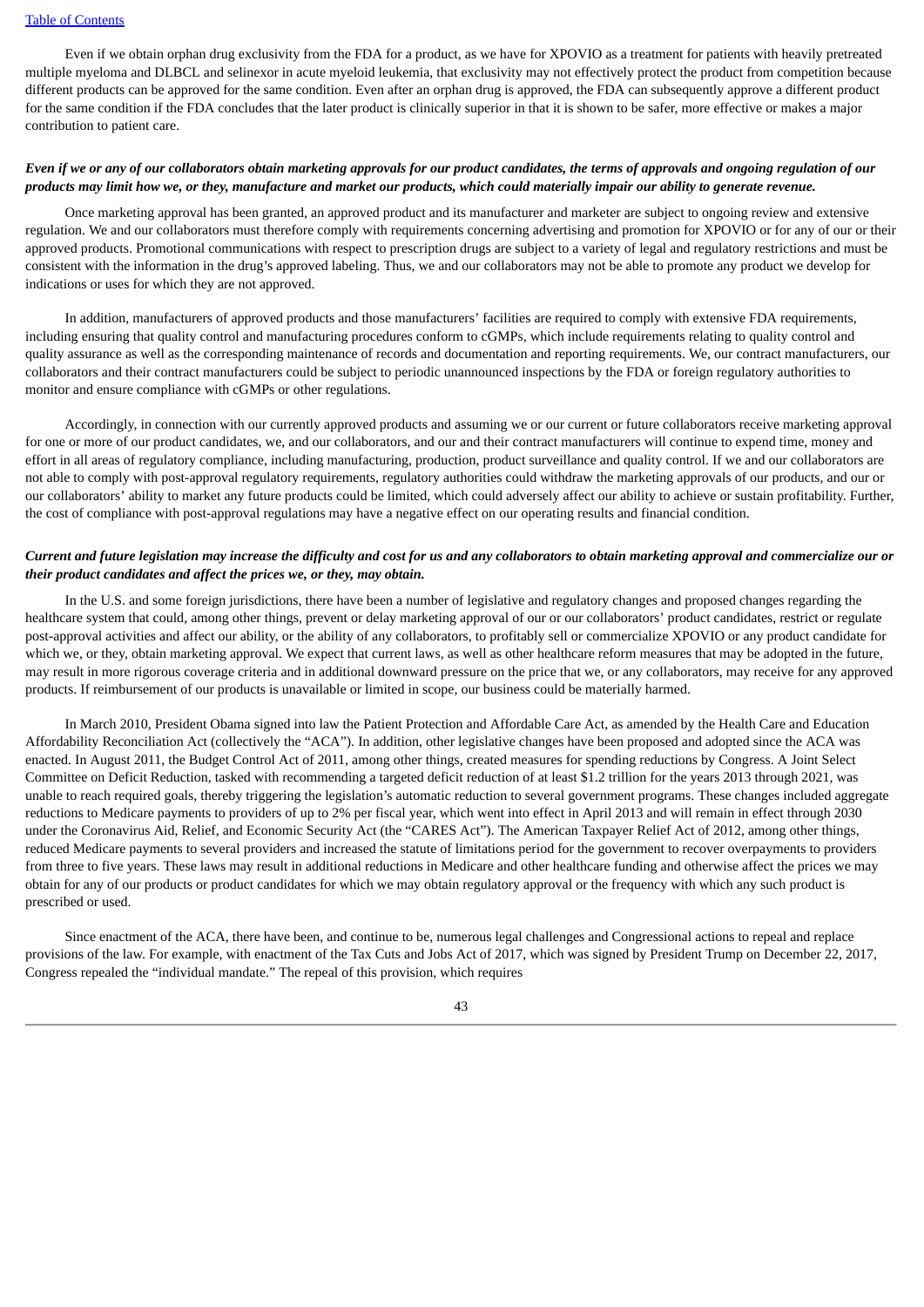most Americans to carry a minimal level of health insurance, became effective in 2019. Further, on December 14, 2018, a U.S. District Court judge in the Northern District of Texas ruled that the individual mandate portion of the ACA is an essential and inseverable feature of the ACA, and therefore because the mandate was repealed as part of the Tax Cuts and Jobs Act, the remaining provisions of the ACA are invalid as well. On December 18, 2019, the Court of Appeals for the Fifth Circuit court affirmed the lower court's ruling that the individual mandate portion of the ACA is unconstitutional and it remanded the case to the district court for reconsideration of the severability question and additional analysis of the provisions of the ACA. Thereafter, the U.S. Supreme Court agreed to hear this case. Oral argument in the case took place on November 10, 2020. On June 17, 2021, the Court reversed and remanded the Appeals Court ruling, finding that the plaintiffs did not have standing to challenge the ACA. Litigation and legislation over the ACA are likely to continue, with unpredictable and uncertain results.

The Trump Administration also took executive actions to undermine or delay implementation of the ACA, including directing federal agencies with authorities and responsibilities under the ACA to waive, defer, grant exemptions from, or delay the implementation of any provision of the ACA that would impose a fiscal or regulatory burden on states, individuals, healthcare providers, health insurers, or manufacturers of pharmaceuticals or medical devices. On January 28, 2021, however, President Biden issued a new Executive Order which directs federal agencies to reconsider rules and other policies that limit Americans' access to health care, and consider actions that will protect and strengthen that access. Under this Order, federal agencies are directed to re-examine: policies that undermine protections for people with pre-existing conditions, including complications related to COVID-19; demonstrations and waivers under Medicaid and the ACA that may reduce coverage or undermine the programs, including work requirements; policies that undermine the health insurance marketplace or other markets for health insurance; policies that make it more difficult to enroll in Medicaid and the ACA; and policies that reduce affordability of coverage or financial assistance, including for dependents.

We expect that these healthcare reforms, as well as other healthcare reform measures that may be adopted in the future, may result in additional reductions in Medicare and other healthcare funding, more rigorous coverage criteria and new payment methodologies that govern XPOVIO or any other approved product and/or the level of reimbursement physicians receive for administering XPOVIO or any other approved product we might bring to market. Reductions in reimbursement levels may negatively impact the prices we receive or the frequency with which our products are prescribed or administered. Any reduction in reimbursement from Medicare or other government programs may result in a similar reduction in payments from private payors. Accordingly, such reforms, if enacted, could have an adverse effect on anticipated revenue from XPOVIO or from product candidates for which we may obtain marketing approval and may affect our overall financial condition and ability to develop or commercialize product candidates.

Further, outside of the US, including the countries of the EU, the pricing of prescription pharmaceuticals is subject to governmental control. In these countries, pricing negotiations with governmental authorities can take considerable time after the receipt of marketing approval for a drug. To obtain reimbursement or pricing approval in some countries, we or our existing and future collaborators may be required to conduct a clinical trial that compares the cost-effectiveness of our products to other available therapies. If reimbursement of our products is unavailable or limited in scope or amount, or if pricing is set at unsatisfactory levels, our business could be materially harmed.

## Current and future legislative efforts may limit the costs for our products, if and when they are approved for marketing, and that could materially *impact our ability to generate revenues.*

The containment of healthcare costs has become a priority of federal, state and foreign governments and the prices of pharmaceutical products have been a focus in this effort. Governments have shown significant interest in implementing cost-containment programs, including rebate programs, price controls, restrictions on reimbursement and requirements for substitution of generic products. Controlling drug pricing has garnered bipartisan support in U.S. Congress. To that end, the Trump Administration published final rules that would allow states or certain other non-federal government entities to submit importation program proposals to the FDA for review and approval. Applicants would be required to demonstrate that their importation plans pose no additional risk to public health and safety and will result in significant cost savings for consumers. Earlier, the FDA had issued draft guidance that would allow manufacturers to import their own FDA-approved drugs that are authorized for sale in other countries (multi-market approved products). Further, President Trump issued five executive orders intended to lower the costs of prescription drug products. Several of these orders are reflected in recently promulgated regulations, and one of these regulations is currently subject to a nationwide preliminary injunction.

The Biden Administration has frozen certain of the previous administration's measures to reform drug prices, pending further review. It remains to be seen how the Biden Administration will address this issue but, under Medicare Part D, the new administration may seek to establish a ceiling for the launch prices of all branded, biologic, and certain generic drugs by referencing the average price of these drugs in other developed countries. At the same time, the administration may seek to limit Medicare Part D and public option drug prices through a tax penalty on manufacturers for increases in the cost of drugs and biologics above the general inflation rate.

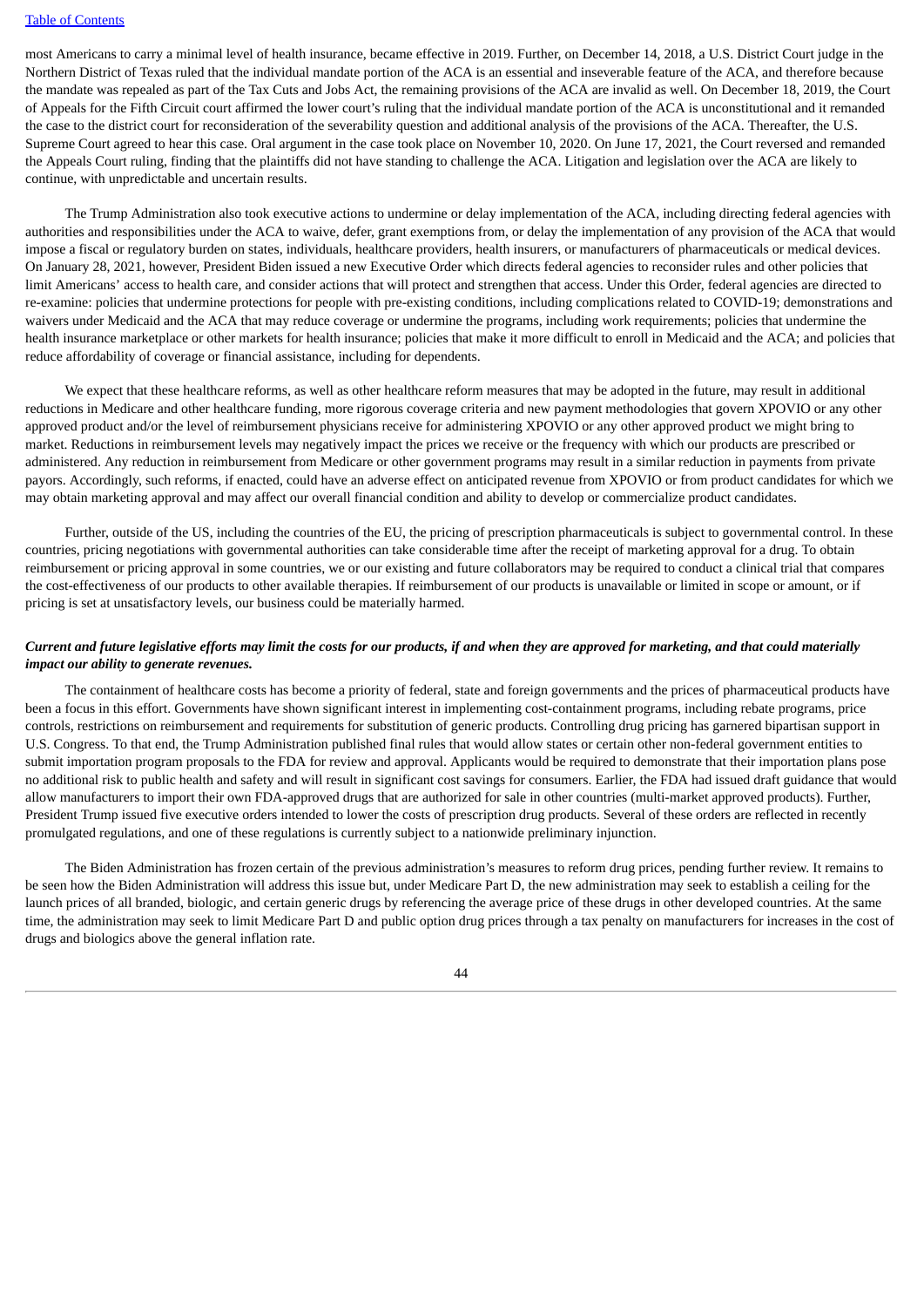The Biden administration has agreed to delay for a year the implementation of one of President Trump's signature drug pricing policies, from January 2022 to 2023. The policy at issue would have prevented drug makers and middlemen from negotiating rebates on prescription drugs.

At the state level, legislatures are increasingly passing legislation and implementing regulations designed to control pharmaceutical and biological product pricing, including price or patient reimbursement constraints, discounts, restrictions on certain product access and marketing cost disclosure and transparency measures, and, in some cases, designed to encourage importation from other countries and bulk purchasing. In addition, regional health care authorities and individual hospitals are increasingly using bidding procedures to determine what pharmaceutical products and which suppliers will be included in their prescription drug and other health care programs. These measures could reduce the ultimate demand for our approved products or put pressure on our product pricing. We expect that additional state and federal healthcare reform measures will be adopted in the future, any of which could limit the amounts that federal and state governments will pay for healthcare products and services, which could result in reduced demand for our products or additional pricing pressures.

Finally, outside the U.S., in some nations, including those of the EU, the pricing of prescription pharmaceuticals is subject to governmental control and access. In these countries, pricing negotiations with governmental authorities can take considerable time after the receipt of marketing approval for a product. To obtain reimbursement or pricing approval in some countries, we or our collaborators may be required to conduct a clinical trial that compares the cost-effectiveness of our product to other available therapies.

These measures, as well as others adopted in the future, may result in additional downward pressure on the price that we receive for XPOVIO or any other approved product we might bring to market. Accordingly, such reforms, if enacted, could have an adverse effect on anticipated revenue from XPOVIO or from product candidates that we may successfully develop and for which we may obtain marketing approval and may affect our overall financial condition and ability to develop or commercialize product candidates.

## Our reporting and payment obligations under the Medicaid Drug Rebate Program and other governmental drug pricing programs are complex and may involve subjective decisions. Any failure to comply with those obligations could subject us to penalties and sanctions.

As a condition of reimbursement by various federal and state health insurance programs, we are required to calculate and report certain pricing information to federal and state agencies. The regulations governing the calculations, price reporting and payment obligations are complex and subject to interpretation by various government and regulatory agencies, as well as the courts. Reasonable assumptions have been made where there is lack of regulations or clear guidance and such assumptions involve subjective decisions and estimates. We are required to report any revisions to our calculation, price reporting and payment obligations previously reported or paid. Such revisions could affect our liability to federal and state payers and also adversely impact our reported financial results of operations in the period of such restatement.

Uncertainty exists as new laws, regulations, judicial decisions, or new interpretations of existing laws, or regulations related to our calculations, price reporting or payments obligations increases the chances of a legal challenge, restatement or investigation. If we become subject to investigations, restatements, or other inquiries concerning our compliance with price reporting laws and regulations, we could be required to pay or be subject to additional reimbursements, penalties, sanctions or fines, which could have a material adverse effect on our business, financial condition and results of operations. In addition, it is possible that future healthcare reform measures could be adopted, which could result in increased pressure on pricing and reimbursement of our products and thus have an adverse impact on our financial position or business operations.

Further, state Medicaid programs may be slow to invoice pharmaceutical companies for calculated rebates resulting in a lag between the time a sale is recorded and the time the rebate is paid. This results in us having to carry a liability on our consolidated balance sheets for the estimate of rebate claims expected for Medicaid patients. If actual claims are higher than current estimates, our financial position and results of operations could be adversely affected.

In addition to retroactive rebates and the potential for 340B Program refunds, if we are found to have knowingly submitted any false price information related to the Medicaid Drug Rebate Program to the Centers for Medicare & Medicaid Services ("CMS"), we may be liable for civil monetary penalties. Such failure could also be grounds for CMS to terminate our Medicaid drug rebate agreement, pursuant to which we participate in the Medicaid program. In the event that CMS terminates our rebate agreement, federal payments may not be available under government programs, including Medicaid or Medicare Part B, for our covered outpatient drugs.

Additionally, if we overcharge the government in connection with the FSS program or Tricare Retail Pharmacy Program, whether due to a misstated Federal Ceiling Price or otherwise, we are required to refund the difference to the government. Failure to make necessary disclosures and/or to identify contract overcharges can result in allegations against us under the FCA and other laws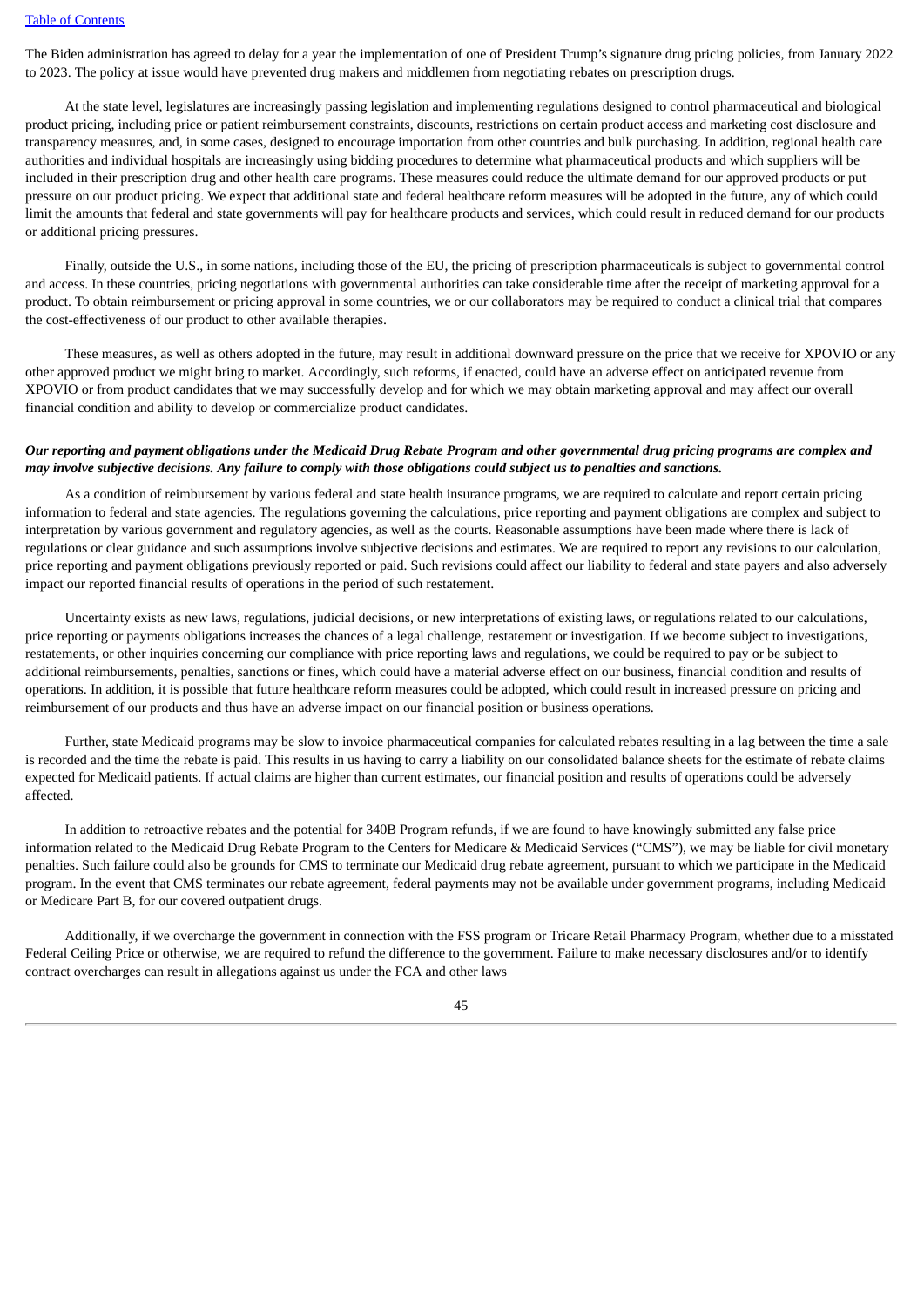and regulations. Unexpected refunds to the government, and responding to a government investigation or enforcement action, would be expensive and time-consuming, and could have a material adverse effect on our business, financial condition, results of operations and growth prospects.

Our collaborators are also subject to similar requirements and thus the attendant risks and uncertainties. If our collaborators suffer material and adverse effects from such risks and uncertainties, our rights and benefits for our licensed products could be negatively impacted, which could have a material and adverse impact on our revenues.

## Our relationships with healthcare providers and physicians and third-party payors are subject to applicable anti-kickback, fraud and abuse and other healthcare laws and regulations, which could expose us to criminal sanctions, civil penalties, contractual damages, reputational harm and diminished *profits and future earnings.*

Healthcare providers, physicians and third-party payors play a primary role in the recommendation and prescription of our approved products. Our arrangements with third-party payors, healthcare providers and physicians may expose us to broadly applicable fraud and abuse and other healthcare laws and regulations that may constrain the business or financial arrangements and relationships through which we market, sell and distribute any approved product. These include the Federal Anti-Kickback Statute, the FCA and federal transparency requirements (and their state analogues), as discussed in Item 1 under the heading "*Healthcare Law and Regulation*" in our Annual Report.

Some state laws require pharmaceutical companies to comply with the pharmaceutical industry's voluntary compliance guidelines and the relevant compliance guidance promulgated by the federal government and require drug manufacturers to report information related to payments and other transfers of value to physicians and other healthcare providers or marketing expenditures. State and foreign laws also govern the privacy and security of health information in some circumstances, many of which differ from each other in significant ways and often are not pre-empted by the Health Insurance Portability and Accountability Act of 1996 ("HIPAA"), as amended by the Health Information Technology for Economic and Clinical Health Act of 2009 ("HITECH"), thus complicating compliance efforts.

Efforts to ensure that our business arrangements with third parties will comply with applicable healthcare laws and regulations involve substantial costs. It is possible that governmental authorities will conclude that our business practices may not comply with current or future statutes, regulations or case law involving applicable fraud and abuse or other healthcare laws and regulations. If our operations are found to be in violation of any of these laws or any other governmental regulations that may apply to us, we may be subject to significant civil, criminal and administrative penalties, damages, fines, imprisonment, exclusion of drugs from government funded healthcare programs, such as Medicare and Medicaid, and the curtailment or restructuring of our operations. If any of the physicians or other healthcare providers or entities with whom we do business is found to be not in compliance with applicable laws, they may be subject to criminal, civil or administrative sanctions, including exclusions from government funded healthcare programs.

The provision of benefits or advantages to physicians to induce or encourage the prescription, recommendation, endorsement, purchase, supply, order or use of medicinal products is also prohibited in the EU. The provision of benefits or advantages to physicians is governed by the national antibribery laws of EU Member States. Infringement of these laws could result in substantial fines and imprisonment.

Payments made to physicians in certain EU Member States must be publicly disclosed. Moreover, agreements with physicians often must be the subject of prior notification and approval by the physician's employer, his or her competent professional organization and/or the regulatory authorities of the individual EU Member States. These requirements are provided in the national laws, industry codes or professional codes of conduct, applicable in the EU Member States. Failure to comply with these requirements could result in reputational risk, public reprimands, administrative penalties, fines or imprisonment.

## Compliance with global privacy and data security requirements could result in additional costs and liabilities to us or inhibit our ability to collect and process data globally, and the failure to comply with such requirements could subject us to significant fines and penalties, which may have a material *adverse effect on our business, financial condition or results of operations.*

We are subject to a significant number of privacy and data protection laws and regulations globally, many of which place restrictions on our ability to transfer, access and use personal data across our business. The legislative and regulatory landscape for privacy and data protection is rapidly evolving and is likely to remain uncertain for the foreseeable future. Globally, virtually every jurisdiction in which we operate has established its own data security and privacy frameworks with which we must comply, with additional laws and amendments being passed on a regular basis. For example, the EU General Data Protection Regulation (the "GDPR") imposes strict requirements on data controllers and processors of personal data, including personal health data, and penalties for noncompliance may include fines of up to four percent of a company's global annual revenue. The GDPR increases our obligations with respect to clinical trials conducted in the European Economic Area ("EEA") by expanding the definition of personal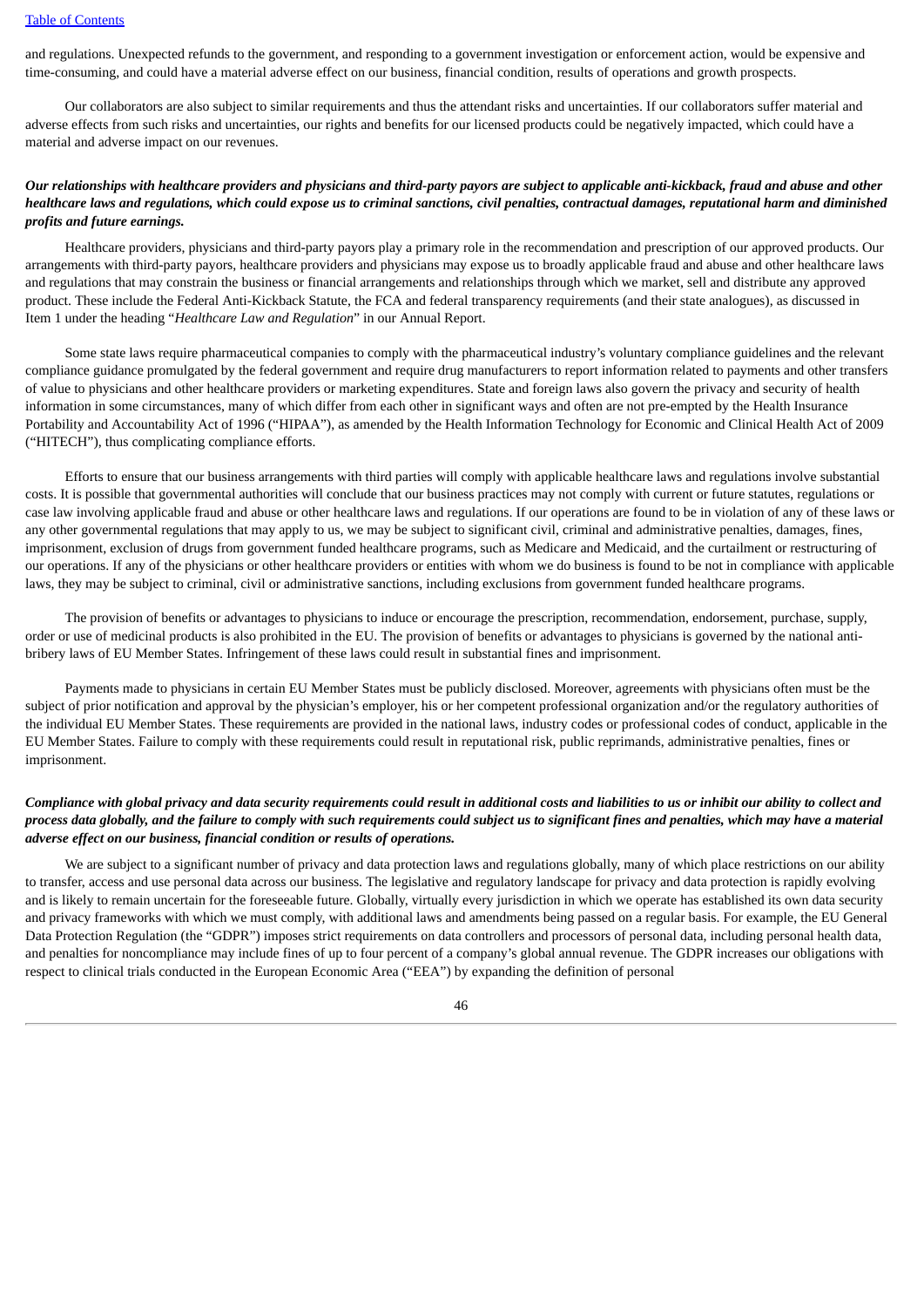data to include coded data and requiring changes to informed consent practices and more detailed notices for clinical trial subjects and investigators. In addition, the GDPR also imposes strict rules on the transfer of personal data to countries outside of the EU, including the U.S. and, as a result, increases the scrutiny that clinical trial sites located in the EEA should apply to transfers of personal data from such sites to countries that are considered to lack an adequate level of data protection, such as the U.S.

In the U.S., there are a broad variety of data protection laws that are applicable to our activities, and a wide range of enforcement agencies at both the state and federal levels that can review companies for privacy and data security concerns based on general consumer protection laws. For example, the California Consumer Privacy Act (the "CCPA"), which went into effect on January 1, 2020, creates similar risks and obligations as those created by GDPR, though the CCPA does exempt certain information collected as part of a clinical trial subject to the Federal Policy for the Protection of Human Subjects (the "Common Rule"). The California Privacy Rights Act, which took effect on January 1, 2021, significantly expands the CCPA. Many other states are considering similar legislation and a broad range of legislative measures also have been introduced at the federal level. In addition, the Federal Trade Commission and state Attorneys General all are aggressive in reviewing privacy and data security protections for consumers.

Any inability to comply with applicable laws, regulations, policies, industry standards or other legal obligations regarding data protection or privacy either in the U.S. or in other jurisdictions where we do business could result in the imposition of fines, penalties, orders to stop non-compliant activities, or other liabilities, and could harm our reputation and our business.

## Our employees, independent contractors, consultants and vendors may engage in misconduct or other improper activities, including non-compliance with regulatory standards and requirements and insider trading, which could cause significant liability for us and harm our reputation.

We are exposed to the risk of fraud or other misconduct by our employees, independent contractors, consultants and vendors. Misconduct by these partners could include intentional failures to comply with FDA regulations or similar regulations of comparable foreign regulatory authorities, provide accurate information to the FDA or comparable foreign regulatory authorities, comply with manufacturing standards, comply with federal and state healthcare fraud and abuse laws and regulations and similar laws and regulations established and enforced by comparable foreign regulatory authorities, report financial information or data accurately or disclose unauthorized activities to us. Employee misconduct could also involve the improper use of information obtained in the course of clinical trials, which could result in regulatory sanctions and serious harm to our reputation. This could include violations of HIPAA, other U.S. federal and state laws, and requirements of foreign jurisdictions, including the GDPR. We are also exposed to risks in connection with any insider trading violations by employees or others affiliated with us. It is not always possible to identify and deter employee misconduct, and the precautions we take to detect and prevent this activity may not be effective in controlling unknown or unmanaged risks or losses or in protecting us from governmental investigations or other actions or lawsuits stemming from a failure to be in compliance with such laws, standards, regulations, guidance or codes of conduct. If any such actions are instituted against us, and we are not successful in defending ourselves or asserting our rights, those actions could have a significant impact on our business and results of operations, including the imposition of significant fines or other sanctions.

## If we fail to comply with environmental, health and safety laws and regulations, we could become subject to fines or penalties or incur costs that could *have a material adverse effect on our business.*

We are subject to numerous environmental, health and safety laws and regulations, including those governing laboratory procedures and the handling, use, storage, treatment and disposal of hazardous materials and wastes. Our operations involve the use of hazardous and flammable materials, including chemicals and biological and radioactive materials. Our operations also produce hazardous waste products. We generally contract with third parties for the disposal of these materials and wastes. We cannot eliminate the risk of contamination or injury from these materials. In the event of contamination or injury resulting from our use of hazardous materials, we could be held liable for any resulting damages, and any liability could exceed our resources. We also could incur significant costs associated with civil or criminal fines and penalties.

Although we maintain workers' compensation insurance to cover us for costs and expenses we may incur due to injuries to our employees resulting from the use of hazardous materials, this insurance may not provide adequate coverage against potential liabilities. We do not maintain insurance for environmental liability or toxic tort claims that may be asserted against us in connection with our storage or disposal of biological, hazardous or radioactive materials.

In addition, we may incur substantial costs in order to comply with current or future environmental, health and safety laws and regulations. These current or future laws and regulations may impair our research, development or commercialization efforts. Failure to comply with these laws and regulations also may result in substantial fines, penalties or other sanctions.

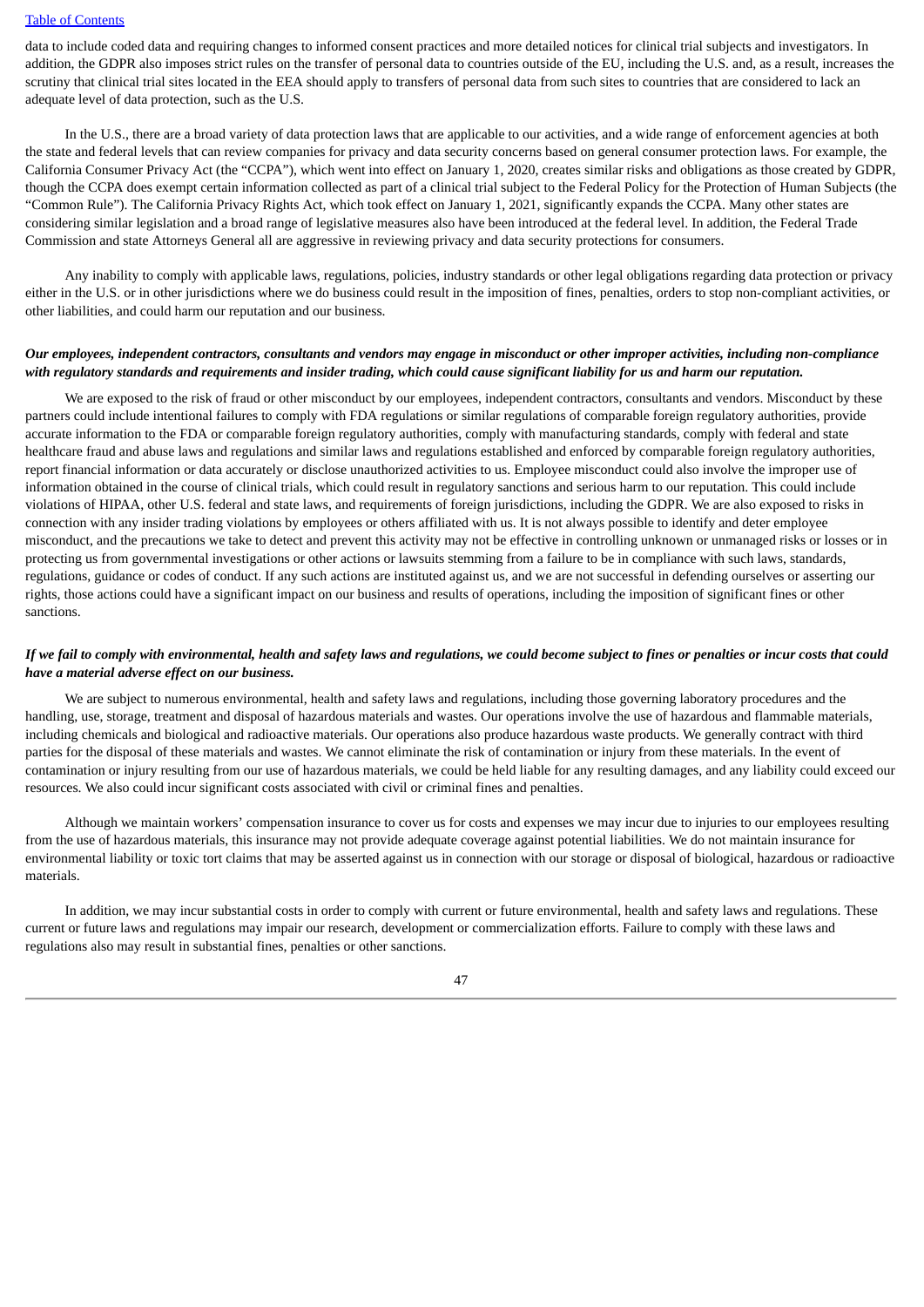## Laws and regulations governing any international operations we may have in the future may preclude us from developing, manufacturing and selling *certain products outside of the U.S. and require us to develop and implement costly compliance programs.*

We are subject to numerous laws and regulations in each jurisdiction outside of the U.S. in which we operate. The creation, implementation and maintenance of international business practices compliance programs is costly and such programs are difficult to enforce, particularly where reliance on third parties is required.

The FCPA prohibits any U.S. individual or business from paying, offering, authorizing payment or offering of anything of value, directly or indirectly, to any foreign official, political party or candidate for the purpose of influencing any act or decision of the foreign entity in order to assist the individual or business in obtaining or retaining business. The FCPA also obligates companies whose securities are listed in the U.S. to comply with certain accounting provisions requiring us to maintain books and records that accurately and fairly reflect all transactions of the corporation, including international subsidiaries, and to devise and maintain an adequate system of internal accounting controls. The FCPA is enforced by the DOJ and the SEC.

Compliance with the FCPA is expensive and difficult, particularly in countries in which corruption is a recognized problem. In addition, the FCPA presents particular challenges in the pharmaceutical industry, because, in many countries, hospitals, clinics, universities and similar institutions are operated by the government, and doctors and other healthcare professionals are considered foreign officials. Certain payments to healthcare professionals in connection with clinical trials, regulatory approvals, sales and marketing, and other work have been deemed to be improper payments to government officials and have led to FCPA enforcement actions. Because the FCPA applies to indirect payments, the use of third parties and other collaborators can increase potential FCPA risk, as we could be held liable for the acts of third parties that do not comply with the FCPA's requirements.

The failure to comply with laws governing international business practices may result in substantial penalties, including suspension or debarment from government contracting. Violation of the FCPA can result in significant civil and criminal penalties. Indictment alone under the FCPA can lead to suspension of the right to do business with the U.S. government until the pending claims are resolved. Conviction of a violation of the FCPA can result in long-term disqualification as a government contractor. The termination of a government contract or relationship as a result of our failure to satisfy any of our obligations under laws governing international business practices would have a negative impact on our operations and harm our reputation and ability to procure government contracts. The SEC also may suspend or bar issuers from trading securities on U.S. exchanges for violations of the FCPA's accounting provisions.

Like the FCPA, the UK Bribery Act and other anti-corruption laws throughout the world similarly prohibit offers and payments made to obtain improper business advantages, including offers or payments to healthcare professionals and other government and non-government officials. These other anti-corruption laws also can result in substantial financial penalties and other collateral consequences.

Various laws, regulations and executive orders also restrict the use and dissemination outside of the U.S., or the sharing with certain non-U.S. nationals, of information classified for national security purposes, as well as certain products and technical data relating to those products. Our expansion outside of the U.S., has required, and will continue to require, us to dedicate additional resources to comply with these laws, and these laws may preclude us from developing, manufacturing, or selling certain drugs and product candidates outside of the U.S., which could limit our growth potential and increase our development costs.

## With the passage of the CREATES Act, we are exposed to possible litigation and damages by competitors who may claim that we are not providing sufficient quantities of our approved products on commercially reasonable, market-based terms for testing in support of their ANDAs and 505(b)(2) *applications.*

On December 20, 2019, President Trump signed legislation intended to facilitate the development of generic and biosimilar products. The bill, previously known as the CREATES Act, authorizes sponsors of abbreviated new drug applications ("ANDAs") and 505(b)(2) applications to file lawsuits against companies holding NDAs that decline to provide sufficient quantities of an approved reference drug on commercially reasonable, market-based terms. Drug products on FDA's drug shortage list are exempt from these new provisions unless the product has been on the list for more than six continuous months or the FDA determines that the supply of the product will help alleviate or prevent a shortage.

To bring an action under the statute, an ANDA or 505(b)(2) applicant must take certain steps to request the reference product, which, in the case of products covered by a Risk Evaluation and Mitigation Strategy with elements to assure safe use, include obtaining authorization from the FDA for the acquisition of the reference product. If the applicant does bring an action for failure to provide a reference product, there are certain affirmative defenses available to the NDA holder, which must be shown by a preponderance of evidence. If the applicant prevails in litigation, it is entitled to a court order directing the NDA holder to provide,

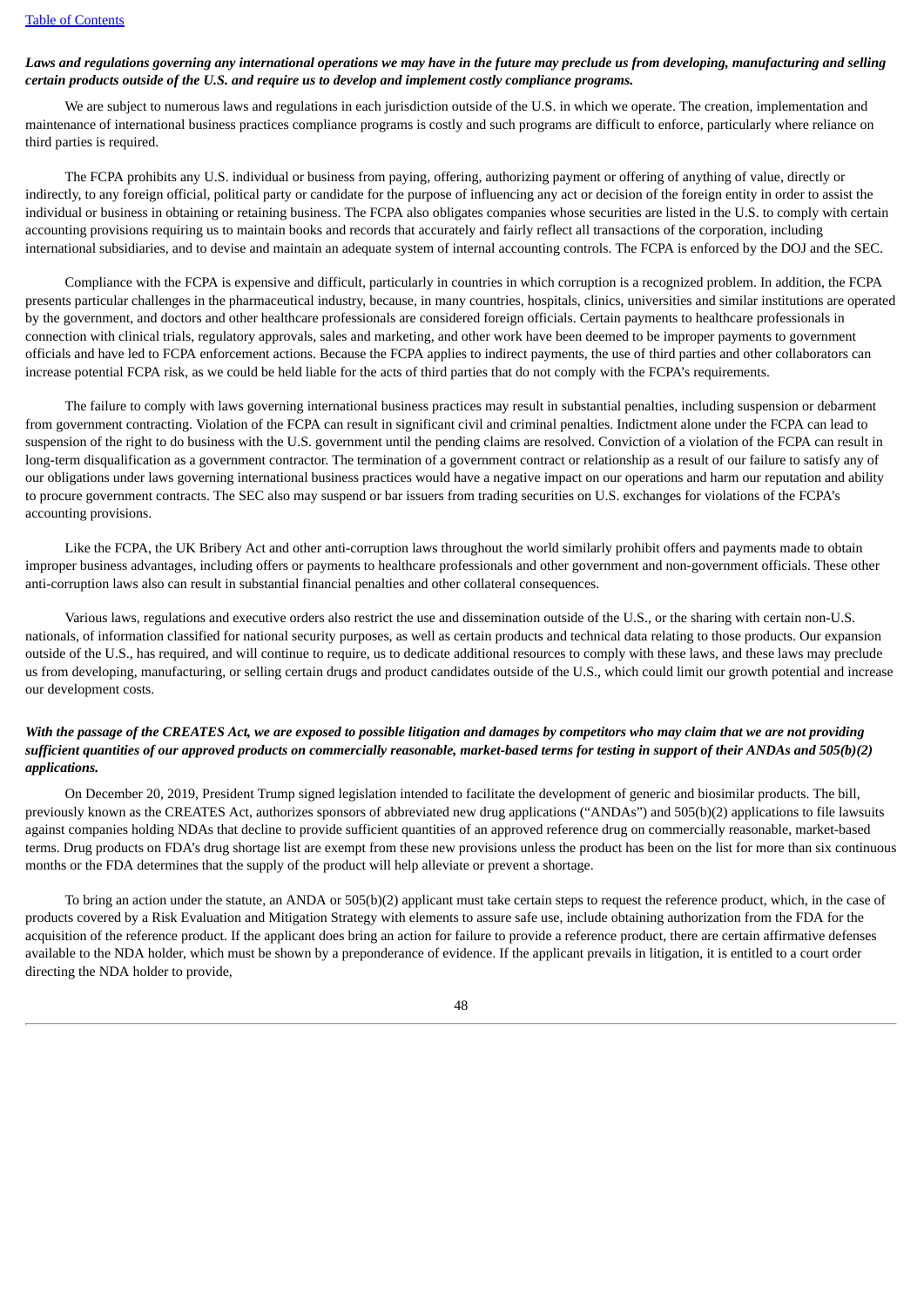without delay, sufficient quantities of the applicable product on commercially reasonable, market-based terms, plus reasonable attorney fees and costs.

Additionally, the new statutory provisions authorize a federal court to award the product developer an amount "sufficient to deter" the NDA holder from refusing to provide sufficient product quantities on commercially reasonable, market-based terms if the court finds, by a preponderance of the evidence, that the NDA holder did not have a legitimate business justification to delay providing the product or failed to comply with the court's order. For the purposes of the statute, the term "commercially reasonable, market-based terms" is defined as (1) the nondiscriminatory price at or below the most recent wholesale acquisition cost for the product, (2) a delivery schedule that meets the statutorily defined timetable, and (3) no additional conditions on the sale.

Although we intend to comply fully with the terms of these new statutory provisions, we are still exposed to potential litigation and damages by competitors who may claim that we are not providing sufficient quantities of our approved products on commercially reasonable, market-based terms for testing in support of ANDAs and 505(b)(2) applications. Such litigation would subject us to additional litigation costs, damages and reputational harm, which could lead to lower revenues. The CREATES Act may enable generic competition with XPOVIO and any of our other product candidates, if approved, which could impact our ability to maximize product revenue.

## We are subject to governmental export and import controls that could impair our ability to compete in international markets due to licensing *requirements and subject us to liability if we are not in compliance with applicable laws.*

Our products are subject to export control and import laws and regulations, including the U.S. Export Administration Regulations, U.S. Customs regulations, and various economic and trade sanctions regulations administered by the U.S. Treasury Department's Office of Foreign Assets Controls. Exports of our products outside of the U.S. must be made in compliance with these laws and regulations. If we fail to comply with these laws and regulations, we and certain of our employees could be subject to substantial civil or criminal penalties, including the possible loss of export or import privileges; fines, which may be imposed on us and responsible employees or managers; and, in extreme cases, the incarceration of responsible employees or managers.

In addition, changes in our products or changes in applicable export or import laws and regulations may create delays in the introduction, provision, or sale of our products in international markets, prevent customers from using our products or, in some cases, prevent the export or import of our products to certain countries, governments or persons altogether. Any limitation on our ability to export, provide, or sell our products could adversely affect our business, financial condition and results of operations.

#### **Risks Related to Our Financial Position and Capital Requirements**

#### We have incurred significant losses since inception, expect to continue to incur significant losses, and may never achieve or maintain profitability.

Since inception, we have incurred significant operating losses. Our net loss was \$53.6 million for the quarter ended June 30, 2021. As of June 30, 2021, we had an accumulated deficit of \$1.2 billion. Although we received our first FDA-approval for XPOVIO in July 2019, we may never attain profitability or positive cash flows from operations. We have historically financed our operations principally through product revenue sales, private placements of our preferred stock, proceeds from our initial public offering and follow-on offerings of common stock, issuance of convertible debt, proceeds from a revenue interest financing agreement and cash generated from our business development activities. Substantially all of our operating losses have resulted from costs incurred in connection with our research and development programs, the pursuit of regulatory approvals within and outside of the U.S., and the commercialization of XPOVIO. We expect to continue to incur significant expenses and operating losses as we continue to commercialize XPOVIO in the U.S. and outside of the U.S. and engage in activities to prepare for the potential approval and commercialization of additional indications for selinexor as well as our other product candidates. The net losses we incur may fluctuate significantly from quarter to quarter.

While we began to generate revenue from the sales of XPOVIO in July 2019 and have received revenue from our license arrangements, such as the partnership we have with Antengene Therapeutics Limited ("Antengene") for our programs across most of the Asia-Pacific region, there can be no assurance as to the amount or timing of future product or license and other revenues, and we may not achieve profitability for several years, if at all. Our ability to become and remain profitable depends significantly on our success in many areas, including:

- $\Box$  effectively commercializing XPOVIO or any future products either on our own or with a collaborator, including by maintaining a full commercial organization required to market, sell and distribute our products, and achieving an adequate level of market acceptance;
- $\Box$  the impact of current or future competing products on product sales of XPOVIO or any of our future products;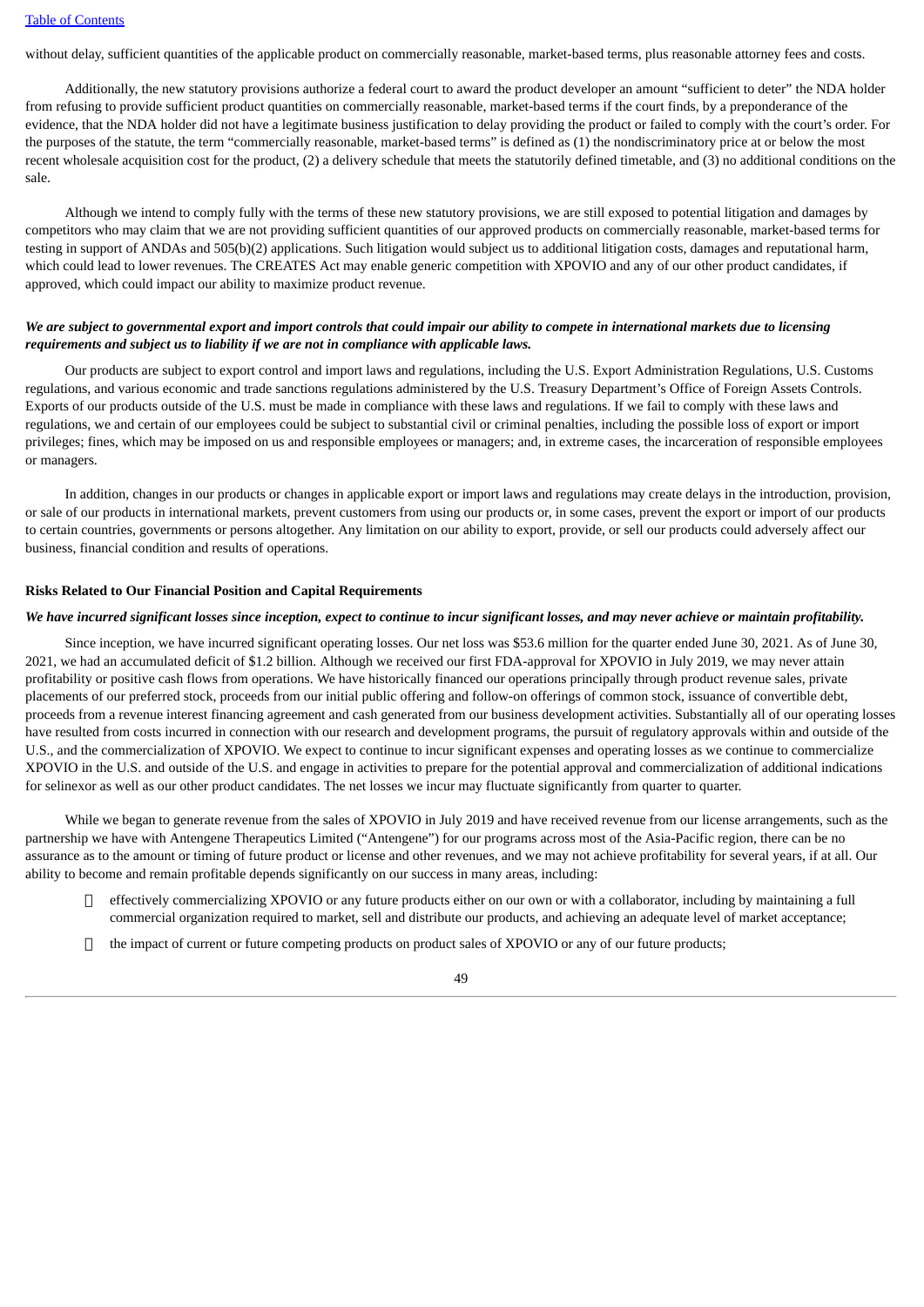- $\Box$  obtaining sufficient pricing, coverage and reimbursement for XPOVIO and any of our other approved products from private and government payers within and outside of the U.S. and the impact of any pricing changes;
- $\Box$  initiating and successfully completing clinical trials required to file for, obtain and maintain U.S. and foreign marketing approval for our product candidates;
- $\Box$  obtaining and maintaining regulatory approvals, either by us or our collaborators, and the timing of such approvals;
- manufacturing at commercial scale;
- establishing and managing any collaborations for the development, marketing and/or commercialization of our products and product candidates;
- obtaining, maintaining and protecting our intellectual property rights; and
- $\Box$  navigating the negative impacts resulting from the ongoing COVID-19 pandemic to the healthcare systems, the ability of our clinical trial sites to conduct current or future trials and the regulatory review process.

We anticipate that our operating and capital expenses will increase as we continue to:

- commercialize XPOVIO in the U.S., including maintaining or growing our commercial infrastructure;
- obtain and maintain regulatory approval for XPOVIO within and outside of the U.S., including completing any required post-marketing requirements to the satisfaction of the FDA or other regulatory agencies;
- $\Box$  expand our research and development programs, identify additional product candidates and initiate and conduct clinical trials, including clinical trials required by the FDA or other regulatory agencies in addition to those that have been or are currently expected to be conducted;
- maintain, expand and protect our intellectual property portfolio;
- manufacture XPOVIO and our product candidates;
- □ acquire or in-license other products, product candidates or technologies;
- add operational, financial and management information systems and personnel, including clinical, quality control, scientific, commercial and management personnel, to support our development and commercialization efforts and other operations required as a public company; and
- increase our insurance coverage as we grow our commercialization efforts.

Because of the numerous risks and uncertainties associated with pharmaceutical product development and commercialization, we are unable to accurately predict the timing or amount of our revenue and expenses or when, or if, we will be able to achieve profitability. We cannot be certain that our revenue from sales of XPOVIO alone, in the currently approved indications, will be sufficient for us to become profitable for several years, if at all. We may never generate revenues that are significant or large enough to achieve profitability. Even if we do achieve profitability, we may not be able to sustain or increase profitability on a quarterly or annual basis. Our failure to become and remain profitable would decrease the value of our company and could impair our ability to raise capital, maintain our research and development and commercialization efforts, expand our business and/or continue our operations. A decline in the value of our company could also cause our stockholders to lose all or part of their investment.

## We will need additional funding to achieve our business objectives. If we are unable to raise capital when needed or on acceptable terms, we would be *forced to delay, reduce or eliminate our research and development programs or commercialization efforts.*

Discovering, developing and commercializing products involve time-consuming, expensive and uncertain processes that take years to complete. We have used substantial funds to develop XPOVIO and expect our operating expenses to continue to increase as we continue to commercialize XPOVIO, including for the recently approved indication based on the BOSTON study, conduct further research and development of our product candidates, seek marketing approval and prepare for commercialization of selinexor in additional indications or for our other product candidates, if approved, to the extent that such functions are not the responsibility of a collaborator. Furthermore, we will continue to incur additional costs associated with operating as a public company, hiring additional personnel and expanding our geographical reach. Although currently XPOVIO is commercially available in three indications, we do not anticipate that our revenue from product sales of XPOVIO or any funds we may receive from our collaborators will be sufficient for us to become profitable for several years, if at all. Accordingly, we will need to continue to rely on additional financing to achieve our business objectives.

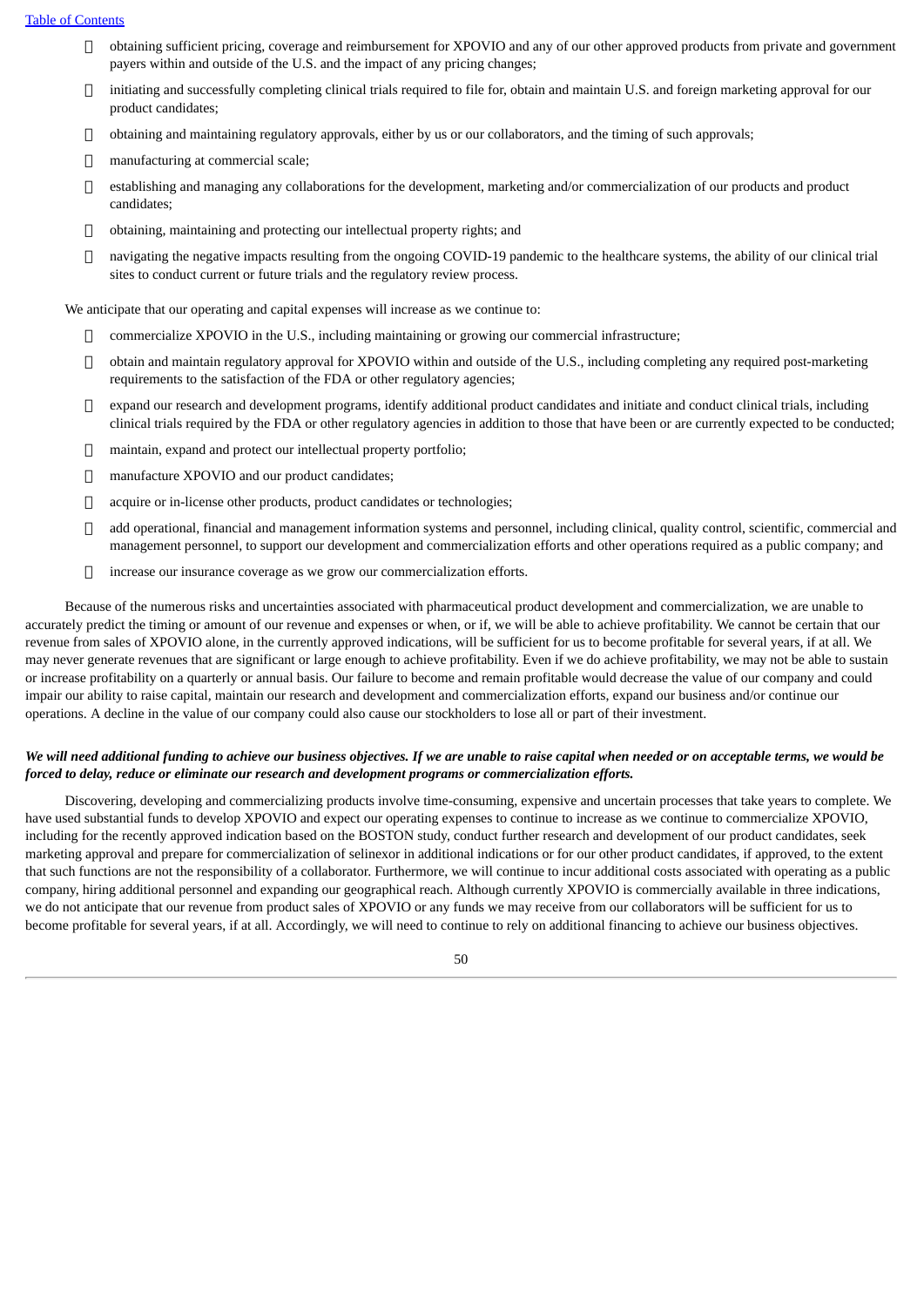As of June 30, 2021, we believe that our existing cash, cash equivalents and investments will enable us to fund our current operating and capital expenditure plans for at least twelve months from the date of issuance of the financial statements contained in this Quarterly Report on Form 10-Q. The amount and timing of our future capital requirements will depend on many factors, including, but not limited to:

- $\Box$  the scope, progress, results, timing and costs of our current and planned development efforts and regulatory review of our product candidates;
- The amount and timing of revenues from sales of XPOVIO, or any other product candidate that we develop or acquire, either within the U.S. or outside of the U.S.;
- $\Box$  the cost of, and our ability to expand and maintain, the commercial infrastructure required to support the commercialization of XPOVIO and any other product for which we receive marketing approval, including medical affairs, manufacturing, marketing and distribution functions;
- $\Box$  our ability to establish and maintain collaboration, partnership, licensing, marketing, distribution or other arrangements on favorable terms and the level and timing of success of these arrangements;
- $\Box$  the extent to which we acquire or in-license other products, product candidates and technologies; and
- $\Box$  the costs and timing of preparing, filing and prosecuting patent applications, maintaining and enforcing our intellectual property rights and defending intellectual property-related claims.

In addition, the terms of any financing may adversely affect the holdings or the rights of our stockholders. If we raise additional funds by issuing equity securities, dilution to our existing stockholders will result. In addition, as a condition to providing additional funding to us, future investors may demand, and may be granted, rights superior to those of existing stockholders. Moreover, any debt financing, if available, may involve restrictive covenants that could limit our flexibility in conducting future business activities and, in the event of insolvency, would be paid before holders of equity securities received any distribution of corporate assets. Our ability to satisfy and meet any future debt service obligations will depend upon our future performance, which will be subject to financial, business and other factors affecting our operations, many of which are beyond our control.

Even if we believe we have sufficient funds for our current or future operating plans, we may seek additional capital due to favorable market conditions or strategic considerations. Any future fundraising efforts could divert our management's attention away from their day-to-day activities. Further, adequate additional financing may not be available to us on acceptable terms, or at all. In addition, raising funds in the current economic environment may present additional challenges. For example, any sustained disruption in the capital markets from the COVID-19 pandemic could negatively impact our ability to raise capital and we cannot predict the extent or duration of the macro-economic disruption stemming from the COVID-19 pandemic. If adequate funds are not available to us on a timely basis or on attractive terms, we may be required to delay, reduce or eliminate our research and development programs or any current or future commercialization efforts for one or more of our products or product candidates, any of which could have a material adverse effect on our business, operating results and prospects.

## Our Revenue Interest Agreement with HCR, as amended, contains various covenants and other provisions, which, if violated, could result in the acceleration of payments due under such agreement or the foreclosure on the pledged collateral, including all of our present and future assets relating *to XPOVIO.*

In September 2019, we entered into the Revenue Interest Financing Agreement ("Revenue Interest Agreement") with HealthCare Royalty Partners III, L.P. and HealthCare Royalty Partners IV, L.P. ("HCR") and which was amended in June 2021 (the "Amended Revenue Interest Agreement"). Pursuant to the Amended Revenue Interest Agreement, we are required to comply with various covenants relating to the conduct of our business and the commercialization of XPOVIO, including obligations to use commercially reasonable efforts to commercialize our products and limits on our ability to incur or prepay indebtedness, create or incur liens, pay dividends on or repurchase outstanding shares of our capital stock or dispose of assets. In addition, the Amended Revenue Interest Agreement includes customary events of default upon the occurrence of enumerated events, including non-payment of revenue interests, failure to perform certain covenants and the occurrence of insolvency proceedings, specified judgments, specified cross-defaults or specified revocations, or withdrawals or cancellations of regulatory approval for XPOVIO. Upon the occurrence of an event of default and in the event of a change of control, HCR may accelerate payments due under the Amended Revenue Interest Agreement up to \$249.8 million, less the aggregate of all of the payments previously paid to HCR. Upon the occurrence of specified material adverse events or the material breach of specified representations and warranties, which will not be considered events of default, HCR may elect to terminate the Amended Revenue Interest Agreement and require us to make payments necessary for HCR to receive \$135.0 million, less the aggregate of all of the payments made to date, plus a specified annual rate of return. In the event that we are unable to make such payment, then HCR may be able to foreclose on the collateral that was pledged to HCR, which

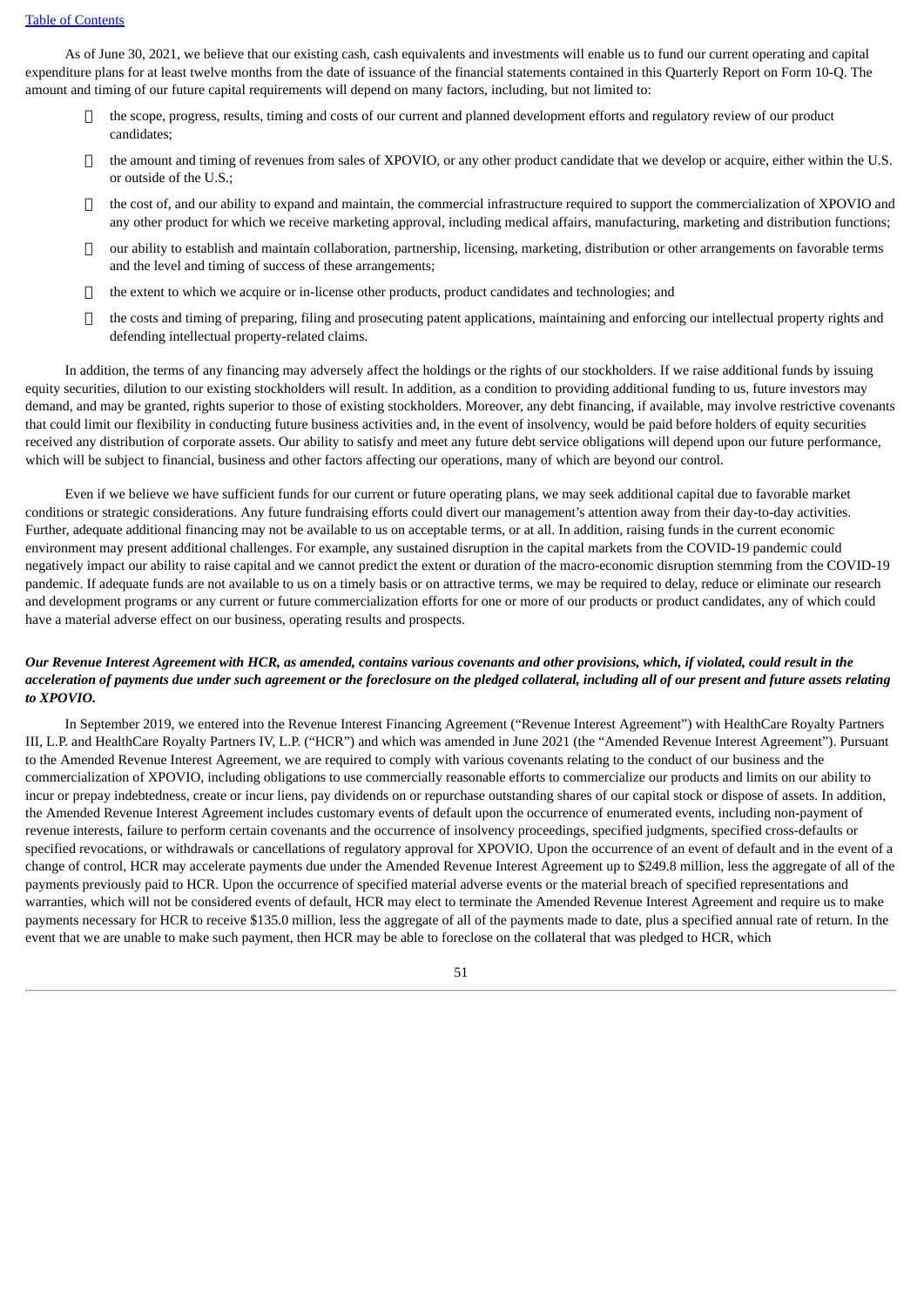consists of all of our present and future assets relating to XPOVIO. Any such foreclosure remedy would significantly and adversely affect us and could result in us losing our interest in such assets.

### Our indebtedness could limit cash flow available for our operations, expose us to risks that could adversely affect our business, financial condition and results of operations and impair our ability to satisfy our obligations under the Convertible Senior Notes due 2025 (the "Notes").

We incurred \$172.5 million of indebtedness as a result of the sale of the Notes, \$75.0 million as a result of the initial closing pursuant to the Revenue Interest Agreement and \$60.0 million following the closing of the Amended Revenue Interest Agreement. We may also incur additional indebtedness to meet future financing needs. Our indebtedness could have significant negative consequences for our security holders and our business, results of operations and financial condition by, among other things:

- increasing our vulnerability to adverse economic and industry conditions;
- $\Box$  limiting our ability to obtain additional financing;
- $\Box$  requiring the dedication of a substantial portion of our cash flow from operations to service our indebtedness, which would reduce the amount of cash available for other purposes;
- limiting our flexibility to plan for, or react to, changes in our business;
- $\Box$  diluting the interests of our existing stockholders as a result of issuing shares of our common stock upon conversion of the Notes; and
- $\Box$  placing us at a possible competitive disadvantage with competitors that are less leveraged than us or have better access to capital.

Our ability to pay the principal of or interest on the Notes or to make cash payments in connection with any conversion of the Notes depends on our future performance, which is subject to economic, financial, competitive and other factors beyond our control. Our business may not generate cash flow from operations in the future sufficient to service the Notes or other future indebtedness and make necessary capital expenditures. In addition, if the impact of the COVID-19 pandemic to our results of operations and business prospects is more severe and prolonged than we currently anticipate, our ability to repay the Notes could be impaired.

## We may not have the ability to raise the funds necessary to settle conversions of the Notes in cash, to repurchase the Notes for cash upon a fundamental change, to pay the redemption price for any Notes we redeem or to refinance the Notes, and any future debt we incur may contain *limitations on our ability to pay cash upon conversion or repurchase of the Notes.*

Holders may require us to repurchase their Notes following a fundamental change at a cash repurchase price generally equal to the principal amount of the Notes to be repurchased, plus accrued and unpaid interest. In addition, upon conversion, unless we elect to deliver solely shares of our common stock to settle conversions (other than paying cash in lieu of delivering any fractional share), we must satisfy the conversion in cash. If we do not have enough available cash at the time we are required to repurchase the Notes, pay cash amounts due upon conversion or redemption of the Notes or refinance the Notes, we may be required to adopt one or more alternatives, such as selling assets, restructuring indebtedness or obtaining additional debt financing or equity capital on terms that may be onerous or highly dilutive. Our ability to refinance the Notes or other future indebtedness will depend on the capital markets, our financial condition at such time and our obligations under any other existing indebtedness in effect at such time. We may not be able to engage in any of these activities on desirable terms, or at all, which could result in a default on our debt obligations, including the Notes. In addition, our ability to repurchase the Notes, to pay cash upon conversion or redemption of the Notes or to refinance the Notes may be limited by law, regulatory authority or agreements governing any future indebtedness that we may incur. Our failure to repurchase the Notes at a time when the repurchase is required by the indenture governing the Notes or to pay cash upon conversion of the Notes as required by the indenture would constitute a default under the indenture. A default under the indenture or the fundamental change itself could also lead to a default under agreements governing our future indebtedness, if any. Moreover, the occurrence of a fundamental change under the indenture could constitute an event of default under any such agreements. If the repayment of the related indebtedness were to be accelerated after any applicable notice or grace periods, we may not have sufficient funds to repay the indebtedness and repurchase the Notes or to pay cash upon conversion of the Notes.

#### The conditional conversion feature of the Notes, if triggered, may adversely affect our financial condition and operating results.

In the event the conditional conversion feature of the Notes is triggered, holders of Notes will be entitled to convert the Notes at any time during specified periods at their option. If one or more holders elect to convert their Notes, unless we elect to satisfy our conversion obligation by delivering solely shares of our common stock (other than paying cash in lieu of delivering any fractional share), we would be required to settle a portion or all of our conversion obligation in cash, which could adversely affect our liquidity.

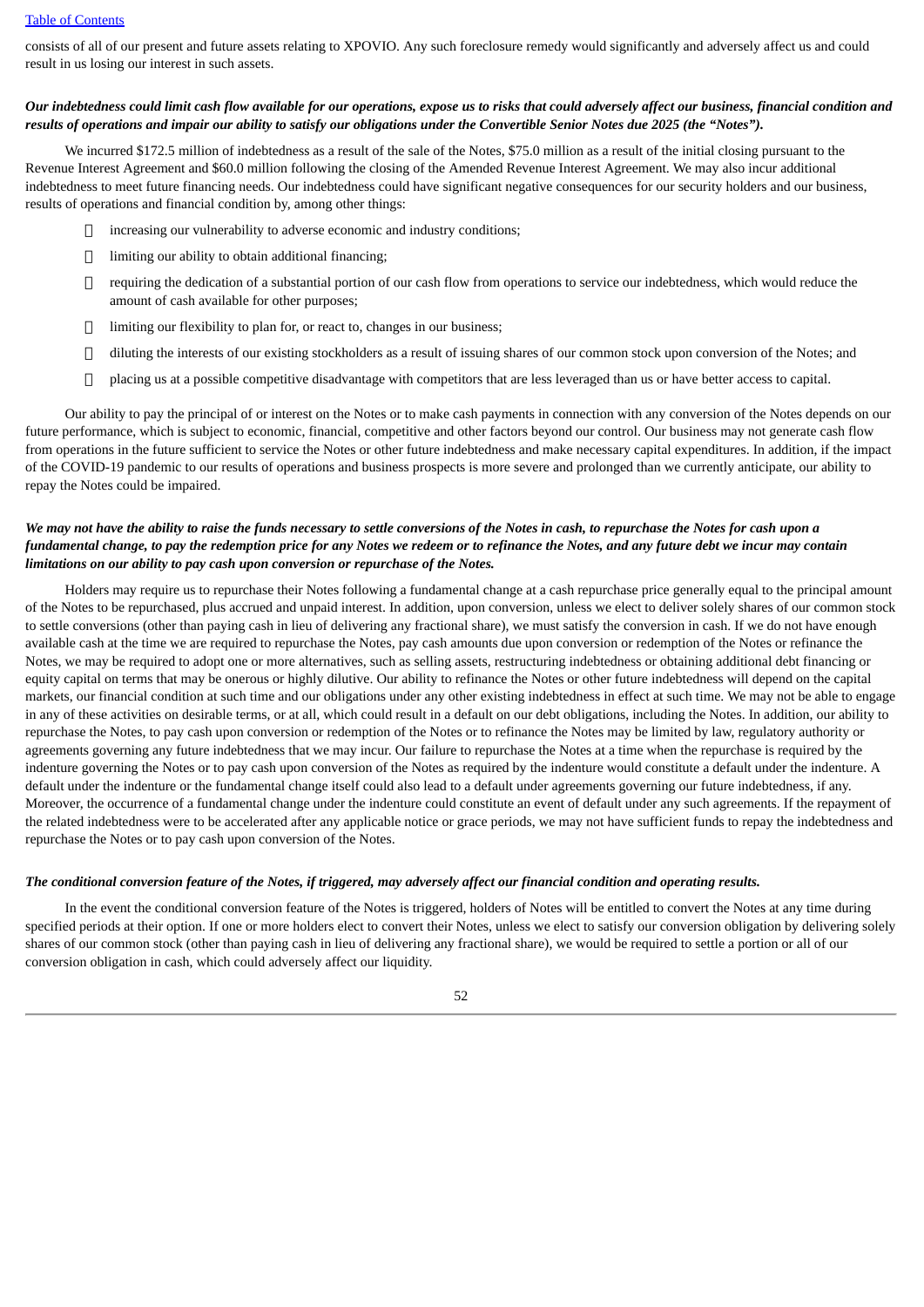In addition, even if holders do not elect to convert their Notes, we could be required under applicable accounting rules to reclassify all or a portion of the outstanding principal amount of the Notes as a current rather than long-term liability, which would result in a material reduction of our net working capital.

## The accounting method for convertible debt securities that may be settled in cash, such as the Notes, could have a material effect on our reported *financial results.*

Convertible debt instruments (such as the Notes) that may be settled entirely or partly in cash are currently eligible to be accounted for utilizing the treasury stock method, the effect of which is that the shares issuable upon conversion of the Notes are not included in the calculation of diluted earnings per share except to the extent that the conversion value of the Notes exceeds their principal amount. Under the treasury stock method, for diluted earnings per share purposes, the transaction is accounted for as if the number of shares of common stock that would be necessary to settle such excess, if we elected to settle such excess in shares, are issued. We cannot be sure that the accounting standards in the future will continue to permit the use of the treasury stock method. If we are unable to use the treasury stock method in accounting for the shares issuable upon conversion of the Notes, then our diluted earnings per share would be adversely affected.

Furthermore, if any of the conditions to the convertibility of the Notes is satisfied, then we may be required under applicable accounting standards to reclassify the liability carrying value of the Notes as a current, rather than a long-term, liability. This reclassification could be required even if no holders convert their Notes and could materially reduce our reported working capital.

#### Raising additional capital may cause dilution to our stockholders, restrict our operations or require us to relinguish rights to our product candidates.

Until such time, if ever, as we can generate substantial revenues from the sale of our products, we expect to finance our cash needs through a combination of equity offerings, debt financings, collaborations, strategic alliances and/or licensing arrangements. We do not have any committed external source of funds. To the extent that we raise additional capital through the sale of equity or convertible debt securities, the ownership interests of stockholders will be diluted, and the terms of these securities may include liquidation or other preferences that adversely affect the rights of common stockholders. Debt financing, if available, may involve agreements that include covenants limiting or restricting our ability to take specific actions, such as incurring additional debt, making capital expenditures or declaring dividends. For example, during the term of the Amended Revenue Interest Agreement, we cannot make any voluntary or optional cash payment or prepayment on our existing convertible debt and cannot enter into any new debt without the consent of HCR.

If we raise funds through further collaborations, strategic alliances or licensing arrangements with third parties, we may have to relinquish valuable rights to our future revenue streams, research programs or product candidates or to grant licenses on terms that may not be favorable to us. If we are unable to raise additional funds through equity or debt financings when needed, we may be required to delay, limit, reduce or terminate our research and drug development or current or future commercialization efforts or grant rights to develop and market product candidates that we would otherwise prefer to develop and market ourselves.

## Unstable market and economic conditions may have serious adverse consequences on our business, financial condition and stock price.

Global credit and financial markets have experienced extreme disruptions over the past several years. Such disruptions have resulted, and could in the future result, in diminished liquidity and credit availability, declines in consumer confidence, declines in economic growth, increases in unemployment rates and uncertainty about economic stability. For example, the COVID-19 pandemic has resulted in businesses suspending or terminating global operations and travel, self-imposed or government-mandated quarantines, and an overall slowdown of economic activity in many areas. Our general business strategy may be compromised by economic downturns, a volatile business environment and unpredictable and unstable market conditions, such as the current global situation resulting from the COVID-19 pandemic. If the equity and credit markets deteriorate, it may make any necessary equity or debt financing more difficult to secure, more costly or more dilutive. Failure to secure any necessary financing in a timely manner and on favorable terms could harm our growth strategy, financial performance and stock price and could require us to delay or abandon plans with respect to our business, including clinical development plans. In addition, there is a risk that one or more of our current service providers, manufacturers or other third parties with which we conduct business may not survive difficult economic times, including the current global situation resulting from the COVID-19 pandemic, which could directly affect our ability to attain our operating goals on schedule and on budget.

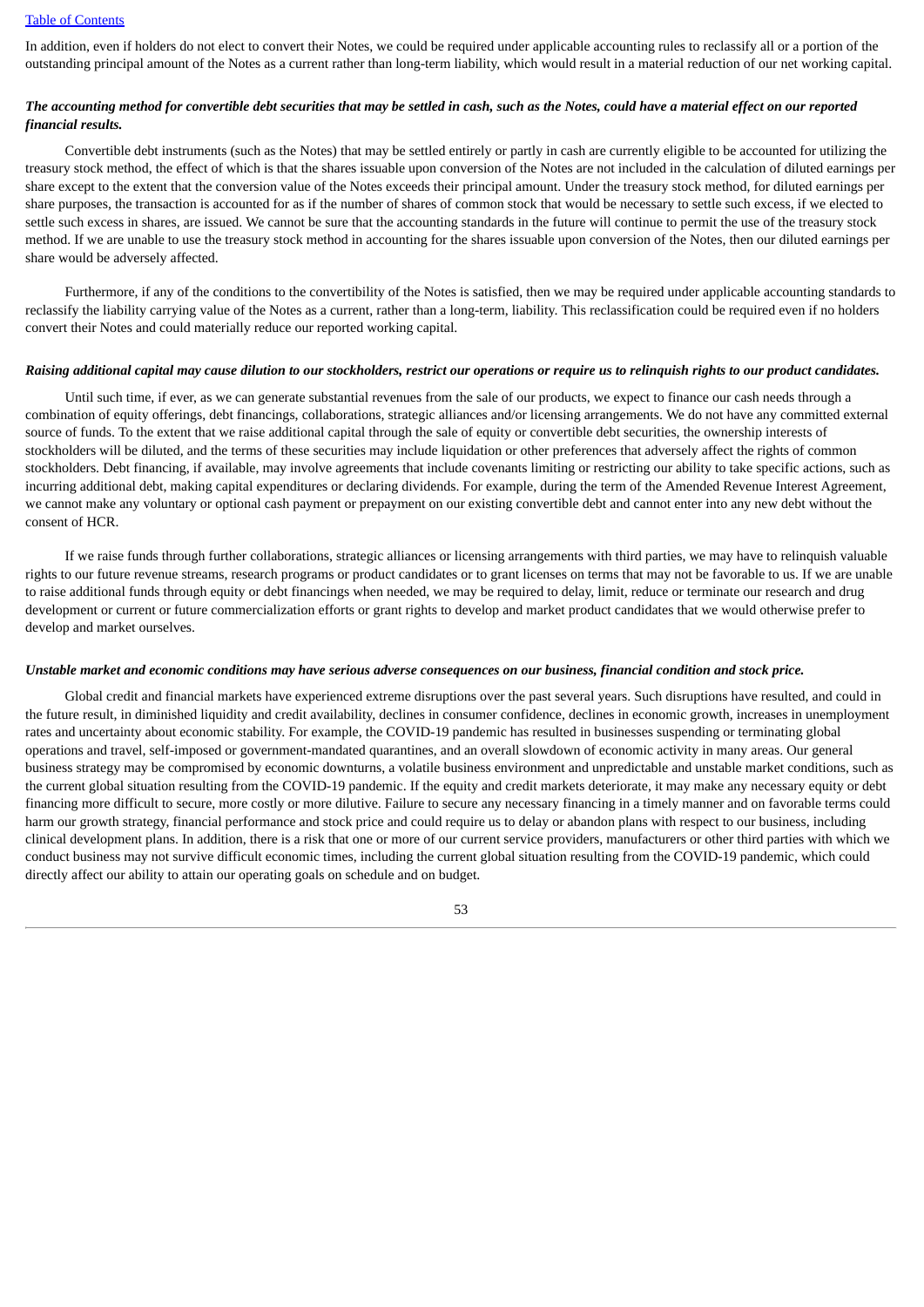## **Risks Related to Our Dependence on Third Parties**

We depend on collaborations with third parties for certain aspects of the development, marketing and/or commercialization of XPOVIO and/or our product candidates. If those collaborations are not successful, or if we are not able to maintain our existing collaborations or establish additional collaborations, we may have to alter our development and commercialization plans and may not be able to capitalize on the market potential of *XPOVIO or our product candidates.*

Our drug development programs and the commercialization of our products and product candidates, if approved, require substantial additional cash to fund expenses. We expect to maintain our existing collaborations and collaborate with additional pharmaceutical and biotechnology companies for certain aspects of the development, marketing and/or commercialization of our products and product candidates within and outside of the U.S. For example, we are parties to a license arrangement with Antengene and distribution agreements with Promedico Ltd. and FORUS Therapeutics Inc. for the development, marketing and/or commercialization of selinexor in certain geographies outside of the U.S. In addition, we intend to seek one or more collaborators to aid in the further development, marketing and/or commercialization of selinexor and our other SINE compounds for indications outside of oncology. For example, we expect to rely on partners to develop and commercialize our products outside of the U.S. All of the risks relating to product development, regulatory approval and commercialization described in this Quarterly Report on Form 10-Q also apply to the activities of our collaborators.

Potential collaborators include large and mid-size pharmaceutical companies, regional and national pharmaceutical companies and biotechnology companies and we face significant competition in seeking appropriate collaborators, including as a result of a significant number of recent business combinations among large pharmaceutical companies that have reduced the number of potential collaborators. Whether we reach a definitive agreement for a collaboration will depend, among other things, upon our assessment of the collaborator's resources and expertise, the terms and conditions of the proposed collaboration and the proposed collaborator's evaluation of a number of factors. Those factors may include the design or results of clinical trials, the likelihood of approval by the FDA or foreign regulatory authorities, the potential market for the product or product candidate, the costs and complexities of manufacturing and delivering such product or product candidate to patients, the potential of competing products, the existence of uncertainty with respect to our ownership of intellectual property, which can exist if there is a challenge to such ownership without regard to the merits of the challenge, and industry and market conditions generally. The collaborator may also consider alternative product candidates or technologies for similar indications that may be available to collaborate on and whether such a collaboration could be more attractive than the one with us.

Collaborations are complex and time-consuming to negotiate and document. We may not be able to negotiate collaborations on a timely basis, on acceptable terms, or at all, or we may be restricted under then-existing collaboration agreements from entering into future agreements on certain terms with potential collaborators. If we are unable to maintain our current collaboration agreements or enter into new collaboration agreements, we may have to curtail, reduce or delay the development or commercialization programs for our products or product candidates, or increase our expenditures and undertake development or commercialization activities at our own expense. If we elect to increase our expenditures to fund and undertake development or commercialization activities on our own, we may need to obtain additional expertise and additional capital, which may not be available to us on acceptable terms, or at all. If we do not have sufficient funds or expertise to undertake the necessary development and commercialization activities, we may not be able to further develop our product candidates or bring them to market and generate product revenue.

Our ability to generate revenues from these arrangements will depend on our collaborators' abilities to successfully perform the functions assigned to them in these arrangements and our collaboration agreements may not lead to the development or commercialization of our products or product candidates in the most efficient manner, or at all, and may result in lower product revenues or profitability to us than if we were to market and sell these products ourselves. In connection with any such arrangements with third parties, we will likely have limited control over the amount and timing of resources that our collaborators dedicate to the development, marketing and/or commercialization of our products or product candidates. Further, if our collaborations do not result in the successful development and commercialization of our products or product candidates or if one of our collaborators terminates its agreement with us, we may not receive any future milestone or royalty payments under the collaboration. If we do not receive the funding we expect under these agreements, the development and commercialization of our products or product candidates could be delayed and we may need additional resources to develop product candidates.

Further, our ability to enter into new collaboration arrangements and the successful execution of our current arrangements by our collaborators could be negatively impacted by the COVID-19 pandemic, including as a result of businesses suspending or terminating global operations and travel, selfimposed or government-mandated quarantines, and a prolonged economic downturn. If our or our third-party collaborators are so affected, our business prospects and results of operations could be severely adversely impacted.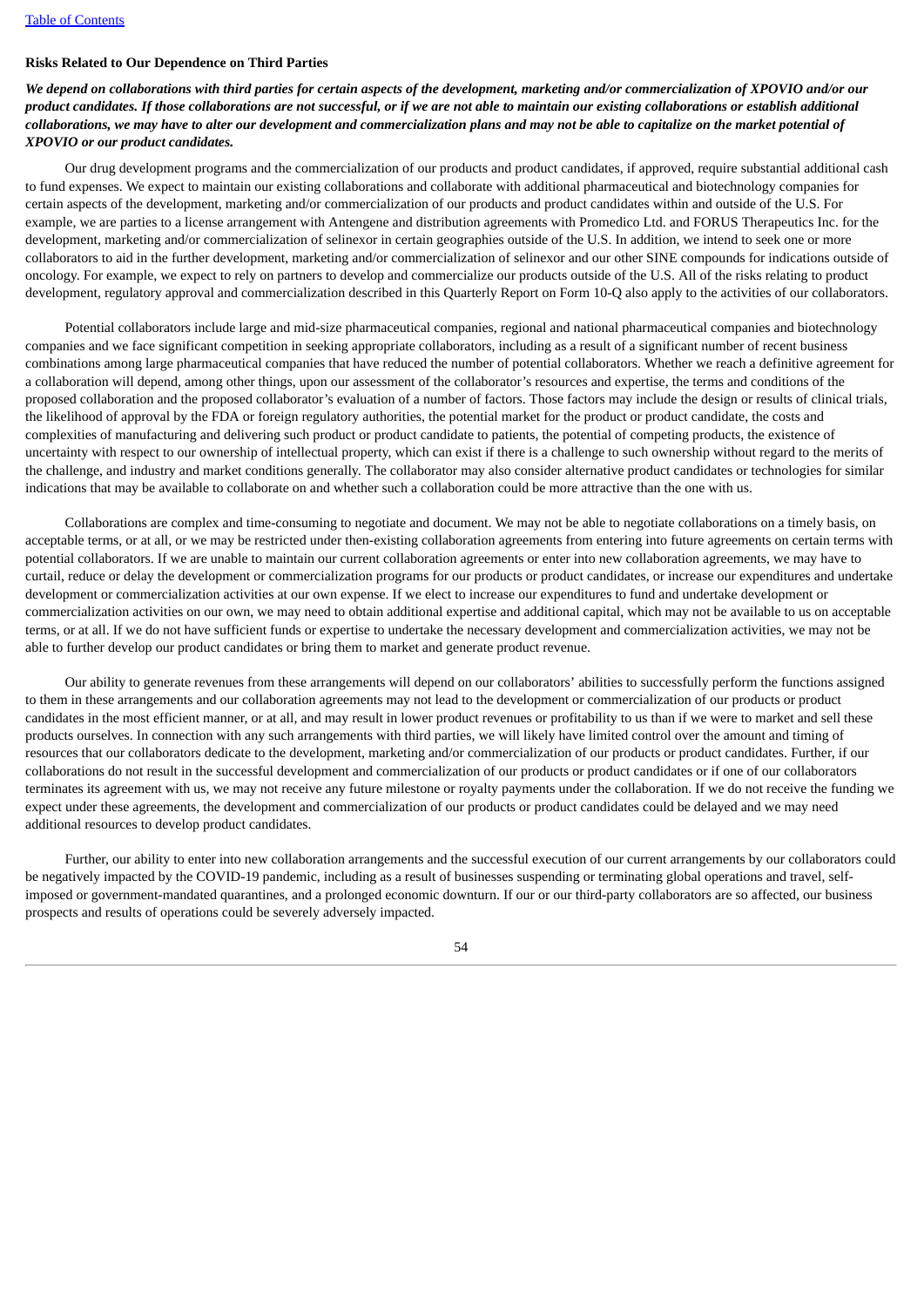Collaborations involving our products and product candidates pose the following risks to us:

- collaborators have significant discretion in determining the efforts and resources that they will apply to these collaborations;
- collaborators may not perform their obligations as expected or in compliance with applicable regulatory requirements;
- $\Box$  collaborators may not pursue development, marketing and/or commercialization of our products or product candidates or may elect not to continue or renew development, marketing or commercialization programs based on clinical trial results, changes in the collaborator's strategic focus or available funding or external factors such as an acquisition that diverts resources or creates competing priorities;
- collaborators may delay clinical trials, provide insufficient funding for a clinical trial program, stop a clinical trial or abandon a product candidate, repeat or conduct new clinical trials or require a new formulation of a product candidate for clinical testing;
- collaborators could independently develop, or develop with third parties, products that compete directly or indirectly with our products or product candidates if the collaborators believe that competitive products are more likely to be successfully developed or can be commercialized under terms that are more economically attractive than ours;
- $\Box$  a collaborator with marketing and distribution rights to one or more products or product candidates may not commit sufficient resources to the marketing and distribution of our products or product candidates;
- $\Box$  disagreements with collaborators, including disagreements over proprietary rights, contract interpretation or the preferred course of development, might cause delays or termination of the research, development or commercialization of product candidates, might lead to additional responsibilities for us with respect to our products or product candidates, or might result in litigation or arbitration, any of which would be time-consuming and expensive;
- collaborators may not properly maintain or defend our intellectual property rights or may use our proprietary information in such a way as to invite litigation that could jeopardize or invalidate our intellectual property or proprietary information or expose us to potential litigation;
- $\Box$  collaborators may infringe the intellectual property rights of third parties, which may expose us to litigation and potential liability;
- $\Box$  we may lose certain valuable rights under circumstances identified in any collaboration arrangement that we enter into, such as if we undergo a change of control;
- $\Box$  collaborations may be terminated and, if terminated, may result in a need for additional capital to pursue further development, marketing and/or commercialization of the applicable products or product candidates;
- collaborators may learn about our discoveries and use this knowledge to compete with us in the future; and
- $\Box$  the number and type of our collaborations could adversely affect our attractiveness to other collaborators or acquirers.

If any of these events occurs, the market potential of our products and product candidates could be reduced, and our business could be materially harmed.

## If we are unable to establish and maintain our agreements with third parties to distribute XPOVIO to patients, our results of operations and business *could be adversely affected.*

We rely on third parties to commercially distribute XPOVIO to patients. For example, we have contracted with a limited number of specialty pharmacies, which sell XPOVIO directly to patients, and specialty distributors, which sell XPOVIO to healthcare entities who then resell XPOVIO to patients. While we have entered into agreements with each of these pharmacies and distributors to distribute XPOVIO in the U.S., they may not perform as agreed or they may terminate their agreements with us. We may also need to enter into agreements with additional pharmacies or distributors, and there is no guarantee that we will be able to do so on a timely basis, at commercially reasonable terms, or at all. If we are unable to maintain and, if needed, expand, our network of specialty pharmacies and specialty distributors, we would be exposed to substantial distribution risk.

The use of specialty pharmacies and specialty distributors involves certain risks, including, but not limited to, risks that these organizations will:

 not provide us accurate or timely information regarding their inventories, the number of patients who are using XPOVIO or serious adverse reactions, events and/or product complaints regarding XPOVIO;

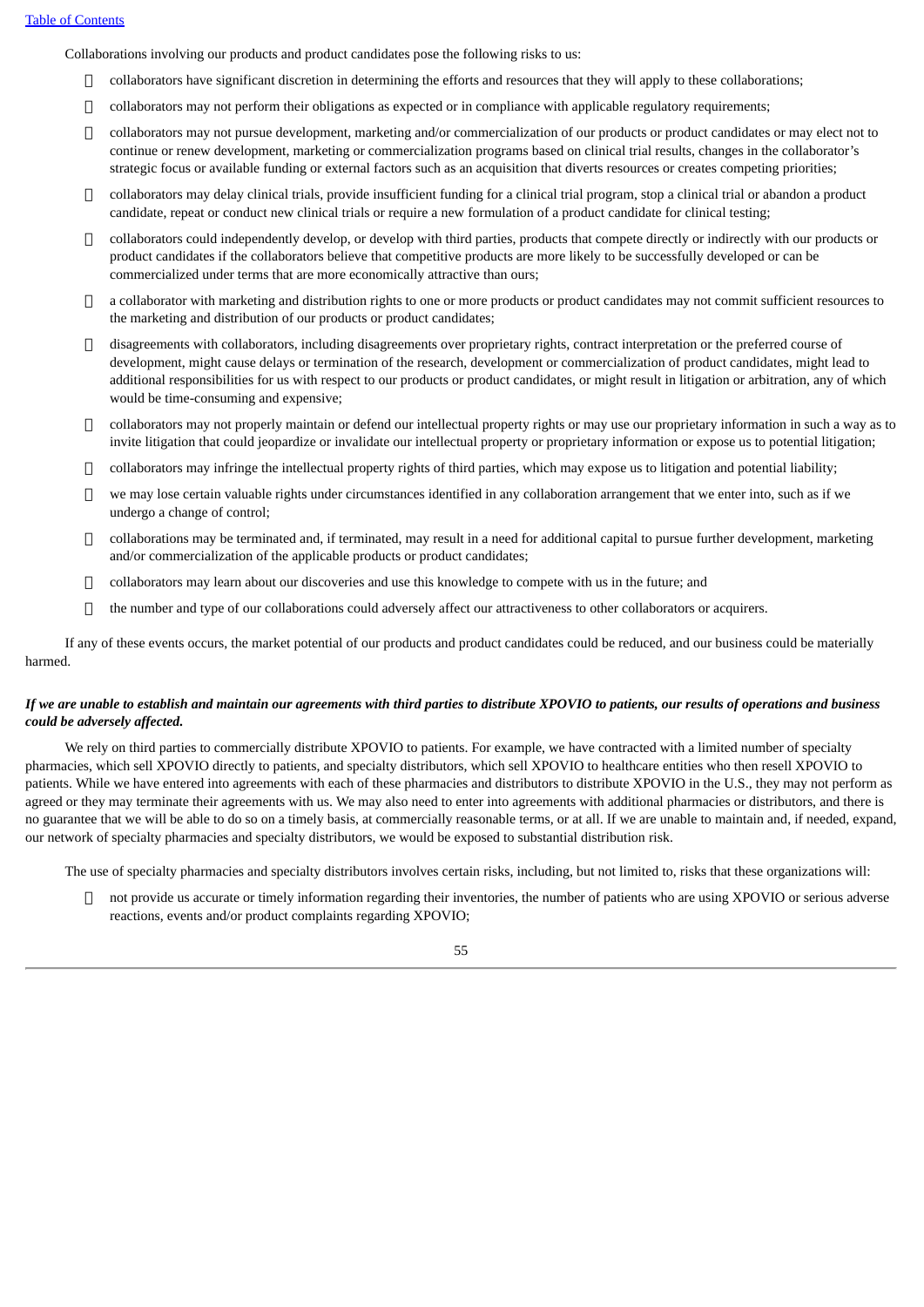- not effectively sell or support XPOVIO or communicate publicly concerning XPOVIO in a manner that is contrary to FDA rules and regulations;
- $\Box$  reduce their efforts or discontinue to sell or support, or otherwise not effectively sell or support, XPOVIO;
- $\Box$  not devote the resources necessary to sell XPOVIO in the volumes and within the time frames that we expect;
- $\Box$  be unable to satisfy financial obligations to us or others; or
- $\Box$  cease operations.

Any such events may result in decreased product sales, which would harm our results of operations and business.

## We rely on third parties as we conduct our clinical trials and some aspects of our research and preclinical studies, and those third parties may not perform satisfactorily, including failing to meet deadlines for the completion of such trials, research or testing.

We rely on some third parties, such as CROs, clinical data management organizations, medical institutions and clinical investigators, as we conduct our clinical trials. We currently rely and expect to continue to rely on third parties to conduct some aspects of our research and preclinical studies. Any of these third parties may terminate their engagements with us at any time. If we need to enter into alternative arrangements, it would delay our drug development activities.

Our reliance on these third parties for research and development activities reduces our control over these activities but does not relieve us of our responsibilities. For example, we remain responsible for ensuring that each of our clinical trials is conducted in accordance with the general investigational plan and protocols for the trial. Moreover, the FDA requires us to comply with GCP standards when conducting, recording and reporting the results of clinical trials to assure that data and reported results are credible and accurate and that the rights, integrity and confidentiality of trial participants are protected. The EMA also requires us to comply with comparable standards. Regulatory authorities ensure compliance with these requirements through periodic inspections of trial sponsors, principal investigators and trial sites. Our reliance on third parties that we do not control does not relieve us of these responsibilities and requirements. If we or any of the third parties that we rely on in connection with our clinical trials fail to comply with applicable requirements, the clinical data generated in our clinical trials may be deemed unreliable and the FDA, EMA or other comparable foreign regulatory authorities may require us to perform additional clinical trials before approving our marketing applications. We cannot assure you that upon inspection by a given regulatory authority, such regulatory authority will determine that any of our clinical trials comply with such requirements. We also are required to register ongoing clinical trials and post the results of completed clinical trials on a government-sponsored database, ClinicalTrials.gov, within certain timeframes. Failure to do so can result in fines, adverse publicity and civil and criminal sanctions.

Furthermore, these third parties may also have relationships with other entities, some of which may be our competitors. If these third parties do not successfully carry out their contractual duties, meet expected deadlines or conduct our clinical trials in accordance with regulatory requirements or our stated protocols, we will not be able to obtain, or may be delayed in obtaining, marketing approvals for our product candidates and will not be able to, or may be delayed in our efforts to, successfully commercialize our products. In such an event, our financial results and the commercial prospects for our product candidates could be harmed, our costs could increase and our ability to generate revenues could be delayed, impaired or foreclosed.

We also expect to rely on other third parties to store and distribute drug supplies for our clinical trials. Any performance failure on the part of such third parties could delay clinical development or marketing approval of our product candidates or commercialization of our products, producing additional losses and depriving us of potential product revenue.

In addition, as discussed above, the third-parties upon whom we rely to conduct our clinical trials could be negatively impacted as a result of disruptions caused by the COVID-19 pandemic, including difficulties in initiating clinical sites or enrolling participants, diversion of healthcare resources away from clinical trials, travel or quarantine policies, and other factors. If these third parties are so affected, our business prospects and results of operations could be severely adversely impacted.

## We rely on third parties to conduct investigator-sponsored clinical trials of selinexor and our other product candidates. Any failure by a third party to meet its obligations with respect to the clinical development of our product candidates may delay or impair our ability to obtain requlatory approval for *selinexor and our other product candidates.*

We rely on academic and private non-academic institutions to conduct and sponsor clinical trials relating to selinexor and our other product candidates. We do not control the design or conduct of the investigator-sponsored trials, and it is possible that the FDA or foreign regulatory authorities will not view these investigator-sponsored trials as providing adequate support for future clinical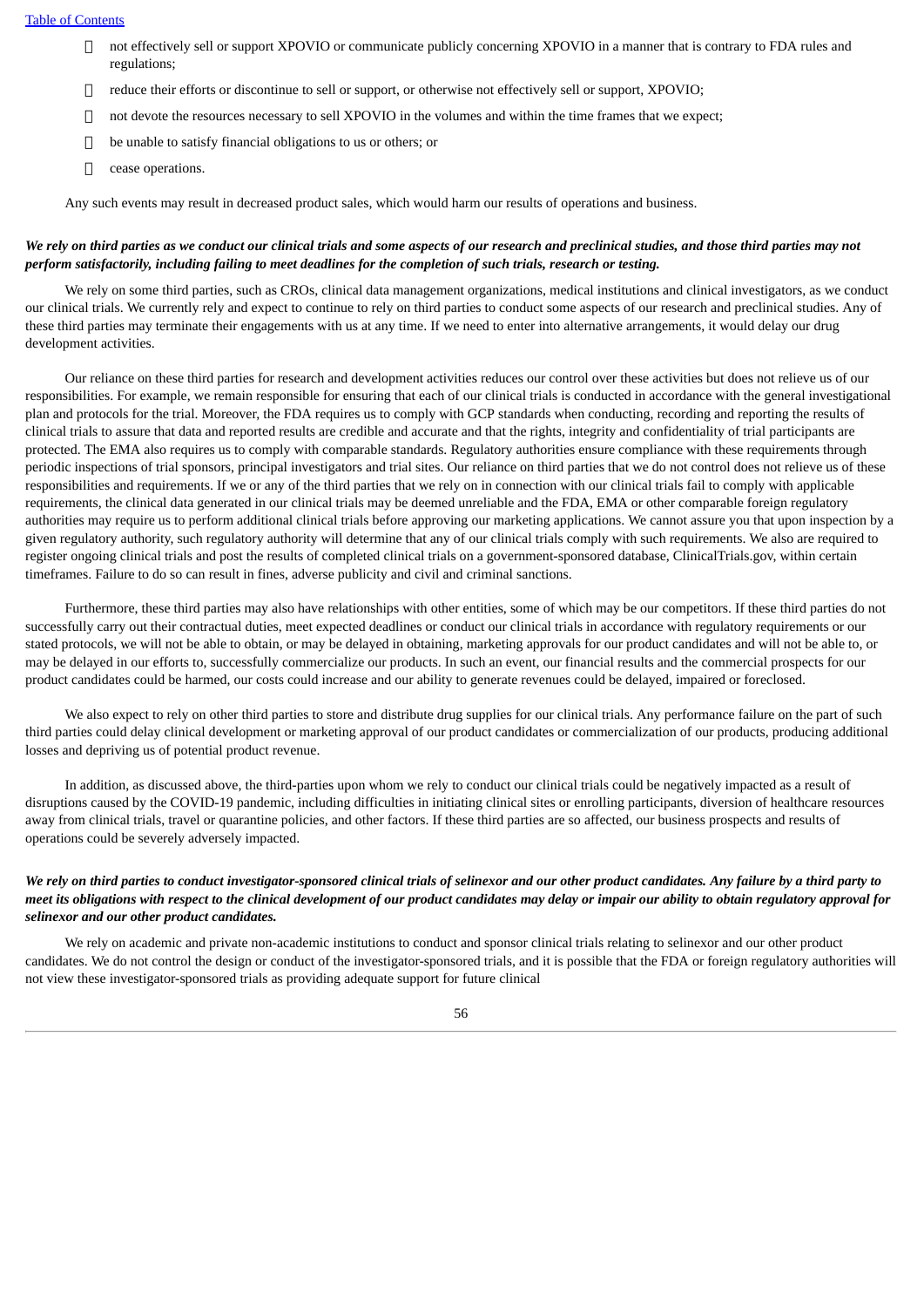trials, whether controlled by us or third parties, for any one or more reasons, including elements of the design, execution of the trials, safety concerns or other trial results.

Such arrangements will provide us certain information rights with respect to the investigator-sponsored trials, including access to and the ability to use and reference the data, including for our own regulatory filings, resulting from the investigator-sponsored trials. However, we do not have control over the timing and reporting of the data from investigator-sponsored trials, nor do we own the data from the investigator-sponsored trials. If we are unable to confirm or replicate the results from the investigator-sponsored trials or if negative results are obtained, we would likely be further delayed or prevented from advancing clinical development of our product candidates. Further, if investigators or institutions breach their obligations with respect to the clinical development of our product candidates, or if the data proves to be inadequate compared to the first-hand knowledge we might have gained had the investigator-sponsored trials been sponsored and conducted by us, then our ability to design and conduct any future clinical trials ourselves may be adversely affected.

Additionally, the FDA or foreign regulatory authorities may disagree with the sufficiency of our right to reference the preclinical, manufacturing or clinical data generated by these investigator-sponsored trials, or our interpretation of preclinical, manufacturing or clinical data from these investigatorsponsored trials. If so, the FDA or foreign regulatory authorities may require us to obtain and submit additional preclinical, manufacturing, or clinical data before we may initiate our planned trials and/or may not accept such additional data as adequate to initiate our planned trials.

## We are completely dependent on third parties for the manufacture of our products and product candidates and any difficulties, disruptions, delays or unexpected costs, or the need to find alternative sources, could adversely affect our results of operations, profitability and future business prospects.

We do not own or operate, and currently have no plans to establish, any manufacturing facilities for our products or product candidates. We currently rely, and expect to continue to rely, on third-party contract manufacturers to manufacture our products and product candidates for our commercial and clinical use.

Facilities used by our third-party manufacturers may be inspected by the FDA after we submit an NDA and before potential approval of the product candidate and are also subject to ongoing periodic unannounced inspections by the FDA for compliance with cGMP and other regulatory requirements following approval. Similar regulations apply to manufacturers of our product candidates for use or sale in foreign countries. We do not control the manufacturing processes of, and are completely dependent on, our third-party manufacturers for compliance with the applicable regulatory requirements for the manufacture of our products and product candidates. Third-party manufacturers may not be able to comply with cGMP regulations or similar regulatory requirements outside of the U.S. If our manufacturers cannot successfully manufacture material that conforms to our specifications and the strict regulatory requirements of the FDA and any applicable foreign regulatory authority, they will not be able to secure and/or maintain regulatory approval for their manufacturing facilities. If these facilities are not approved for commercial manufacture or are not able to maintain approval, we may need to find alternative manufacturing facilities, which could significantly impact our ability to develop, obtain regulatory approval for or market our products or product candidates as alternative qualified manufacturing facilities may not be available on a timely or cost-efficient basis, or at all. Failure by any of our manufacturers to comply with applicable cGMP regulations or other regulatory requirements could result in sanctions being imposed on us or the contract manufacturer, including fines, injunctions, civil penalties, delays, suspensions or withdrawals of approvals, operating restrictions, interruptions in supply and criminal prosecutions, any of which could significantly and adversely affect supplies of our products or product candidates and have a material adverse impact on our business, financial condition and results of operations.

We currently have long-term supply agreements with our third-party contract manufacturers to manufacture the clinical and commercial supplies of the drug product for XPOVIO. Our ability to have our products manufactured in sufficient quantities and at acceptable costs to meet our commercial demand and clinical development needs is dependent on the uninterrupted and efficient operation of our third-party contract manufacturers' facilities. Reliance on third-party manufacturers entails risks, including:

- $\Box$  reliance on the third party for regulatory compliance and quality assurance;
- $\Box$  the possible breach, termination or nonrenewal of a manufacturing agreement by the third party, including at a time that is costly or inconvenient to us;
- $\Box$  the possible failure of the third party to manufacture our products or product candidates according to our schedule, or at all, including if the third-party manufacturer gives greater priority to the supply of other products over our products and product candidates, or otherwise does not satisfactorily perform according to the terms of the manufacturing agreement;
- $\Box$  equipment malfunctions, power outages or other general disruptions experienced by our third-party manufacturers to their respective operations and other general problems with a multi-step manufacturing process; and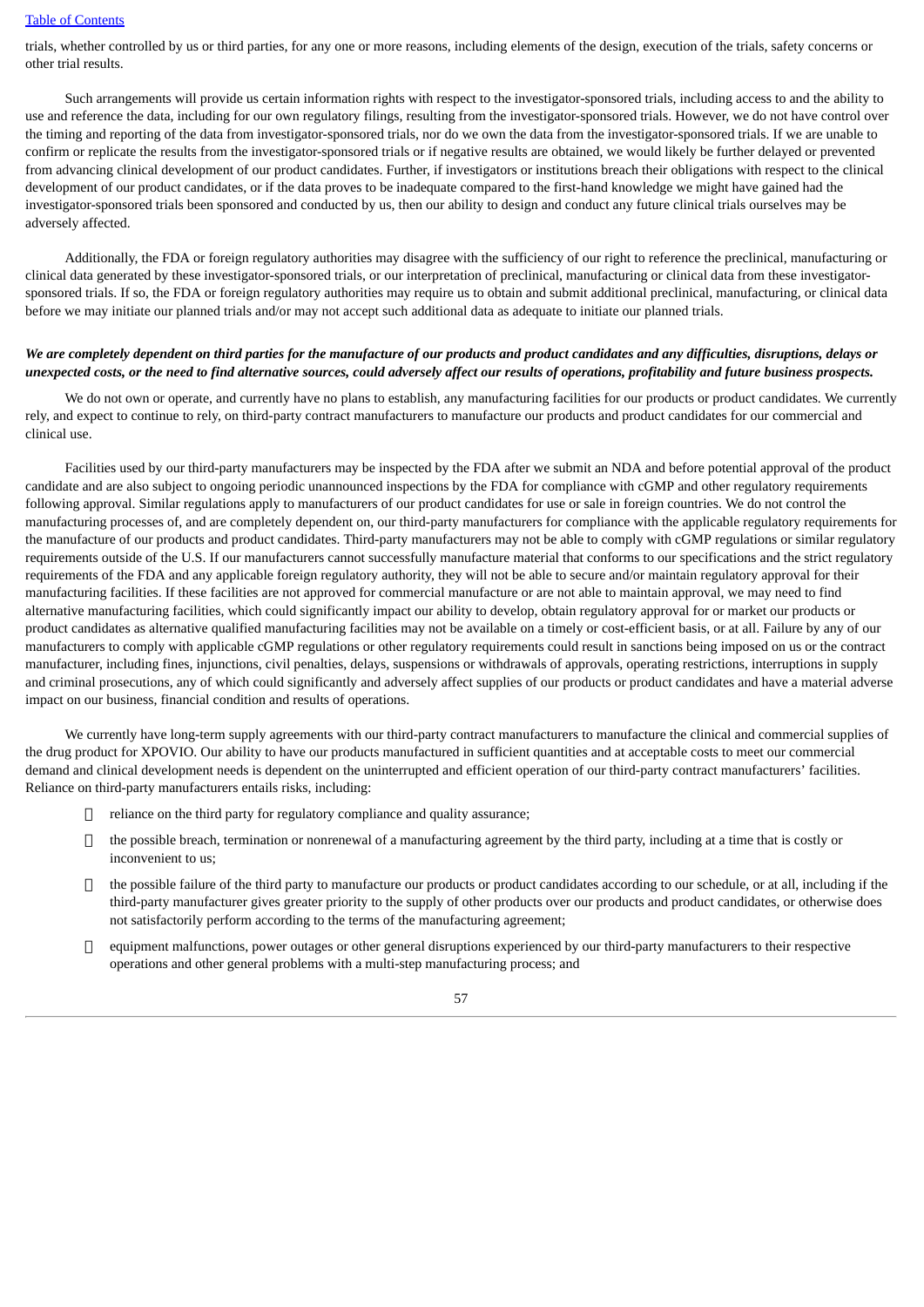$\Box$  the possible misappropriation or disclosure by the third party or others of our proprietary information, including our trade secrets and knowhow.

We currently rely on a single source supplier for our active pharmaceutical ingredient and our drug product manufacturing requirements. Any performance failure on the part of our existing or future manufacturers could delay clinical development, marketing approval or commercialization of our products or product candidates. For example, as a result of the COVID-19 pandemic, our suppliers and contract manufacturers could be disrupted by worker absenteeism, quarantines, or other travel or health-related restrictions or could incur increased costs associated with ensuring the safety and health of their personnel. If our suppliers or contract manufacturers are so affected, our supply chain could be disrupted, our product shipments could be delayed, our costs could be increased and our business could be adversely affected. If our current contract manufacturers cannot perform as agreed, we may be required to replace those manufacturers. Although we believe that there are several potential alternative manufacturers who could manufacture our products and product candidates, we could incur added costs and delays in identifying and qualifying any such replacement. Consequently, we may not be able to reach agreement with third-party manufacturers on satisfactory terms, which could negatively impact our XPOVIO revenues or delay commercialization of any product candidates that are subsequently approved.

If, because of the factors discussed above, we are unable to have our products manufactured on a timely or sufficient basis, we may not be able to meet clinical development needs or commercial demand for our products or product candidates or we may not be able to manufacture our products in a cost-effective manner. As a result, we may lose sales, fail to generate projected revenues or suffer development or regulatory setbacks, any of which could have an adverse impact on our profitability and future business prospects.

#### **Risks Related to Our Intellectual Property**

If we are unable to obtain and maintain patent protection for our products or product candidates and other discoveries, or if the scope of the patent protection obtained is not sufficiently broad, our competitors could develop and commercialize drugs and other discoveries similar or identical to ours, and our ability to successfully commercialize our products or product candidates and other discoveries may be adversely affected.

Our success depends in large part on our ability to obtain and maintain patent protection in the U.S. and other countries with respect to our proprietary products and product candidates and other discoveries. We seek to protect our proprietary position by filing patent applications in the U.S. and abroad related to our novel products and product candidates and other discoveries that are important to our business. As of July 28, 2021, 87 patents were in force that relate to XPO1 inhibitors, including composition of matter patents for selinexor, verdinexor and eltanexor in the U.S., and their use in targeted therapeutics. In addition, 20 patents were in force that relate to our PAK4/NAMPT inhibitors, including two composition of matter patents for KPT-9274 in the U.S. and its use in targeted therapeutics. We cannot be certain that any other patents will issue with claims that cover any of our key products, product candidates or other discoveries.

The patent prosecution process is expensive and time-consuming, and we may not be able to file and prosecute all necessary or desirable patent applications at a reasonable cost or in a timely manner. It is also possible that we will fail to identify patentable aspects of our research and development output before it is too late to obtain patent protection.

The patent position of biotechnology and pharmaceutical companies generally is highly uncertain, involves complex legal and factual questions and has in recent years been the subject of much litigation. As a result, the issuance, scope, validity, enforceability and commercial value of our patent rights are highly uncertain. Our pending and future patent applications may not result in patents being issued which protect our product candidates or other discoveries, or which effectively prevent others from commercializing competitive drugs and discoveries. Changes in either the patent laws or interpretation of the patent laws in the U.S. and other countries may diminish the value of our patents or narrow the scope of our patent protection.

The laws of foreign countries may not protect our rights to the same extent as the laws of the U.S. For example, in some foreign jurisdictions, our ability to secure patents based on our filings in the U.S. may depend, in part, on our ability to timely obtain assignment of rights to the invention from the employees and consultants who invented the technology. Publications of discoveries in the scientific literature often lag behind the actual discoveries, and patent applications in the U.S. and other jurisdictions are typically not published until 18 months after filing, or in some cases not at all. Therefore, we cannot be certain that we were the first to make the inventions claimed in our patents or pending patent applications, or that we were the first to file for patent protection of such inventions.

Assuming the other requirements for patentability are met, prior to March 2013, in the U.S., the first to invent the claimed invention was entitled to the patent, while outside of the U.S., the first to file a patent application is entitled to the patent. In March 2013, the U.S. transitioned to a first-inventor-tofile system in which, assuming the other requirements for patentability are met, the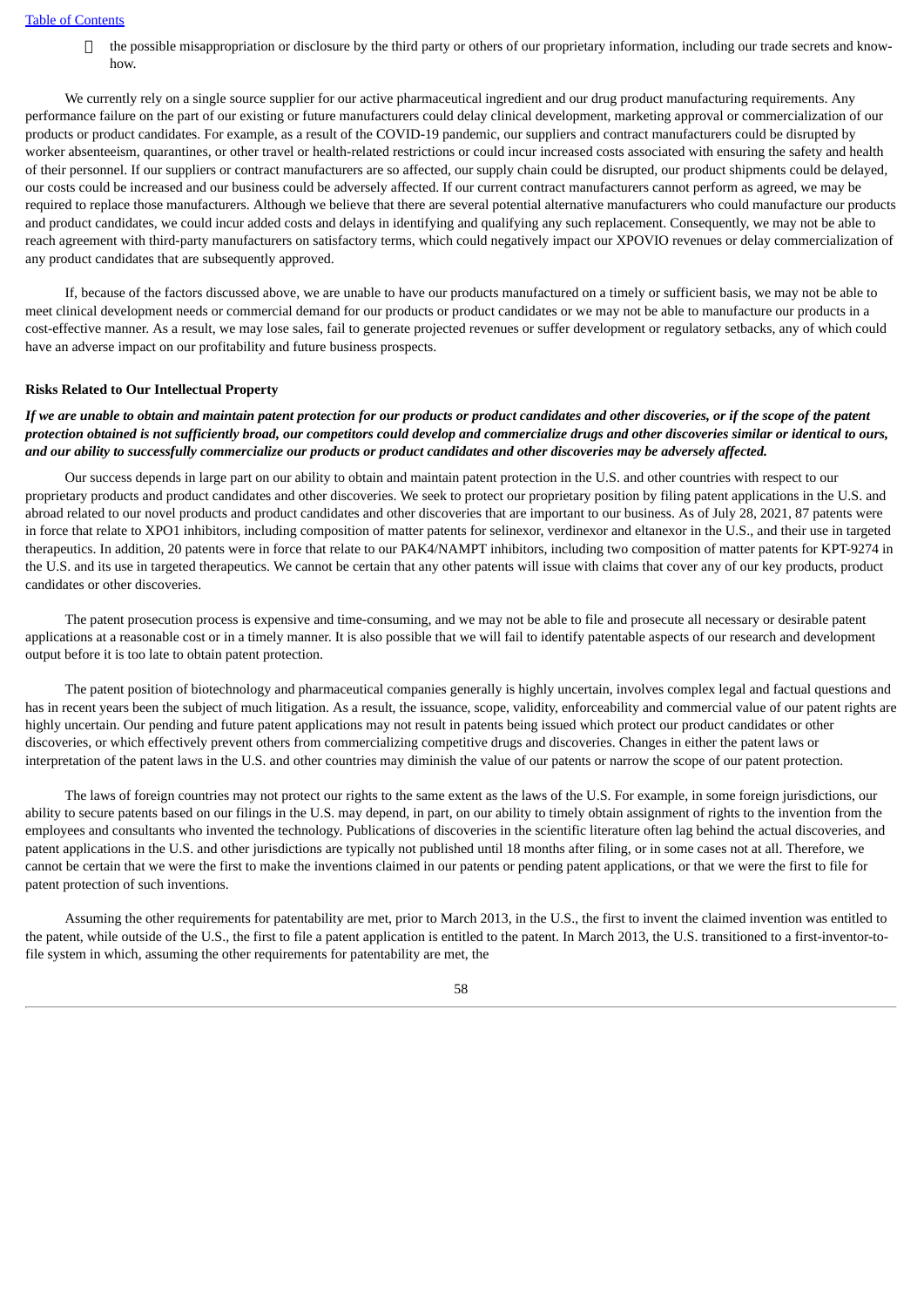first inventor to file a patent application is entitled to the patent. We may be subject to a third-party preissuance submission of prior art to the U.S. Patent and Trademark Office ("USPTO") or become involved in opposition, derivation, revocation, reexamination, or post-grant or *inter partes* review or interference proceedings challenging our patent rights or the patent rights of others. An adverse determination in any such submission, proceeding or litigation could reduce the scope of, or invalidate, our patent rights, allow third parties to commercialize our discoveries or drugs and compete directly with us, without payment to us, or result in our inability to manufacture or commercialize drugs without infringing third-party patent rights.

Even if our patent applications issue as patents, they may not issue in a form that will provide us with any meaningful protection, prevent competitors from competing with us or otherwise provide us with any competitive advantage. Our competitors may be able to circumvent our patents by developing similar or alternative discoveries or drugs in a non-infringing manner.

The issuance of a patent is not conclusive as to its inventorship, scope, validity or enforceability, and our patents may be challenged in the courts or patent offices in the U.S. and abroad. Such challenges may result in loss of exclusivity or in patent claims being narrowed, invalidated or held unenforceable, which could limit our ability to stop others from using or commercializing similar or identical discoveries and drugs, or limit the duration of the patent protection of our products, product candidates and discoveries. Given the amount of time required for the development, testing and regulatory review of new product candidates, patents protecting such candidates might expire before or shortly after such candidates are commercialized. As a result, our patent portfolio may not provide us with sufficient rights to exclude others from commercializing drugs similar or identical to ours.

## We may become involved in lawsuits to protect or enforce our patents and other intellectual property rights, which could be expensive, time-consuming *and unsuccessful.*

Competitors or commercial supply companies or others may infringe our patents and other intellectual property rights. For example, we are aware of third parties selling a version of our lead product candidate for research purposes, which may infringe our intellectual property rights. To counter such infringement, we may advise such companies of our intellectual property rights, including, in some cases, intellectual property rights that provide protection for our lead product candidates, and demand that they stop infringing those rights. Such demand may provide such companies the opportunity to challenge the validity of certain of our intellectual property rights, or the opportunity to seek a finding that their activities do not infringe our intellectual property rights. We may also be required to file infringement actions, which can be expensive and time-consuming. In an infringement proceeding, a defendant may assert and a court may agree with a defendant that a patent of ours is invalid or unenforceable, or may refuse to stop the other party from using the intellectual property at issue. An adverse result in any litigation could put one or more of our patents at risk of being invalidated or interpreted narrowly. Furthermore, because of the substantial amount of discovery required in connection with intellectual property litigation, there is a risk that some of our confidential information could be compromised by disclosure during this type of litigation.

## Third parties may initiate legal proceedings alleging that we are infringing their intellectual property rights, the outcome of which would be uncertain *and could have a material adverse effect on the success of our business.*

Our commercial success depends upon our ability and the ability of any current and future collaborators to develop, manufacture, market and sell XPOVIO and our product candidates and use our proprietary technologies without infringing the proprietary rights of third parties. We may become party to, or threatened with, future adversarial proceedings or litigation regarding intellectual property rights with respect to our products or product candidates and technology, including interference proceedings before the USPTO. Third parties may assert infringement claims against us based on existing patents or patents that may be granted in the future. No litigation asserting such infringement claims is currently pending against us, and we have not been found by a court of competent jurisdiction to have infringed a third party's intellectual property rights. If we are found to infringe or think there is a risk we may be found to infringe, a third party's intellectual property rights, we could be required or choose to obtain a license from such third party to continue developing, marketing and selling our drugs, product candidates and technology. However, we may not be able to obtain any required license on commercially reasonable terms, or at all. Even if we were able to obtain a license, it could be non-exclusive, thereby giving our competitors access to the same intellectual property licensed to us. We could be forced, including by court order, to cease commercializing the infringing intellectual property or drug or to cease using the infringing technology. In addition, we could be found liable for monetary damages. A finding of infringement could prevent us from commercializing our products or product candidates or force us to cease some of our business operations, which could materially harm our business. Claims that we have misappropriated the confidential information or trade secrets of third parties could have a similar negative impact on our business.

## We may be subject to claims that our emplovees have wronafully used or disclosed alleaed trade secrets of their former emplovers.

Many of our employees were previously employed at universities or other biotechnology or pharmaceutical companies, including our competitors or potential competitors. Although we try to ensure that our employees do not use the proprietary

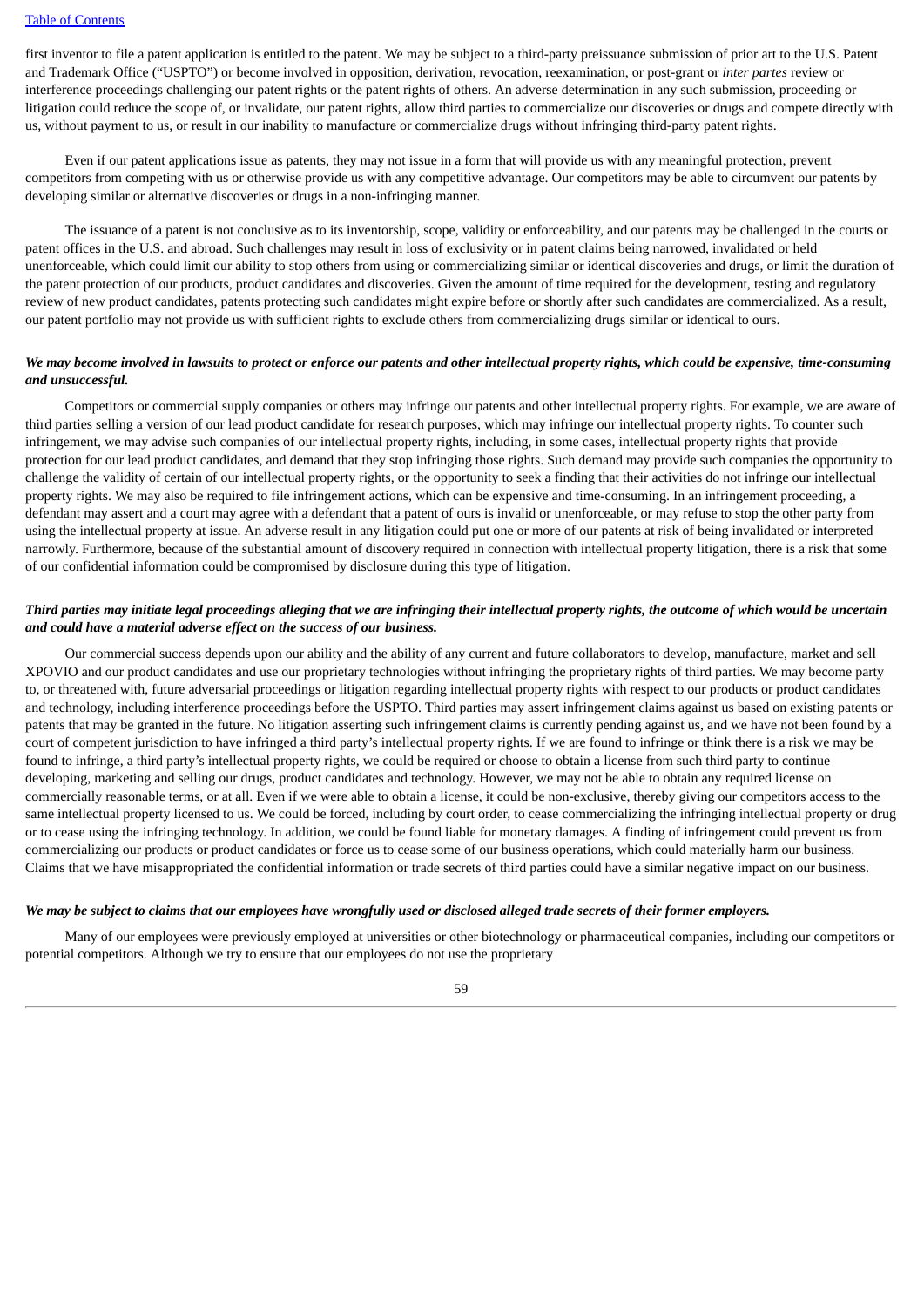information or know-how of others in their work for us, we may be subject to claims that we or these employees have used or disclosed intellectual property, including trade secrets or other proprietary information, of any such employee's former employer. Although we have no knowledge of any such claims being alleged to date, if such claims were to arise, litigation may be necessary to defend against any such claims. If we fail in defending any such claims, in addition to paying monetary damages, we may lose valuable intellectual property rights or personnel. Even if we are successful in defending against such claims, litigation could result in substantial costs and be a distraction to management.

#### Intellectual property litigation could cause us to spend substantial resources and distract our personnel from their normal responsibilities.

Even if resolved in our favor, litigation or other legal proceedings relating to intellectual property claims may cause us to incur significant expenses and could distract our technical and management personnel from their normal responsibilities. In addition, there could be public announcements of the results of hearings, motions or other interim proceedings or developments and if securities analysts or investors perceive these results to be negative, it could have a material adverse effect on the price of our common stock. Such litigation or proceedings could substantially increase our operating losses and reduce the resources available for development activities or any future sales, marketing or distribution activities. We may not have sufficient financial or other resources to adequately conduct such litigation or proceedings. Some of our competitors may be able to sustain the costs of such litigation or proceedings more effectively than we can because of their greater financial resources. Uncertainties resulting from the initiation and continuation of patent litigation or other proceedings could have a material adverse effect on our ability to compete in the marketplace.

## Obtaining and maintaining our patent protection depends on compliance with various procedural, documentary, fee payment and other requirements imposed by governmental patent agencies, and our patent protection could be reduced or eliminated for non-compliance with these requirements.

Periodic maintenance fees, renewal fees, annuity fees and various other governmental fees on patents and/or applications will be due to the USPTO and various foreign patent offices at various points over the lifetime of the patents and/or applications. We have systems in place to remind us to pay these fees, and we rely on our outside counsel to pay these fees when due. Additionally, the USPTO and various foreign patent offices require compliance with a number of procedural, documentary, fee payment and other similar provisions during the patent application process. We employ reputable law firms and other professionals to help us comply with such provisions, and in many cases, an inadvertent lapse can be cured by payment of a late fee or by other means in accordance with rules applicable to the particular jurisdiction. However, there are situations in which non-compliance can result in abandonment or lapse of the patent or patent application, resulting in partial or complete loss of patent rights in the relevant jurisdiction. If such an event were to occur, it could have a material adverse effect on our business.

### If we do not successfully extend the term of patents covering our product candidates under the Hatch-Waxman Amendments and similar foreign *legislation, our business may be materially harmed.*

Depending upon the timing, duration and conditions of FDA marketing approval, if any, of our products or product candidates, one or more of our U.S. patents may be eligible for patent term extension under the Drug Price Competition and Patent Term Restoration Act of 1984, referred to as the Hatch-Waxman Amendments. The Hatch-Waxman Amendments permit a patent term extension of up to five years for one patent covering an approved product as compensation for effective patent term lost during product development and the FDA regulatory review process. However, we may not receive an extension if we fail to apply within applicable deadlines, fail to apply prior to expiration of relevant patents or otherwise fail to satisfy applicable requirements. Moreover, the length of the extension could be less than we request. The total patent term, including the extension period, may not exceed 14 years following FDA approval. Accordingly, the length of the extension, or the ability to even obtain an extension, depends on many factors.

In the U.S., only a single patent can be extended for each qualifying FDA approval, and any patent can be extended only once and only for a single product. Laws governing analogous patent term extensions in foreign jurisdictions vary widely, as do laws governing the ability to obtain multiple patents from a single patent family. Because both selinexor and verdinexor are protected by a single family of patents and applications, we may not be able to secure patent term extensions for both of these product candidates in all jurisdictions where these product candidates are approved.

If we are unable to obtain a patent term extension for a product or product candidate or the term of any such extension is less than we request, the period during which we can enforce our patent rights for that product or product candidate, if any, in that jurisdiction will be shortened and our competitors may obtain approval to market competing products sooner. As a result, our revenue could be materially reduced.

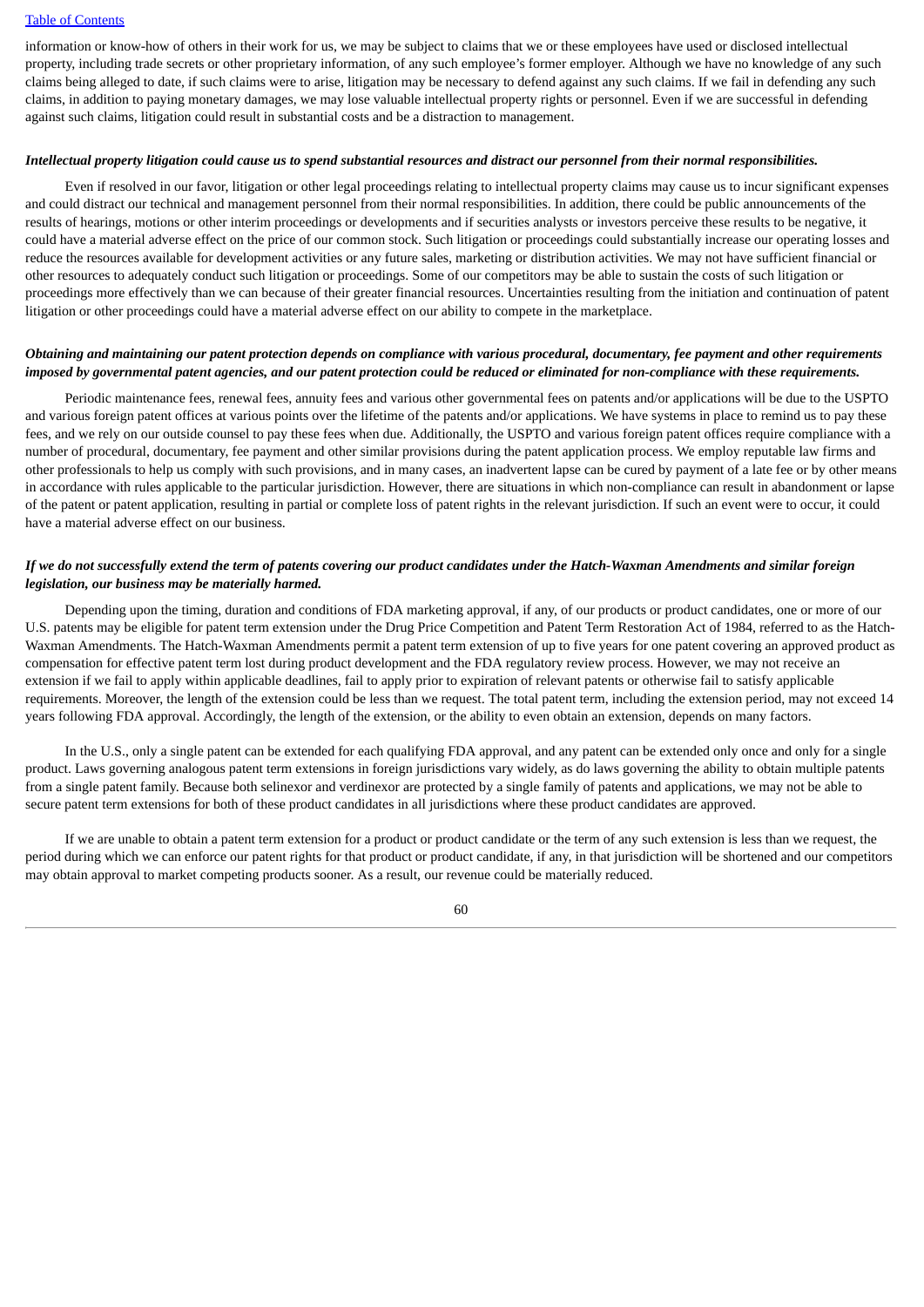## If we are unable to protect the confidentiality of our trade secrets, our business and competitive position would be harmed.

In addition to seeking patents for our products, product candidates and other discoveries, we also rely on trade secrets, including unpatented knowhow, technology and other proprietary information, to maintain our competitive position. We seek to protect these trade secrets, in part, by entering into non-disclosure and confidentiality agreements with parties who have access to them, such as our employees, outside scientific collaborators, CROs, contract manufacturers, consultants, advisors and other third parties. We also enter into confidentiality and invention or patent assignment agreements with our employees and consultants. Despite these efforts, any of these parties may breach the agreements and disclose our proprietary information, including our trade secrets, and we may not be able to obtain adequate remedies for such breaches. To the extent that we are unable to timely enter into confidentiality and invention or patent assignment agreements with our employees and consultants, our ability to protect our business through trade secrets and patents may be harmed. Enforcing a claim that a party illegally disclosed or misappropriated a trade secret is difficult, expensive and time-consuming, and the outcome is unpredictable. In addition, some courts inside and outside of the U.S. are less willing or unwilling to protect trade secrets. If any of our trade secrets were to be lawfully obtained or independently developed by a competitor, we would have no right to prevent them from using that technology or information to compete with us. If any of our trade secrets were to be disclosed to or independently developed by a competitor, our competitive position would be harmed. To the extent inventions are made by a third party under an agreement that does not grant us an assignment of their rights in inventions, we may choose or be required to obtain a license.

#### Not all of our trademarks are registered. Failure to secure those registrations could adversely affect our business.

As of July 28, 2021, we have trademark registrations in the U.S. for KARYOPHARM THERAPEUTICS, our color logo, and a combination of the two, XPOVIO, PORE for our online research portal, and KARYFORWARD and our KARYFORWARD logo for our financial aid and charitable services. We also have pending applications in the U.S. to register KARYOPHARM alone, and our logo in greyscale, for pharmaceuticals, and the KARYFORWARD logo for a SaaS portal related to our financial aid and charitable services. Outside the U.S., XPOVIO is registered or pending in 46 additional jurisdictions, and is registered in Katakana in Japan, Hangul in South Korea, and Chinese characters in Taiwan. The KARYFORWARD logo is registered or pending in four jurisdictions outside the U.S. We also have registrations or applications for eight additional possible drug names in numerous foreign jurisdictions. If we do not secure registrations for our trademarks, we may encounter more difficulty in enforcing them against third parties than we otherwise would, which could adversely affect our business. During trademark registration proceedings in the U.S. and foreign jurisdictions, we may receive rejections. We are given an opportunity to respond to those rejections, but we may not be able to overcome such rejections. In addition, in the USPTO and in comparable agencies in many foreign jurisdictions, third parties are given an opportunity to oppose pending trademark applications and to seek to cancel registered trademarks. Opposition or cancellation proceedings may be filed against our trademarks, and our trademarks may not survive such proceedings.

In addition, any proprietary name we propose to use with our key product candidates in the U.S. must be approved by the FDA, regardless of whether we have registered it, or applied to register it, as a trademark. The FDA typically conducts a review of proposed drug names, including an evaluation of potential for confusion with other drug names. If the FDA objects to any of our proposed proprietary drug names for any of our product candidates, if approved, we may be required to expend significant additional resources in an effort to identify a suitable proprietary drug name that would qualify under applicable trademark laws, not infringe the existing rights of third parties and be acceptable to the FDA.

#### **Risks Related to Employee Matters and Managing Growth**

#### Our future success depends on our ability to retain key members of our management team and to attract, retain and motivate qualified personnel.

We are highly dependent on the management, technical and scientific expertise of principal members of our management and scientific teams, including our Chief Executive Officer. Although we have entered into formal employment agreements with our executive officers, these agreements do not prevent them from terminating their employment with us at any time. We do not maintain "key person" insurance for any of our executives or other employees. The loss of the services of any of our key employees could impede the achievement of our research, development, commercialization and other business objectives.

Recruiting and retaining qualified scientific, clinical, manufacturing and sales and marketing personnel is critical to our success. We may not be able to attract and retain these personnel on acceptable terms given the competition among numerous pharmaceutical and biotechnology companies for similar personnel. We also experience competition for the hiring of scientific and clinical personnel from universities and research institutions. In addition, we rely on consultants and advisors, including scientific and clinical advisors, to assist us in formulating our research and development and commercialization strategies. Our consultants and advisors may be employed by employers other than us and may have commitments under consulting or advisory contracts with other entities that may limit their availability to us.

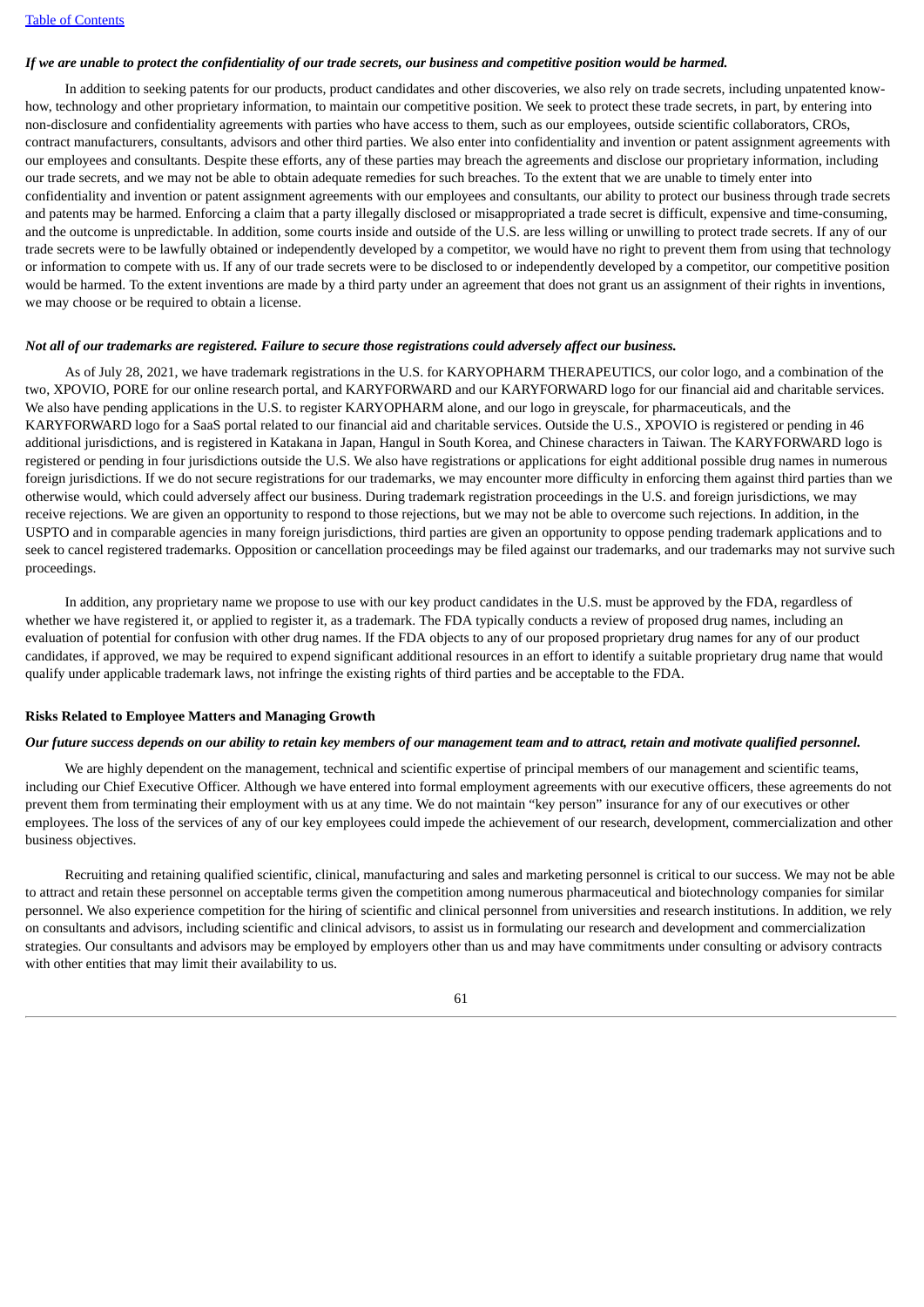In addition, Dr. Kauffman, a member of our Board, and Dr. Shacham, our Chief Scientific Officer, are married to each other. Our business may be harmed if there are personal or professional conflicts between them, and their relationship could negatively impact the operations of the Company or our working environment.

## We have expanded and expect to continue to expand our development, regulatory and sales, marketing and distribution capabilities, and as a result, we *may encounter difficulties in managing our growth, which could disrupt our operations.*

We have experienced and expect to continue to experience significant growth in the number of our employees and the scope of our operations, particularly in the areas of drug development, clinical operations, regulatory affairs, sales, marketing and distribution. To manage our current and anticipated future growth, we must continue to implement and improve our managerial, operational and financial systems, expand our facilities and continue to recruit and train additional qualified personnel. Due to our limited financial resources and the limited experience of our management team in managing such growth, we may not be able to effectively manage the expansion of our operations or recruit and train additional qualified personnel. The expansion of our operations may lead to significant costs and may divert our management and business development resources. Any inability to manage growth could delay the execution of our business plans or disrupt our operations.

## Our business and operations may be materially adversely affected in the event of information technology system failures or security breaches, and the *costs and consequences of implementing data protection measures could be significant.*

Despite the implementation of security measures, our internal computer systems, and those of our CROs and other third parties on which we rely, are vulnerable to damage from computer viruses, unauthorized access, natural disasters, fire, terrorism, war and telecommunication and electrical failures. Such systems are also vulnerable to service interruptions or to security breaches from inadvertent or intentional actions by our employees, third-party vendors and/or business partners, or from cyber incidents by malicious third parties. Cyber incidents are increasing in their frequency, sophistication and intensity, and have become increasingly difficult to detect. Cyber incidents could include the deployment of harmful malware, ransomware, denial-ofservice attacks, unauthorized access to or deletion of files, social engineering and other means to affect service reliability and threaten the confidentiality, integrity and availability of information. Cyber incidents also could include phishing attempts or e-mail fraud to cause payments or information to be transmitted to an unintended recipient. We could be subject to risks caused by misappropriation, misuse, leakage, falsification or intentional or accidental release or loss of information maintained in the information systems and networks of our company, including personal data of our employees. In addition, we face other kinds of risks related to our commercial and personal data, including lost or stolen devices or other systems (including paper records) that collect and store our personal and commercial information.

If such an event were to occur and cause interruptions in our operations, it could result in a material disruption of our development and commercialization programs and our business operations, whether due to a loss of our trade secrets or other proprietary information or other similar disruptions. For example, the loss of clinical trial data from completed, ongoing or planned clinical trials could result in delays in our regulatory approval efforts and significantly increase our costs to recover or reproduce the data. To the extent that any disruption or security breach were to result in a loss of, or damage to, our data or applications, or inappropriate disclosure of confidential or proprietary information, we could incur liability, our reputation or competitive position could be damaged, and the further development and commercialization of our products or product candidates could be delayed or halted. In addition, we may in certain instances be required to provide notification to individuals or others in connection with the loss of their personal or commercial information.

If a material breach of our security or that of our vendors occurs, our financial or other confidential information could be compromised and could adversely affect our business or result in legal proceedings. In addition, the cost and operational consequences of implementing further data protection measures could be significant. The development and maintenance of these systems, controls and processes is costly and requires ongoing monitoring and updating as technologies change and efforts to overcome security measures become more sophisticated. Moreover, the possibility of these events occurring cannot be eliminated entirely.

#### **Risks Related to Our Common Stock**

### Provisions in our corporate charter documents and under Delaware law could make an acquisition of us, which may be beneficial to our stockholders, *more difficult and may prevent attempts by our stockholders to replace or remove our current management.*

Provisions in our corporate charter and our bylaws may discourage, delay or prevent a merger, acquisition or other change in control of us that stockholders may consider favorable, including transactions in which stockholders might otherwise receive a premium for their shares. These provisions could also limit the price that investors might be willing to pay in the future for shares of our common stock, thereby depressing the market price of our common stock. In addition, because our board of directors is responsible for appointing the members of our management team, these provisions may frustrate or prevent any attempts by our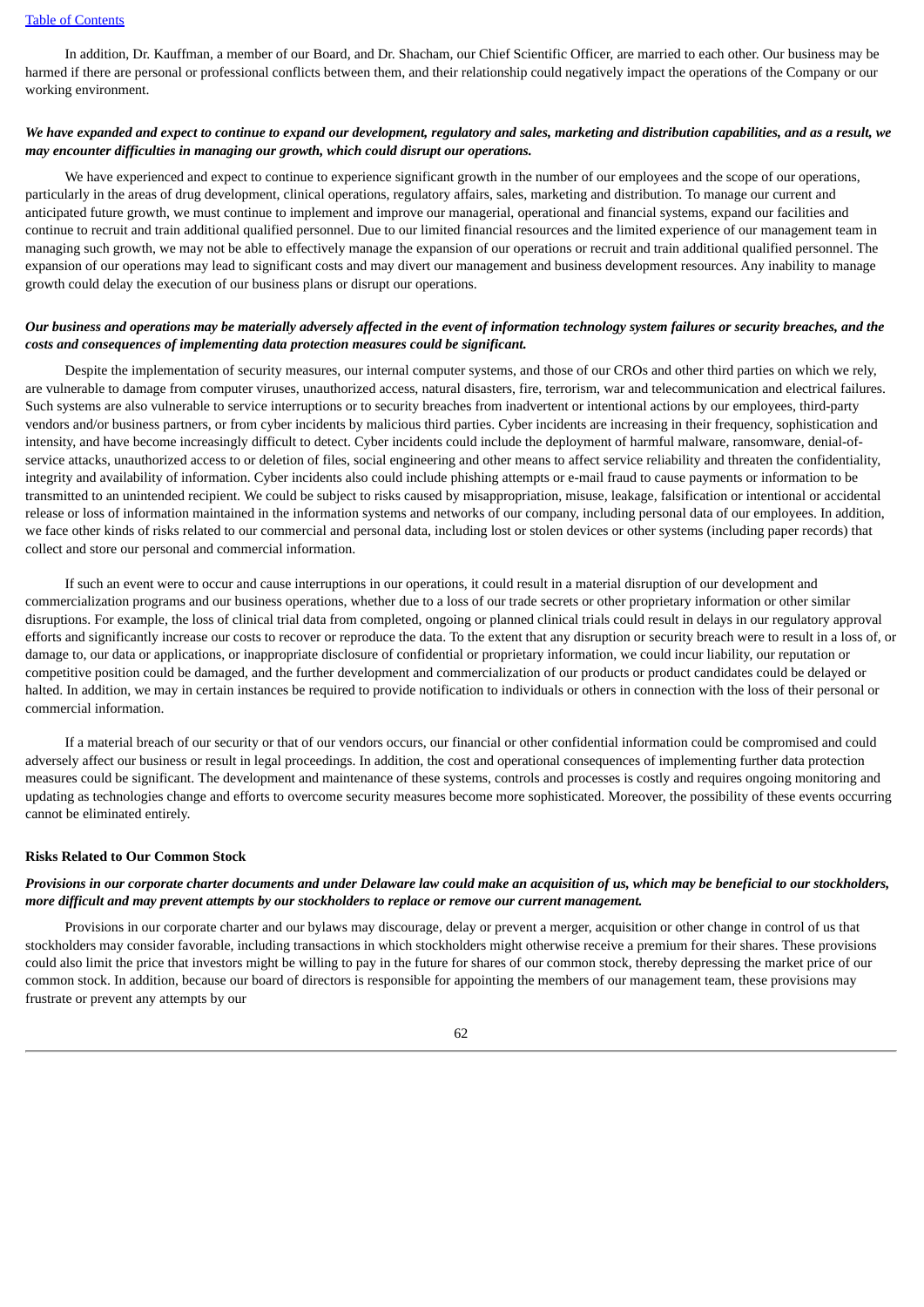stockholders to replace or remove our current management by making it more difficult for stockholders to replace members of our board of directors. Among other things, these provisions:

- $\Box$  establish a classified board of directors such that not all members of the board are elected at one time;
- $\Box$  allow the authorized number of our directors to be changed only by resolution of our board of directors;
- $\Box$  limit the manner in which stockholders can remove directors from the board;
- establish advance notice requirements for stockholder proposals that can be acted on at stockholder meetings and nominations to our board of directors;
- require that stockholder actions must be effected at a duly called stockholder meeting and prohibit actions by our stockholders by written consent;
- limit who may call stockholder meetings;
- authorize our board of directors to issue preferred stock without stockholder approval, which could be used to institute a "poison pill" that would work to dilute the stock ownership of a potential hostile acquirer, effectively preventing acquisitions that have not been approved by our board of directors; and
- $\Box$  require the approval of the holders of at least 75% of the votes that all our stockholders would be entitled to cast to amend or repeal certain provisions of our charter or bylaws.

Moreover, because we are incorporated in Delaware, we are governed by the provisions of Section 203 of the Delaware General Corporation Law, which prohibits a person who owns in excess of 15% of our outstanding voting stock from merging or combining with us for a period of three years after the date of the transaction in which the person acquired in excess of 15% of our outstanding voting stock, unless the merger or combination is approved in a prescribed manner.

## The price of our common stock has been and may continue to be volatile and your investment in our stock could decline in value or fluctuate *significantly, including as a result of analysts' activities.*

Our stock price has been, and may continue to be, volatile and your investment in our stock could decline or fluctuate significantly. Our common stock price has ranged from \$7.78 to \$18.17 in the 52 week period ended July 28, 2021. On July 28, 2021, the closing sale price of our common stock on the Nasdaq Global Select Market was \$8.79 per share. The stock market in general and the market for pharmaceutical and biotechnology companies in particular have experienced extreme volatility that has often been unrelated to the operating performance of particular companies, such as the response to the ongoing COVID-19 pandemic and related world-wide economic disruptions. The market price for our common stock may be influenced by many factors, including:

- $\Box$  our failure to successfully execute on our commercialization strategy for XPOVIO or our product candidates, if approved;
- $\Box$  the level of success of competitive products or technologies:
- $\Box$  results, delays in, or the halting of our clinical trials or those of our competitors, including reports of AEs related to the use of our products;
- $\Box$  announcements by us or our competitors of new products, significant mergers, acquisitions, licenses, strategic collaborations or joint ventures;
- $\Box$  adverse regulatory or legal developments in the U.S. and other countries;
- developments or disputes concerning patent applications, issued patents or other proprietary rights;
- additions or departures of key personnel;
- $\Box$  the level of expenses related to the commercialization of XPOVIO and clinical development programs for any of our product candidates;
- $\Box$  the results of our efforts to discover, develop, acquire or in-license additional products or product candidates;
- actual or anticipated changes in estimates of financial results or guidance, development timelines or recommendations by securities analysts;
- $\Box$  actual or anticipated fluctuations in our quarterly or annual financial results:
- changes in healthcare laws affecting pricing, reimbursement or access;

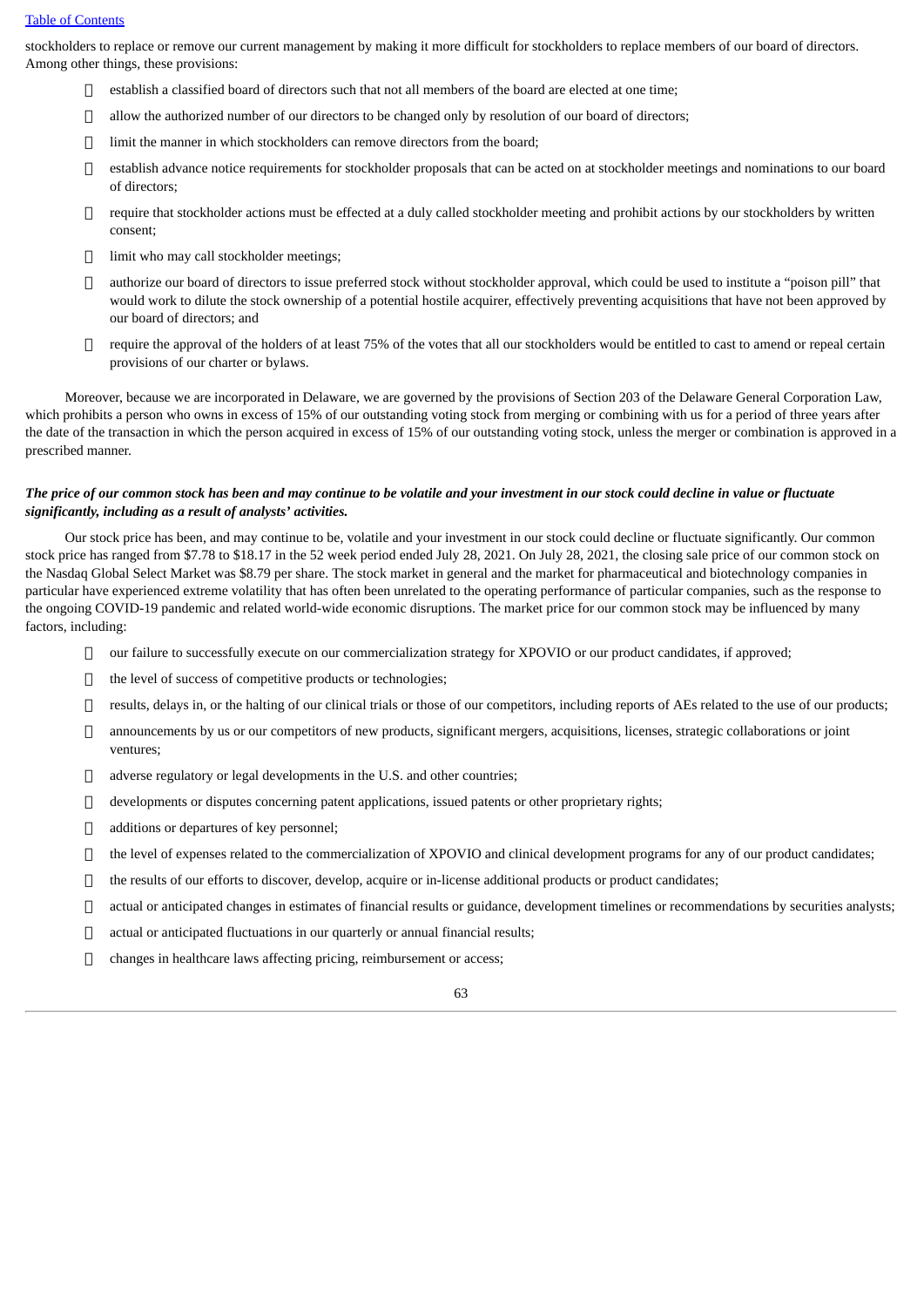- $\Box$  market conditions in the pharmaceutical and biotechnology sectors, including as the result of uncertainties due to the ongoing COVID-19 pandemic;
- $\Box$  general economic, industry and market conditions;
- $\Box$  our ability to raise additional capital and the terms on which we can raise it;
- $\Box$  sales of large blocks of our common stock, including by our executive officers, directors and significant shareholders; and
- $\Box$  the other risks and uncertainties described in this "Risk Factors" section.

In addition, the trading market for our common stock relies, in part, on the research and reports that industry or financial analysts publish about us or our business. Our stock price could decline significantly if we fail to meet or exceed analysts' forecasts and expectations or if one or more of the analysts covering our business downgrade their evaluations of our stock. Further, if one or more of these analysts cease to cover our stock, we could lose visibility in the market for our stock, which in turn could cause our stock price to decline.

#### Securities or other litigation could result in substantial costs and may divert management's time and attention from our business.

Securities class action litigation is often been brought against a company following a decline in the market price of its securities. This risk is especially relevant for us because pharmaceutical companies have experienced significant stock price volatility in recent years and we are therefore a target of this type of litigation. For example, we are currently subject to a shareholder derivative lawsuit initiated against us and certain of our executive officers and directors and certain other defendants, as described further in Part II, Item 1, "*Legal Proceedings*" in Part II, Item 1, "*Legal Proceedings*" in this Quarterly Report on Form 10-Q. We may face additional securities class action litigation or other litigation if we fail to successfully commercialize XPOVIO, or if we cannot obtain regulatory approvals for, or if we otherwise fail to successfully commercialize and launch, our product candidates.

The outcome of litigation is necessarily uncertain, and we could be forced to expend significant resources in the defense of such suits, and we may not prevail. Monitoring and defending against legal actions is time-consuming for our management and detracts from our ability to fully focus our internal resources on our business activities. In addition, we may incur substantial legal fees and costs in connection with any such litigation. We have not established any reserves for any potential liability relating to any such potential lawsuits. It is possible that we could, in the future, incur judgments or enter into settlements of claims for monetary damages. We currently maintain insurance coverage for some of these potential liabilities. Other potential liabilities may not be covered by insurance, insurers may dispute coverage or the amount of insurance may not be enough to cover damages awarded. In addition, certain types of damages may not be covered by insurance, and insurance coverage for all or certain forms of liability may become unavailable or prohibitively expensive in the future. A decision adverse to our interests on one or more legal matters or litigation could result in the payment of substantial damages, or possibly fines, and could have a material adverse effect on our reputation, financial condition and results of operations.

#### We have broad discretion in the use of our cash, cash equivalents and investments and may not use them effectively.

Our management has broad discretion to use our cash, cash equivalents and investments to fund our operations and could spend these funds in ways that do not improve our results of operations or enhance the value of our common stock. The failure by our management to apply these funds effectively could result in financial losses that could have a material adverse effect on our business, cause the price of our common stock to decline and delay the development of our product candidates. Pending their use to fund our operations, we may invest our cash and cash equivalents in a manner that does not produce income or that loses value.

## If we identify a material weakness in our internal control over financial reporting, it could have an adverse effect on our business and financial results and our ability to meet our reporting obligations could be negatively affected, each of which could negatively affect the trading price of our common *stock.*

A material weakness is a deficiency, or a combination of deficiencies, in internal control over financial reporting, such that there is a reasonable possibility that a material misstatement of our annual or interim financial statements will not be prevented or detected on a timely basis. Accordingly, a material weakness increases the risk that the financial information we report contains material errors.

We regularly review and update our internal controls, disclosure controls and procedures, and corporate governance policies. In addition, we are required under the Sarbanes-Oxley Act of 2002 to report annually on our internal control over financial reporting. Any system of internal controls, however well designed and operated, is based in part on certain assumptions and can provide only reasonable, not absolute, assurances that the objectives of the system are met. If we, or our independent registered public accounting

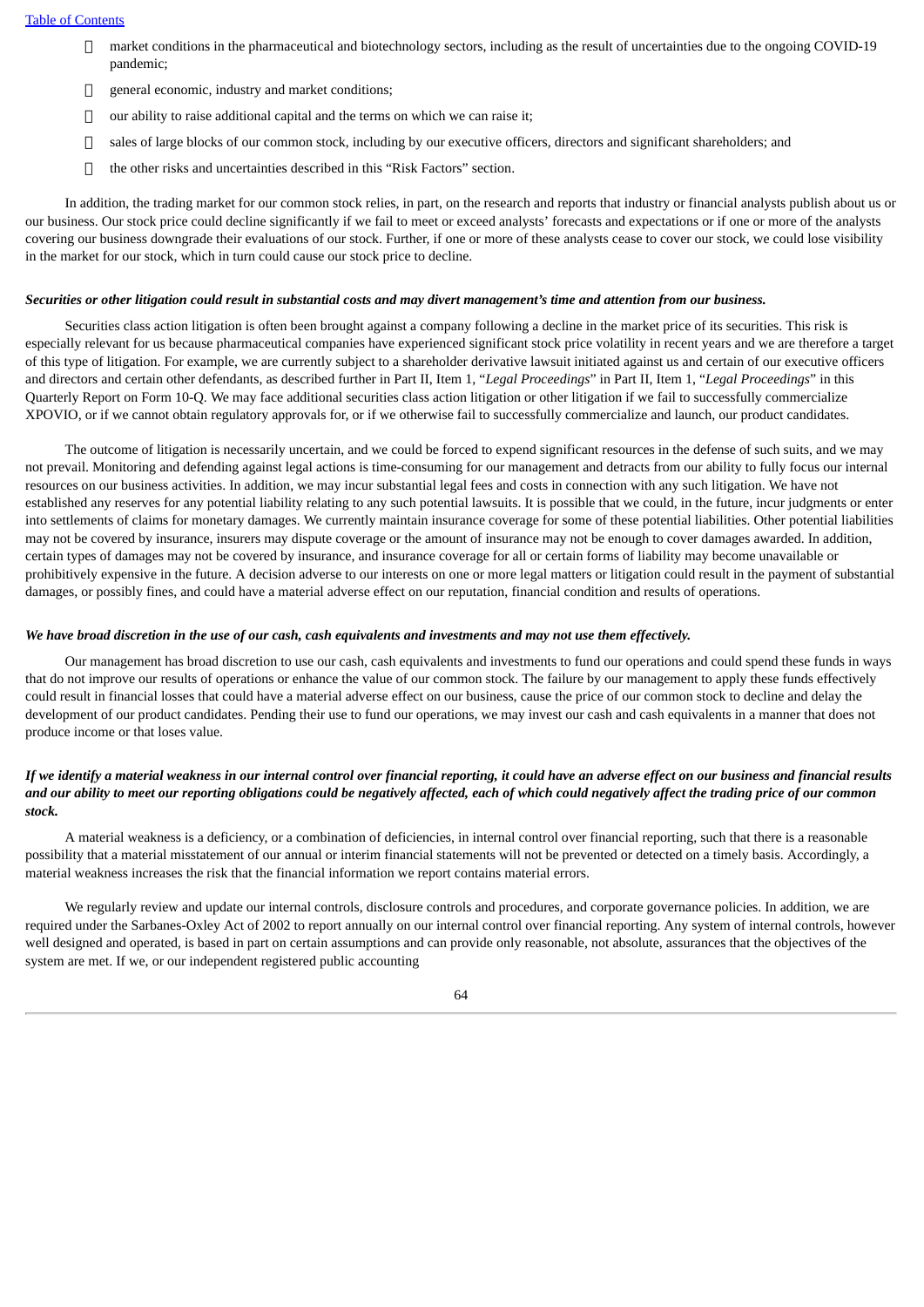firm, determine that our internal control over our financial reporting is not effective, or we discover areas that need improvement in the future, or we experience high turnover of our personnel in our financial reporting functions, these shortcomings could have an adverse effect on our business and financial results, and the price of our common stock could be negatively affected.

If we cannot conclude that we have effective internal control over our financial reporting, or if our independent registered public accounting firm is unable to provide an unqualified opinion regarding the effectiveness of our internal control over financial reporting, investors could lose confidence in the reliability of our financial statements, which could lead to a decline in our stock price. Failure to comply with reporting requirements could also subject us to sanctions and/or investigations by the SEC, the Nasdaq Stock Market or other regulatory authorities.

### If the estimates we make, or the assumptions on which we rely, in preparing our consolidated financial statements, our projected guidance and/or our projected market opportunities prove inaccurate, our actual results may vary from those reflected in our projections and accruals.

Our consolidated financial statements have been prepared in accordance with accounting principles generally accepted in the United States of America ("GAAP"). The preparation of these consolidated financial statements requires us to make estimates and judgments that affect the reported amounts of our assets, liabilities, revenues and expenses, the amounts of charges accrued by us and related disclosure of contingent assets and liabilities. We base our estimates on historical experience and on various other assumptions that we believe to be reasonable under the circumstances.

We cannot assure you, however, that our estimates, or the assumptions underlying them, will be correct. Further, from time to time we issue financial guidance relating to our expectations regarding our non-GAAP research and development and selling, general and administrative expenses, and expectations for our cash, cash equivalents and investments available for operations, which guidance is based on estimates and the judgment of management. If, for any reason, our expenses differ materially from our guidance or we utilize our cash more quickly than anticipated, we may have to adjust our publicly announced financial guidance. If we fail to meet, or if we are required to change or update any element of, our publicly disclosed financial guidance or other expectations about our business, our stock price could decline.

Further our estimates of the potential market opportunities for XPOVIO and our product candidates include several key assumptions based on our industry knowledge, industry publications, third-party research and other surveys, which may be based on a small sample size and fail to accurately reflect market opportunities. While we believe that our internal assumptions are reasonable, these assumptions involve the exercise of significant judgment on the part of our management, are inherently uncertain and the reasonableness of these assumptions has not been assessed by an independent source. If any of our assumptions or estimates, or these publications, research, surveys or studies prove to be inaccurate, then the actual market for XPOVIO, selinexor or any other products or product candidates may be smaller than we expect, and as a result our product revenue may be limited and it may be more difficult for us to achieve profitability.

## Our ability to use our net operating loss carryforwards and tax credit carryforwards to offset future taxable income may be subject to certain *limitations.*

Under the provisions of the Internal Revenue Code of 1986, as amended (the "Code"), our net operating loss and tax credit carryforwards are subject to review and possible adjustment by the Internal Revenue Service (and state tax authorities under relevant state tax rules). In addition, as described below in "Changes in tax laws or in their implementation or interpretation may adversely affect our business and financial condition," the Tax Cuts and Jobs Act of 2017 (the "TCJA") (as amended by the CARES Act) includes changes to U.S. federal tax rates and the rules governing net operating loss carryforwards that may significantly impact our ability to utilize our net operating losses to offset taxable income in the future. Furthermore, the use of net operating loss and tax credit carryforwards may become subject to an annual limitation under Sections 382 and 383 of the Code, respectively, and similar state provisions in the event of certain cumulative changes in the ownership interest of significant shareholders in excess of 50 percent over a three-year period. This could limit the amount of tax attributes that can be utilized annually to offset future taxable income or tax liabilities. The amount of the annual limitation is determined based on the value of a company immediately prior to the ownership change. Subsequent ownership changes may further affect the limitation in future years. Our company has completed several financings since its inception which resulted in an ownership change under Sections 382 and 383 of the Code. In addition, future changes in our stock ownership, some of which are outside of our control, could result in ownership changes in the future. For these reasons, we may not be able to use some or all of our net operating loss and tax credit carryforwards, even if we attain profitability.

#### Changes in tax laws or in their implementation or interpretation may adversely affect our business and financial condition.

Changes in tax law may adversely affect our business or financial condition. The TCJA, as amended by the CARES Act, significantly revises the Code. The TCJA, among other things, contains significant changes to corporate taxation, including reduction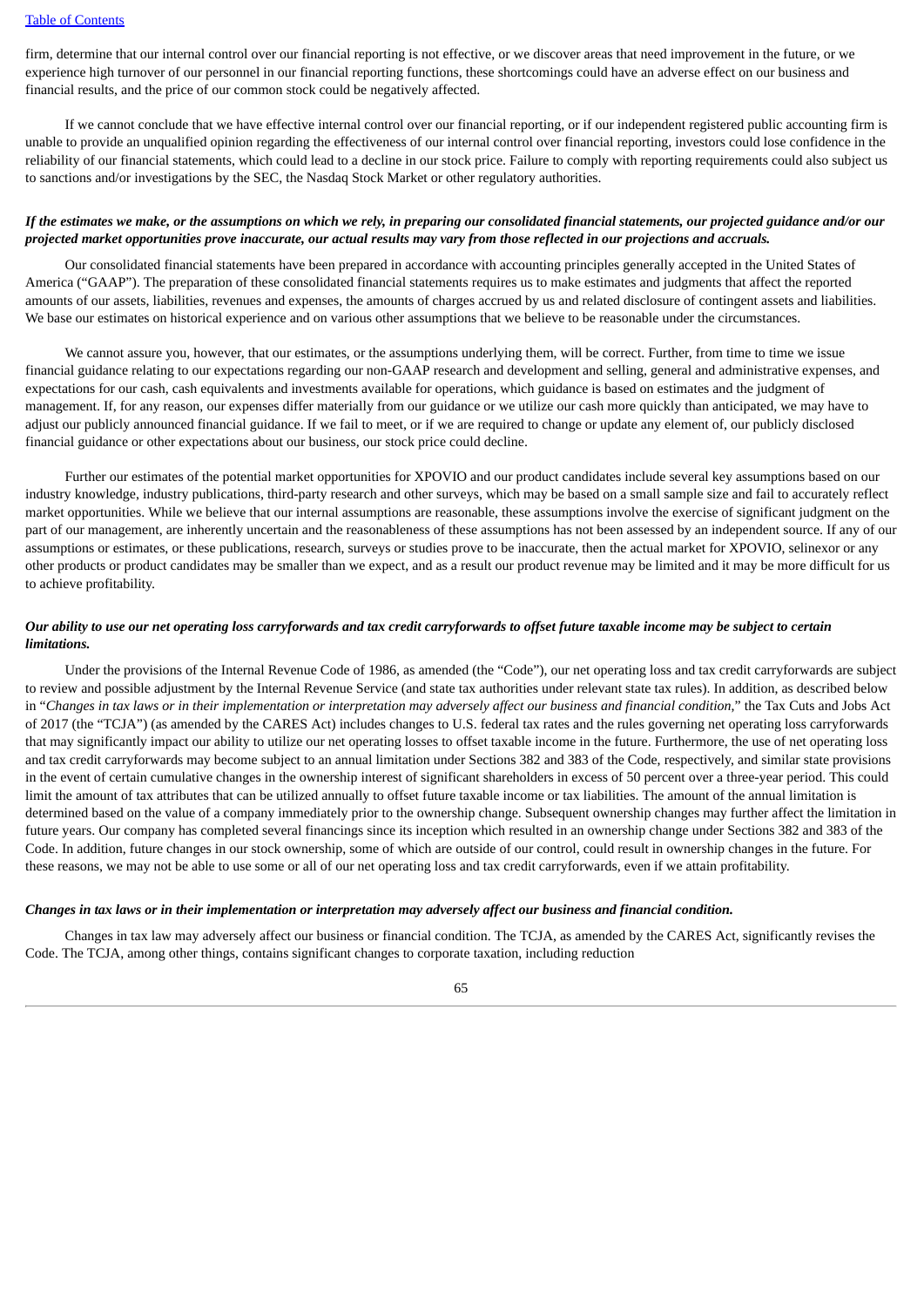of the corporate tax rate from a top marginal rate of 35% to a flat rate of 21%, limitation of the tax deduction for net interest expense to 30% of adjusted taxable income (except for certain small businesses), limitation of the deduction for net operating losses to 80% of current year taxable income and elimination of net operating loss carrybacks, in each case, for losses arising in taxable years beginning after December 31, 2017 (though any such net operating losses may be carried forward indefinitely and such NOLs arising in taxable years beginning after January 1, 2021 are generally eligible to be carried back up to five years), one time taxation of offshore earnings at reduced rates regardless of whether they are repatriated, elimination of U.S. tax on foreign earnings (subject to certain important exceptions), immediate deductions for certain new investments instead of deductions for depreciation expense over time, and modifying or repealing many business deductions and credits.

In addition to the CARES Act, as part of Congress' response to the COVID-19 pandemic, economic relief legislation has been enacted in 2020 and 2021 containing tax provisions. Regulatory guidance under the TCJA and such additional legislation is and continues to be forthcoming, and such guidance could ultimately increase or lessen their impact on our business and financial condition. Also, as a result of the changes in the U.S. presidential administration and control of the U.S. Senate, additional tax legislation may be enacted; any such additional legislation could have an impact on us. In addition, it is uncertain if and to what extent various states will conform to the TCJA and additional tax legislation.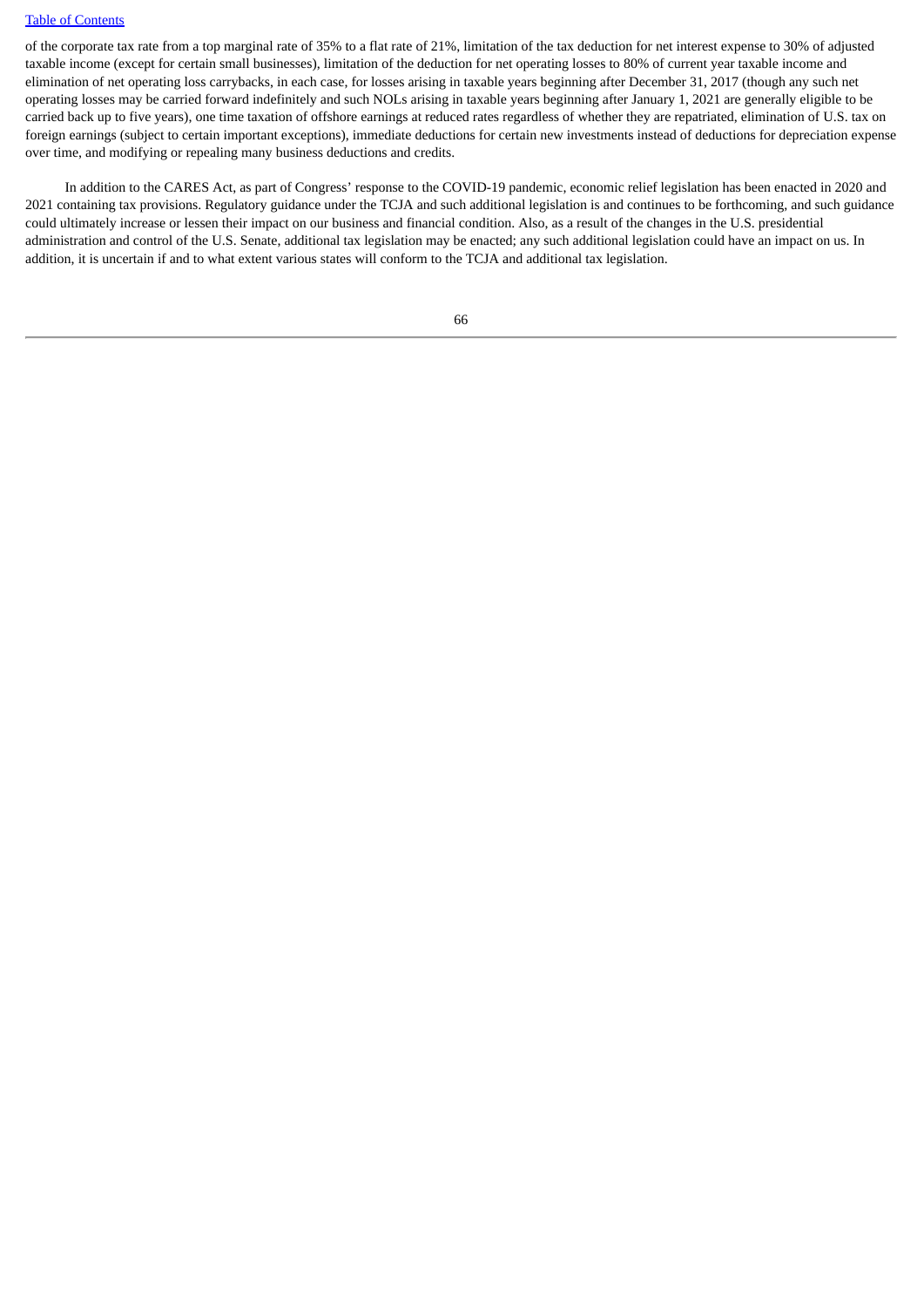## **Item 6. Exhibits.**

| <b>Exhibit Number</b> | <b>Description of Exhibit</b>                                                                                                                                                                                                                                                                                                                                                                                                                                                                                                                                                                                          |  |  |  |
|-----------------------|------------------------------------------------------------------------------------------------------------------------------------------------------------------------------------------------------------------------------------------------------------------------------------------------------------------------------------------------------------------------------------------------------------------------------------------------------------------------------------------------------------------------------------------------------------------------------------------------------------------------|--|--|--|
| 10.1                  | Omnibus Amendment to Transaction Documents, dated as of June 23, 2021, by and among the Registrant, Karyopharm Europe<br>GmbH, Karyopharm Therapeutics (Bermuda) Ltd., HealthCare Royalty Partners III, L.P., HealthCare Royalty Partners IV, L.P.,<br>HCRP Overflow Fund, L.P., HCR Stafford Fund, L.P., HCR Canary Fund, L.P., HCR Potomac Fund, L.P., HCR Molag Fund, L.P.,<br>HealthCare Royalty Management, LLC and HCR Collateral Management, LLC (incorporated by reference to Exhibit 10.1 to the<br>Registrant's Current Report on Form 8-K (File No. 001-36167) filed with the Commission on June 24, 2021). |  |  |  |
| $10.2*$               | Non-Employee Director Compensation Policy, dated as of May 12, 2021.                                                                                                                                                                                                                                                                                                                                                                                                                                                                                                                                                   |  |  |  |
| 10.3                  | Offer Letter, dated as of April 28, 2021, between the Company and Richard Paulson (incorporated by reference to Exhibit 10.1 to<br>the Registrant's Current Report on Form 8-K (File No. 001-36167) filed with the Commission on May 3, 2021).                                                                                                                                                                                                                                                                                                                                                                         |  |  |  |
| 10.4                  | Amended and Restated Letter Agreement, dated as of April 28, 2021, between the Company and Michael Kauffman, M.D., Ph.D.<br>(incorporated by reference to Exhibit 10.2 to the Registrant's Current Report on Form 8-K (File No. 001-36167) filed with the<br>Commission on May 3, 2021).                                                                                                                                                                                                                                                                                                                               |  |  |  |
| 10.5                  | Amended and Restated Letter Agreement, dated as of April 28, 2021, between the Company and Sharon Shacham, Ph.D., M.B.A.<br>(incorporated by reference to Exhibit 10.3 to the Registrant's Current Report on Form 8-K (File No. 001-36167) filed with the<br>Commission on May 3, 2021).                                                                                                                                                                                                                                                                                                                               |  |  |  |
| $31.1*$               | Certification of principal executive officer pursuant to Rule 13a-14(a)/15d-14(a) of the Securities Exchange Act of 1934, as<br>amended.                                                                                                                                                                                                                                                                                                                                                                                                                                                                               |  |  |  |
| $31.2*$               | Certification of principal financial officer pursuant to Rule 13a-14(a)/15d-14(a) of the Securities Exchange Act of 1934, as<br>amended.                                                                                                                                                                                                                                                                                                                                                                                                                                                                               |  |  |  |
| $32.1***$             | Certification of principal executive officer pursuant to 18 U.S.C. §1350, as adopted pursuant to Section 906 of the Sarbanes-Oxley<br><b>Act of 2002.</b>                                                                                                                                                                                                                                                                                                                                                                                                                                                              |  |  |  |
| $32.2**$              | Certification of principal financial officer pursuant to 18 U.S.C. §1350, as adopted pursuant to Section 906 of the Sarbanes-Oxley<br><b>Act of 2002.</b>                                                                                                                                                                                                                                                                                                                                                                                                                                                              |  |  |  |
| 101.INS               | Inline XBRL Instance Document. The instance document does not appear in the Interactive Data File because its XBRL tags are<br>embedded within the Inline XBRL document.                                                                                                                                                                                                                                                                                                                                                                                                                                               |  |  |  |
| 101.SCH               | Inline XBRL Taxonomy Extension Schema Document.                                                                                                                                                                                                                                                                                                                                                                                                                                                                                                                                                                        |  |  |  |
| 101.CAL               | Inline XBRL Taxonomy Extension Calculation Linkbase Document.                                                                                                                                                                                                                                                                                                                                                                                                                                                                                                                                                          |  |  |  |
| 101.DEF               | Inline XBRL Taxonomy Extension Definition Linkbase Document.                                                                                                                                                                                                                                                                                                                                                                                                                                                                                                                                                           |  |  |  |
| 101.LAB               | Inline XBRL Taxonomy Extension Label Linkbase Document.                                                                                                                                                                                                                                                                                                                                                                                                                                                                                                                                                                |  |  |  |
| 101.PRE               | Inline XBRL Taxonomy Extension Presentation Linkbase Document.                                                                                                                                                                                                                                                                                                                                                                                                                                                                                                                                                         |  |  |  |
| 104                   | Cover Page Interactive Data File (formatted as inline XBRL with applicable taxonomy extension information contained in Exhibits<br>101)                                                                                                                                                                                                                                                                                                                                                                                                                                                                                |  |  |  |
| * Filed herewith.     |                                                                                                                                                                                                                                                                                                                                                                                                                                                                                                                                                                                                                        |  |  |  |

\*\* Furnished herewith.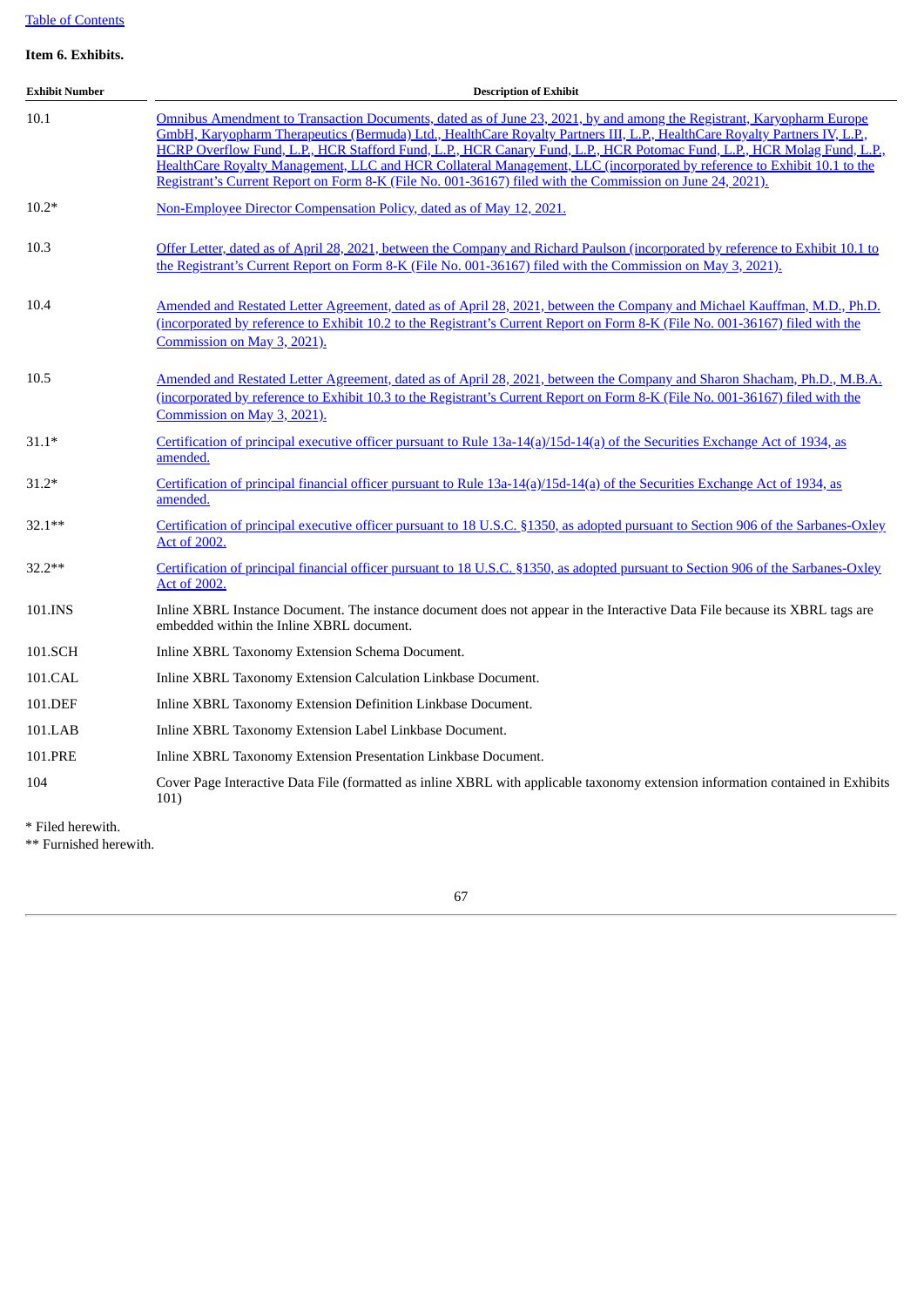## **SIGNATURES**

Pursuant to the requirements of the Securities Exchange Act of 1934, the registrant has duly caused this report to be signed on its behalf by the undersigned thereunto duly authorized.

# **KARYOPHARM THERAPEUTICS INC.**

| Date: August 5, 2021 | By: | /s/ RICHARD PAULSON                                             |
|----------------------|-----|-----------------------------------------------------------------|
|                      |     | Richard Paulson                                                 |
|                      |     | President and Chief Executive Officer                           |
|                      |     | (Principal executive officer)                                   |
| Date: August 5, 2021 | By: | /s/ MICHAEL MASON                                               |
|                      |     | Michael Mason                                                   |
|                      |     | Executive Vice President, Chief Financial Officer and Treasurer |
|                      |     | (Principal financial and accounting officer)                    |
|                      |     |                                                                 |
|                      | 68  |                                                                 |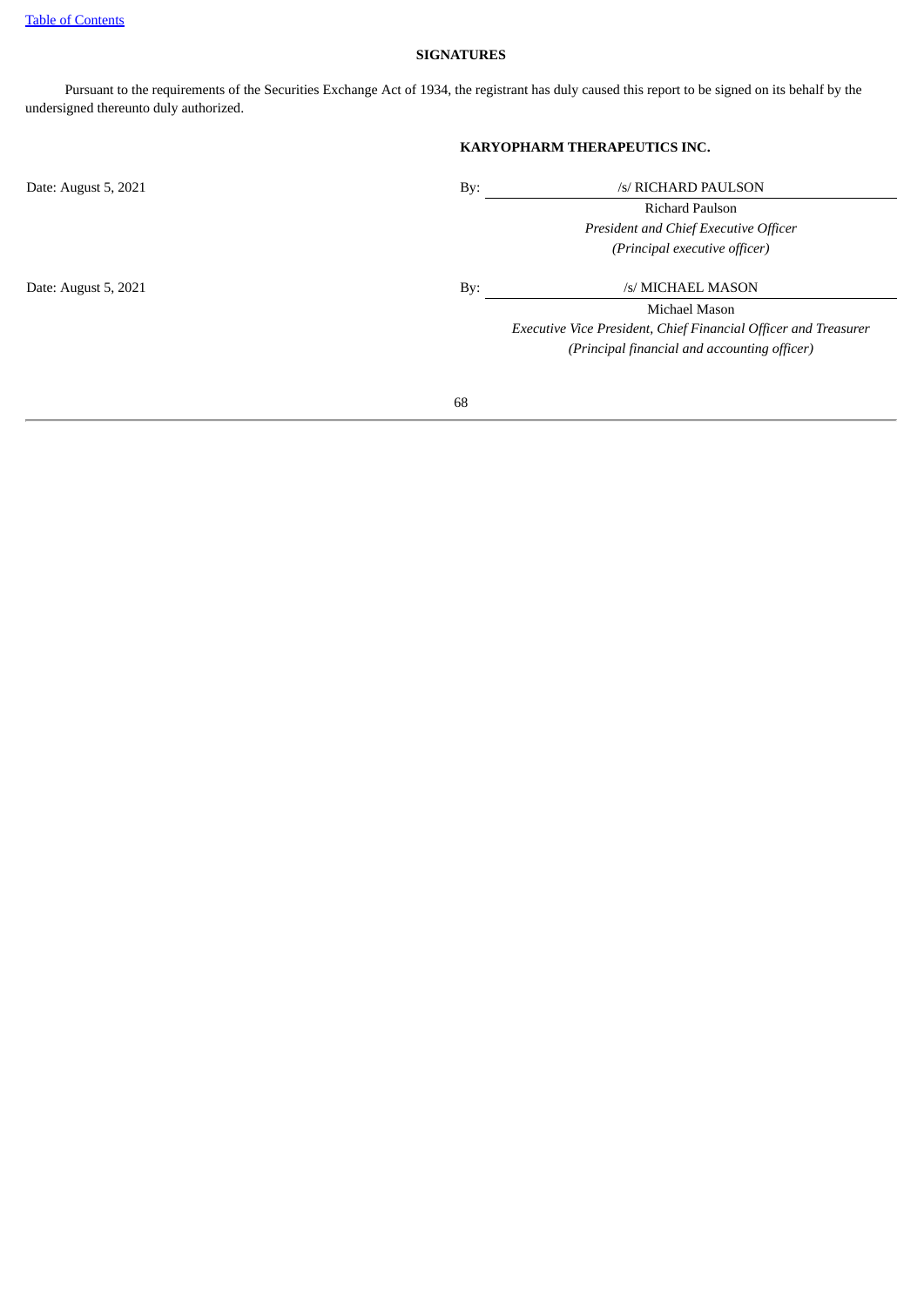## **KARYOPHARM THERAPEUTICS INC. NON-EMPLOYEE DIRECTOR COMPENSATION POLICY**

# **Effective May 21, 2021**

<span id="page-68-0"></span>The purpose of this Non-Employee Director Compensation Policy (this "*Policy*") of Karyopharm Therapeutics Inc. (the "*Company*") is to provide a total compensation package that enables the Company to attract and retain, on a long-term basis, high-caliber directors and reflect the substantial time commitment necessary to oversee the Company's affairs. In furtherance of this purpose, non-employee members of the board of directors (the "*Board*") of the Company shall be eligible to receive cash and equity compensation as set forth in this Policy. The cash compensation and equity grants described in this Policy shall be paid or be made, as applicable, automatically and without further action of the Board, to each member of the Board who is not an employee of the Company or any parent or subsidiary of the Company (each, a "*Non-Employee Director*"), unless such Non-Employee Director declines the receipt of such cash compensation or equity grants by written notice to the Company. This Policy shall be reviewed by the Compensation Committee periodically and may be amended, modified or terminated by the Board at any time in its sole discretion. The terms and conditions of this Policy shall supersede any prior cash and/or equity compensation program with respect to service as a member of the Board. This Policy shall become effective on the date set forth above (the "*Effective Date*").

## **1. Cash Compensation**

The following annual cash retainer fees shall be paid to the Non-Employee Directors serving on the Board of Directors and the Audit Committee, Compensation Committee, Nominating, Corporate Governance & Compliance Committee, and Portfolio and Commercialization Committee, as applicable.

|                                                  |  | <b>Annual Retainer Fee</b> | <b>Annual Retainer Fee (Lead)</b>   |
|--------------------------------------------------|--|----------------------------|-------------------------------------|
|                                                  |  | (Member)                   | <b>Independent Director/ Chair)</b> |
| <b>Board of Directors</b>                        |  | \$50,000                   | \$85,000                            |
| <b>Audit Committee</b>                           |  | \$10,000                   | \$20,000                            |
| <b>Compensation Committee</b>                    |  | \$10,000                   | \$20,000                            |
| Nominating, Corporate Governance & Compliance    |  | \$10,000                   | \$20,000                            |
| Committee                                        |  |                            |                                     |
| <b>Portfolio and Commercialization Committee</b> |  | \$10,000                   | \$20,000                            |

The annual cash compensation amount set forth above shall be earned on a quarterly basis and shall be paid in four equal quarterly installments, in arrears. If a Non-Employee Director joins the Board or a committee of the Board at a time other than effective as of the first day of a fiscal quarter, each applicable annual retainer fee set forth above will be pro-rated based on the number of days of service in the applicable quarter.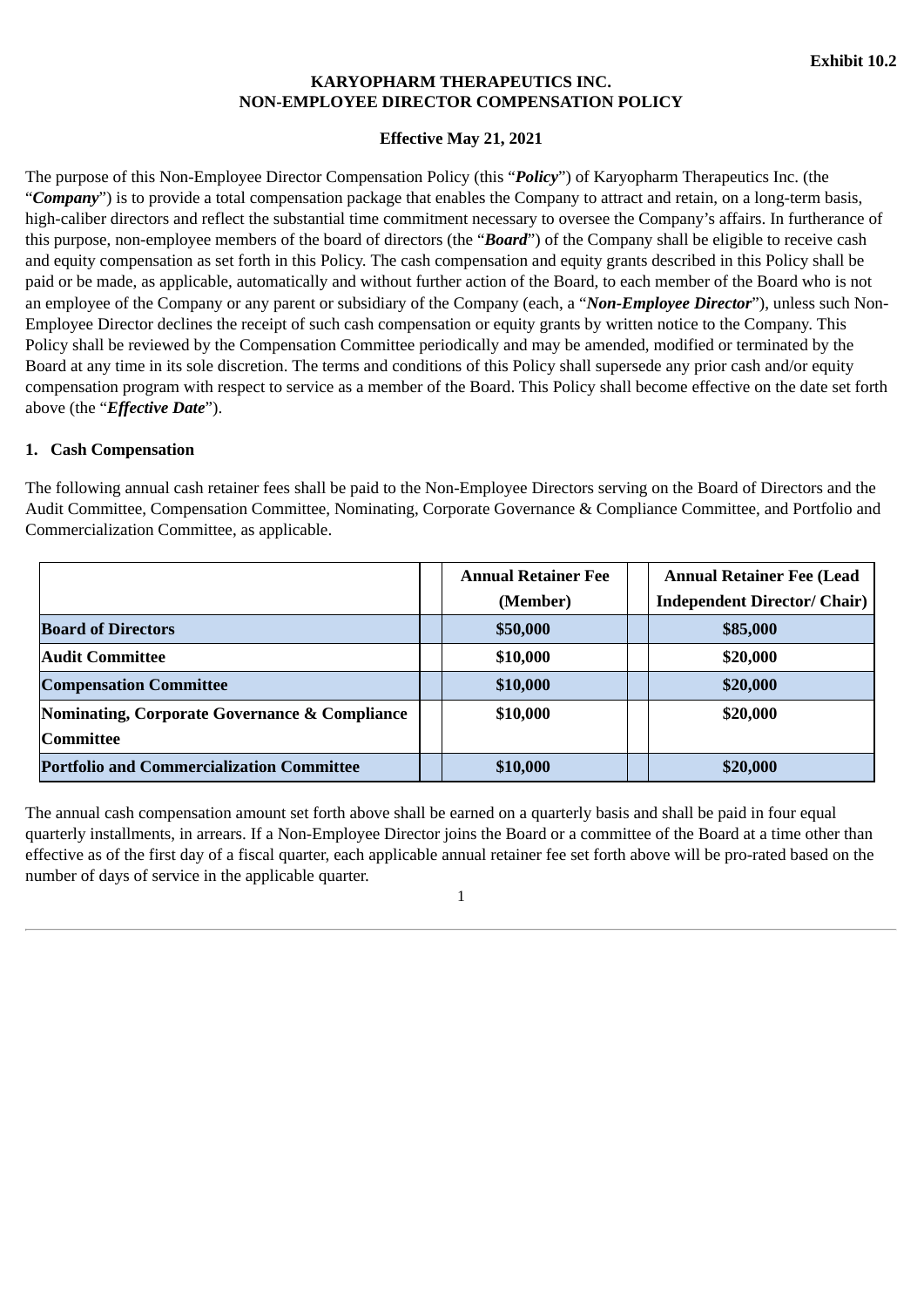# **2. Equity Compensation**

Non-Employee Directors shall be automatically granted the equity awards described below. Each award shall be granted under and shall be subject to the terms and provisions of the Company's 2013 Stock Incentive Plan, or any other successor Company equity incentive plan under which awards are permitted to be made to Non-Employee Directors (the "*Plan*"). All stock options granted to Non-Employee Directors will be non-qualified stock options, with an exercise price per share equal to the fair market value of the common stock of the Company (the "*Common Stock"*) on the date of grant of the stock option (as determined by the Board in accordance with the Plan), and have a term of ten (10) years from the date of grant (subject to earlier termination as provided in the Plan and the applicable option agreement). Each such stock option grant shall be evidenced by the Company's form of non-qualified stock option agreement used for non-employee director grants as previously approved by the Board.

# *a) Initial Grants*

Each new Non-Employee Director who is initially elected or appointed to the Board after the Effective Date of this Policy, shall automatically receive, on the date of such initial appointment or election to the Board (or if such date is not a market trading day, the first market trading day thereafter), a one-time stock option to purchase a number of shares of Common Stock equal to two times the number of shares of Common Stock underlying the most recent annual stock option grant to Non-Employee Directors, as described below. Such stock option shall vest with respect to one-third of the shares on the first anniversary of the grant date and with respect to an additional 1/36th of the total number of shares underlying the grant at the end of each successive month following the first anniversary of the grant date until the third anniversary of the grant date, subject to the director's continued service to the Company (as defined in the respective stock option agreement) on the applicable vesting dates.

# *b) Annual Grants*

At the first meeting of the Board following each annual meeting of stockholders, each Non-Employee Director will automatically receive a stock option to purchase 23,900 shares of Common Stock (each, an "*Annual Option Grant")*; provided, however, that if a Non-Employee Director is elected or appointed to the Board at a time other than at the annual meeting of stockholders, the number of shares of Common Stock underlying the first Annual Option Grant to be received by such Non-Employee Director will be pro-rated based on the number of days served by such director from his/her start date through the date immediately preceding the next annual meeting of stockholders divided by the number of days from the last annual meeting of stockholders prior to the start date to such next annual meeting of stockholders. For example, if a new Non-Employee Director began his/her service on December 15, 202, the preceding annual meeting of stockholders was May 21, 2021, and the next annual meeting of stockholders is May 21, 2022, the first Annual Option Grant for such Non-Employee Director would be pro-rated to 10,280 shares (calculated as 157/365 x 23,900). Each Annual Option Grant shall vest in full on the earlier of the first anniversary of the grant date or the next annual meeting of stockholders, subject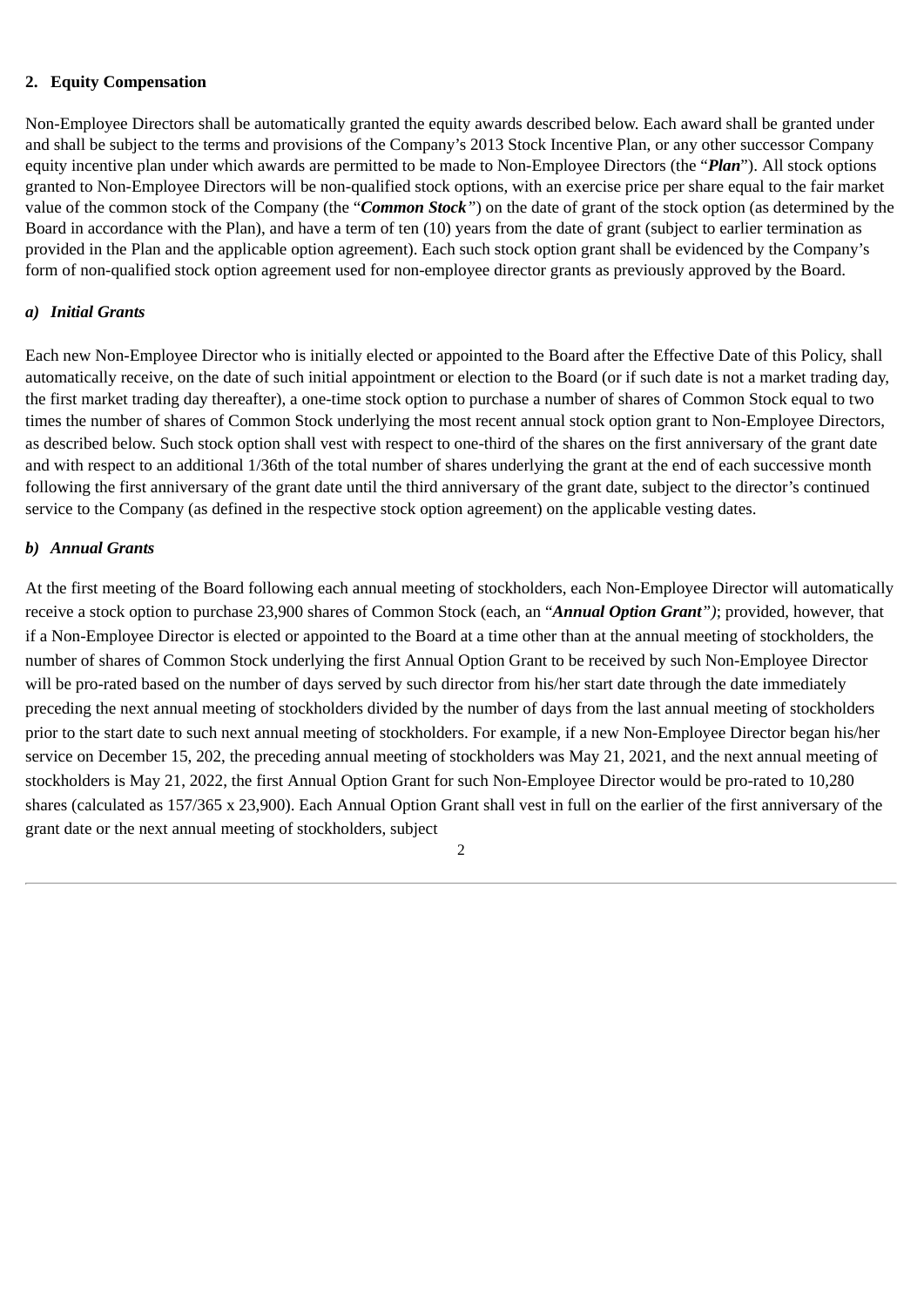to the director's continued service to the Company (as defined in the respective stock option agreement) on the applicable vesting date.

# *c) Accelerated Vesting on Change in Control*

In the event that a Change in Control Event (as defined in the Plan) occurs, each stock option award that is outstanding and held by the Non-Employee Director as of the closing of such Change in Control Event shall be immediately exercisable in full.

# **3. Expenses**

The Company shall reimburse each Non-Employee Director for all reasonable, documented, out-of-pocket travel and other business expenses incurred by such Non-Employee Director in connection with attending meetings of the Board, committees thereof or in connection with other Board related business.

> \*\*\*\*\*\* 3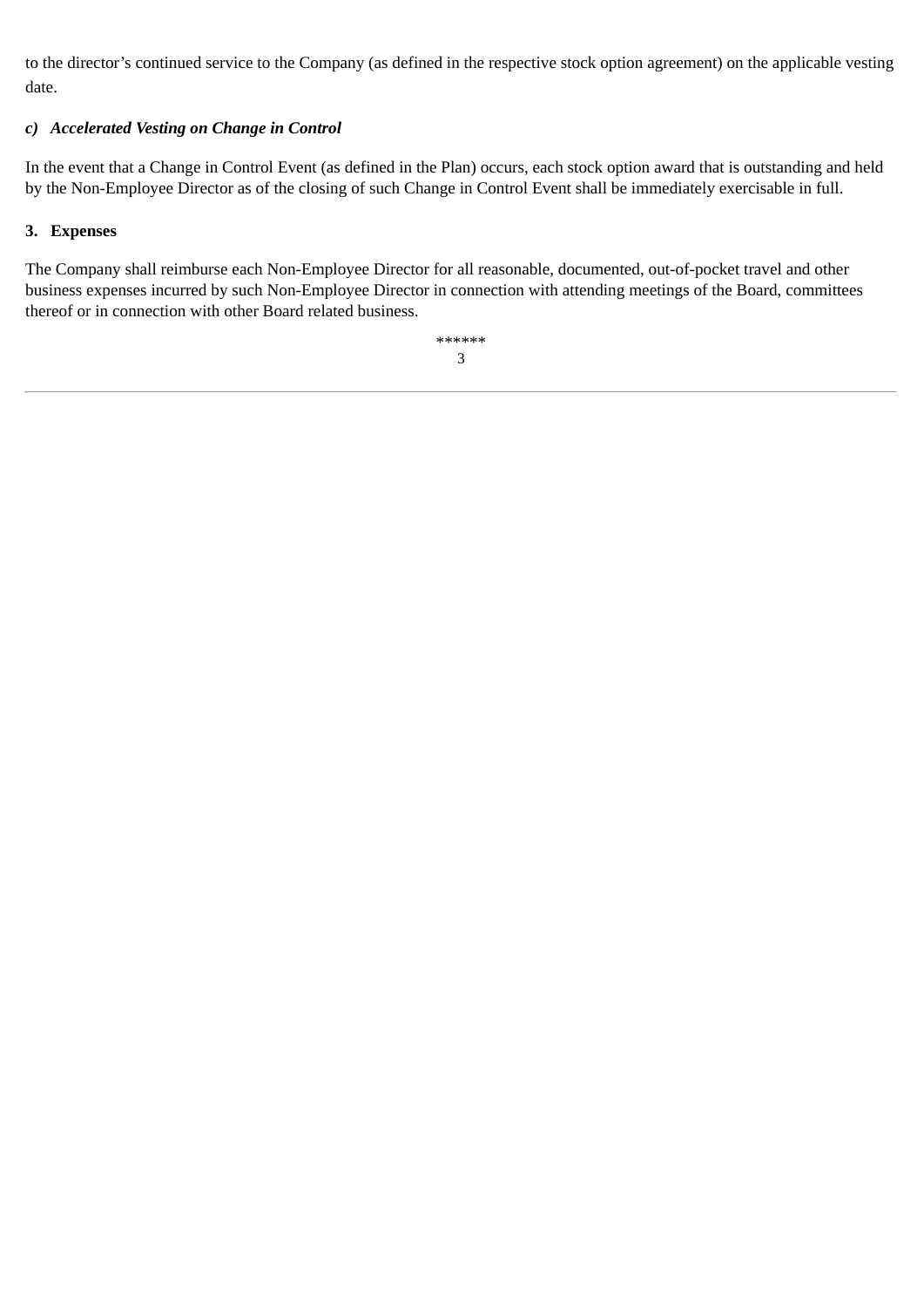#### **CERTIFICATIONS**

<span id="page-71-0"></span>I, Richard Paulson, certify that:

1. I have reviewed this Quarterly Report on Form 10-Q of Karyopharm Therapeutics Inc.;

2. Based on my knowledge, this report does not contain any untrue statement of a material fact or omit to state a material fact necessary to make the statements made, in light of the circumstances under which such statements were made, not misleading with respect to the period covered by this report;

3. Based on my knowledge, the financial statements, and other financial information included in this report, fairly present in all material respects the financial condition, results of operations and cash flows of the registrant as of, and for, the periods presented in this report;

4. The registrant's other certifying officer and I are responsible for establishing and maintaining disclosure controls and procedures (as defined in Exchange Act Rules 13a-15(e) and 15d-15(e)) and internal control over financial reporting (as defined in Exchange Act Rules 13a-15(f) and 15d-15(f)) for the registrant and have:

a) Designed such disclosure controls and procedures, or caused such disclosure controls and procedures to be designed under our supervision, to ensure that material information relating to the registrant, including its consolidated subsidiaries, is made known to us by others within those entities, particularly during the period in which this report is being prepared;

b) Designed such internal control over financial reporting, or caused such internal control over financial reporting to be designed under our supervision, to provide reasonable assurance regarding the reliability of financial reporting and the preparation of financial statements for external purposes in accordance with generally accepted accounting principles;

c) Evaluated the effectiveness of the registrant's disclosure controls and procedures and presented in this report our conclusions about the effectiveness of the disclosure controls and procedures, as of the end of the period covered by this report based on such evaluation; and

d) Disclosed in this report any change in the registrant's internal control over financial reporting that occurred during the registrant's most recent fiscal quarter (the registrant's fourth fiscal quarter in the case of an annual report) that has materially affected, or is reasonably likely to materially affect, the registrant's internal control over financial reporting; and

5. The registrant's other certifying officer and I have disclosed, based on our most recent evaluation of internal control over financial reporting, to the registrant's auditors and the audit committee of the registrant's board of directors (or persons performing the equivalent functions):

a) All significant deficiencies and material weaknesses in the design or operation of internal control over financial reporting which are reasonably likely to adversely affect the registrant's ability to record, process, summarize and report financial information; and

b) Any fraud, whether or not material, that involves management or other employees who have a significant role in the registrant's internal control over financial reporting.

## /s/ RICHARD PAULSON

Richard Paulson *President and Chief Executive Officer (Principal executive officer)*

Date: August 5, 2021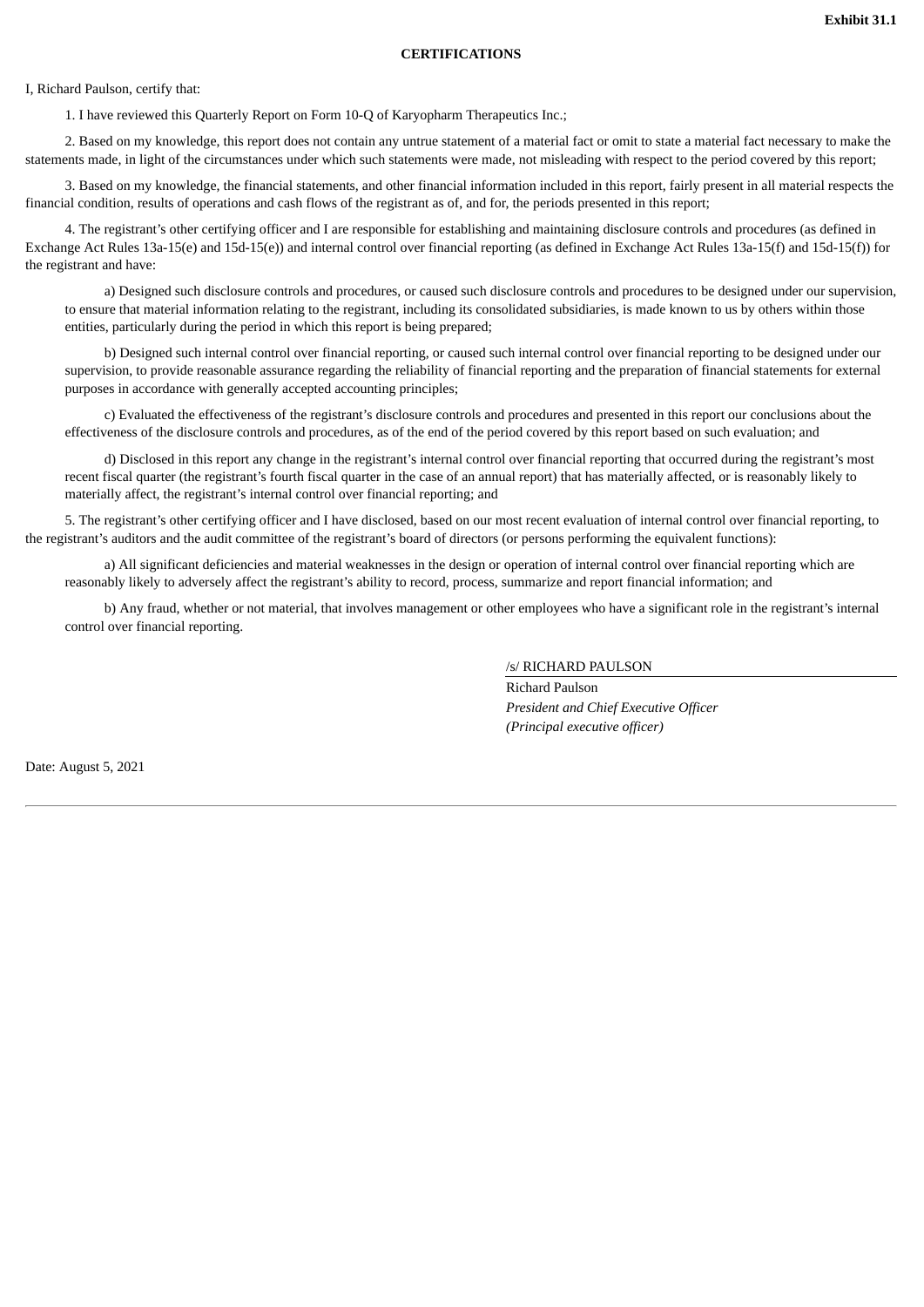## **CERTIFICATIONS**

I, Michael Mason, certify that:

1. I have reviewed this Quarterly Report on Form 10-Q of Karyopharm Therapeutics Inc.;

2. Based on my knowledge, this report does not contain any untrue statement of a material fact or omit to state a material fact necessary to make the statements made, in light of the circumstances under which such statements were made, not misleading with respect to the period covered by this report;

3. Based on my knowledge, the financial statements, and other financial information included in this report, fairly present in all material respects the financial condition, results of operations and cash flows of the registrant as of, and for, the periods presented in this report;

4. The registrant's other certifying officer and I are responsible for establishing and maintaining disclosure controls and procedures (as defined in Exchange Act Rules 13a-15(e) and 15d-15(e)) and internal control over financial reporting (as defined in Exchange Act Rules 13a-15(f) and 15d-15(f)) for the registrant and have:

a) Designed such disclosure controls and procedures, or caused such disclosure controls and procedures to be designed under our supervision, to ensure that material information relating to the registrant, including its consolidated subsidiaries, is made known to us by others within those entities, particularly during the period in which this report is being prepared;

b) Designed such internal control over financial reporting, or caused such internal control over financial reporting to be designed under our supervision, to provide reasonable assurance regarding the reliability of financial reporting and the preparation of financial statements for external purposes in accordance with generally accepted accounting principles;

c) Evaluated the effectiveness of the registrant's disclosure controls and procedures and presented in this report our conclusions about the effectiveness of the disclosure controls and procedures, as of the end of the period covered by this report based on such evaluation; and

d) Disclosed in this report any change in the registrant's internal control over financial reporting that occurred during the registrant's most recent fiscal quarter (the registrant's fourth fiscal quarter in the case of an annual report) that has materially affected, or is reasonably likely to materially affect, the registrant's internal control over financial reporting; and

5. The registrant's other certifying officer and I have disclosed, based on our most recent evaluation of internal control over financial reporting, to the registrant's auditors and the audit committee of the registrant's board of directors (or persons performing the equivalent functions):

a) All significant deficiencies and material weaknesses in the design or operation of internal control over financial reporting which are reasonably likely to adversely affect the registrant's ability to record, process, summarize and report financial information; and

b) Any fraud, whether or not material, that involves management or other employees who have a significant role in the registrant's internal control over financial reporting.

## /s/ MICHAEL MASON

Michael Mason *Executive Vice President, Chief Financial Officer and Treasurer (Principal financial and accounting officer)*

Date: August 5, 2021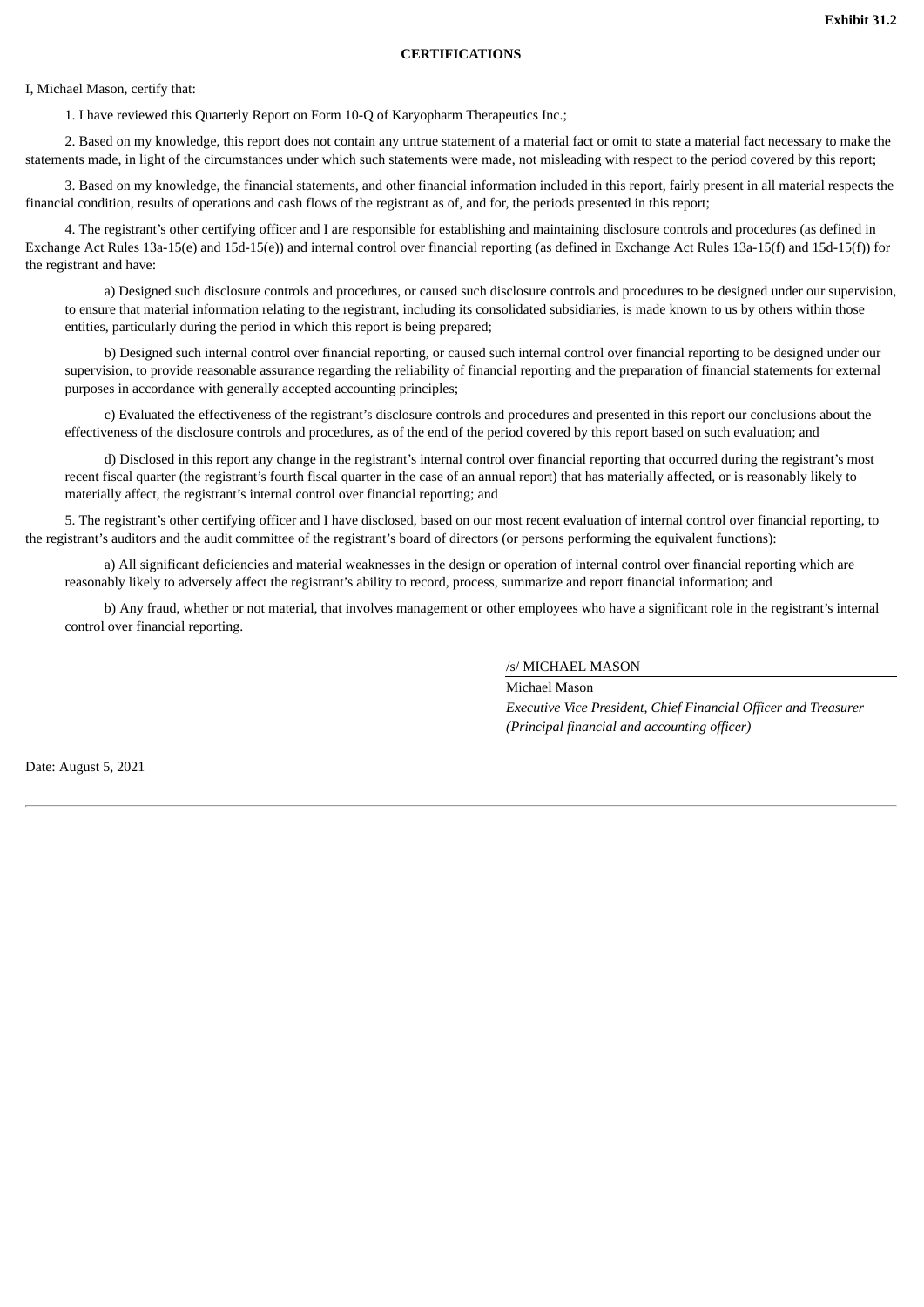## **CERTIFICATION PURSUANT TO 18 U.S.C. SECTION 1350, AS ADOPTED PURSUANT TO SECTION 906 OF THE SARBANES-OXLEY ACT OF 2002**

In connection with the Quarterly Report on Form 10-Q of Karyopharm Therapeutics Inc. (the "Company") for the period ended June 30, 2021, as filed with the Securities and Exchange Commission on the date hereof (the "Report"), the undersigned, Richard Paulson, President and Chief Executive Officer of the Company, hereby certifies, pursuant to 18 U.S.C. Section 1350, as adopted pursuant to Section 906 of the Sarbanes-Oxley Act of 2002, that to his knowledge:

- (1) the Report fully complies with the requirements of Section 13(a) or 15(d) of the Securities Exchange Act of 1934; and
- (2) the information contained in the Report fairly presents, in all material respects, the financial condition and results of operations of the Company.

/s/ RICHARD PAULSON

Richard Paulson *President and Chief Executive Officer (Principal executive officer)*

Date: August 5, 2021